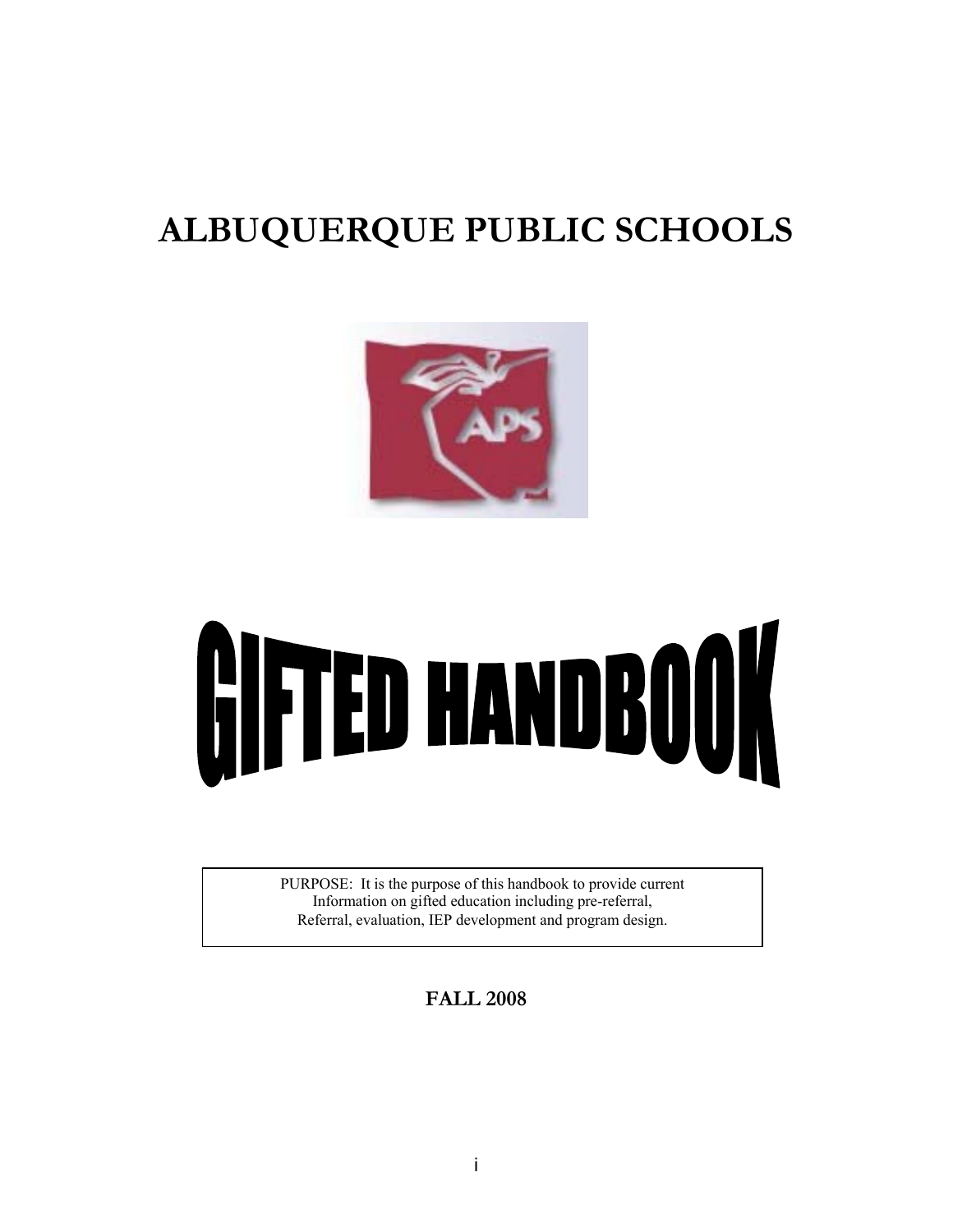# **ALBUQUERQUE PUBLIC SCHOOL Board of Education**

# **Officers**

Paula Maes ………………………………….Board President

Dolores Griego .…………………………………Board Vice President

Berna V. Facio …………………………….Board Secretary

Members

Gordon Rowe Martin Esquivel Mary Lee Martin Robert D. Lucero

> Winston Brooks Superintendent/Chief Education Officer

Linda Sink Deputy Superintendent of Instruction

> Brad Winter Deputy of District Resources

Raquel Reedy Associate Superintendent of Elementary Systems

Diane Kerschen Associate Superintendent of Elementary Systems

Ruby Ethridge Associate Superintendent of Middle School Systems

Eduardo Soto Associate Superintendent of Secondary Systems

> **Debi Hines Director of Special Education**

> > **Fall 2008**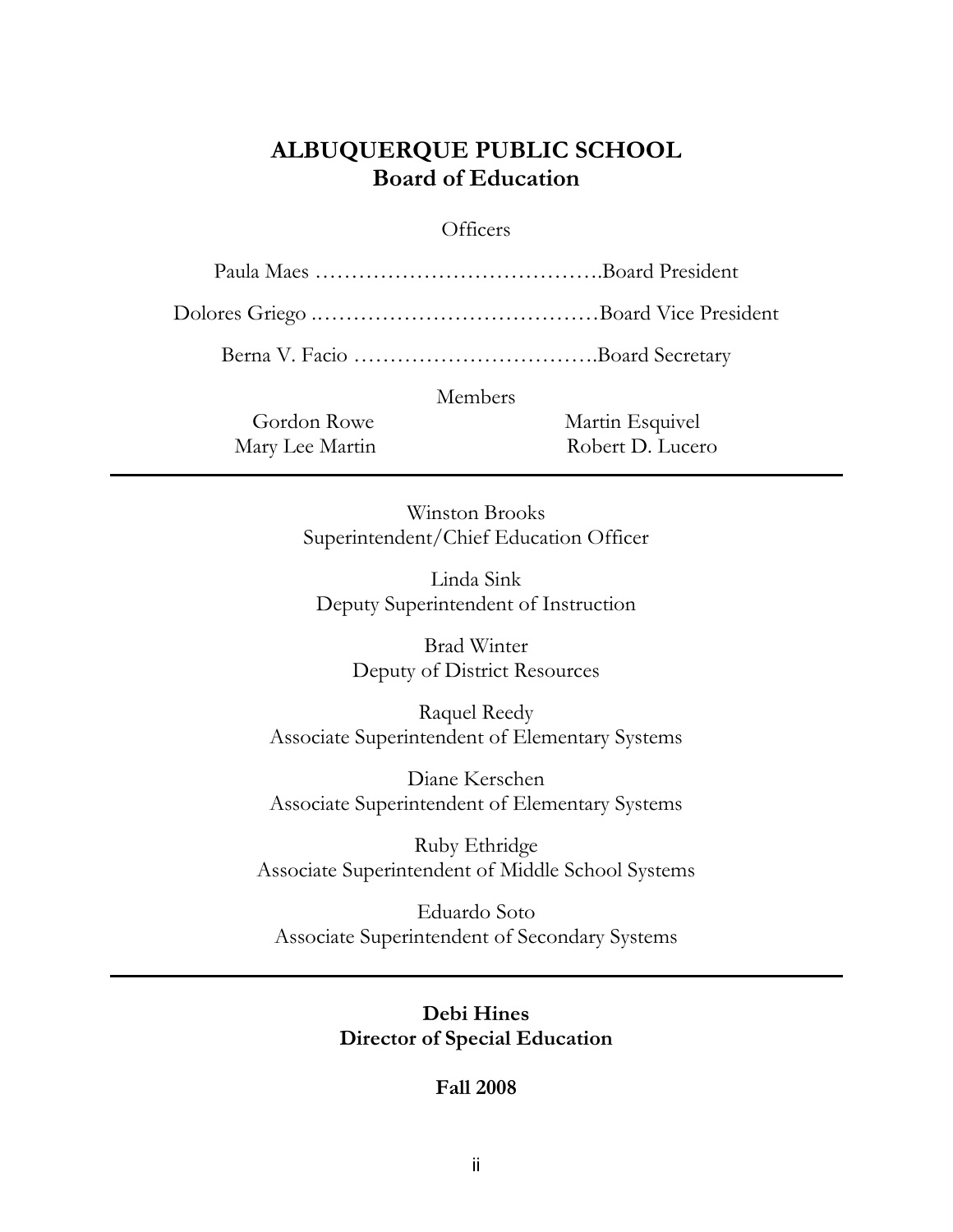# **DEDICATION AND APPRECIATION**

This Handbook is dedicated to all the staff, students and parents involved in gifted education.

# **Department of Special Education Gifted Education Unit for Albuquerque Public Schools**

Special Thanks to New Teacher Support Resource Teachers for Gifted

Jan Bodnar Debbie Phillips P. J. Sedillo





**FALL 2008**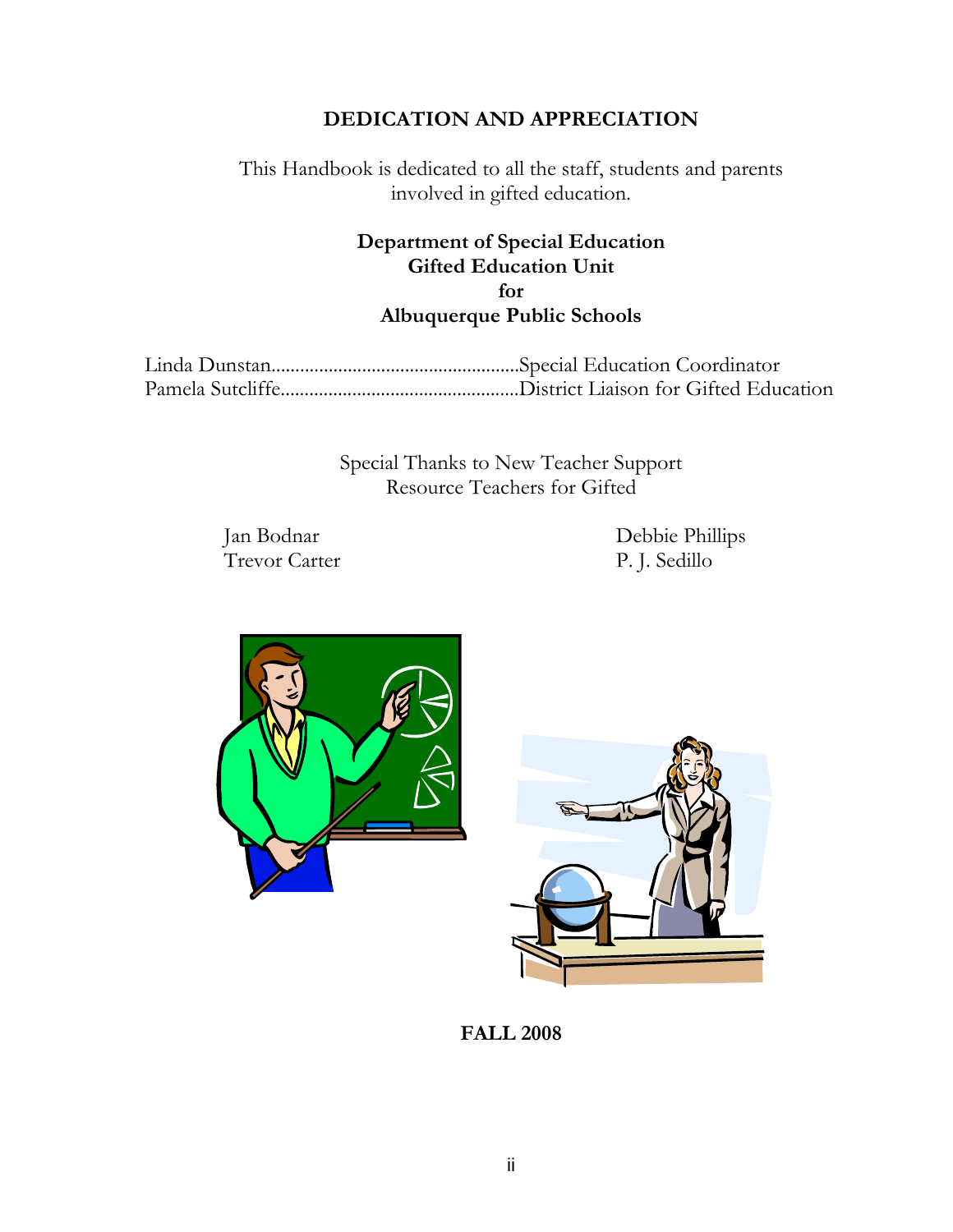# **GIFTED HANDBOOK**

| I.   |                                               | $\overline{3}$<br>$\overline{4}$ |
|------|-----------------------------------------------|----------------------------------|
| II.  |                                               |                                  |
| III. |                                               |                                  |
| IV.  |                                               |                                  |
|      |                                               |                                  |
| VI.  | 1. Initial IEP<br>2. Annual<br>3. Progression |                                  |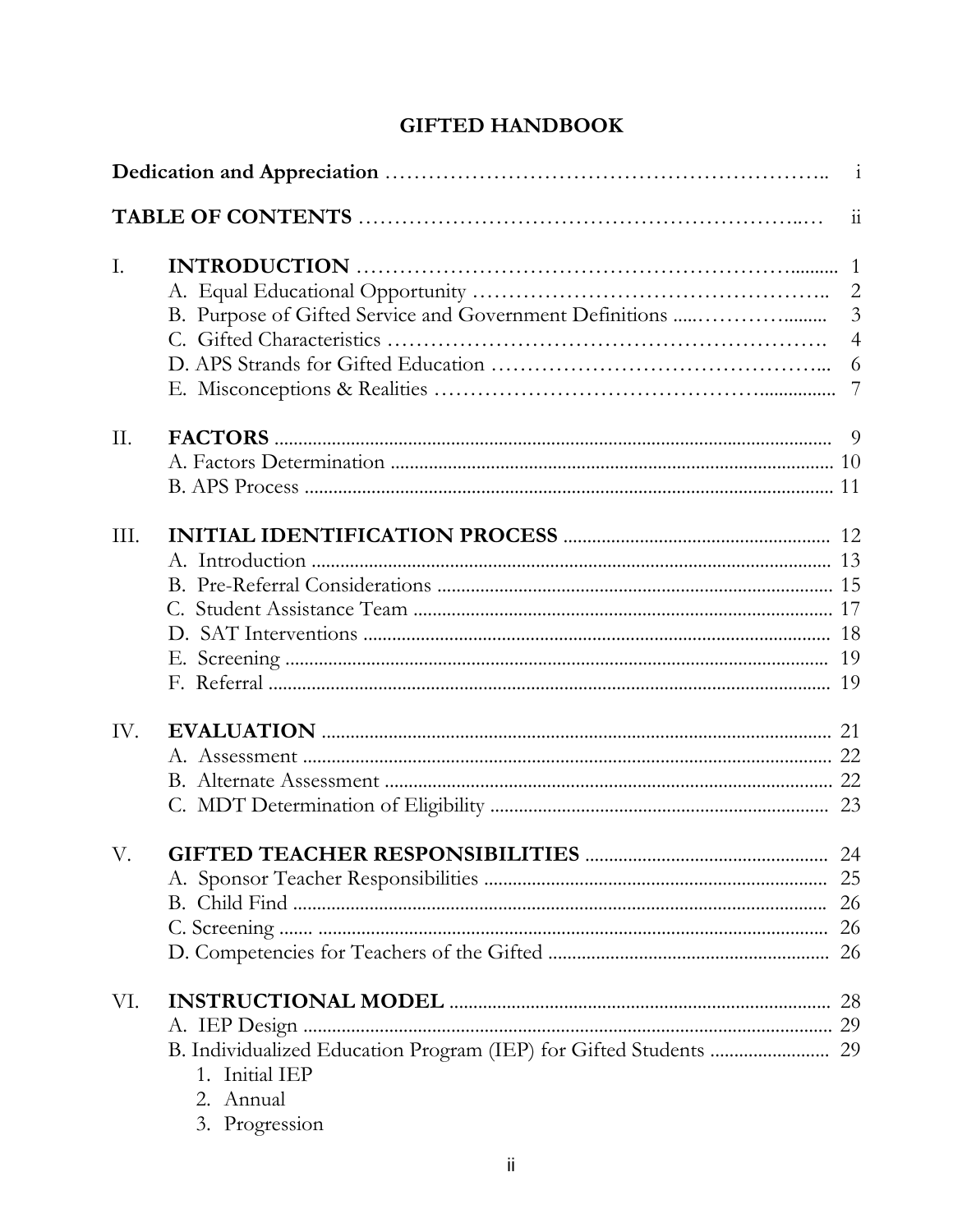| VII. |                                                                       |    |
|------|-----------------------------------------------------------------------|----|
|      |                                                                       |    |
|      | Caseload Maximums                                                     |    |
|      |                                                                       |    |
|      | Maximum, Extensive, Moderate, Minimal, Twice-Exceptional              |    |
|      |                                                                       |    |
|      |                                                                       |    |
|      |                                                                       |    |
|      |                                                                       |    |
|      |                                                                       |    |
|      |                                                                       |    |
| IX.  |                                                                       |    |
|      |                                                                       |    |
|      |                                                                       |    |
|      | <b>APPENDICES</b> for:                                                |    |
|      |                                                                       |    |
|      | <b>NM</b> Statutes                                                    |    |
|      | PED Rules for Gifted                                                  |    |
|      |                                                                       |    |
|      | Traits, Aptitudes, and Behaviors (TABS)                               |    |
|      | Parent Questionnaire                                                  |    |
|      | Section III                                                           | 70 |
|      | <b>SAT</b> Interventions                                              |    |
|      | Bertie Kingore's Characteristics List                                 |    |
|      | Gifted with Factors - Characteristics                                 |    |
|      |                                                                       |    |
|      | Sources of Documentation for Achievement                              |    |
|      | Sources of Documentation for Abilities/Strengths                      |    |
|      | General-Education Modifications for Gifted Students with Disabilities |    |
|      |                                                                       |    |
|      |                                                                       |    |
|      | Gifted Teachers' Knowledge and Skill Standards                        |    |
|      |                                                                       | 87 |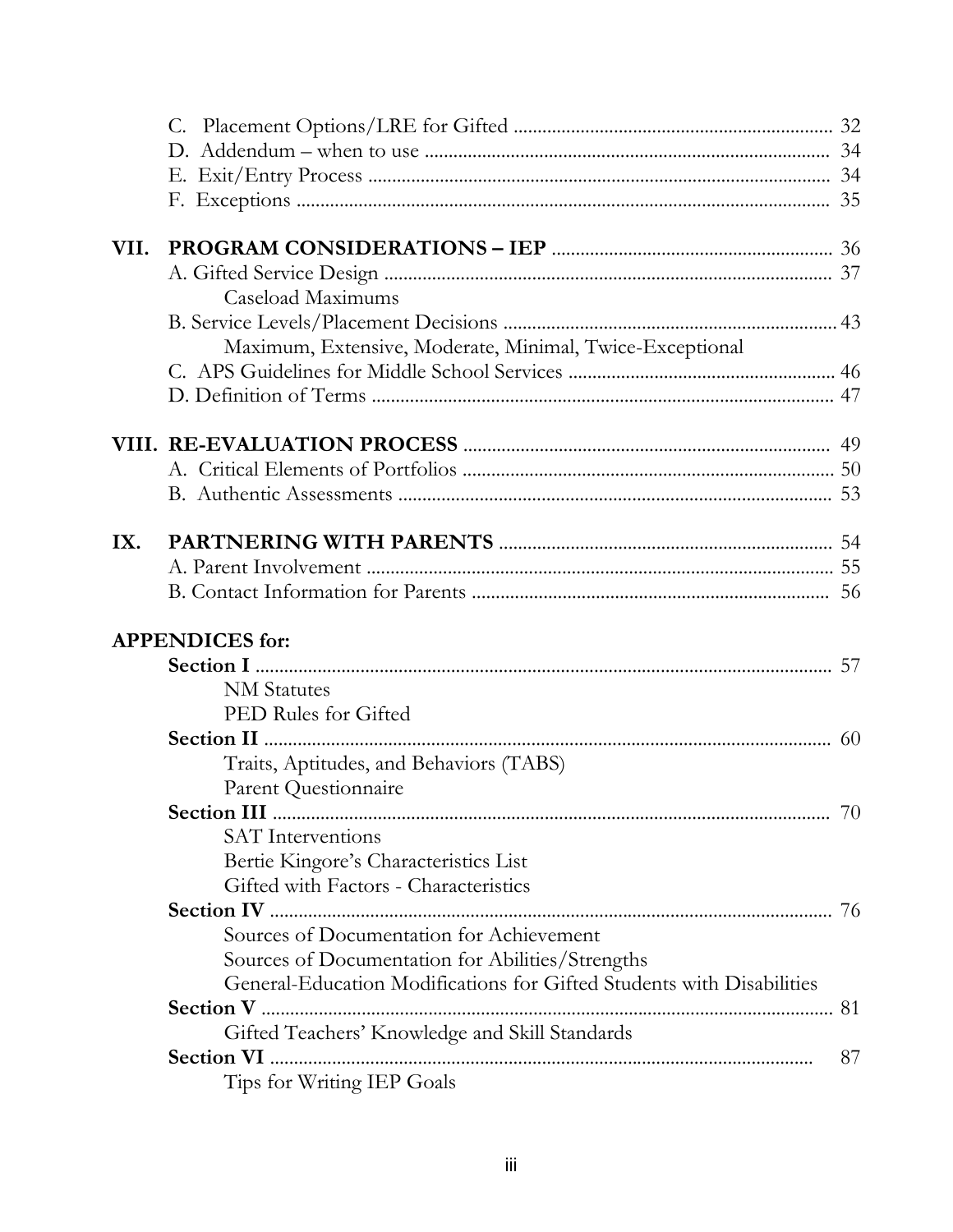

# **SECTION I**

# **INTRODUCTION**

The natural trajectory of giftedness in childhood is not a six-figure salary, perfect happiness, and a guaranteed place in Who's Who. It is the deepening of the personality, the strengthening of one's value system, the creation of greater and greater challenges for oneself, and the development of broader avenues for expressing compassion.

**-- Counseling the Gifted and Talented, Dr. Linda K. Silverman**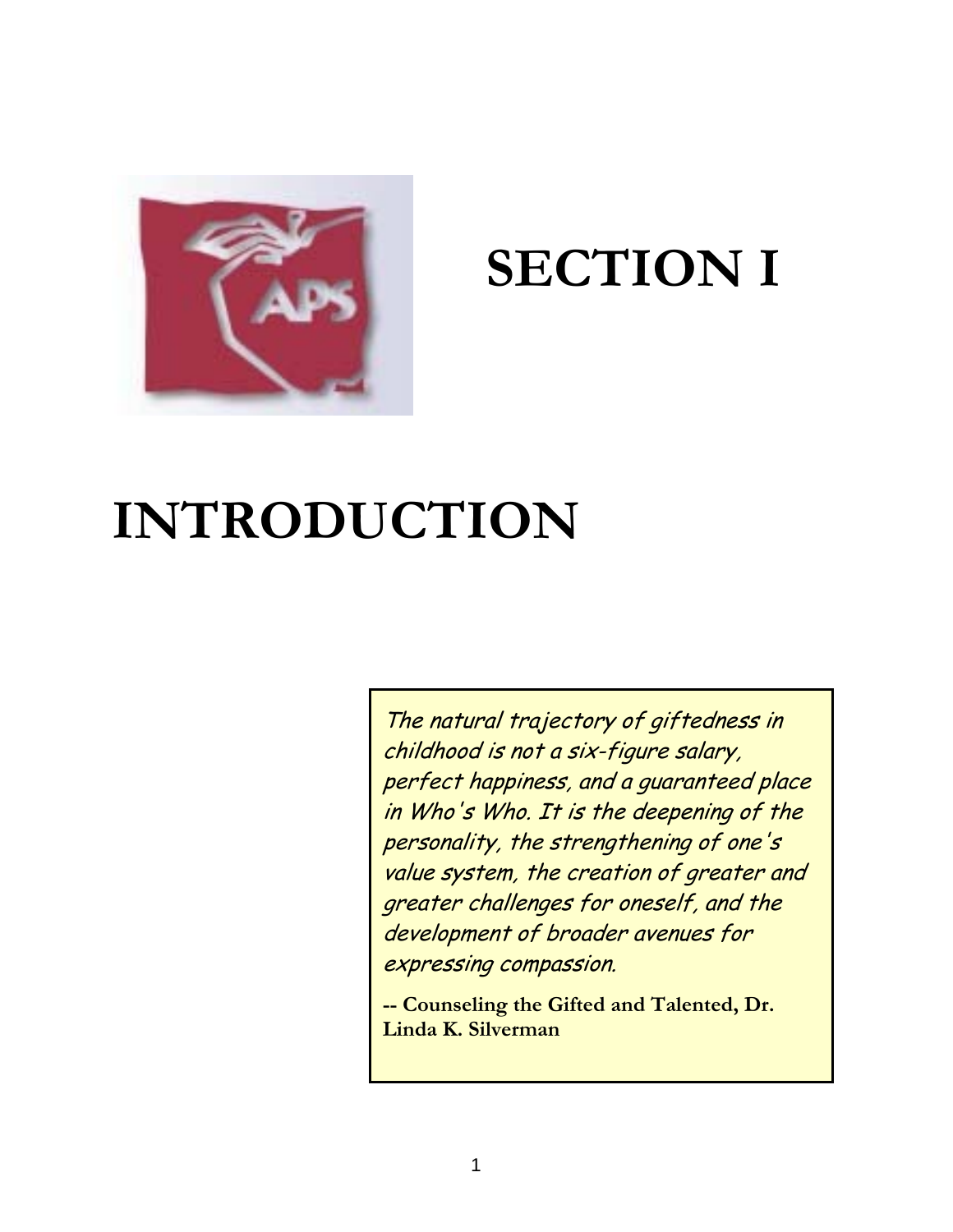# **EQUAL EDUCATIONAL OPPORTUNITY**

The concept of equal educational opportunity should extend to all children, including those identified as gifted, and provisions should be made to enable each child to reach his/her highest potential. Equal educational opportunity does not mean providing the same education for every child but does require providing the opportunities through which every child can maximize his or her individual potential. True equality is providing equal opportunity to benefit from education according to ability. To use the same methods and materials for all children is not providing equal educational opportunity. Setting expectations too high may frustrate some students and create an environment for failure. The same is true for a student with high ability who will not reach his/her potential if required to perform at exactly the same level as all other students.

In the present social, political, and educational systems based upon democratic principles, the refusal to provide gifted children the right to an educational opportunity appropriate to their level of development is not acceptable. To assume that one level of educational opportunity meets the needs of all students is unfair. A variety of learning opportunities at many different levels must be provided for all children.

When entering the educational system, many gifted children have already developed the basic skills other students have yet to be taught. Their ideas and interests may be very differently from that of their age peers, and they may begin to develop a sense of isolation or feel different from others. Because their educational needs are being ignored, many students with giftedness fail to achieve their potential, set low goals for themselves, and achieve at levels significantly lower than their intellectual capability. Without access to special resources and intensive instruction early in their educational experience, the highly gifted are most at risk for under achievement.

Gifted and talented students develop a sense of competence and self-confidence when they are provided services designated to meet their unique needs. Students with giftedness who receive special services tend to make significant gains in achievement. They learn to work more effectively and efficiently and develop strong problem-solving skills. These students absorb a vast amount of information and utilize this knowledge to produce a variety of possible solutions. They become producers of knowledge and ideas instead of just consumers.

Loss of talent through educational neglect can be a tragic waste for both the individual and, in turn, for society. Students who are gifted and talented have much to contribute to society and can benefit society by solving a range of complex problems facing humanity today. Society needs these gifted individuals and needs to expect much from them. As adults, today's gifted students are needed to play more demanding and innovative roles as humanity faces future complex problems. Leaders, problem solvers, and complex thinkers are vital for society's progress in this millennium.

Because many students with giftedness do not continue to achieve without attention to their unique educational needs, the loss of individual potential and the benefits of gifted services are difficult to calculate. As James Gallagher wrote in 1978,"…failure to help the gifted child reach his potential is a societal tragedy, the extent of which is difficult to measure but which is surely great. How can we measure the sonata unwritten, the curative drug undiscovered, and the absence of political insight? They are the difference between what we are and what we could be as a society."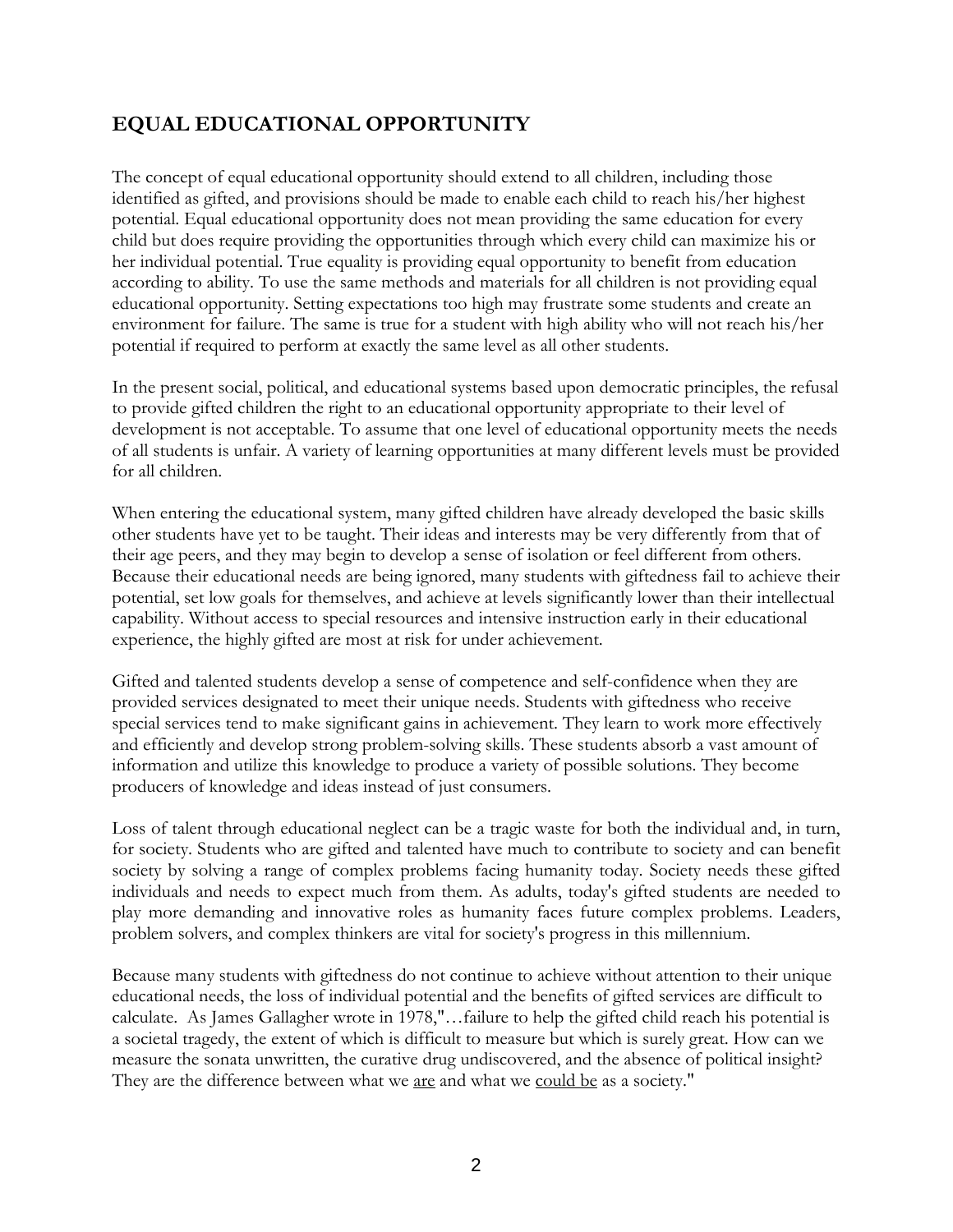# **PURPOSE OF GIFTED SERVICES IN NEW MEXICO**

Goals and objectives developed by the New Mexico Public Education Department specify that all New Mexico children and youth, including those classified as exceptional, have a right to an education that is appropriate to their needs. Education for learners who are identified as gifted is focused upon providing curriculum that facilitates advanced achievement and development of individual potential. Special services for students who are gifted should be regarded as one part of the continuum in the total educational system.

The defining characteristics and curricular needs of identified students must guide a school's gifted services. The students should not be molded into an already existing or conveniently pre-arranged program. Options must be determined by student capabilities, and not by the structure of existing curricular units. No student should be compelled to engage regularly in activities that present concepts already mastered. Enrichment must consist of richer depth and complexity of explorations, not an increased load of similar or previously learned material. Furthermore, the gifted student should participate in the planning and evaluation of his/her differentiated learning experiences.

Most students will require a combination of instruction from both classroom teachers and certified teachers of the gifted in order to fulfill their potential for intellectual and academic achievement.

Individual learning alternatives and adaptation of the general-education curriculum often are required for students in gifted education. Effective curriculum planning for students who are gifted requires careful management of the learning experience in order to provide appropriate level, pace, styles and subjects for their unique learning needs. School personnel will be challenged by these needs to develop a functional plan that will be viable not only philosophically but also realistically. Although gifted services can be structured to each school's particular circumstances, the curriculum plan must emanate from the needs of the students for whom they are designed.

# **U.S. OFFICE OF EDUCATION DEFINITION**

The state of New Mexico Public Education Department has based its definition of gifted on the federal definition below.

Children capable of high performance include those with demonstrated achievement and/or potential ability in any of the following areas, singly or in combination:

- General intellectual ability.
- Specific academic aptitude.
- Creative or productive thinking.
- Leadership ability.
- Visual and performing arts.

It can be assumed that utilization of these criteria for identification of the gifted and talented will encompass a minimum of 3 to 5% of the school population.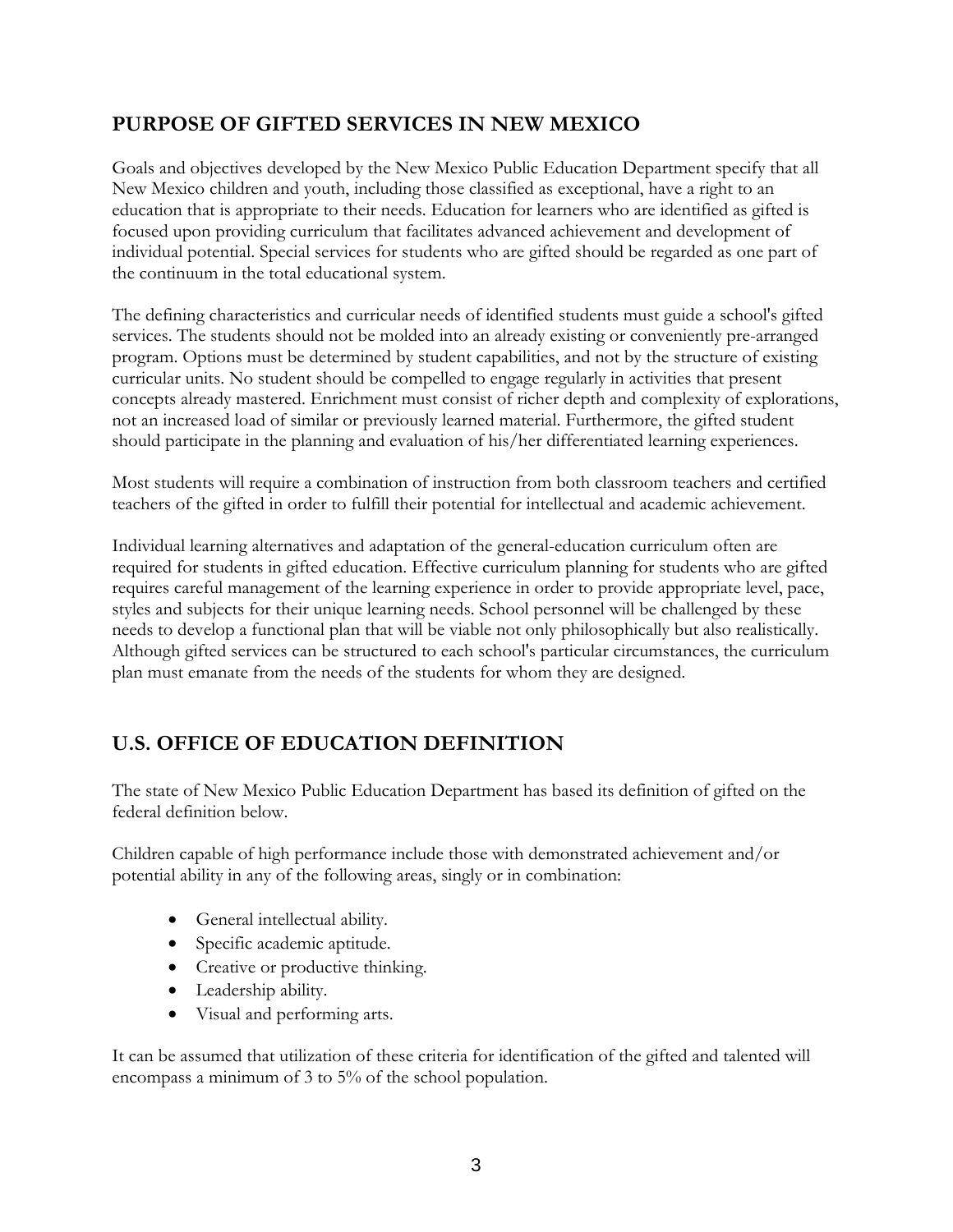# **Giftedness Defined in New Mexico**

In the New Mexico Administrative Code (6.31.2.12) a gifted child is defined as a school-age person whose intellectual ability paired with subject matter aptitude/achievement, creativity/divergent thinking, and/or problem solving/critical thinking meets the eligibility criteria in this section and for whom a properly constituted IEP team determines that special education services are required to meet the child's educational needs. The New Mexico Statutes and Public Education Department Rules are in the appendices.

One misunderstanding regarding the quality identified as "giftedness" is the belief that an individual's innate ability is indestructible and is not influenced by the environment. Research and practice have shown this not to be true. "Giftedness" either progresses or regresses and can be stifled in an educational environment that does not enhance individual growth. Abilities develop when the environment challenges and stimulates the innate ability of the person. Such conditions must continue throughout the person's lifetime for high levels of self-actualization to occur. Feelings of frustration, boredom, and discouragement result when limits are placed upon an individual's intellectual and educational growth. The unique intellectual and academic needs of gifted students may not always be fully met through general-education. Once identified as a student with giftedness, special services may be required to meet these exceptional students' needs.

# **GIFTED CHARACTERISTICS**

# **Traits, Aptitudes, and Behaviors**

**Motivation:** desire to learn

- Demonstrates persistence in pursuing and completing self-selected tasks (school or nonschool activities).
- Expresses enthusiasm about learning.
- Aspires to be somebody or something.

**Interest:** intentness, passion, concern, or curiosity about something.

- Demonstrates unusual or advanced interest in a topic or activity.
- Self-starts.
- Pursues an activity unceasingly.

**Communication:** highly expressive and effective in use of words, numbers and/or symbols.

- Demonstrates unusual ability to communicate in one or more ways (verbally, physically, artistically, symbolically).
- Uses particularly apt examples, illustrations, or elaborations.

**Problem Solving Ability:** effective, inventive strategies used to recognize and solve problems.

- Demonstrates unusual ability to devise or adapt as systematic strategy for solving problems.
- Changes strategies when the employed strategy is ineffective.
- Creates new designs or inventions.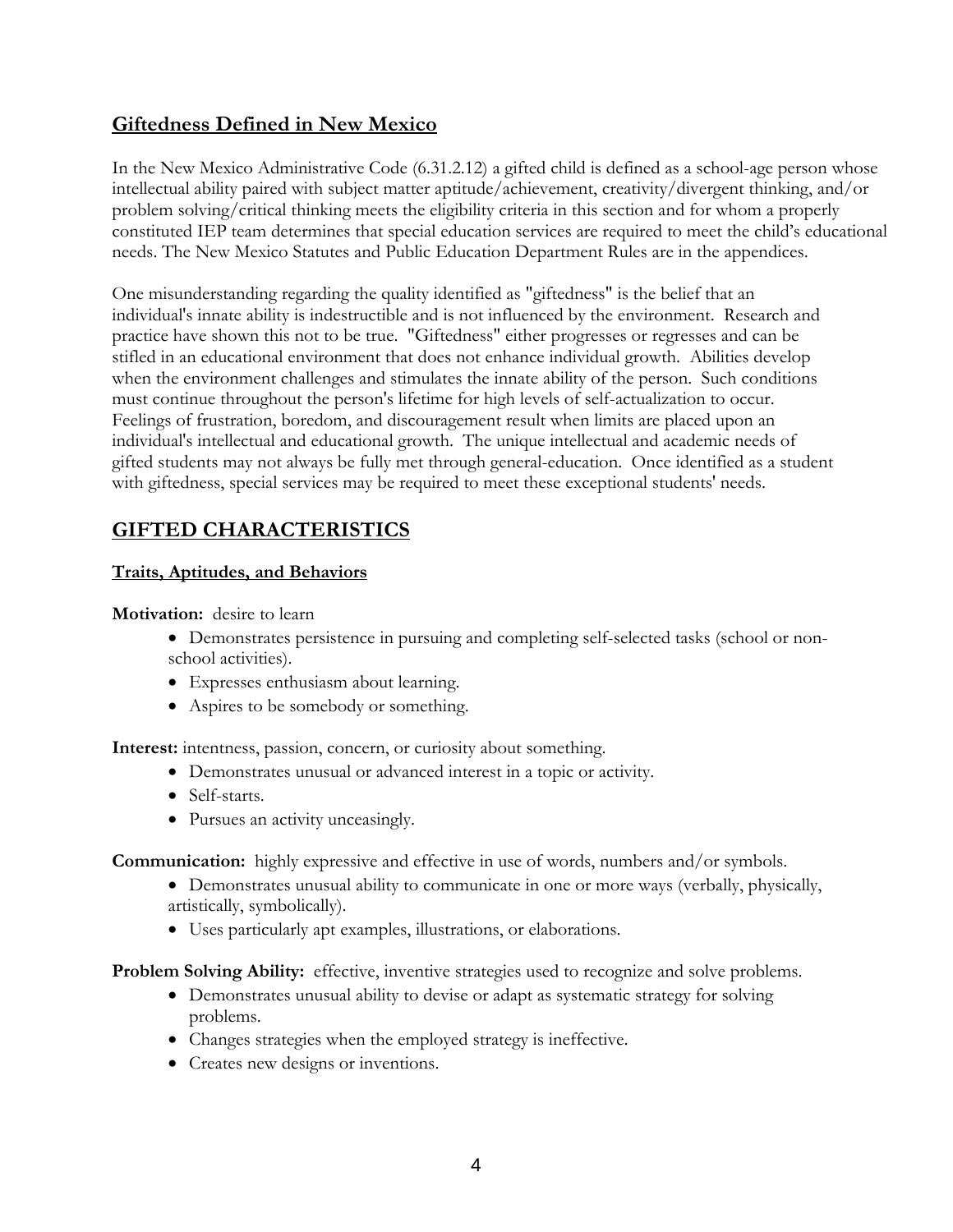**Memory:** retains and retrieves information.

- Already knows something that is assumed to be new knowledge.
- Needs few repetitions for mastery.
- Has a wealth of information about school and/or non-school topics.
- Pays attention to details.
- Manipulates information.

**Inquiry:** questions, experiments, explores.

- Asks unusual questions for age.
- Plays around with ideas.
- Demonstrates extensive exploratory behaviors directed at eliciting information.

**Insight:** grasps new concepts, makes connections, senses deeper meanings.

- Demonstrates exceptional ability to draw inferences.
- Appears to be a good guesser.
- Is keenly observant.
- Sees unusual and diverse relationships.
- Integrates ideas and disciplines.

**Reasoning:** uses controlled, active, intentional, goal-oriented thought.

- Makes generalizations.
- Uses metaphors and analogies.
- Thinks things through in a logical manner.
- Thinks critically.

**Creativity:** produces many and/or highly original ideas.

- Shows exceptional ingenuity in using everyday materials.
- Has wild, perhaps silly ideas.
- Produces ideas fluently or flexibly.
- Is highly curious.

**Humor:** brings heretofore unrelated ideas together in a recognizable relationship.

- Uses a keen sense of humor may be gentle or hostile.
- Has a large accumulation of information about emotions.
- Sees unusual relationships.
- Demonstrates unusual emotional depth.
- Demonstrates sensory awareness.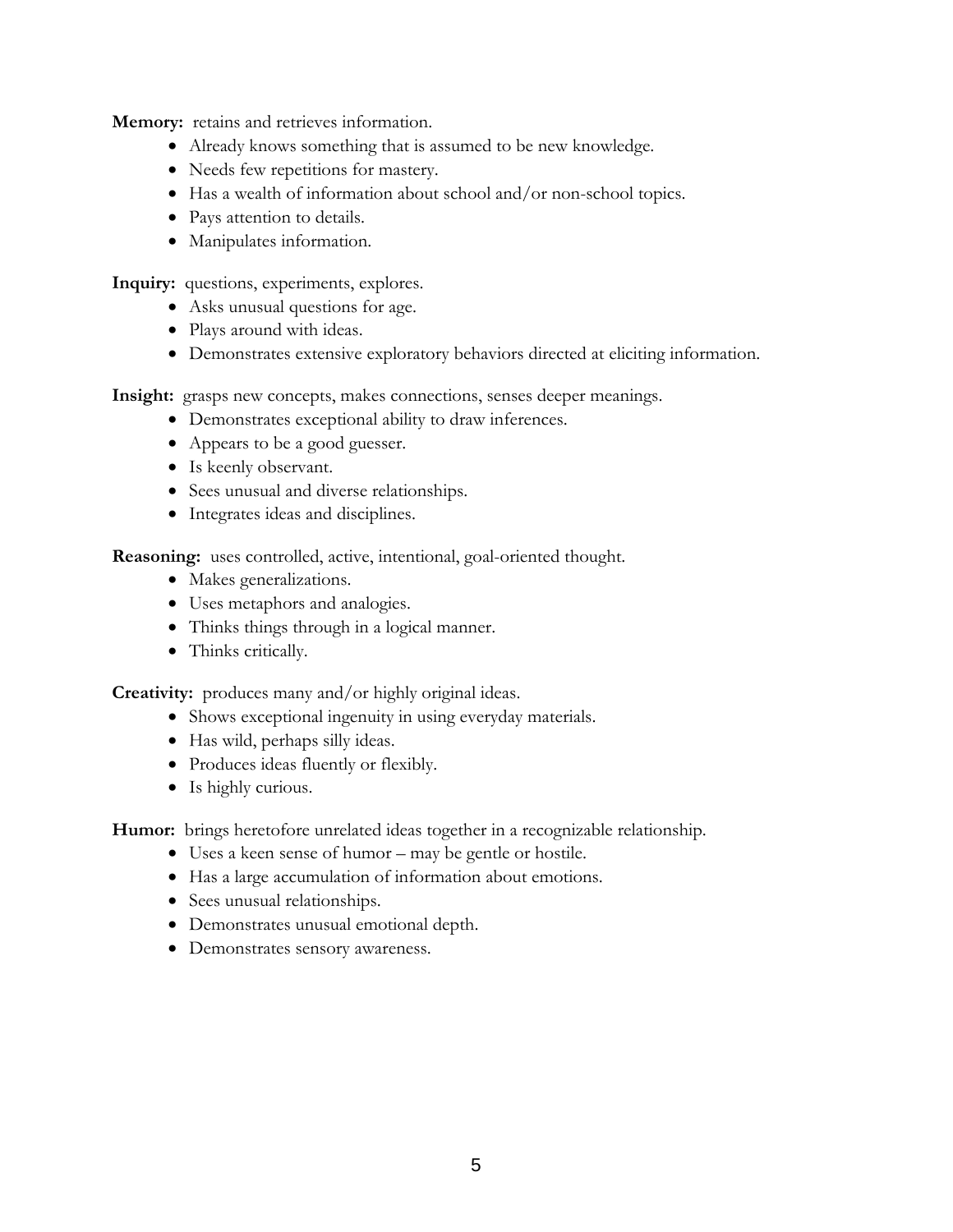ALBUQUERQUE PUBLIC SCHOOLS (APS) has adopted the following strands which may also be used to identify the characteristics of gifted students.

| <b>GIFTED STUDENTS MAY HAVE</b><br>THE FOLLOWING<br><b>CHARACTERISTICS</b>                                                                                                            | <b>WHICH ARE DOCUMENTED BY:</b>                                                                                                                                                            | <b>PREMISE</b>                                                                                                                                                                                                         | <b>GIFTED STRAND</b>                                                                                                                                                  |
|---------------------------------------------------------------------------------------------------------------------------------------------------------------------------------------|--------------------------------------------------------------------------------------------------------------------------------------------------------------------------------------------|------------------------------------------------------------------------------------------------------------------------------------------------------------------------------------------------------------------------|-----------------------------------------------------------------------------------------------------------------------------------------------------------------------|
| I. Sensitivity and Perceptiveness<br>Student is concerned with right and<br>wrong. He/She is empathetic, and<br>concerned with social issues.                                         | Counselor reports, teacher/parent<br>rating scales, student self-concept<br>scales, student journals.                                                                                      | The gifted student needs to develop a<br>good understanding of his/her<br>exceptionality (i.e. strength,<br>weaknesses, and style of learning                                                                          | Self-Understanding-Self-Acceptance<br>Preferred learning, behavioral and<br>management styles. Sense of personal<br>responsibility.                                   |
| <b>II.</b> Leadership<br>Student is assertive, likes to organize<br>and structure to people and<br>situations. He/She is dependable,<br>influential, persuasive, and a risk<br>taker. | Socio-grams, peer ratings, Renzulli<br>Student Leadership Scale, teacher<br>and student bring observations,<br>anecdotal records.                                                          | The gifted student needs to develop<br>the skill to facilitate and participate in<br>human interaction in diverse situations.                                                                                          | Interpersonal Skills (i.e. group<br>dynamics) Leadership, Conflict<br>Resolution (i.e. negotiation,<br>compromise) Cooperation and<br>Teamwork, Presentation of Self. |
| <b>III. Advanced Conceptualization</b><br>Student has high cognitive and<br>problem solving abilities including<br>convergent and divergent thinking<br>skills.                       | Tests of critical thinking, analysis of<br>discussion, and written<br>communications, rubrics.                                                                                             | The gifted student needs to develop<br>and use critical thinking.                                                                                                                                                      | <b>Thinking Skills</b><br>Critical thinking, Decision making,<br>Problem Solving, Logic                                                                               |
| <b>IV. Creativity</b><br>Student has a keen sense of humor,<br>is inventive, and a risk taker. He/She<br>is one who uses originality, divergent<br>thinking.                          | Tests of creativity, teacher and<br>student observation, peer ratings,<br>Renzulli Rating Scale, student<br>journals.                                                                      | The gifted student needs to develop<br>his/her creative abilities as a necessary<br>part of his/her human growth.                                                                                                      | <b>Creativity</b><br>Problem solving, Creative Thinking,<br><b>Abstract Expressiveness</b>                                                                            |
| V. Wide Range of Interests<br>The student is curious and has a<br>storehouse of information in varied<br>areas.                                                                       | Teacher anecdotes and ratings,<br>interest surveys, case study<br>information, written products,<br>recommendation, references from<br>community members.                                  | The gifted student needs an expanded<br>awareness of alternatives in order to<br>develop areas of continued interest.                                                                                                  | <b>Interest Development</b><br>Wide range of interest, Career<br>Exploration, Arts Experience,<br><b>Community/Global Awareness</b>                                   |
| <b>VI. Communications</b><br>The student uses a richness of<br>elaboration and fluency in verbal and<br>non-verbal areas. He/She needs the<br>opportunity to communicate ideas.       | Pupil products, teacher rating scales,<br>diagnostic testing, evaluation of<br>discussion expression which includes<br>analytical skills, anecdotal records,<br>learning skills checklist. | The gifted student needs the<br>stimulation resulting from the<br>opportunity to evaluate, reinforce, and<br>extend learning, thinking, and verbal<br>communication skills and interaction<br>with intellectual peers. | <b>Communication</b><br>Listening skills, Oral and written skills,<br>Non-verbal communication skills,<br><b>Discussion skills</b>                                    |
| <b>VII. Independence</b><br>The student has strong self-<br>management skills, is goal oriented<br>and requires minimal teacher<br>direction.                                         | Teacher ratings, self-observation<br>report instruments, learning style<br>inventories.                                                                                                    | The gifted student needs the<br>opportunity to pursue a self-selected<br>topic and/or area of career interest in<br>an in-depth manner.                                                                                | Skills of the Independent Learner<br>Independent study skills, Evaluation<br>skills, Accessing community,<br>Mentorship/Internship                                    |
| <b>VIII. Advanced Knowledge</b><br>Student has quick mastery and recall<br>of information and needs little teacher<br>explanation of routine tasks.                                   | Criterion referenced tests, mentor<br>reports, learning skills checklist.                                                                                                                  | The gifted student needs to make<br>progress in learning commensurate<br>with his/her ability in a variety of<br>subject areas.                                                                                        | <b>Achievement</b><br>Accessing appropriate alternative<br>educational opportunities                                                                                  |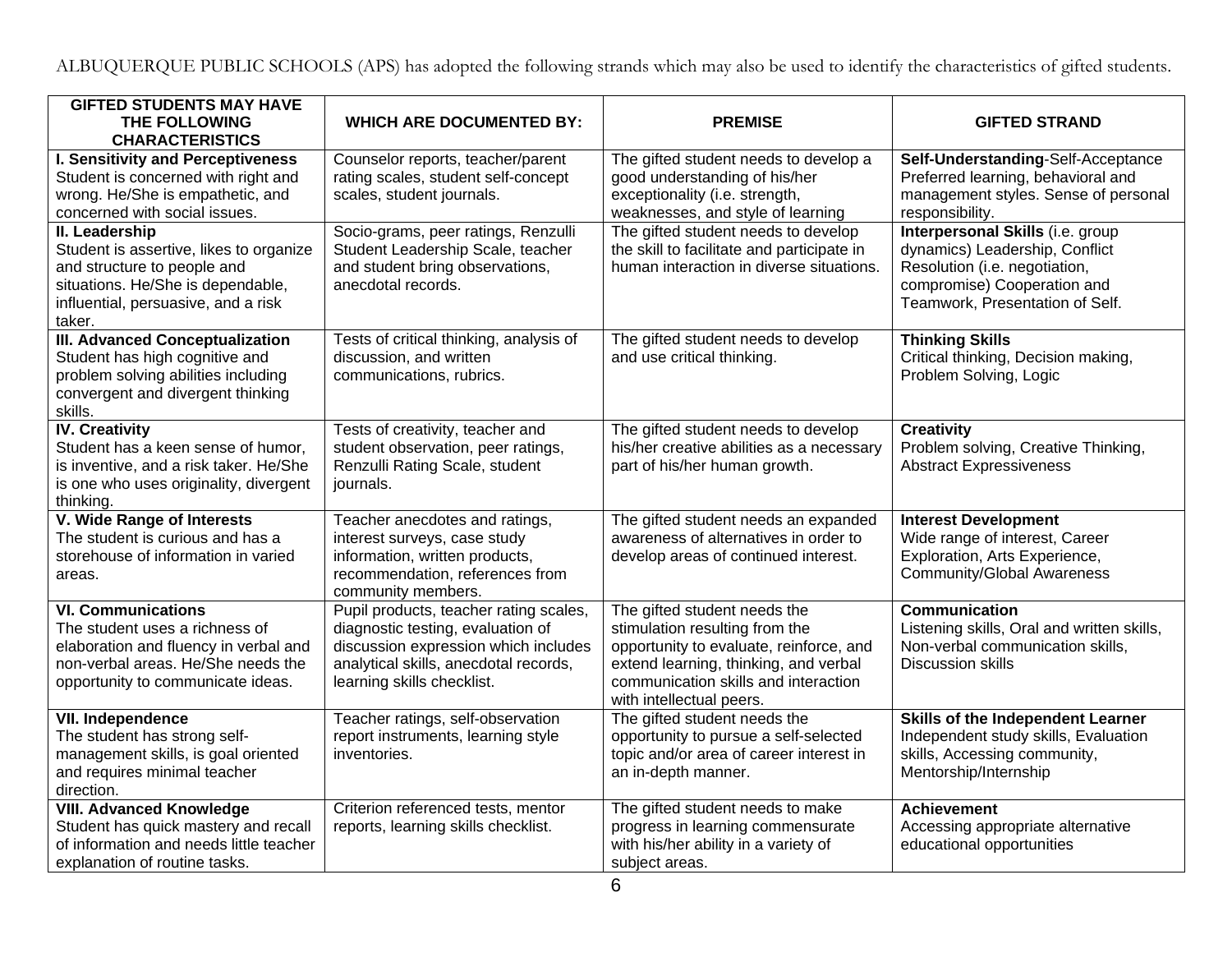# **Misconceptions and Realities of Gifted Children**

#### **Misconception: All children are gifted.**

Many principals and teachers assert that all children are gifted, meaning that all children have some areas in which they have strengths or that all children have equal potential for learning. **Reality:** While all children have relative strengths and weaknesses, some children have extreme strengths in one or more areas. Students who are gifted may require special education, just as students who have cognitive disabilities do. The belief that all children are gifted leads to a lack of identification and service to students who are gifted.

#### **Misconception: Gifted kids have it made and will succeed in life no matter what. They can make it on their own because they're smart. They don't need any special help in school or anywhere else.**

**Reality:** Gifted students may drop out of school because they don't find it challenging, interesting or relevant. They often feel "different" because of their unique thinking processes and thus become alienated from other students. Too many of them "make it" or try to fit in and do not reach their potential.

#### **Misconception: Gifted kids love school, get high grades, and greet each new school day with enthusiasm. The gifted student is the one who is most enthusiastic about school and schoolwork.**

**Reality:** Most schools and classroom teaching methods are geared for average students which make it hard for gifted students to get excited about going to school. Some of the most capable students end up not using their academic potential unless they are appropriately challenged and their social and emotional needs are understood and addressed.

#### **Misconception: Teachers love to have gifted students in their classes.**

**Reality:** Some do, but some don't. Some teachers feel uncomfortable with the unique learning needs of gifted students and are unsure of how to meet the students' needs. They may also have the responsibility of meeting the needs of a very wide variety of student abilities.

#### **Misconception: Gifted children have intellectual capabilities that allow them to be outstanding in all subjects and areas.**

**Reality:** Academic giftedness is often concentrated in a particular area, including the "hands-on" or manipulative strengths that are not common practice in most classrooms. Most gifted children have a combination of academic strengths and weaknesses. Children can even be gifted in one academic area and learning-disabled in another.

#### **Misconception: High-IQ children are popular, well-adjusted, exceptionally moral, and glowing with psychological health.**

**Reality:** This perception was based on results by Terman's study in 1922 which defined gifted children not only as academically superior, but also as superior in physique, health and social adjustment, marked by superior moral attitudes. Gifted children are often socially isolated and unhappy unless they are fortunate enough to find others like themselves. Gifted children may face ridicule and taunts about being nerds or geeks. Most children easily pick out the awkward, unathletic loners, or the "show-offs" who have strange interests and vocabularies that are out of touch with those of their peers.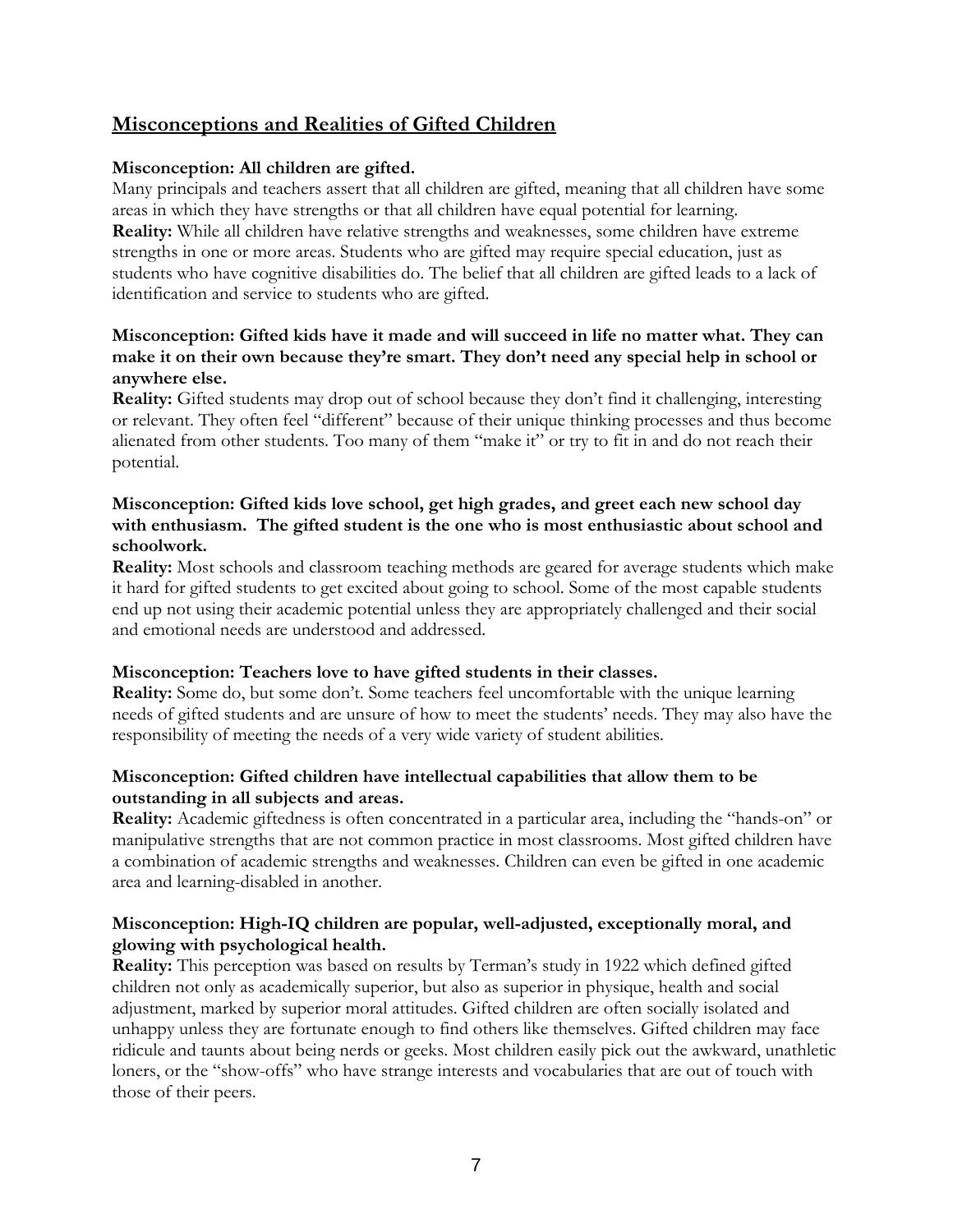#### **Misconception: Gifted kids are equally mature in all areas - academic, physical, social and emotional.**

**Reality:** Gifted children tend to have "asynchronous" development. That is, their intellectual, social and emotional abilities often develop at different rates. An 8-year-old gifted child may sound like a teenager but act like a 6-year-old. These differences in development can be frustrating for the children and adults around them.

**Misconception: Nearly all gifted students come from upper-, middle-class, professional families. Teachers won't find them coming from the lower economic and social levels. Reality:** There are just as many gifted children from families with a low socio-economic status as there are in the suburbs. Intelligence knows no income, race or socio-economic levels. One of the challenges of school systems is to implement identification methods that are appropriate for all children, including those who do not have strong English-language skills or have not had experiences that more affluent families can afford.

#### **Misconception: Gifted children are destined to become eminent adults.**

**Reality**: Many gifted children are more susceptible to emotional and physical problems from being "stressed out" and thus burn out early or choose to hide or deny their abilities. Some, while extremely successful as adults, never do anything genuinely creative. Besides a high level of ability, personality, motivation, family and school environments, opportunity, and chance play important roles. The Terman studies and the Stanford studies showed, however, that an unusual proportion of gifted individuals became lawyers, doctors, engineers, college professors, and leaders in government, business, and industry.

#### **Misconception: Some people assert that gifted children are "made" by overzealous parents' intent on their children's stardom. Parents are cautioned not to push or label their children, to let them have a "normal" childhood. Otherwise, they are told, their children will resent them and lose interest in achieving.**

**Reality:** Parents of gifted children are often highly involved in the nurturance of their children's gifts. A high degree of investment and involvement is not a destructive force. It is necessary for a child's gift to be fully developed. Emotional support and understanding from the family are also important for gifted children. Nature and nurture both play a role in determining whether there is the ability for high levels of intelligence to develop.

References:

- o *Idaho Best Practices Manual for Idaho Gifted and Talented Programs*, pgs 6-7; adapted from *The Gifted Kids Survival Guide* (Ages 11-18), J. Galbraith, 1983
- o *Gifted Children: Myths and Realities.* E.Winner. New York: Basic Books, 1996.
- o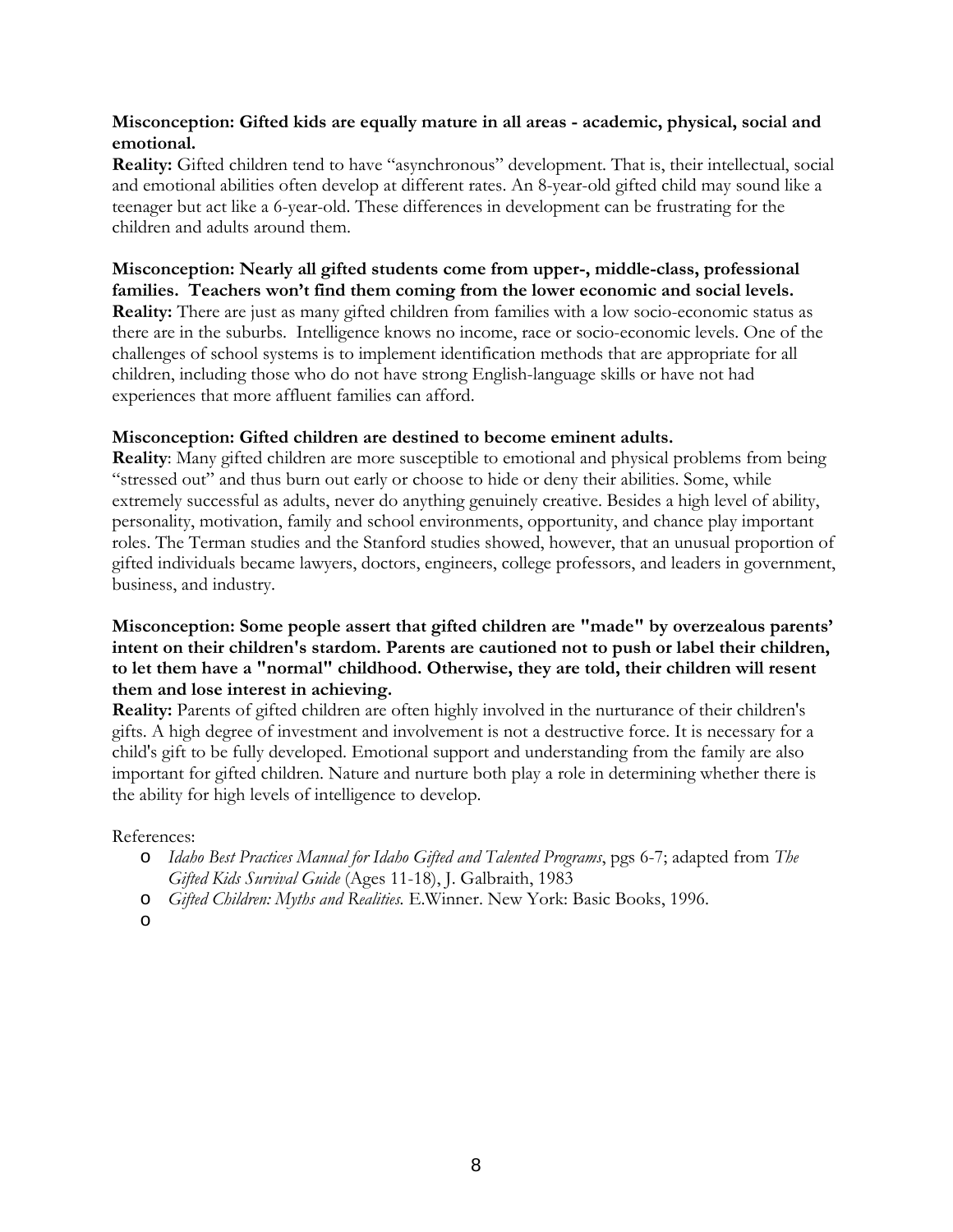

# **SECTION II**

# **FACTORS**

**Justice is not achieved by equality of treatment, but by equality of opportunity. Roeper Volume 17 No. 4**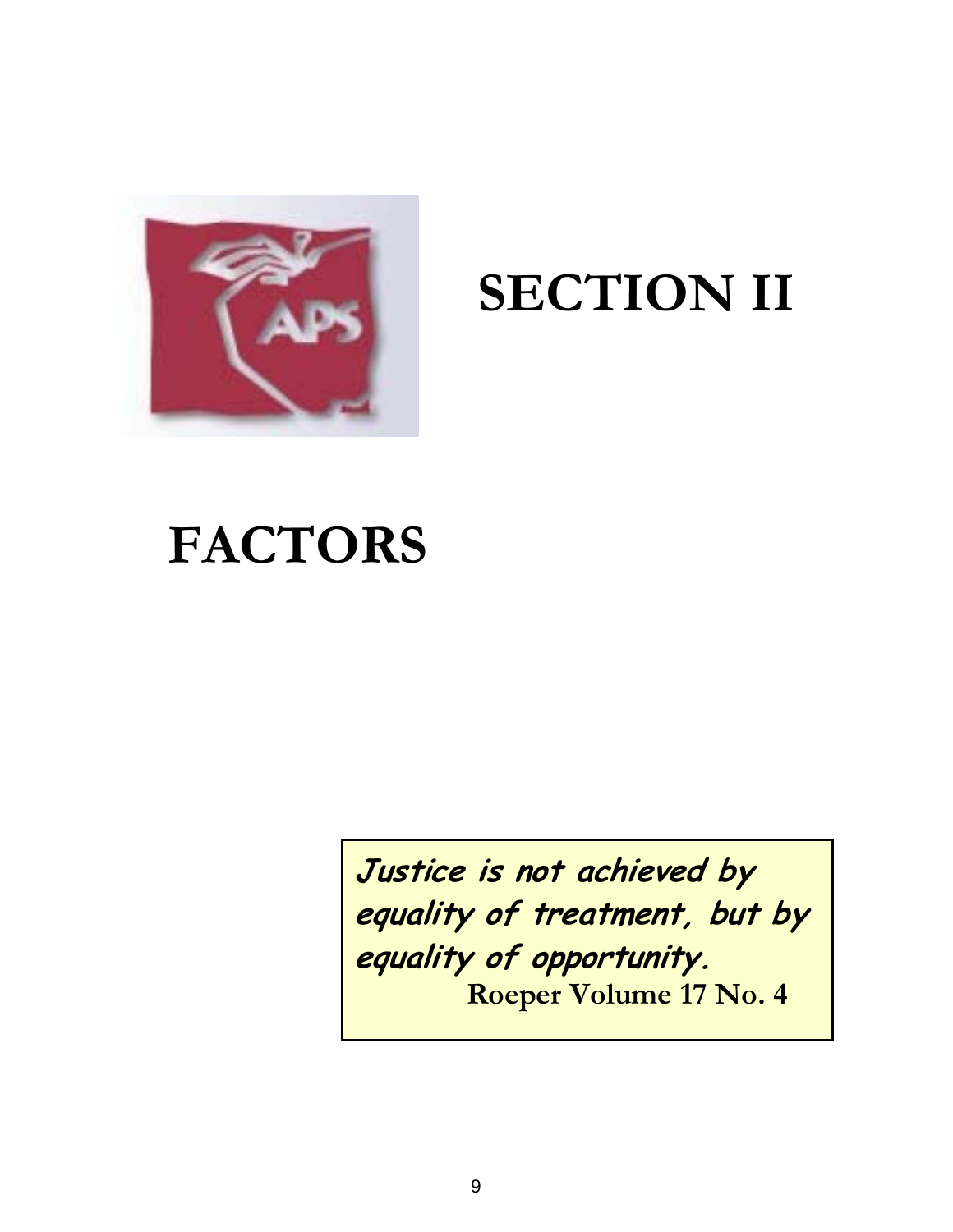# **FACTORS**

When referrals are brought to the SAT for students who may be gifted the **first** decision that must be made is whether or not the student has "factors" that may interfere with their ability to perform on the standardized battery of tests that are given by the school's diagnostician. After looking for possible socio-economic, disability, language and/or cultural issues, the SAT will determine if the student should be evaluated using the standard process (with appropriate modifications), or the Frasier Talent Assessment Profile (FTAP) that has been adopted by APS.

# **A. FACTORS DETERMINATION**

Some characteristics are specific to underrepresented populations, such as those who are culturally diverse, linguistically diverse, socio-economically disadvantaged, and/or those with disabilities.

Sensitivity to populations who have traditionally been underrepresented in gifted programs should permeate the entire realm of gifted education in New Mexico. When addressing special factors that may depress standardized test measures, the following must be considered:

# **CULTURAL BACKGROUND**

- Length of time living in the United States.
- Degree of acculturation and assimilation.
- Comfort in cross-cultural interactions.
- Culture substantially different from school's dominant culture.
- Parental expectations.

# **LINGUISTIC BACKGROUND**

- Limited or non-English speaking home.
- Language different from school/community.
- Evidence that language proficiency in English affects ability to achieve.
- Previous school experience.
- Age English language was acquired.
- Number of English-speaking years: both in the academic and community settings.

# **SOCIO-ECONOMIC STATUS**

- Evidence of low family income.
- Family size.
- Education level of parents.
- Evidence of frequent school changes.
- Eligibility for reduced or free school lunch.
- Evidence of need for outside assistance (welfare, Medicaid, etc).
- Evidence of other situations and obligations (debt, siblings with disabilities, care of elderly, parent incarceration, etc.).
- Homelessness.
- Family structure is substantially different from dominant culture.

The parent questionnaire will clarify the potential impact on student performance.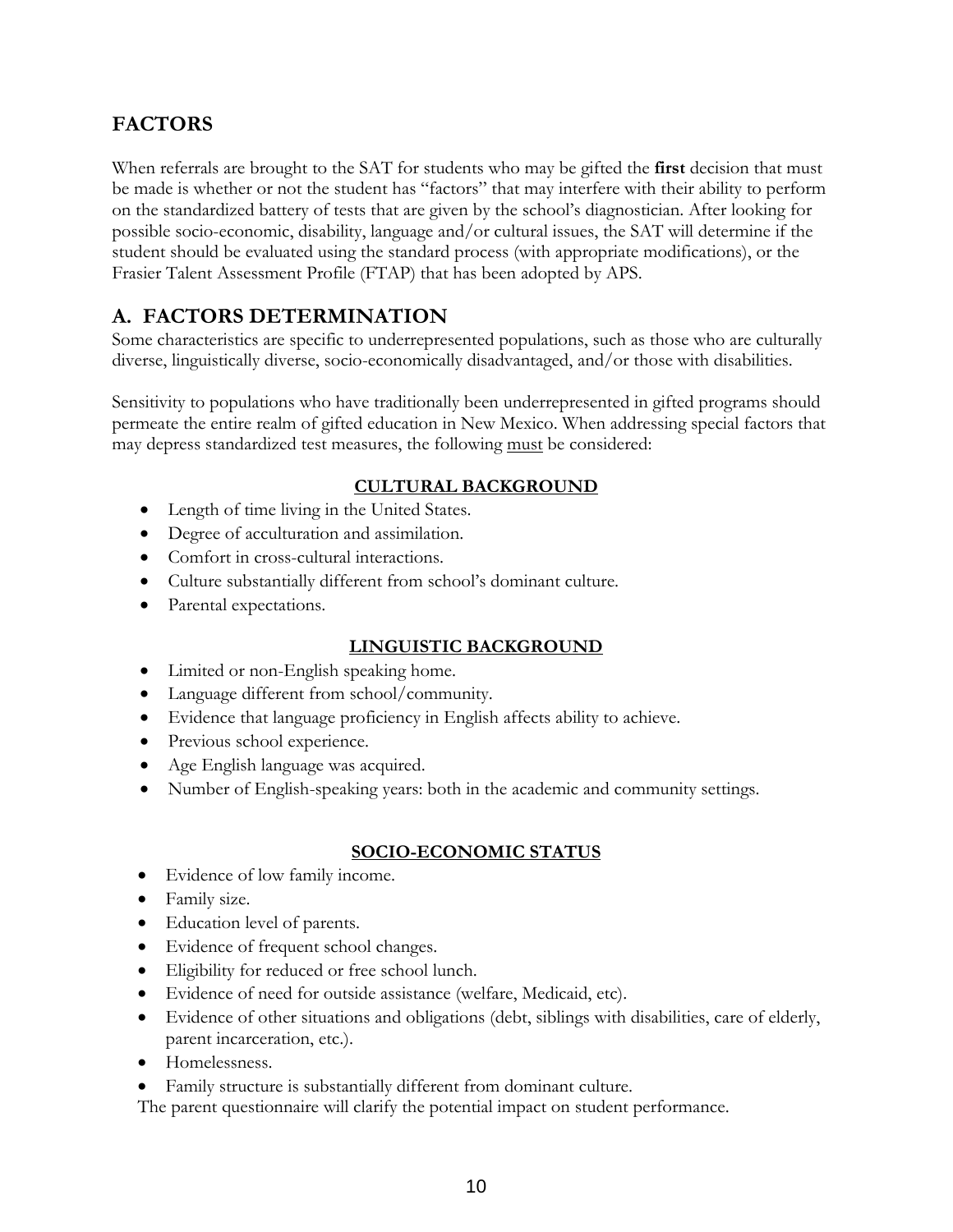# **DISABILITY CONDITION(S)**

- Identified special education disability.
- Need for specialized instruction.

# **B. APS PROCESS FOR THE DETERMINATION OF FACTORS**

There are documents to assist in identifying students who have factors that have potential impact on their ability to perform on a standardized battery of tests and affect their school performance now and in the future. All schools will utilize the teacher questionnaire and the parent questionnaire (available in Spanish and Vietnamese) in the identification of students with factors. If other translations of the document are needed contact the district liaison at 505-855-9938.

**The parent and teacher forms that will be used for the determination of factors are in the Appendices – Section II. The scoring guide for these forms (and other school based information) will be sent to the schools when needed from the district liaison. Help in using the scoring form is available. (505-855-9938)**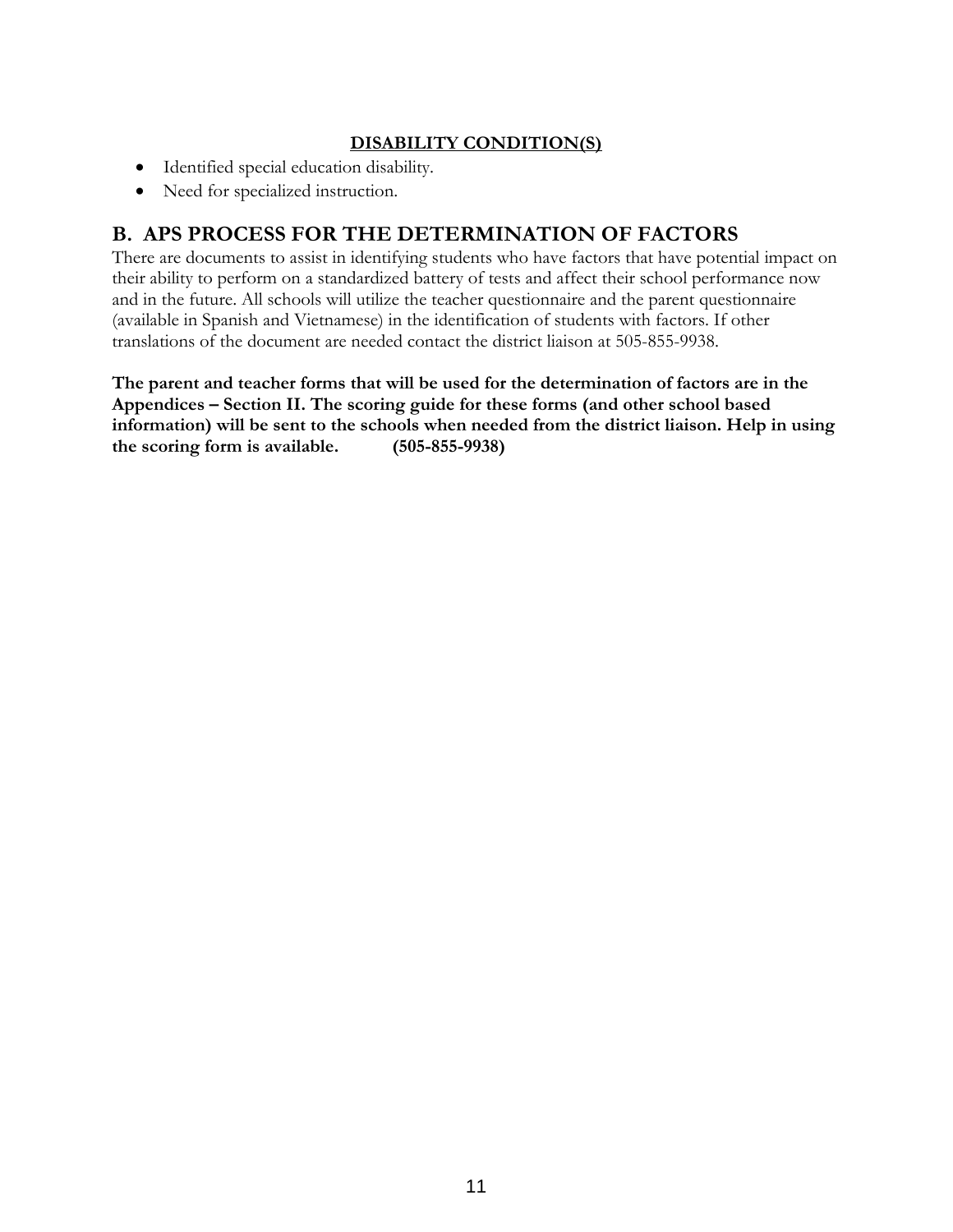

**SECTION III** 

# **INITIAL IDENTIFICATION PROCESS**

**N**ot every child has an equal talent or an equal ability or equal motivation, but children have the equal right to develop their talent, their ability, and their motivation. **—John F. Kennedy**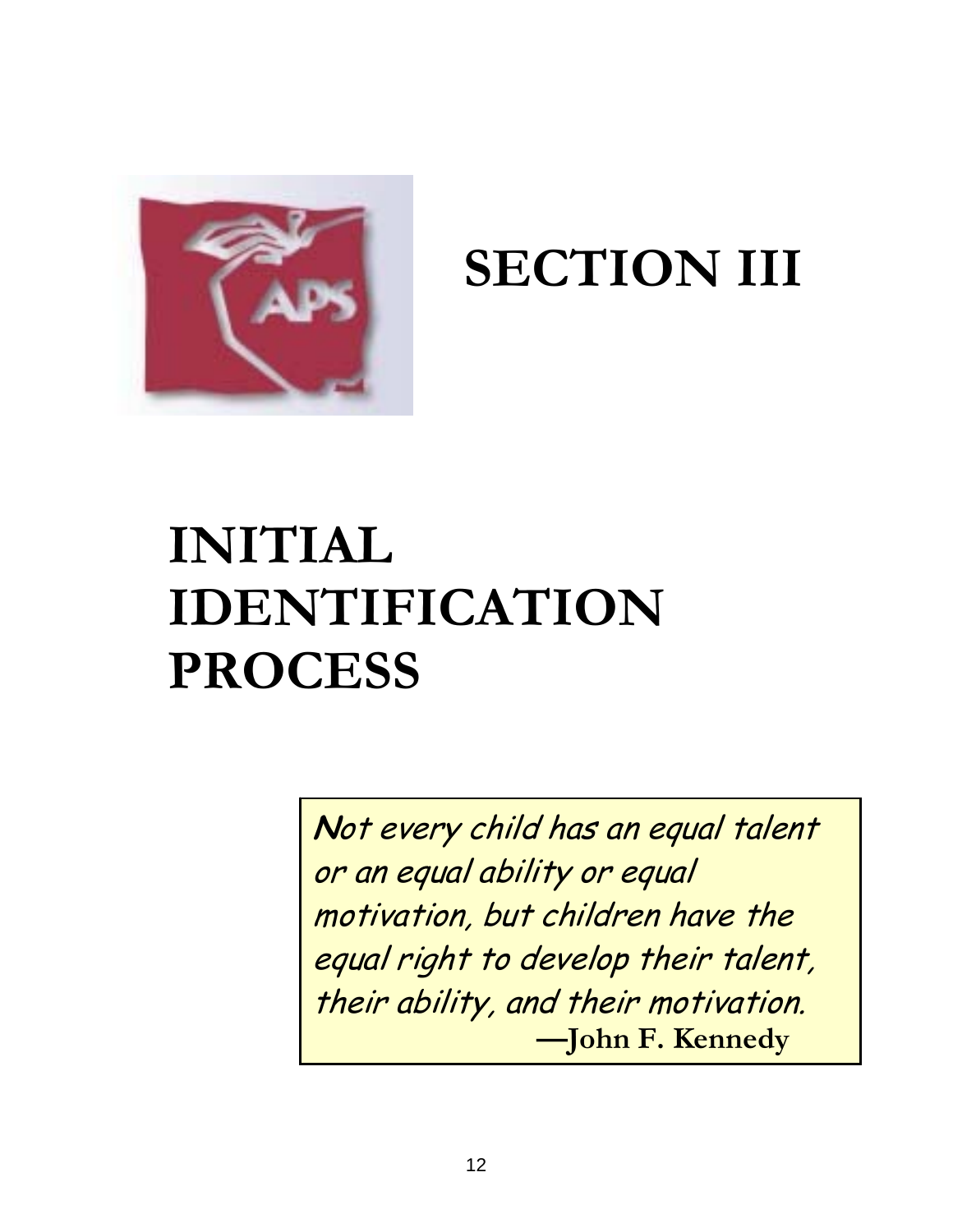# **A. INTRODUCTION**

Educators, parents and community leaders have concerns about students experiencing learning and behavior problems – students with or without exceptionalities. Although classroom teachers can meet the needs of many students, there are situations where teachers need assistance. The goal of schools is to expand the use of various resources and expertise in the schools and communities to address student needs.

The identification of giftedness and the needs of students who exhibit these characteristics should be addressed through a team problem-solving process beginning with general-education interventions to define an exceptional student's needs in an educational setting. In cases where there is overwhelming evidence that a student is high-order gifted, the Student Assistance Team (SAT) should ask a teacher of the gifted to have the TABS completed with the general-education classroom teacher as well as the teacher and parent forms for the determination of factors.

# **BELIEF STATEMENT**

**Educators, community leaders, and parents can generate much higher levels of student achievement – can virtually eliminate school failure – by connecting with students and coordinating the resources they need to succeed. It is a partnership of likeminded people moving in a single direction**. Kansas TA Manual

**The referral process for gifted will follow the process outlined in the following flowchart.**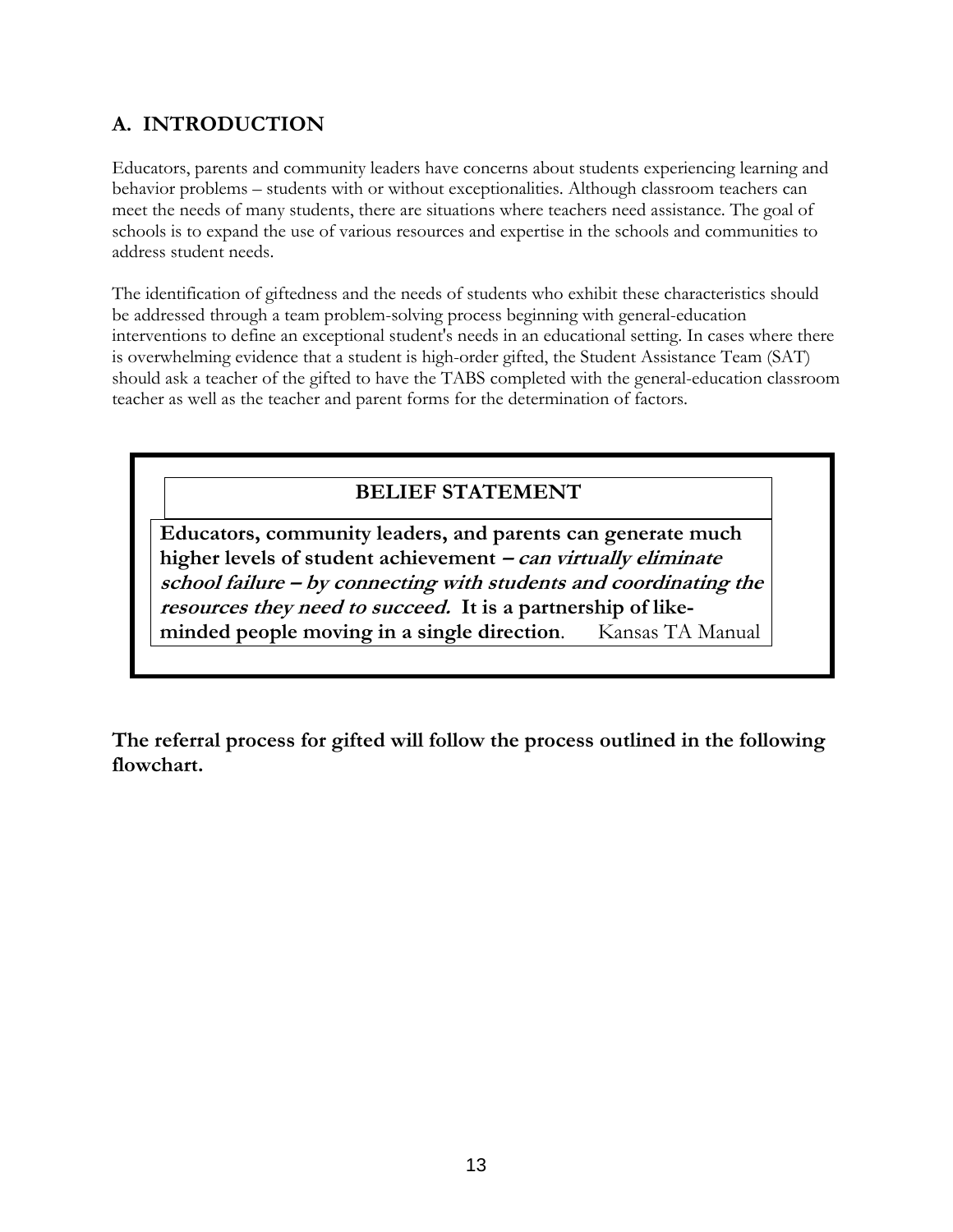#### **Suggested for All – Required for Frasier Process Third Grade teachers identify the "top" 30% of their students, using the TABS**

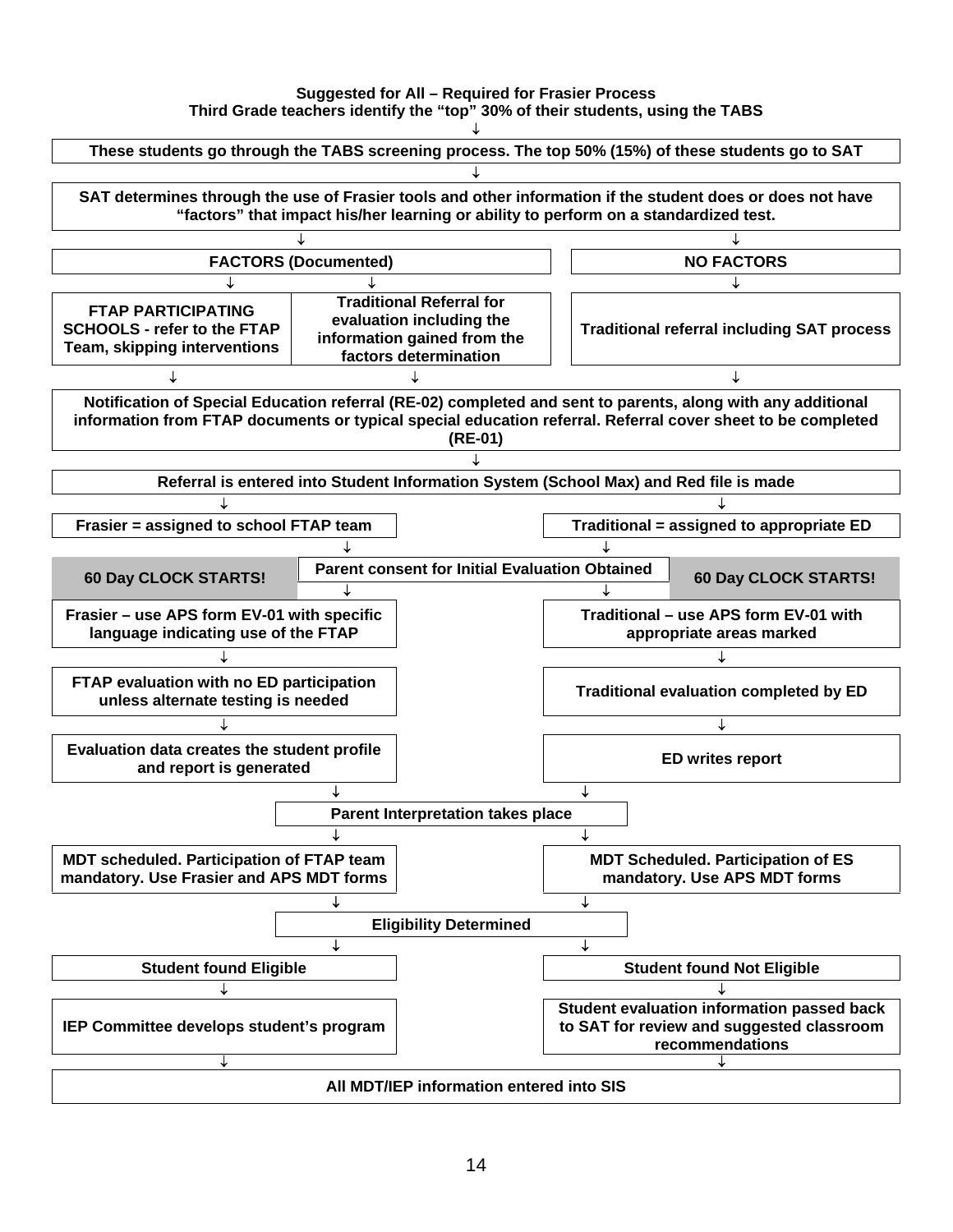# **B. PRE-REFERRAL CONSIDERATIONS**

#### **Education of the school staff concerning the characteristics of gifted students is essential to the pre-referral process.**

Classroom teachers may find the following list of characteristics useful in their initial identification of potentially gifted students. This is only one consideration in assessing their students' abilities.

Other relevant information can be found in the individual student's cumulative folder. Information that is useful may include:

| A High Achiever                         | A Gifted Learner                                              | <b>A Creative Thinker</b>                                       |
|-----------------------------------------|---------------------------------------------------------------|-----------------------------------------------------------------|
| Remembers the answers.                  | Poses unforeseen questions.                                   | Sees exceptions.                                                |
| Is interested.                          | Is curious.                                                   | Wonders.                                                        |
| Is attentive.                           | Is selectively mentally engaged.                              | Daydreams; may seem off task.                                   |
| Generates advanced ideas.               | Generates complex, abstract ideas.                            | Overflows with ideas, many of which<br>will never be developed. |
| Works hard to achieve.                  | Knows without working hard.                                   | Plays with ideas and concepts.                                  |
| Answer the questions in detail.         | Ponders with depth and multiple<br>perspectives.              | Injects new possibilities.                                      |
| Performs at the top of the group.       | Is beyond the group.                                          | Is in own group.                                                |
| Responds with interest and opinions.    | Exhibits feelings and opinions from<br>multiple perspectives. | Shares bizarre, sometimes<br>conflicting opinions.              |
| Learns with ease.                       | Already knows.                                                | Questions: What if                                              |
| Needs 6 to 8 repetitions to master.     | Needs 1 to 3 repetitions to master.                           | Questions the need for mastery.                                 |
| Comprehends at a high level.            | Comprehends in-depth, complex<br>ideas.                       | Overflows with ideas--many of which<br>will never be developed. |
| Enjoys the company of age peers.        | Prefers the company of intellectual<br>peers.                 | Prefers the company of creative<br>peers but often works alone. |
| Understands complex, abstract<br>humor. | Creates complex, abstract humor.                              | Relishes wild, off-the-wall humor.                              |

# **Bertie Kingore's Characteristics List**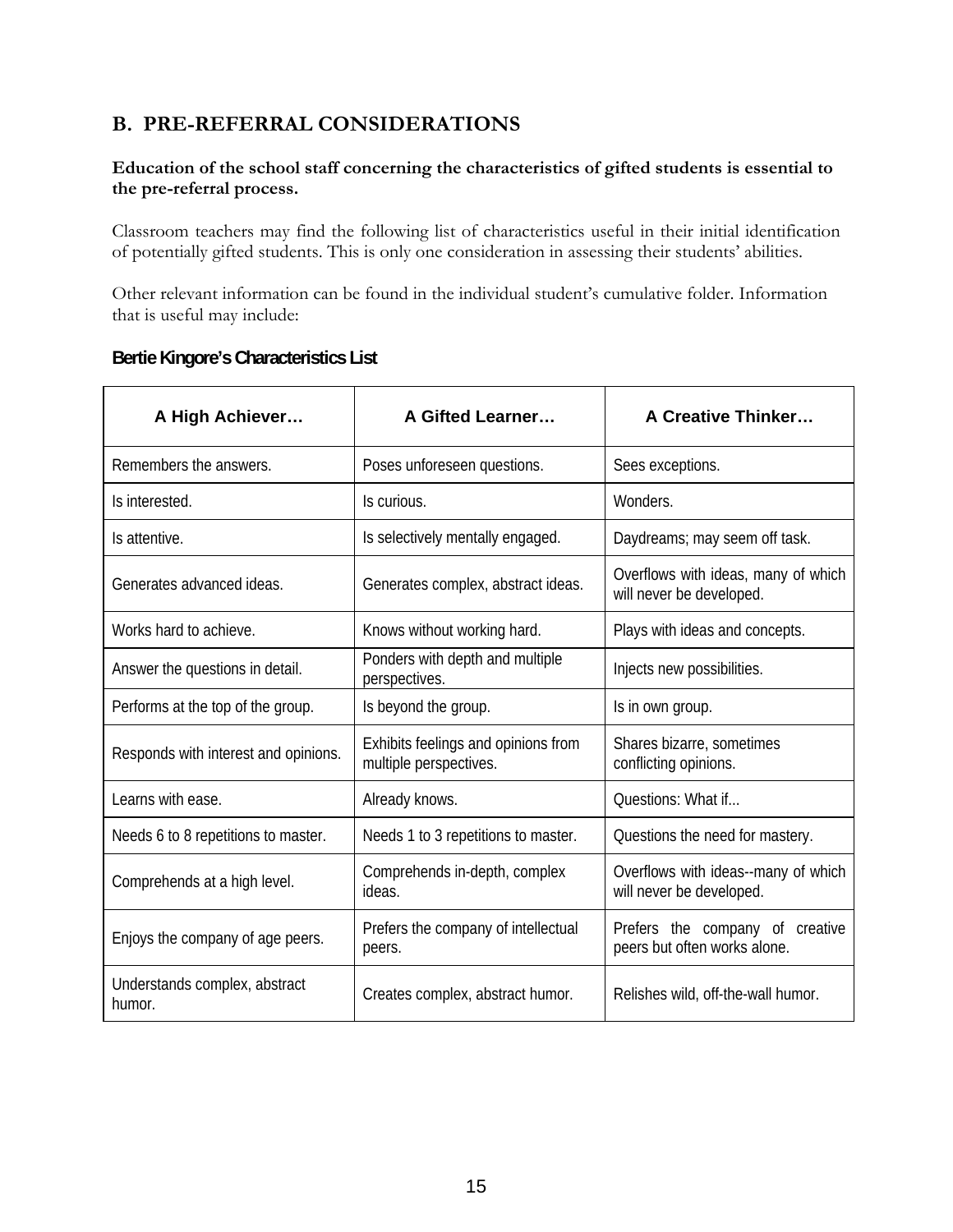| Grasps the meaning.                        | Infers and connects concepts.                        | Makes mental leaps: Aha!                                |
|--------------------------------------------|------------------------------------------------------|---------------------------------------------------------|
| Completes assignments on time.             | Initiates projects and extensions<br>of assignments. | Initiates more projects that will ever<br>be completed. |
| Is receptive.                              | Is intense.                                          | Is independent and unconventional.                      |
| Is accurate and complete.                  | Is original and continually<br>developing.           | Is original and continually<br>developing.              |
| Enjoys school often.                       | Enjoys self-directed learning.                       | Enjoys creating.                                        |
| Absorbs information.                       | Manipulates information.                             | Improvises.                                             |
| Is a technician with expertise in a field. | Is an expert who abstracts<br>beyond the field.      | Is an inventor and idea generator.                      |

# **ADDITIONAL INFORMATION CAN BE PROVIDED THROUGH:**

#### **Standardized Tests**

New Mexico Standards Based Assessment (NMSBA) New Mexico Writing Assessment Gates-MacGinitie Reading NMHS Competency Exam (Tenth Grade) Preliminary Scholastic Aptitude Test (PSAT) Pre-ACT (PLAN) LAS scores

# • **Criterion Referenced Tests**

Assess 2 Learn (A2L) District Reading Assessment (DRA) Dynamic Indicators of Basic Early Literacy Skills (DIBELS) Kindergarten Developmental Progress Report (KDPR) District Math Assessment

# • **Interviews/Written Reports**

#### **Performance**

# • **Observations**

Parent information Reports from other staff Observations re: student's use of creativity and critical thinking

#### • **Other Information**  Classroom achievement Special awards Student published work Review of student portfolio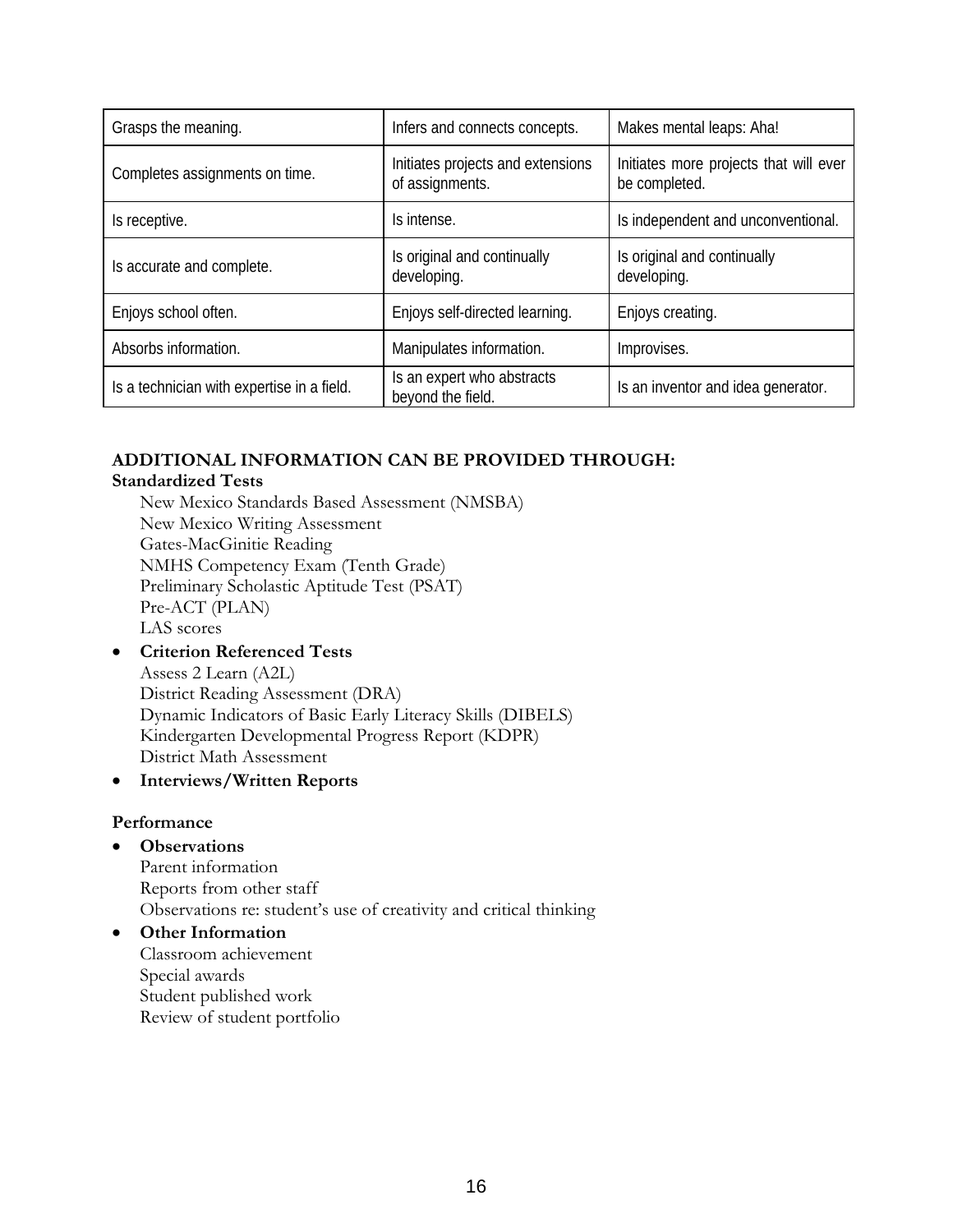# **C. STUDENT ASSISTANCE TEAM (SAT)**

**TEAM MEMBERSHIP** – *Principal, Counselor, Teacher(s), Nurse, Social Worker, Parents, Person(s) knowledgeable about interventions for suspected areas of need (these are not permanent members of the team, but those invited depending on the students to be reviewed).* 

**PURPOSE –** SAT is a **general-education** function that incorporates a systemic safety net to assist students, K-12, who are displaying academic or behavioral needs. It creates a multi-disciplinary, problem-solving process that involves everyone in the building. The process encourages:

- Policy review and development.
- Coordinated services.
- Individualized student academic/behavioral interventions.
- School /parent joint efforts (partnership).
- Greater access to school/community resources.
- Community/school partnerships.
- Behavioral and academic standards of excellence.
- Continuous improvement efforts.
- Application of research-based interventions (see Section III of the Appendix for suggested interventions).

**IMPACT –** SAT provides a problem solving process that involves and impacts every one in the building. The process enhances:

- Coordinated support for individual students.
- The use of individualized instructional strategies, which are timely and appropriate.
- Planning and resource development.
- Policy review and development.
- Partnership development.
- Appropriate referrals to special education services.
- Coordination of staff development efforts.
- Student academic and behavioral performance.
- Organizational self assessment.

# **FACTOR DETERMINATION**

When referrals are brought to the SAT for students who may be gifted the **first** decision that must be made is whether or not the student has "factors" that may interfere with their ability to perform on the standardized battery of tests that are given by the school's diagnostician or school psychologist. After looking for possible socio-economic, disability, language or cultural issues, the SAT will determine if the student should be evaluated using the standard process (with appropriate modifications) or the Frasier Talent Assessment Profile (FTAP) that has been adopted by APS. (SEE SECTION II)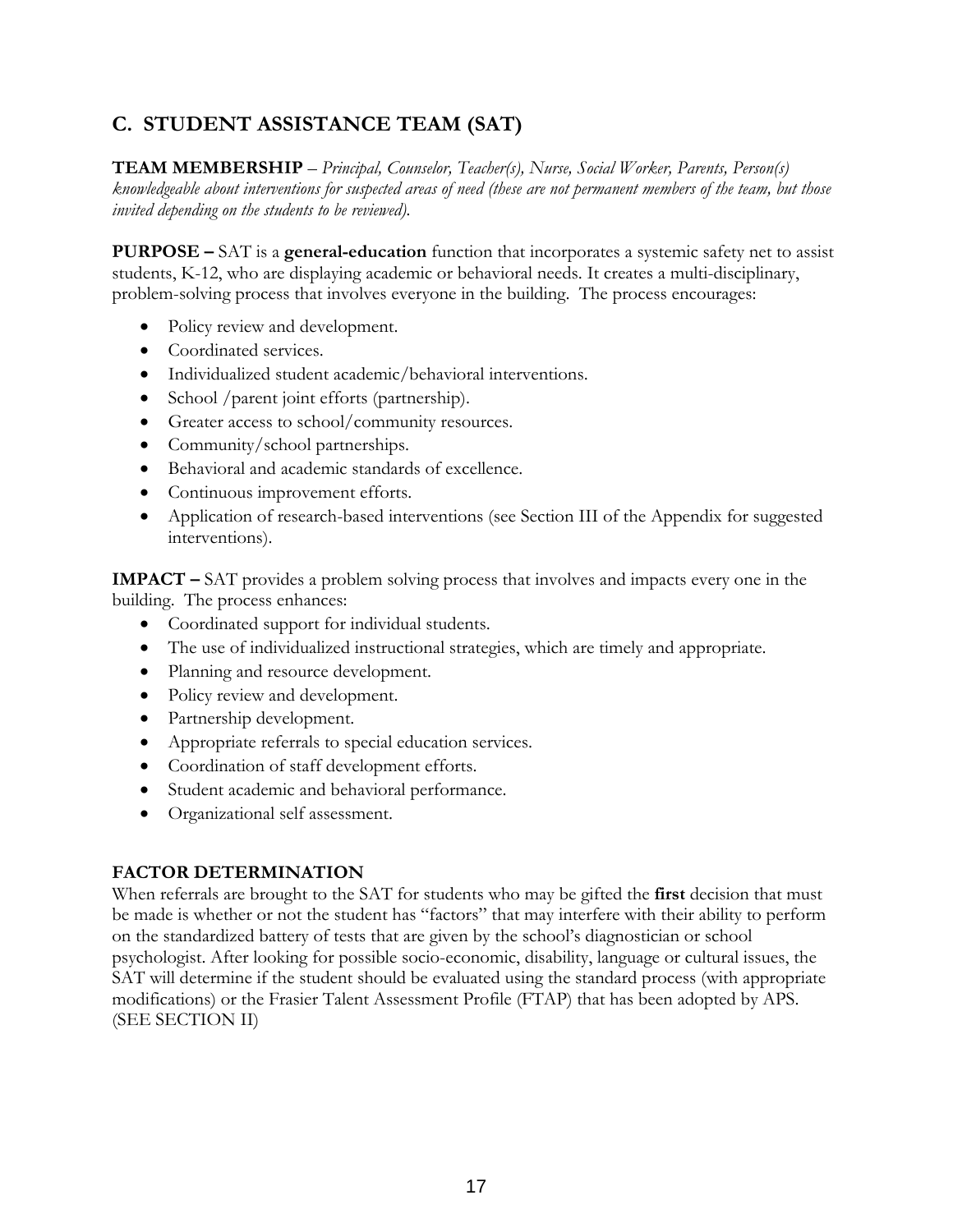# **D. STUDENT ASSISTANCE TEAM INTERVENTIONS**

As an advocate for gifted students, the teacher of the gifted should provide support to generaleducation teachers in addressing factors and documenting characteristics of gifted behavior.

If the student without factors, or in a school that does not use the alternative process, is to be evaluated through the SAT, the process graph that follows will define the steps that should be taken. **Interventions, if needed, for students who may be gifted should follow a tighter timeline than is recommended for students who may have a disability**. The time required for the intervention will depend on what the intervention is. The research tells us that gifted students typically pick up new material in one or two presentations when six to eight are required for regular students. A two to three week interval for implementation and review is suggested. A decision should be made within six weeks for most gifted referrals.

There are suggestions for appropriate interventions for students who may be gifted. IDEA requires that research-based interventions/curriculum be used to the extent practicable. For gifted students, the curriculum available from William and Mary is the most research-based option, but it is very difficult to implement in a general-education classroom.

**The following intervention checklist is available in the appendices as a separate document**.

# **STUDENT ASSISTANCE TEAM INTERVENTIONS FOR HIGH ABILITY STUDENTS The intervention should be used until the SAT reviews the outcomes.**

Student Name\_\_\_\_\_\_\_\_\_\_\_\_\_\_\_\_\_\_\_\_\_\_\_\_\_\_\_\_\_\_\_\_\_\_\_\_\_\_\_\_\_\_\_ Initial SAT Meeting Date\_\_\_\_\_\_\_\_\_\_\_\_\_\_\_\_\_\_\_

| <b>Start Date</b> | Interventions                                                                                                                                             | Outcome |
|-------------------|-----------------------------------------------------------------------------------------------------------------------------------------------------------|---------|
|                   | Provide opportunity to work with<br>intellectually challenging peers.                                                                                     |         |
|                   | Limit drill and practice in favor of projects<br>and research in areas on interest within<br>content.                                                     |         |
|                   | Provide access to a wide variety of complex<br>materials and advanced technology.                                                                         |         |
|                   | Foster creativity by allowing students to vary<br>the end product for book reports, research,<br>etc. (Do not rely strictly on paper/pencil<br>products.) |         |
|                   | Provide problem solving and inquiry<br>experiences.                                                                                                       |         |
|                   | Ask open-ended questions that require<br>comparison, synthesis, insight, judgment,<br>hypothesis, conjecture, assimilation and/or<br>personal opinion.    |         |
|                   | Promote different forms of expression: art,<br>public speaking, video recording, drama,<br>writing, photography, music, etc.                              |         |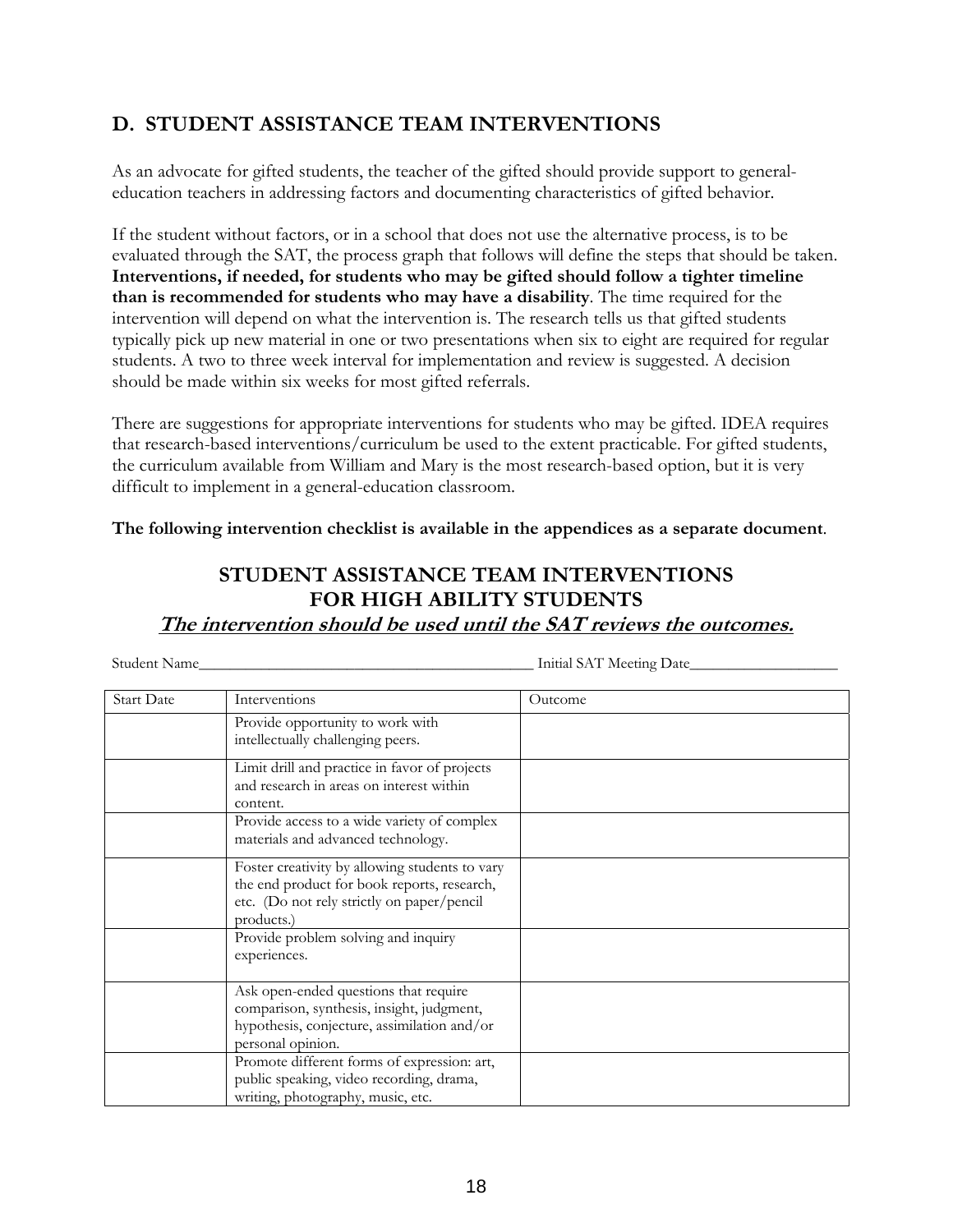| Provide opportunities for students to<br>investigate and explore real/realistic problem<br>situations. |  |
|--------------------------------------------------------------------------------------------------------|--|
| Accelerate student in areas of academic talent.                                                        |  |
| Provide opportunity to progress at an<br>individual pace in strength area.                             |  |
| Other:                                                                                                 |  |
|                                                                                                        |  |

Outcomes reported by:\_\_\_\_\_\_\_\_\_\_\_\_\_\_\_\_\_\_\_\_\_\_\_\_\_\_\_\_\_\_\_\_\_\_\_\_\_\_\_ Date of SAT Review\_\_\_\_\_\_\_\_\_\_\_\_\_\_\_\_\_\_\_ **It is recommended that each review be completed within two to three weeks of initiating selected interventions.)**

# **PARENT REQUEST FOR EVALUATION**:

- If a parent requests testing, the SAT process is initiated. Having the parent part of the SAT process should assist in providing the appropriate interventions and planning any necessary actions. - If parents present the school with a private evaluation report, it must be given to the head teacher for the diagnostician. All privately obtained evaluations must be reviewed by the Private Evaluation Review Committee prior to consideration of the results in determining eligibility. These evaluations are presented to the committee by a diagnostician and students must still complete the SAT/referral process. Reviews can be completed any time the evaluation is submitted by the parent.

**NOTE**: APS employees should NOT recommend outside testing. If a parent requests names of outside evaluators, the employee must refer the parents to the diagnostic coordinator for the district. (505-855-9908)

# **E. SCREENING**

The Student Assistance Team may request that the teacher of the gifted screen the student. This screening will include:

- Teacher Form to Rate the Traits, Aptitudes, and Behaviors (TABS).
- Teacher Form for the Determination of Factors.
- Parent Form for the Determination of Factors.

Training on these documents will be provided to the teachers who have not had experience with them each fall.

# **F. REFERRALS**

The special education referral process to the educational diagnostician is completed by the head teacher, the FTAP Team, or the educational diagnostician. The teacher of the gifted may provide assistance in this process, and should be aware of what is required. The Initial Referral Checklist follows this page.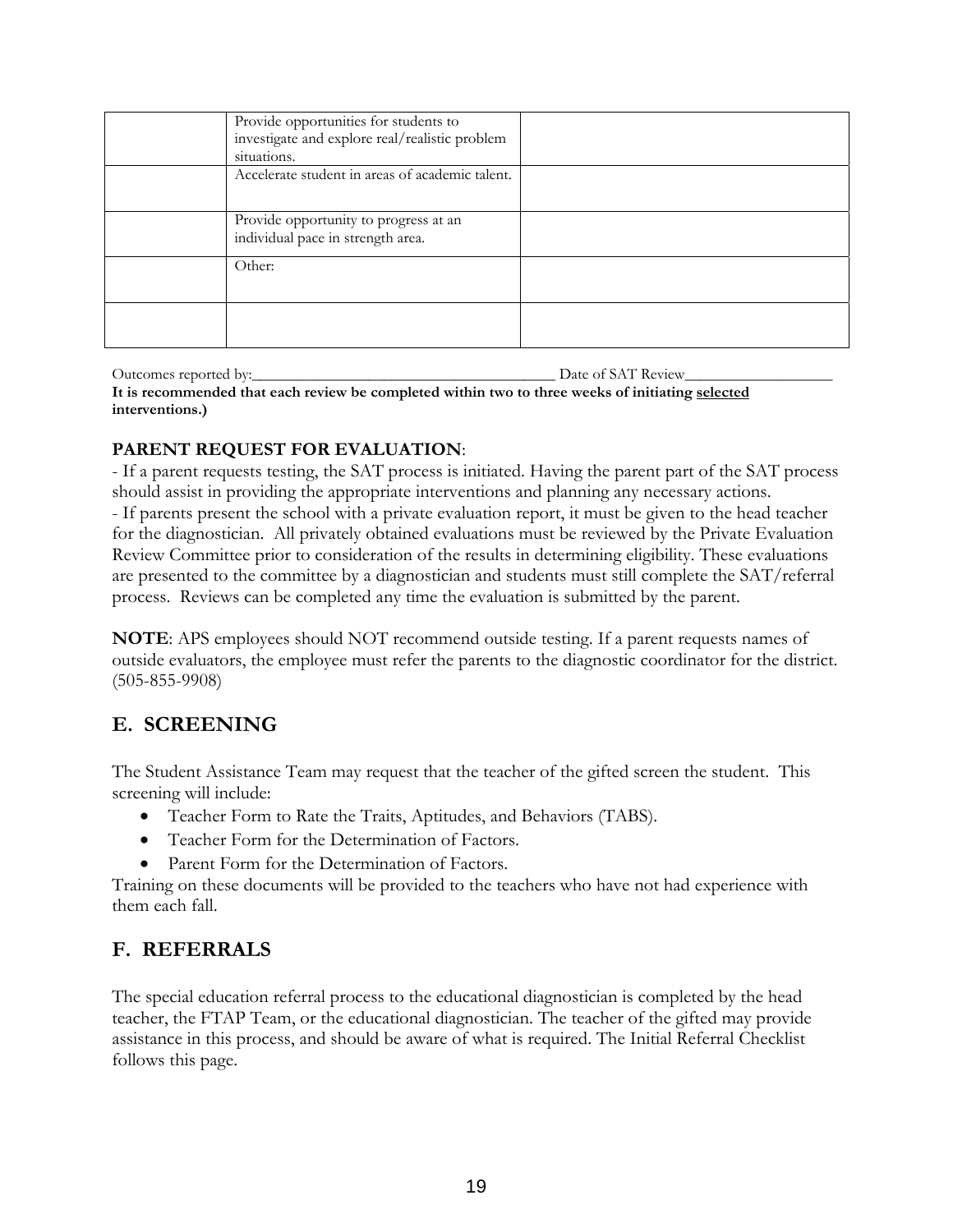# ALBUQUERQUE PUBLIC SCHOOLS – SPECIAL EDUCATION **INITIAL REFERRAL CHECKLIST**

*This form is to be used by the school to complete the initial referral packet. It will be reviewed for completeness by the educational diagnostician or speech-language therapist (depending on type of referral) after the packet is submitted.* 

|                                                                                                                                                                                                                                                                                                                                                                                                                                                                                                                                                                                                                                                                                                                                                                                                                                                                                                                                                                                                                                                                                                                                                                                                                                                                    | $APS#$ $APS#$<br>Student                                                                                                                                                                                                                                                                                                                                                                                                                                                                                                                                                                               |  |  |
|--------------------------------------------------------------------------------------------------------------------------------------------------------------------------------------------------------------------------------------------------------------------------------------------------------------------------------------------------------------------------------------------------------------------------------------------------------------------------------------------------------------------------------------------------------------------------------------------------------------------------------------------------------------------------------------------------------------------------------------------------------------------------------------------------------------------------------------------------------------------------------------------------------------------------------------------------------------------------------------------------------------------------------------------------------------------------------------------------------------------------------------------------------------------------------------------------------------------------------------------------------------------|--------------------------------------------------------------------------------------------------------------------------------------------------------------------------------------------------------------------------------------------------------------------------------------------------------------------------------------------------------------------------------------------------------------------------------------------------------------------------------------------------------------------------------------------------------------------------------------------------------|--|--|
|                                                                                                                                                                                                                                                                                                                                                                                                                                                                                                                                                                                                                                                                                                                                                                                                                                                                                                                                                                                                                                                                                                                                                                                                                                                                    |                                                                                                                                                                                                                                                                                                                                                                                                                                                                                                                                                                                                        |  |  |
|                                                                                                                                                                                                                                                                                                                                                                                                                                                                                                                                                                                                                                                                                                                                                                                                                                                                                                                                                                                                                                                                                                                                                                                                                                                                    | Basic packet items required for all initial referrals - must be submitted in the order listed                                                                                                                                                                                                                                                                                                                                                                                                                                                                                                          |  |  |
| $\Box$<br>Ш                                                                                                                                                                                                                                                                                                                                                                                                                                                                                                                                                                                                                                                                                                                                                                                                                                                                                                                                                                                                                                                                                                                                                                                                                                                        | SAT documentation that includes the following<br>$\Box$ Completed Initial Referral Documentation form signed by a school administrator<br>$\Box$ Completed Initial Referral Review form – evaluation determined to be appropriate with team signatures<br>Student Health Assessment form including vision and hearing screening results $-i f$ either of these screenings is                                                                                                                                                                                                                           |  |  |
| Ш                                                                                                                                                                                                                                                                                                                                                                                                                                                                                                                                                                                                                                                                                                                                                                                                                                                                                                                                                                                                                                                                                                                                                                                                                                                                  | failed, please refer to the Initial Referral Process Information Document for additional instructions<br>Content Standards Information form - except for articulation, voice, and fluency referrals                                                                                                                                                                                                                                                                                                                                                                                                    |  |  |
| Ш<br>Ш                                                                                                                                                                                                                                                                                                                                                                                                                                                                                                                                                                                                                                                                                                                                                                                                                                                                                                                                                                                                                                                                                                                                                                                                                                                             | Student Observation form - except for articulation, voice, fluency, and superior ability referrals<br>Copies of the following from the student's cumulative file                                                                                                                                                                                                                                                                                                                                                                                                                                       |  |  |
| $\Box$                                                                                                                                                                                                                                                                                                                                                                                                                                                                                                                                                                                                                                                                                                                                                                                                                                                                                                                                                                                                                                                                                                                                                                                                                                                             | $\Box$ Report Cards<br>□ Reading Placement Card<br>$\Box$ Summary Comments (if available)<br>SchoolMAX – the following screens $must be included.$<br>$\Box$ ST004 (Student Information Printable Version) – with Full Schedule checked before printing<br>$\Box$ ST410 (Student Enrollment by District) – with Sch Yr changed to '0' before printing<br>$\Box$ NM230 (Student Language Information)<br>$\Box$ NM231 (English LAS Test Scores)<br>$\Box$ GS455 (Student Test Results)<br>Information from outside agencies when available (medical reports, psychological reports, etc.)<br>$\Box$ N/A |  |  |
|                                                                                                                                                                                                                                                                                                                                                                                                                                                                                                                                                                                                                                                                                                                                                                                                                                                                                                                                                                                                                                                                                                                                                                                                                                                                    | Additional documentation required for the following area(s) of concern - must be submitted in order listed                                                                                                                                                                                                                                                                                                                                                                                                                                                                                             |  |  |
| $\Box$ English Language Learners (ELL) – a Language Usage Data form must be completed for any student that is<br>classified as PHLOTE on NM230 on SchoolMAX unless the student is classified FEP (LAS classification on<br>NM231<br>on SchoolMAX) or Advanced or Proficient (NMELPA score of 5 on GS455 on SchoolMAX)<br>$\Box$ Language – a Language Indicator Checklist must be completed<br>$\Box$ Articulation – an Articulation Indicator Checklist must be completed<br>$\Box$ Voice – a Voice Indicator Checklist must be completed<br>$\Box$ Fluency – a Fluency (Stuttering) Indicator Checklist must be completed<br>$\Box$ Superior Ability<br>$\Box$ Traits, Aptitudes and Behaviors Rating Scale (TABS)<br>□ Factors Assessment~ Parent and Teacher Rating Scales (must include both) and School Information<br>$\Box$ Social/Emotional/Behavioral<br>□ Documentation that the student was discussed by the school Health/Mental Health Team<br>$\Box$ Current functional behavior assessment (FBA)<br>$\Box$ Current behavior intervention plan (BIP) and outcomes<br>□ Other, if appropriate (Copies of Individual Student Safety Plans, Behavior Consultation reports, etc.)<br>$\Box$ Motor – a Neuromotor Indicator Checklist must be completed. |                                                                                                                                                                                                                                                                                                                                                                                                                                                                                                                                                                                                        |  |  |
|                                                                                                                                                                                                                                                                                                                                                                                                                                                                                                                                                                                                                                                                                                                                                                                                                                                                                                                                                                                                                                                                                                                                                                                                                                                                    |                                                                                                                                                                                                                                                                                                                                                                                                                                                                                                                                                                                                        |  |  |
| □                                                                                                                                                                                                                                                                                                                                                                                                                                                                                                                                                                                                                                                                                                                                                                                                                                                                                                                                                                                                                                                                                                                                                                                                                                                                  | Please obtain the missing items indicated above and submit them as soon as possible. The Prior Written Notice of<br>Proposal to Conduct an Individualized Multidisciplinary Evaluation will be sent to the parents only after these missing<br>items are received.                                                                                                                                                                                                                                                                                                                                     |  |  |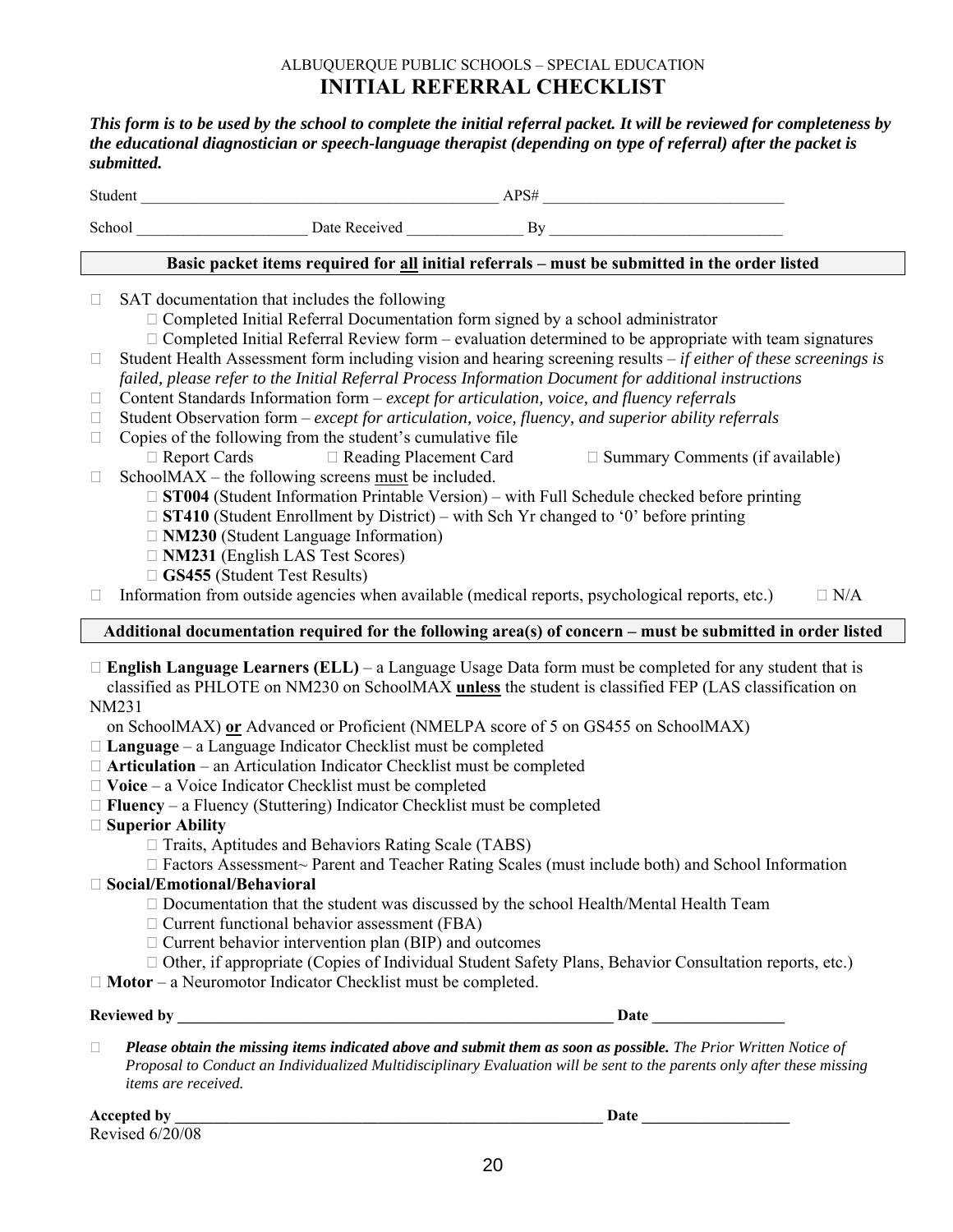

# **SECTION IV**

# **EVALUATION**

The pupil, who is never required to do what he cannot do, never does what he can do. **John Stuart Mill**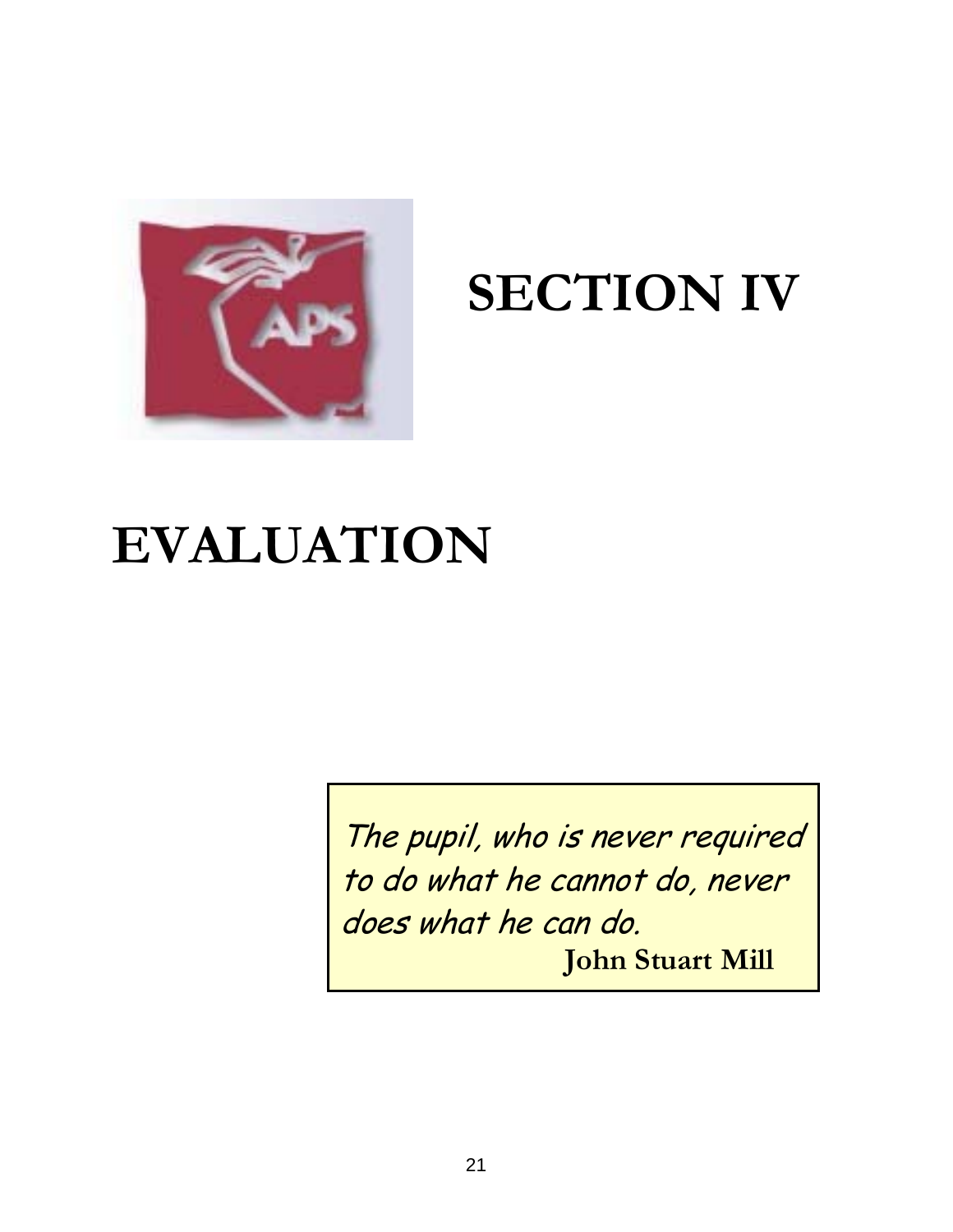# **A. ASSESSMENT**

The Public Education Department's Rules outline requirements for evaluation to determine if a student is eligible as gifted. Students must meet criteria on the intellectual ability and one other area listed below unless factors are present that need to be considered. There are four main categories to consider in the evaluation process.

# **I. Intellectual Ability**

Student must score two standard deviations above the mean as defined by the test author on an intelligence measure.

# **II. Subject Matter Aptitude/Achievement**

Student must score superior academic performance on a total subject area score on a standardized measure, OR as documented by information from other sources.

# **III. Creativity/Divergent Thinking**

Student must score outstanding performance on a test of creative/divergent thinking, OR as documented by information from other sources.

# **IV. Problem Solving**

Student must score outstanding performance on a test of problem solving, OR as documented by information from other sources.

# **Other sources of documentation include:**

- Collections of work.
- Audio/visual tapes.
- Judgment of work by qualified individuals knowledgeable about the child's performance (e.g. artists, musicians, historians, scientists, etc.).
- Interviews.
- Observations.

# **Factors to consider in selecting and interpreting evaluation information include:**

- Cultural background.
- Linguistic background.
- Socioeconomic status.
- Disabling condition.

# **These factors must be considered with other sources of documentation when determining very superior intellectual ability.**

# **B. ALTERNATE ASSESSMENT**

If a student is found to have "factors" that would negatively impact their ability to perform well on the standard battery or in the classroom they may be assessed through the alternative protocol that has been adopted by the district. The Frasier Talent Assessment Profile (FTAP) is offered in several elementary schools in APS. The flow chart that defines the steps for FTAP is at the beginning of this section.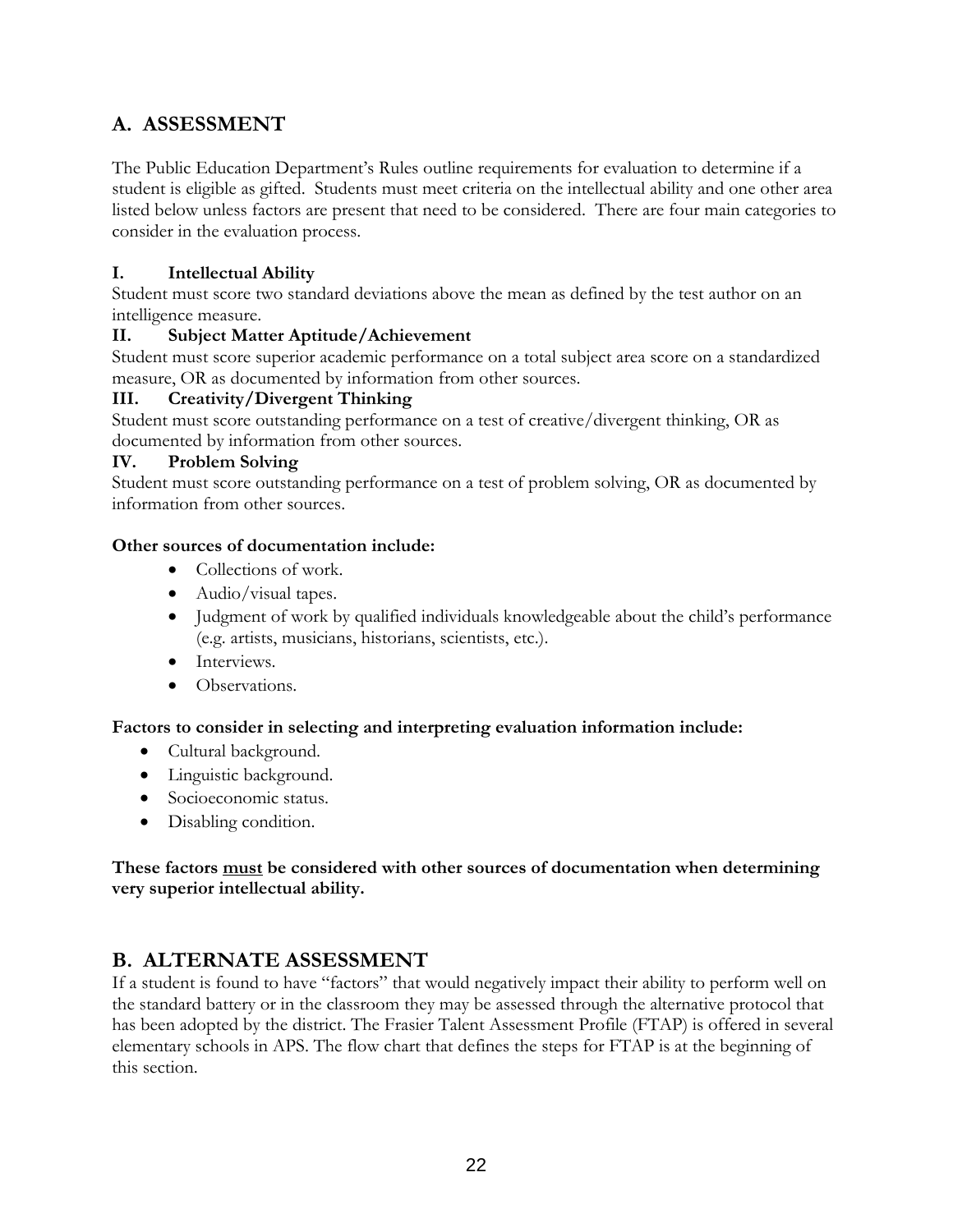# **C. MDT DETERMINATION OF ELIGIBILITY**

Once the assessment has been completed and the report is available, the Multi-disciplinary team (MDT) convenes to determine if the student meets the necessary criteria and is in need of services. This team is usually made up of the principal, diagnostician or FTAP evaluator, teacher(s), and the parent(s). It is not recommended that the student be present for the determination of eligibility.

Other evidence to determine whether or not a student meets the criteria in achievement, creativity, or critical thinking should have been given to the diagnostician, but may also be introduced to the MDT in making their final determination. If a student has been determined to have "factors" and has undergone the traditional testing, evidence of their intellectual ability outside of the test results can also be utilized.

Students evaluated through the FTAP process will have had several pieces of subjective assessments incorporated into their Profile for consideration.

#### **The team makes the determination of eligibility – not any one member.**

Eligibility is determined by a two-prong test:

- **Exceptionality:** Determined when the child meets the state definition of gifted.
- **Need:** Established by examining all possible avenues in general-education. (Rarely can the needs of the gifted be met in the general-education classroom alone.)

After a team decides if a student has a need for gifted services the Individual Educational Program (IEP) must be written determining the student's present levels of performance so goals can be established. When student goals are determined the service delivery model should then be determined. It is highly recommended that the student be invited to participate in setting goals which he/she feels will be interesting and increase his/her abilities. **Services must be based on the student's instructional needs.**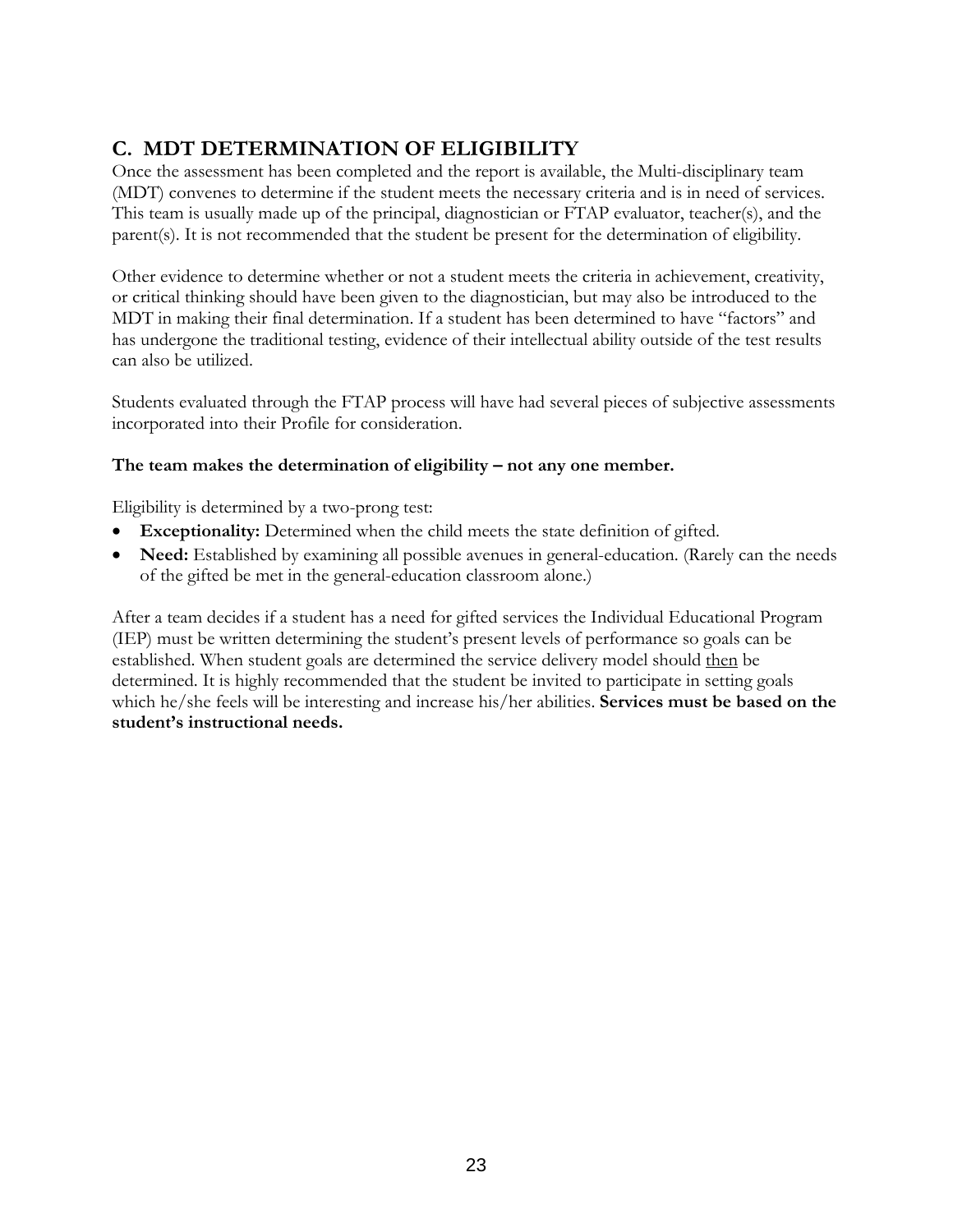

**SECTION V** 

# **TEACHER OF THE GIFTED**

# **RESPONSIBILTIES AND COMPETENCIES**

**A teacher affects eternity; he can never tell where his influence stops.** 

 **Henry Brooks Adams**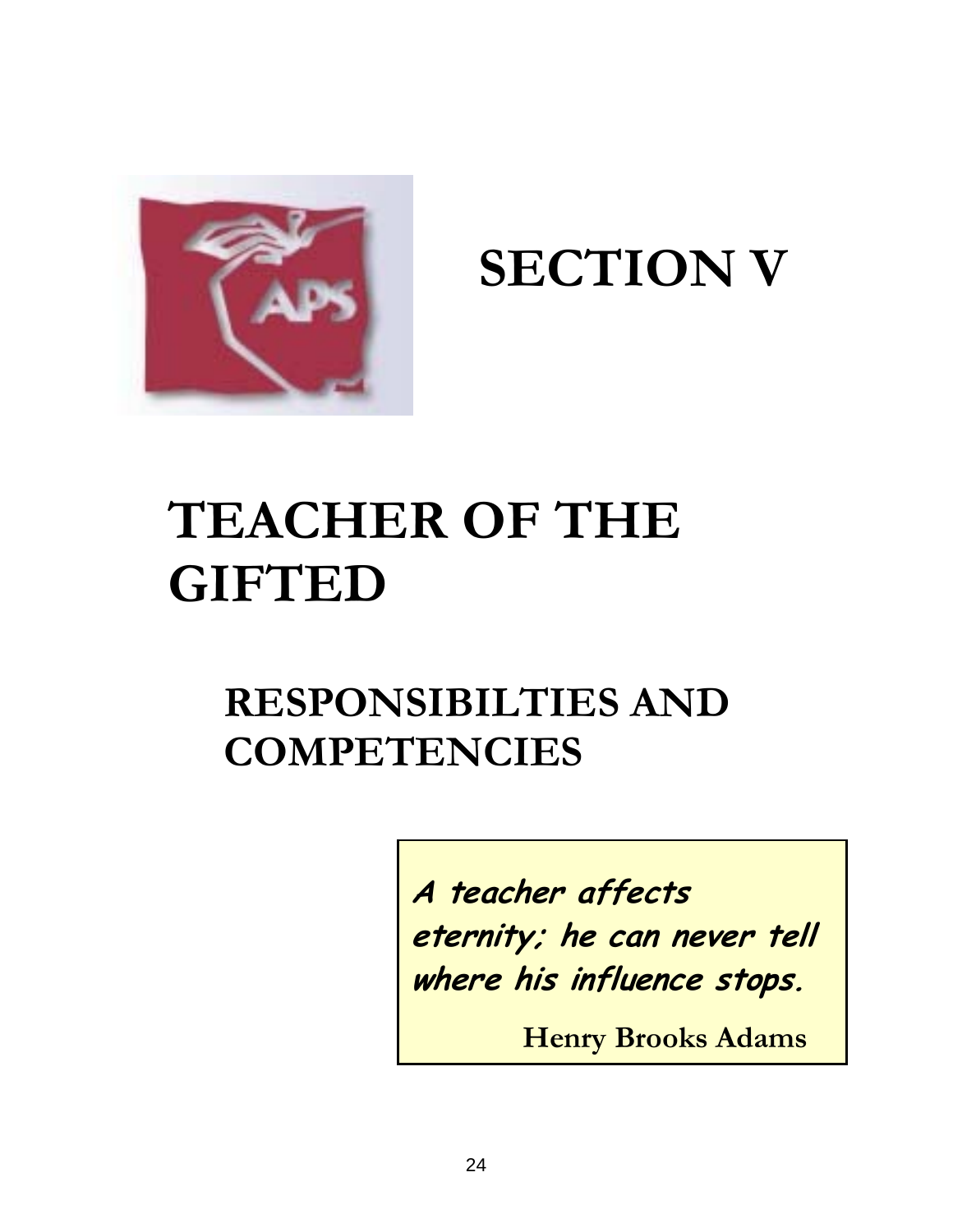# **A. SPONSOR TEACHER RESPONSIBILITIES**

The Sponsor Teacher is responsible for the implementation of the student's IEP and works collaboratively with parents, the head teacher and may also serve as a resource to the school's Student Assistance Team. Their duties include, but are not limited to:

- **Maintenance of positive relationship with parents by:**
- Sending written notification to parents of the IEP meetings.
- Notifying parents of progress toward goals and report cards.
- Providing copies of IEP meeting forms.
- Communicating with parents about student needs, successes, etc.
- **Provision of required information, organization and paper work for IEP and Annual Review meetings to include:**
- Present Levels of Performance.
- Needed changes in goals and/or objectives.
- Invitations to general-education and related service personnel (if the student is receiving related services).
- Initiating and monitoring the reevaluation process.
- Participating or leading the development of the IEP.
- **Monitoring and addressing student needs by:**
- Attending IEP meetings.
- Completing referrals, if required, for related service evaluations.
- Arranging for services of IEP service schedule.
- Notifying all teachers of IEP modifications.
- Maintaining and reviewing confidential folder and working files.
- Attending the IEPs of students on their caseload.
- Conducting annual reviews of all students on their caseload.
- Monitoring suspension days.
- Monitoring modifications in general-education setting.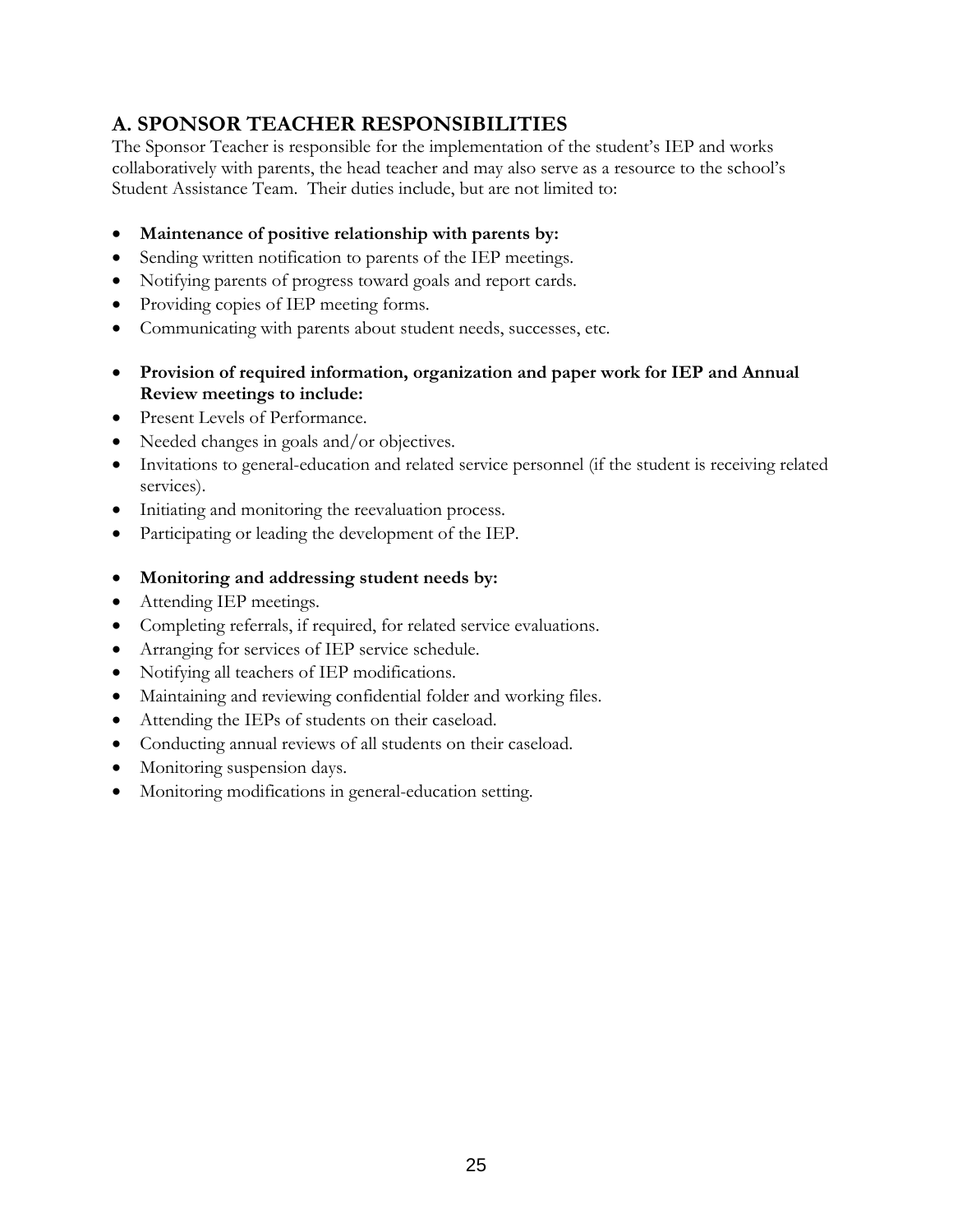#### **B. FINDING OUR GIFTED STUDENTS INSERVICE FOR THE SCHOOL INSTRUCTIONAL STAFF ON CHARACTERISTICS**

It is the responsibility of the teacher of the gifted in conjunction with the principal of the school to provide the education faculty and staff with information about gifted students. This will enable the school to properly identify the school-age students that may be gifted. IDEA requires that we actively look for students with disabilities that may need additional services. New Mexico rules include this requirement for students who may be gifted. Often it is thought that students who are gifted will "survive on their own" or that a teacher can effectively provide the increased level of instruction that may be needed. This does not do justice to the needs of the student or the teachers. By actively engaging in the identification of students who may be gifted, the teacher(s) are better able to differentiate for the whole class.

The information contained in the first chapter of this handbook about the characteristics of gifted students can be used to help teachers recognize gifted students. Training school faculty and staff on the TABS and Factors Determination packet is part of the duties of the gifted-education teacher.

# **C. SCREENING**

Pre-screening activities can take place in the classroom with the use of the Kingore Observation Inventory (KOI). The TABS and Factors Determination forms will be utilized as the screening instruments for the FTAP process and the SAT.

#### **D. COMPETENCIES FOR TEACHERS OF THE GIFTED**

**Although the New Mexico Public Education Department does not require specialized preparation to teach gifted students, APS does require teachers of the gifted to obtain 12 graduate-level hours in gifted education. The following standards have been adopted by the accreditation agency for colleges and universities. The specific knowledge and skills that are expected are in the appendices. (See Section V)** 

#### **CEC – NAGC Knowledge (K) & Skill Standards (S) for Gifted Educators**

#### **Standard 1: Foundations**

Educators of the gifted understand the field as an evolving and changing discipline based on philosophies, evidence-based principles and theories, relevant laws and policies, diverse and historical points of view, and human issues.

#### **Standard 2: Development and Characteristics of Learners**

Educators of the gifted know and demonstrate respect for their students as unique human beings. They understand variations in characteristics and development between and among individuals with and without exceptional learning needs and capacities.

#### **Standard 3: Individual Learning Differences**

Educators of the gifted understand the effects that gifts and talents can have on an individual's learning in school and throughout life.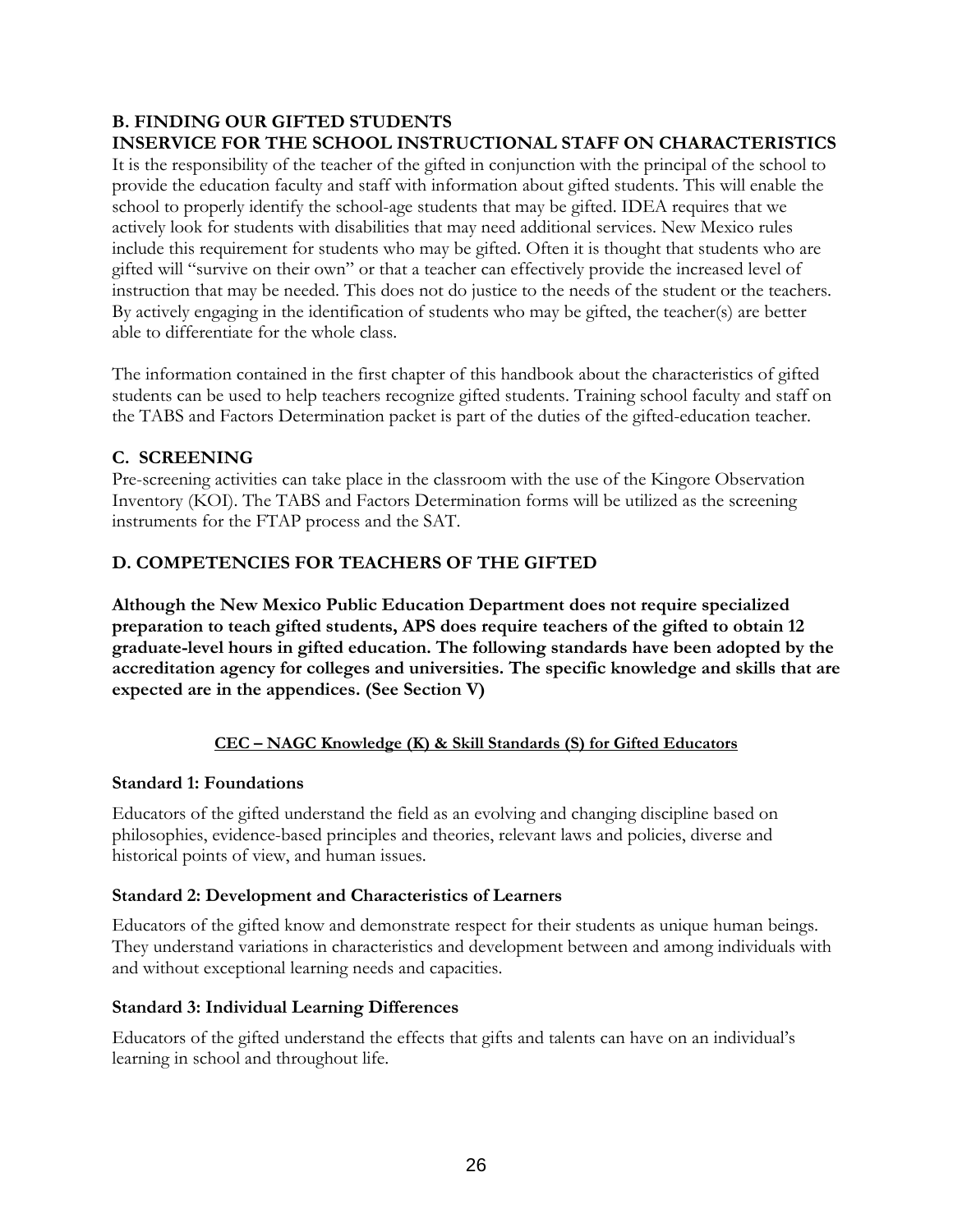#### **Standard 4: Instructional Strategies**

Educators of the gifted possess a repertoire of evidence-based curriculum and instructional strategies to differentiate for individuals with gifts and talents.

#### **Standard 5: Learning Environments and Social Interactions**

Educators of the gifted actively create learning environments for individuals with gifts and talents that foster cultural understanding, safety and emotional well being, positive social interactions, and active engagement.

# **Standard 6: Language and Communication**

Educators of the gifted understand the role of language and communication in talent development and the ways in which exceptional conditions can hinder or facilitate such development.

# **Standard 7: Instructional Planning**

Curriculum and instructional planning is at the center of gifted and talented education. Educators of the gifted develop long-range plans anchored in both general and special curricula.

#### **Standard 8: Assessment**

Assessment is integral to the decision-making and teaching of educators of the gifted as multiple types of assessment information are required for both identification and learning progress decisions. Educators of the gifted use the results of such assessments to adjust instruction and to enhance ongoing learning progress.

# **Standard 9: Professional and Ethical Practice**

Educators of the gifted are guided by the profession's ethical and professional practice standards.

# **Standard 10: Collaboration**

Educators of the gifted effectively collaborate with families, other educators, and related service providers.

# **The competencies are fully defined in the Appendix Section V.**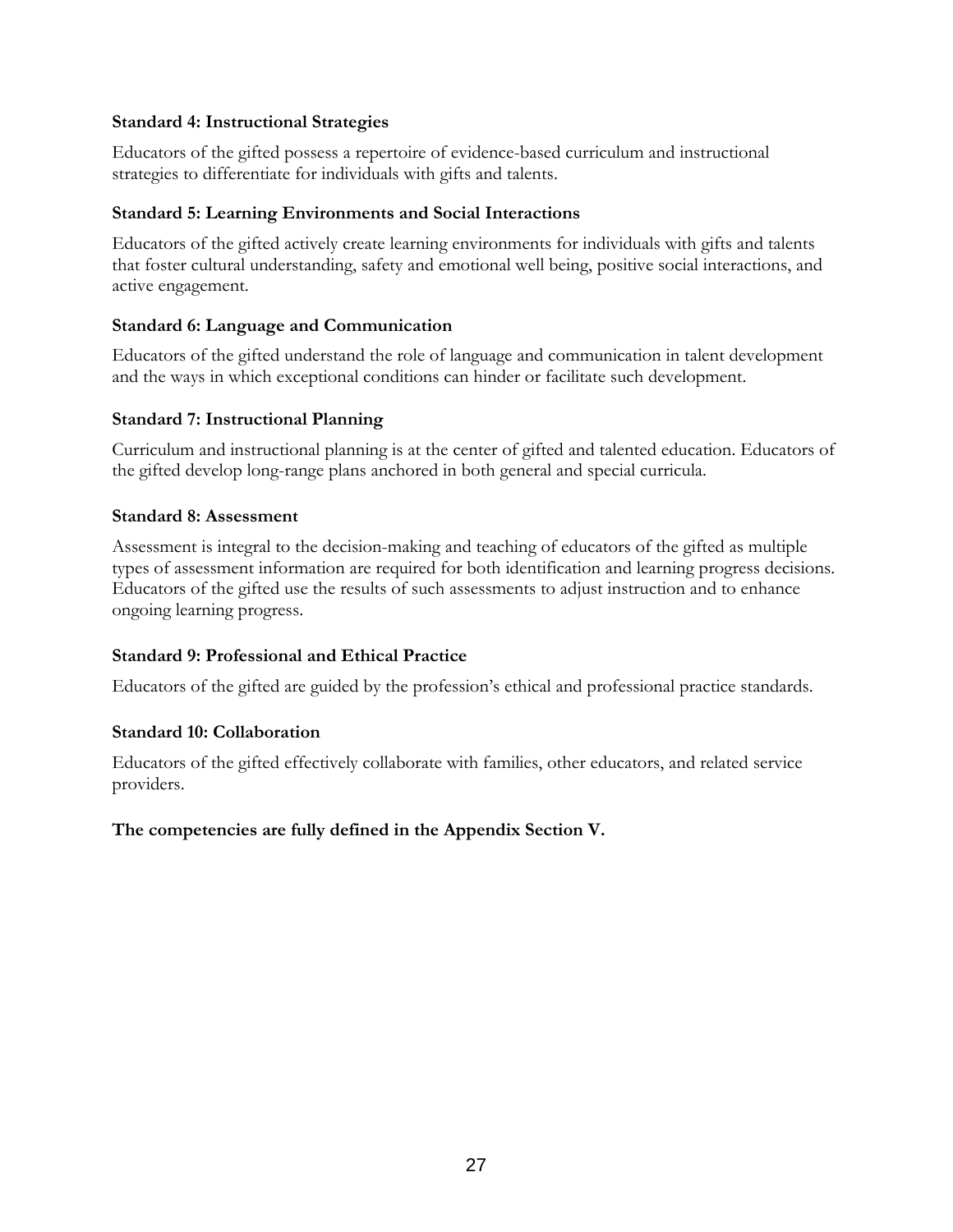

# **SECTION VI**

# **INSTRUCTIONAL MODEL IEP DESIGN**

**A well constructed program that brings gifted students together and provides them with an intellectually stimulating and important set of ideas, together with giving them practice to use their own ability to problem-find and problem-solve, seems to yield very tangible results.** (ERIC EC)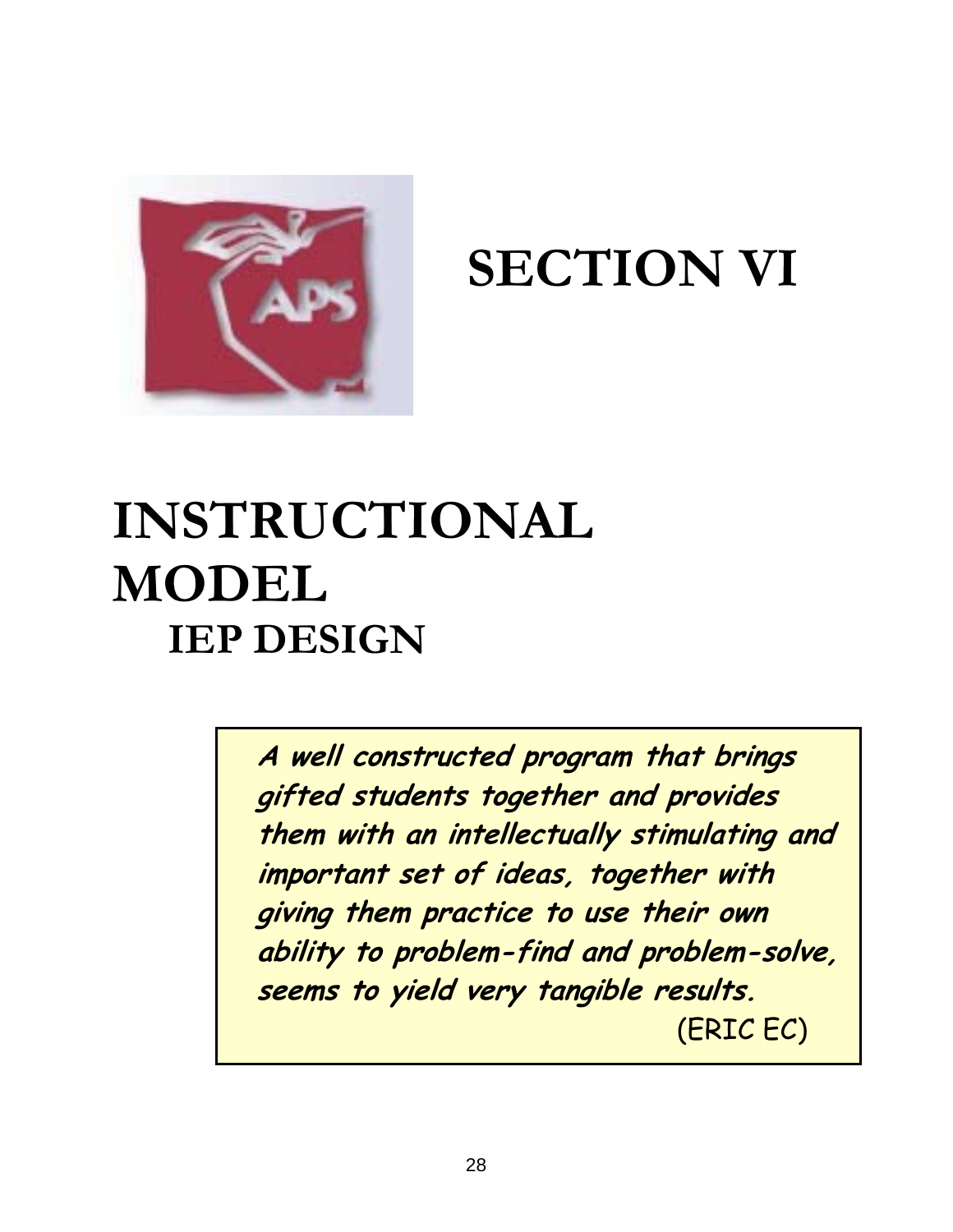# **A. IEP Design (ALL IEPs will be completed using TIENET once the training has been completed at your site.)**

# **1. Areas of identification**

Each student is evaluated for their eligibility based on his/her intellectual ability, achievement (math, reading, language arts), creativity, and critical thinking.

# **2. Determining Need / Areas of Identified Need** (identified academic areas, social

emotional, related services) After the evaluation is completed, the Multi-disciplinary Team (MDT) will meet to determine eligibility and need for service. This team can be composed of, but not limited to, the following:

- ♦ Administrator/designee.\*
- ♦ Educational diagnostician.
- ♦ Teacher of the gifted.\*
- ♦ General-education teacher.\*
- ♦ Parents (must be invited).\*
- ♦ If the student has "factors," someone knowledgeable about how these factors affect student performance.
- ♦ Student
- \* Indicates members of the team who must be present for the entire MDT and IEP.

The team considers all information from the testing including any special factors. Once determination of eligibility and need for service is made, the MDT forwards information to an IEP team.

# **B. Individualized Education Program (IEP) for Gifted Students**

Membership of the IEP team should include those listed above and the student. When students have the opportunity to participate in the goal setting they will have more buy-in to the process and the goals.

# **1. Initial IEP**

The IEP Team considers current classroom placement and determines whether or not the student's need(s) can be met within general-education or if there is a need for specialized instruction. Modifications to the current curriculum are also considered. **It is strongly recommended that the student be included in the development of his/her IEP at ALL ages.** 

# **Purpose of the IEP**

The Individualized Education Program (IEP) is required by state law to assure that each gifted student has appropriate education services to meet his/her unique instructional needs. The IEP is:

- ♦ A communication vehicle.
- ♦ A commitment of resources.
- ♦ A management tool to ensure a free appropriate public education (FAPE).
- ♦ A compliance/monitoring document.
- ♦ A tool that is assessed to determine a student's progress.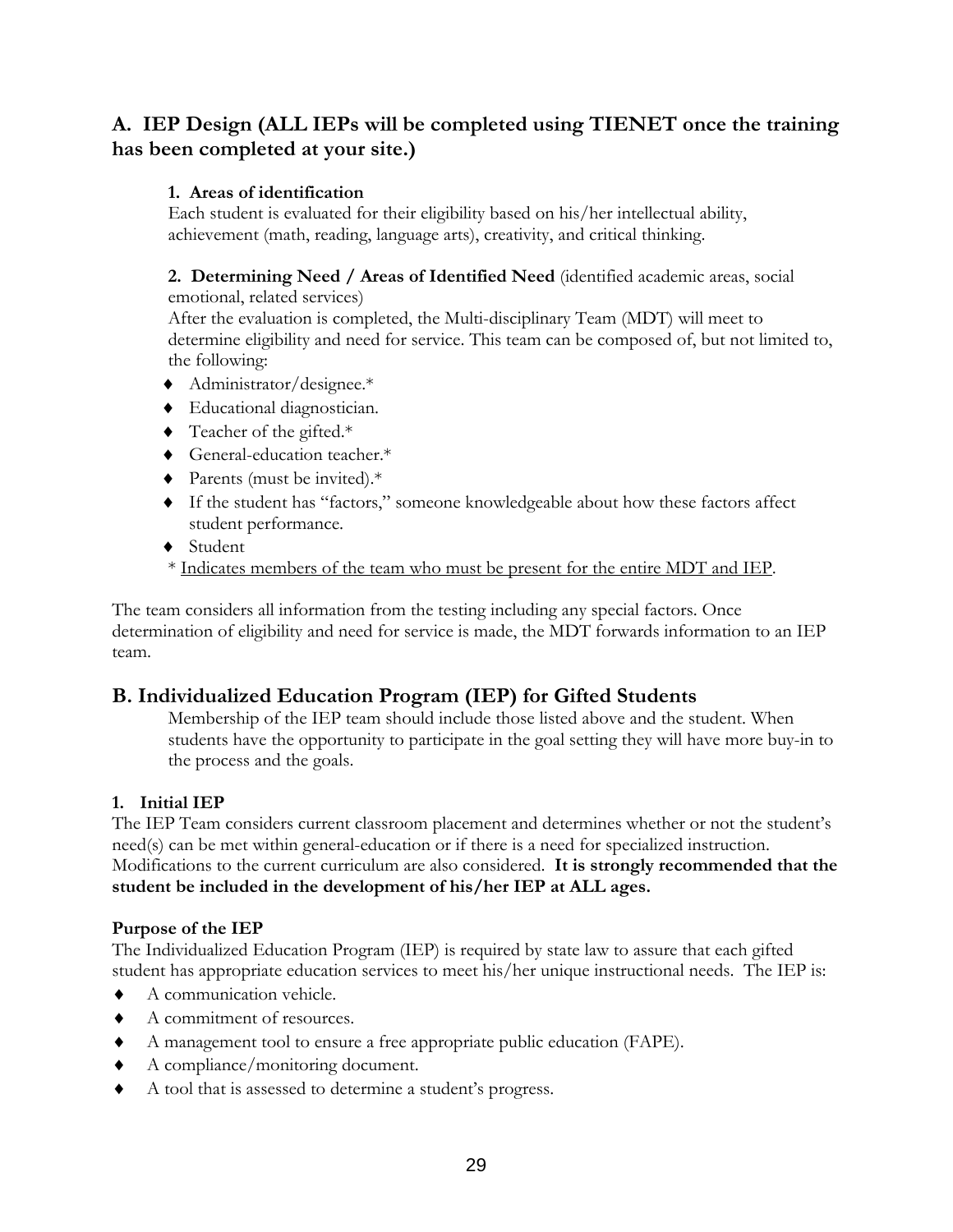There are several legal and educational principles that underlie the development of an IEP. These include:

- ♦ The placement and the amount of service is based on the learner's unique needs.
- ♦ Consideration of the Least Restrictive Environment. **When dealing with gifted a shift in perspective is necessary.** There is a significant body of research that supports the view that gifted students need to be provided the opportunity to interact with their intellectual peers. The lack of this opportunity is a more restrictive placement.
- ♦ The opportunity to excel and be challenged should be addressed in the IEP.

# **Content of the IEP**

The IEP must include the components listed below:

- A statement of the student's present level of educational performance:
	- -should include measurable information.
	- -should document parent concerns.
	- -should cite all sources of data reported.
	- -should include student's strengths and weaknesses.
- A statement of annual goals:
	- -should be generated from the information documented under present levels of performance -will have condition, behavior, criteria, evaluation, and time frame defined.
	- -should be reviewed as often as is agreed upon.
- A statement of the specific special education and related services to be provided: -should be based on learner's unique needs.
	- -should not be based on program limitations.
- A statement of modifications needed: Modifications for gifted students are on the IEP form and can be located at the end of each of the modification sections. Other modifications on that page may also be appropriate, such as;
	- o students should not be penalized for time missed in general-education.
	- o copies of modification(s) should be distributed to relevant general-education staff.
	- The extent to which the student will participate in general-education programs:
		- -based on information from present levels of performance. -should be individualized.
- The projected dates for the initiation and duration of services
- Prior notice is required and should include:
	- -list of procedural safeguards (parent rights).
	- -descriptions of actions proposed (accepted or refused) by the district.
	- -an explanation of why the actions are proposed or why the district refuses to take an action proposed by the parent.
	- -a description of each record, report, test, etc. used as a basis for the refusal any proposal.

#### **Goals that will address the specific areas of identification as well as strengthen the areas of ability for these students have been identified by the following:**

#### **Remember:**

•

 **Enrichment Goal – Strand is cited first, then the standard. Academic Area Goal – Standard is cited first, then the appropriate strand.**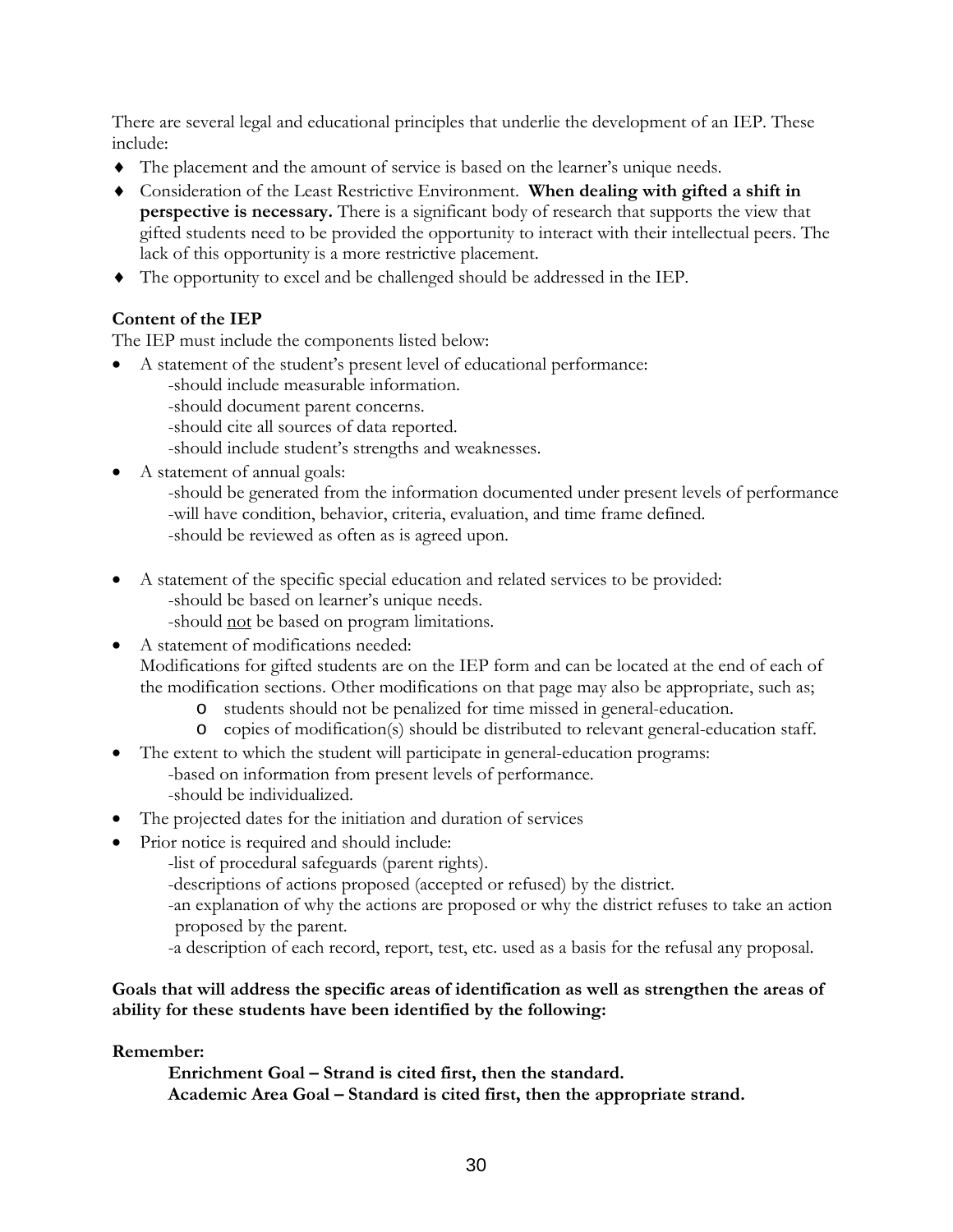| <b>GIFTED STUDENTS MAY</b><br><b>HAVE THE FOLLOWING</b>       | <b>PREMISE</b>                                             | <b>GIFTED STRAND</b>                                         |
|---------------------------------------------------------------|------------------------------------------------------------|--------------------------------------------------------------|
| <b>CHARACTERISTICS</b>                                        |                                                            |                                                              |
| I. Sensitivity and Perceptiveness                             | The gifted student needs to                                | Self-Understanding-Self-                                     |
| Student is concerned with right and                           | develop a good understanding of                            | Acceptance                                                   |
| wrong. He/She is empathetic, and                              | his/her exceptionality (i.e.                               | Preferred learning, behavioral and                           |
| concerned with social issues.                                 | strength, weaknesses, and style                            | management styles. Sense of                                  |
|                                                               | of learning                                                | personal responsibility.                                     |
| II. Leadership                                                | The gifted student needs to                                | Interpersonal Skills (i.e. group                             |
| Student is assertive, likes to                                | develop the skill to facilitate and                        | dynamics) Leadership, Conflict                               |
| organize and structure to people<br>and situations. He/She is | participate in human interaction<br>in diverse situations. | Resolution (i.e. negotiation,<br>compromise) Cooperation and |
| dependable, influential, persuasive,                          |                                                            | Teamwork, Presentation of Self.                              |
| and a risk taker.                                             |                                                            |                                                              |
| <b>III.</b> Advanced                                          | The gifted student needs to                                | <b>Thinking Skills</b>                                       |
| Conceptualization                                             | develop and use critical thinking.                         | Critical thinking, Decision making,                          |
| Student has high cognitive and                                |                                                            | Problem Solving, Logic                                       |
| problem solving abilities including                           |                                                            |                                                              |
| convergent and divergent thinking                             |                                                            |                                                              |
| skills.                                                       |                                                            |                                                              |
| <b>IV.</b> Creativity                                         | The gifted student needs to                                | Creativity                                                   |
| Student has a keen sense of humor,                            | develop his/her creative abilities                         | Problem solving, Creative                                    |
| is inventive, and a risk taker.                               | as a necessary part of his/her                             | Thinking,                                                    |
| He/She is one who uses originality,                           | human growth.                                              | <b>Abstract Expressiveness</b>                               |
| divergent thinking.                                           |                                                            |                                                              |
| V. Wide Range of Interests                                    | The gifted student needs an                                | <b>Interest Development</b>                                  |
| The student is curious and has a                              | expanded awareness of                                      | Wide range of interest, Career                               |
| storehouse of information in varied                           | alternatives in order to develop                           | Exploration, Arts Experience,                                |
| areas.                                                        | areas of continued interest.                               | Community/Global Awareness                                   |
| VI. Communications                                            | The gifted student needs the                               | Communication                                                |
| The student uses a richness of                                | stimulation resulting from the                             | Listening skills, Oral and written                           |
| elaboration and fluency in verbal                             | opportunity to evaluate,                                   | skills,                                                      |
| and non-verbal areas. He/She                                  | reinforce, and extend learning,                            | Non-verbal communication skills,                             |
| needs the opportunity to<br>communicate ideas.                | thinking, and verbal<br>communication skills and           | Discussion skills                                            |
|                                                               | interaction with intellectual                              |                                                              |
|                                                               |                                                            |                                                              |
| VII. Independence                                             | peers.<br>The gifted student needs the                     | Skills of the Independent                                    |
| The student has strong self-                                  | opportunity to pursue a self-                              | Learner                                                      |
| management skills, is goal oriented                           | selected topic and/or area of                              | Independent study skills,                                    |
| and requires minimal teacher                                  | career interest in an in-depth                             | Evaluation skills, Accessing                                 |
| direction.                                                    | manner.                                                    | community, Mentorship/Internship                             |
| <b>VIII. Advanced Knowledge</b>                               | The gifted student needs to                                | Achievement                                                  |
| Student has quick mastery and                                 | make progress in learning                                  | Accessing appropriate alternative                            |
| recall of information and needs                               | commensurate with his/her                                  | educational opportunities                                    |
| little teacher explanation of routine                         | ability in a variety of subject                            |                                                              |
| tasks.                                                        | areas.                                                     |                                                              |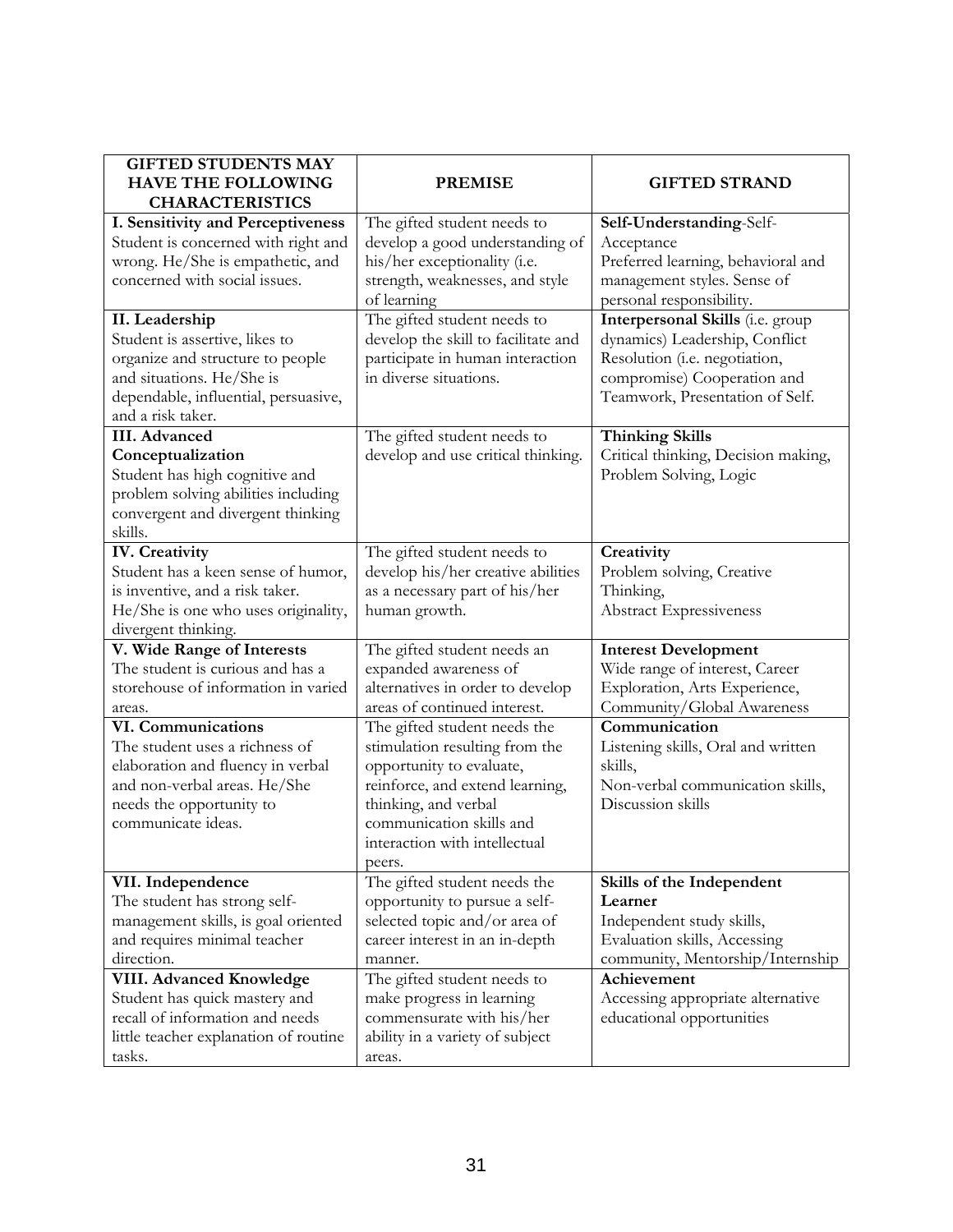#### **2. Annual Review with Progress Toward Goals (PTG)**

The Annual Review is usually completed with input from parents, the student, general-education teachers and teachers of the gifted and serves to review progress and determine any changes needed in goals and objectives for the following year. At the high school level, this would include a review of the Next Step Plan to determine if any changes need to be made.

An important part of the annual review is the documentation of progress gathered throughout the school year. It is expected that students in special-education programs, of which gifted is a part, receive not only a general-education report card, but also a written progress report as required by IDEA (goal page updates). In APS, these reports should be developed at least as often as report cards are issued to general-education students.

The PTG specifically addresses the student's goals in the gifted services. It provides information on how close the student is to reaching his/her goals. The IEP form allows for teachers to briefly describe how the student is progressing on the goals that have been identified. It is always appropriate to include more explicit information if it would be beneficial. Examples for teachers to use as a guide are in the appendices. (See Section VI)

3. **Progression IEP:** This type of IEP takes place when a student progresses from elementary to middle school and from middle to high school. It is important to consider program differences between the school levels and what is appropriate for the student. A four-year plan is developed when a student moves from middle to high school. The purpose of this plan is to assist students in reaching career or post-secondary educational goals. The sending and receiving teachers from each school should be present.

#### **C. Placement in the Least Restrictive Environment (LRE) Understanding and Making the Placement Decision**

#### **What is Placement?**

It is not the physical location of the special education services. Rather, it is the set of services **and**  the type of environment, or the spot on the continuum of services, in which those services are delivered.

#### **Who Makes the Placement Decision?**

The student's IEP team is the group who makes the decision. This requires an **individualized**  inquiry into the student's unique educational and related services needs.

#### **When is the Placement Decision Made?**

It is the last of a series of decisions made at the IEP meeting. It is made after goals and instructional modifications are developed. The decision is based on those IEP elements.

#### **What is the LRE with Respect to Making Placement Decisions for Gifted?**

To the maximum extent that it is beneficial to the student, he/she will be educated in the general-education classroom.

 **Research has shown the need for students who have been identified as gifted to have the opportunity to interact with their intellectual peers.**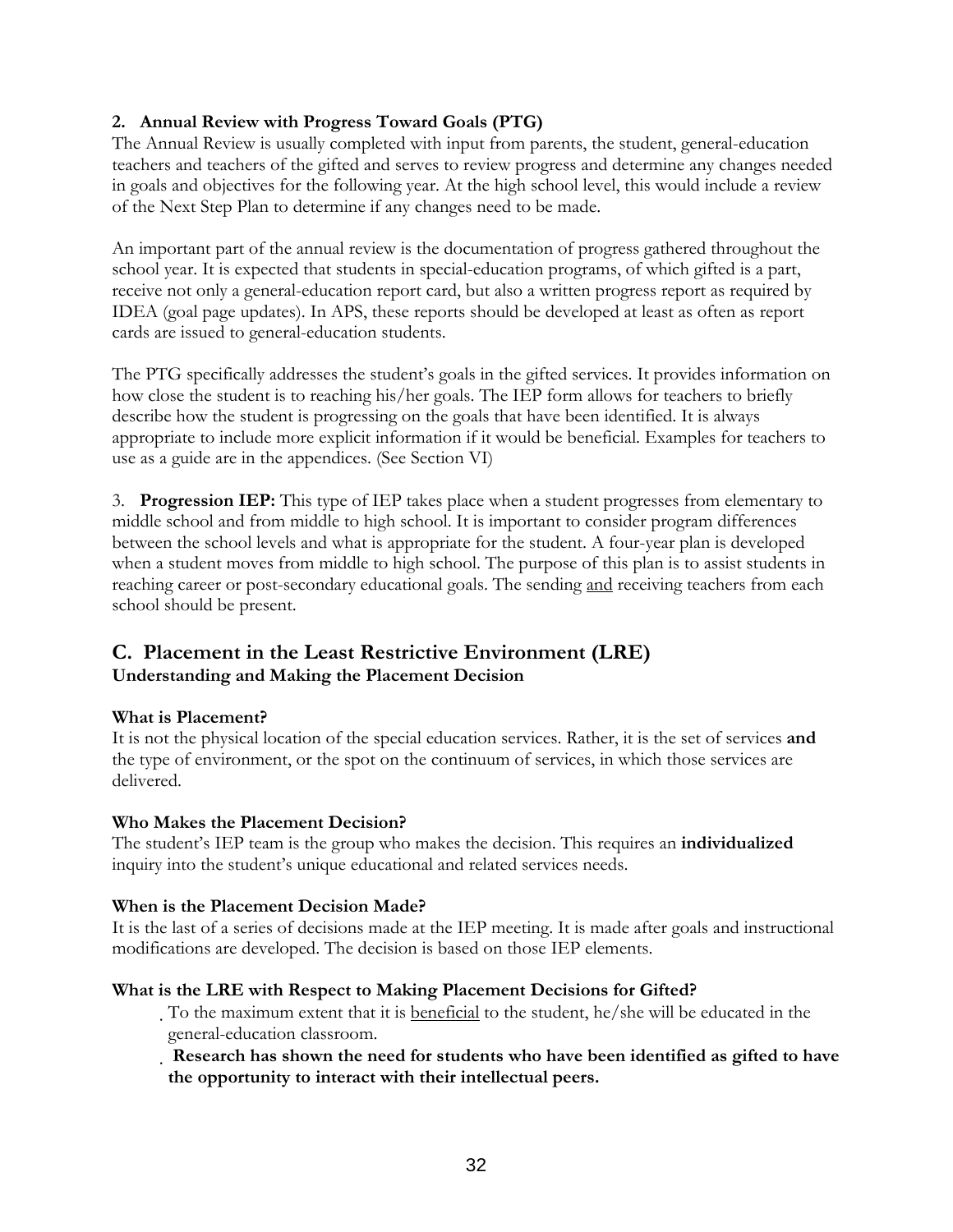Unless the student's IEP needs require some other kind of arrangement, the student attends the same school he or she would attend if not eligible for special education services.

#### **The Continuum of Alternative Placements for Gifted**

State and federal regulations require that public agencies make the continuum of alternative placements available as needed in order to meet the needs of the individual student with an exceptionality.

- ♦ Least Service/Intervention
	- ♦ General-education with weekly or daily consultation from a special education provider
	- ♦ General-education with special education services and supports included in that setting which are aligned with the general curriculum (utilizing such strategies as flexible groupings)
	- ♦ General-education with special education services provided for part of the day in a resource room or a special education classroom
	- ♦ Half to full day special education classroom
- Most Service/Intervention

#### **The Decision : See section VII for program considerations.**

When making the placement decision as an **individualized** inquiry, the IEP team should follow these steps.

- First, determine through the IEP process the student's educational needs. **Determine what constitutes appropriate services for the student, not where it will be provided or what pre-existing "program" fits best. The services that are needed for the student then constitute his/her "program."**
- Next, review the continuum of placement options in sequence from least restrictive to most restrictive. Look at how each option currently exists, as well as how it might also be modified.
- Now start the decision-making process by examining general-education classroom placement as the first option. Have a serious and thoughtful discussion about the three factors below.
- **1.** Consider whether the student can be educated satisfactorily in the general-education classroom with one or more of the following:
	- supplementary aids and supports.
	- **program and/or curriculum modifications.**
	- **Peropension of an itinerant special-education provider.**
	- the development and implementation of FBAs and BIPs designed to identify and meet the daily behavioral challenges presented by the student in the general-education classroom.
- **2.** Compare the benefits provided in the general-education classroom and those provided in a special education classroom or segregated setting.
	- Compare social and communication skills, as well as academic benefits.
	- Compare the relative benefits to the student.
- **3.** Consider the potentially beneficial or harmful effects that a general-education class placement may have on the student with an exceptionality on the other students in the class.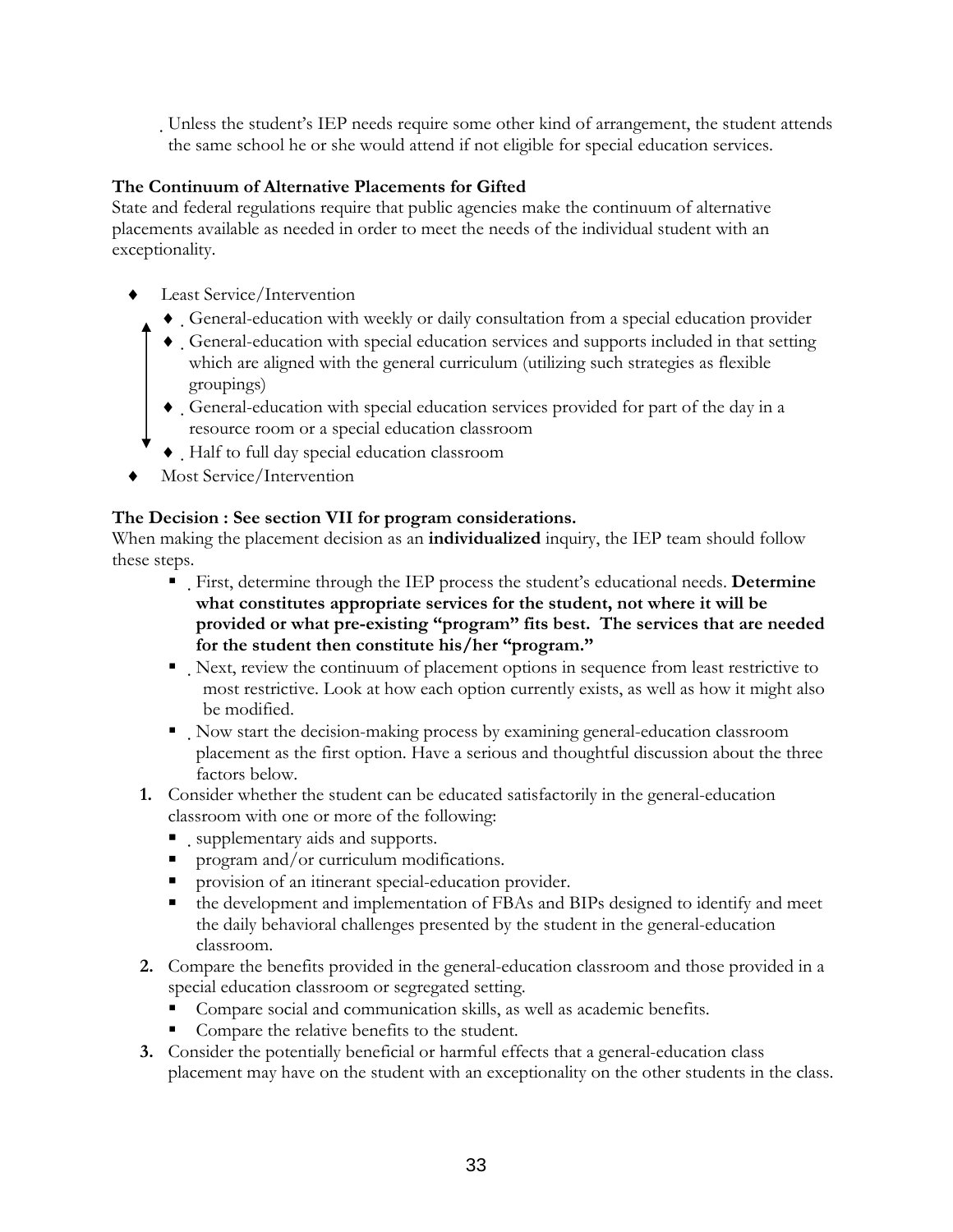Consider each of the three factors above equally.

Keep in mind the placement decision cannot be *solely* based on:

- Category and severity of the exceptionality.
- Language and communication needs.
- Needed modifications to the curriculum.
- Configuration of the school's delivery system.
- Availability of space or educational services.
- Administrative convenience.

If the team agrees that the student should receive part or all of the special-education services outside of the general-education classroom, then the IEP must also provide opportunities for participation in general-education programs in academic, nonacademic, or extracurricular activities, **as appropriate.** 

If the team agrees that the student's IEP cannot be satisfactorily implemented in the generaleducation classroom with the provision of supplementary services and supports, then the team can consider a more restrictive placement **keeping in mind that the general-education classroom is not the LRE for that student at that time**. **A full time general-education setting is not usually considered the LRE for gifted students**.

Finally, clearly articulate on the IEP document the placement decision and the justification for it based on the considerations in this section.

#### **D. Addendum**

Addendums may be used to indicate that a student has completed a goal and another will be added to the IEP or to change the placement of where the student will receive the services. They may NOT be used when the service level of the student will be changed. Appropriate signature must be obtained.

#### **E. Gifted Exit/Entry Process EXIT**

When a gifted student or parent of gifted student indicates services are not desired, with the possibility of returning to the gifted program at a later date, the following exit process should be followed.

- Completion of a re-evaluation tracking form.
- Notification of completion of re-evaluation mailed.
- MDT held or parents refuse service (indicate student is not in need of specialized instruction).
- MDT is entered on School Max.

#### **RE-ENTRY**

When a gifted student or parent of a gifted student indicates that gifted services are once again desired, the process for re-entry is as follows.

- Student/parent indicates desire to receive services.
- If evaluation<sup>\*</sup> is current:
	- an initial referral cover sheet is completed.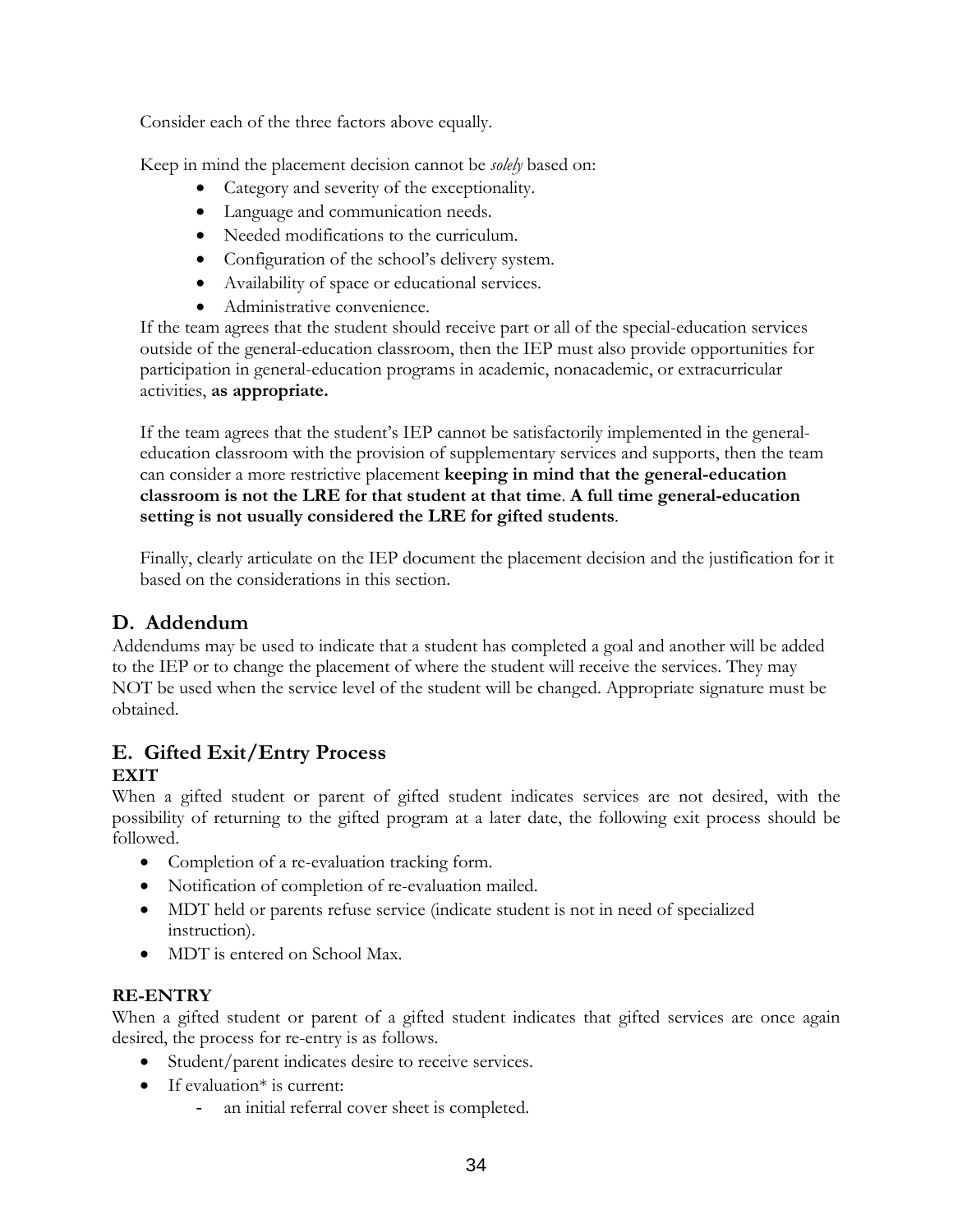- letter of notification is completed and sent home.
- MDT/IEP held (MDT should reflect that gifted criteria were previously met, and that student is "re-entering" program).
- Data is entered on School Max.
- If evaluation\* is not current:
	- An initial referral cover sheet is completed.
	- Letter of notification is completed and sent home, along with gifted case history.
	- Previous evaluation is reviewed.
	- Performance based re-evaluation report is written, that includes any current teacher information available.
	- MDT/IEP is held.
	- Data is entered on School Max.
	- New three year re-evaluation cycle is started.

Note: The re-entry process described is based on the assumption that the student was appropriately exited from special education (see exit process).

\* Evaluation may be either a complete diagnostic assessment or a performance-based reevaluation.

#### **F. Exceptions for Gifted Services**

New Mexico gives gifted children the same rights and protections as children with disabilities except in these three areas. (6.31.2.12 F NMAC)

- Discipline (Suspension/Expulsion), general-education regulations apply.
- Services to 3 to 5 year olds, students may be considered for gifted services upon entering kindergarten.
- Transition plans do not have to be completed for students receiving only gifted services. The students will follow the process for general-education students and complete the Next-Step plan.

The three core concepts of IDEA-2007 for exceptional children in New Mexico state that:

1. The involvement and progress of each child with an exceptionality in the general curriculum includes addressing the unique needs that arise out of the child's exceptionality.

2. The involvement of parents and students together with general and special education are needed in making individual decisions to support each student's educational success.

3. The preparation of students with exceptionalities for employment and post-school opportunities is of critical importance.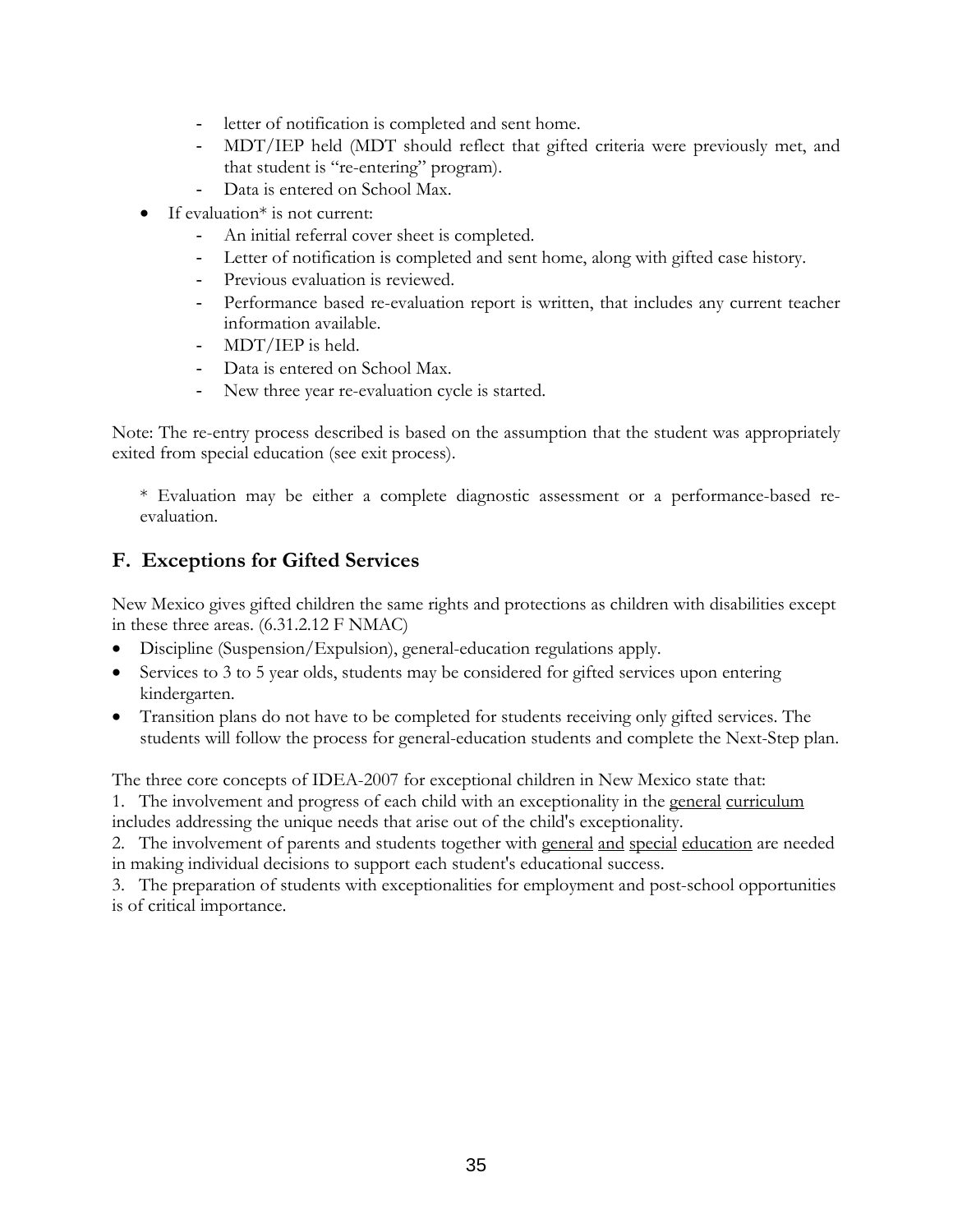

**SECTION VII** 

## **SERVICE LEVEL AND PLACEMENT CONSIDERATIONS**

**The principle goal of education is to create men who are capable of doing new things, not simply of repeating what other generations have done - men who are creative, inventive and discoverers.** 

**Jean Piaget**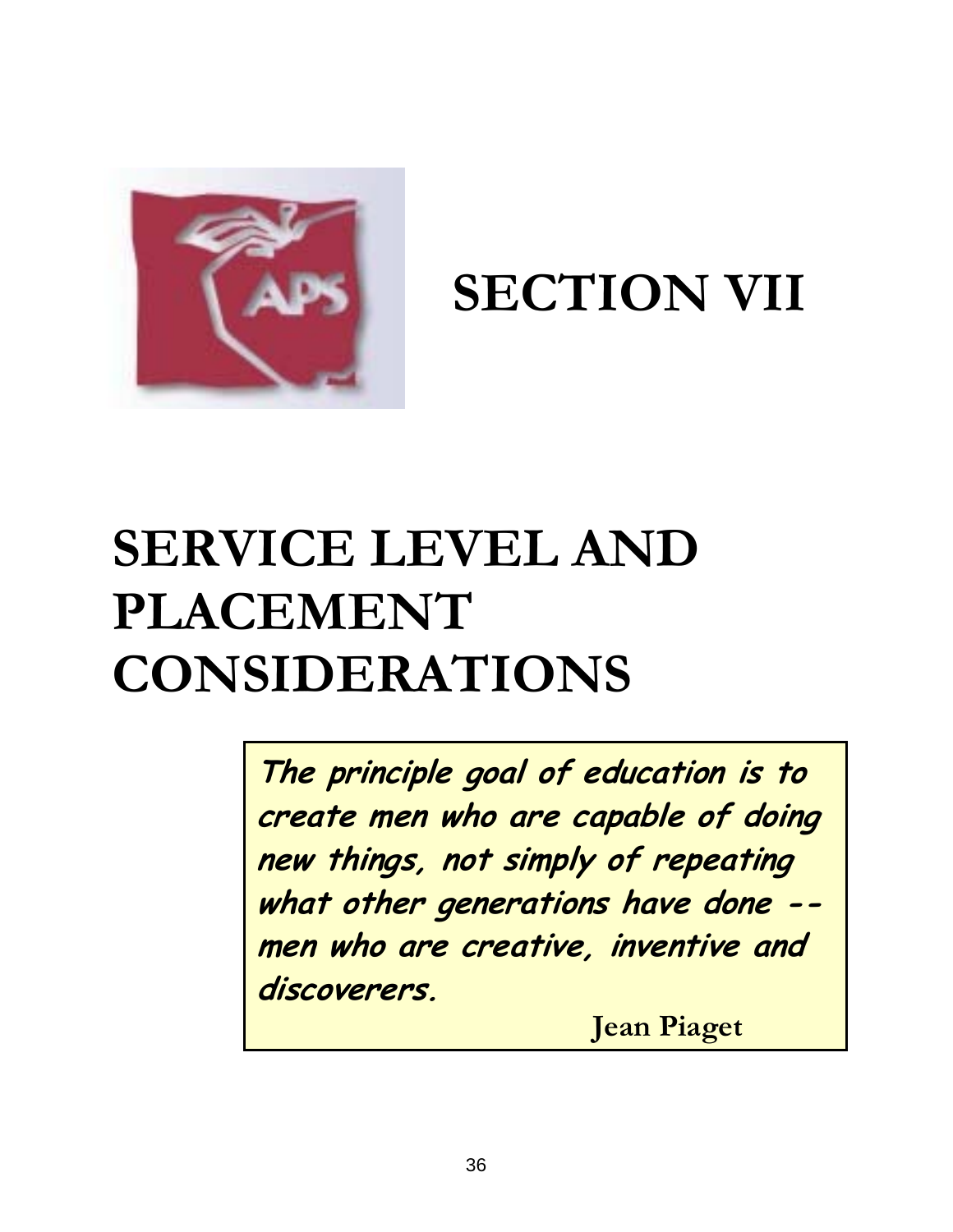The development of appropriate gifted educational programming requires comprehensive services based on sound philosophical, theoretical, and empirical support. The belief that any kind of gifted service is "better than nothing at all" is often held out of fear or reluctance for change to improve gifted education services. Rather than any single gifted program, a continuum of programming services must exist for gifted learners.

**All students receiving gifted service should receive services that will increase their ability to think critically and creatively. The convergence of the practical abilities, analytical abilities, and creativity will ensure the student's ability to be successful.** 

### **Successful Intelligence: Sternberg**



#### **A. GIFTED SERVICE DESIGN**

#### **1. Description**

A continuum of services is predicated on evidence that giftedness is multi-faceted and may manifest itself in many different ways and to many degrees across individuals and/or groups of identified gifted learners. Hence, one service delivery option (e.g., consultation) will not serve all gifted learners equally well. To ensure an appropriate education, a continuum of services and placement should be designed to address specific needs of many different types and levels of giftedness from kindergarten through grade 12.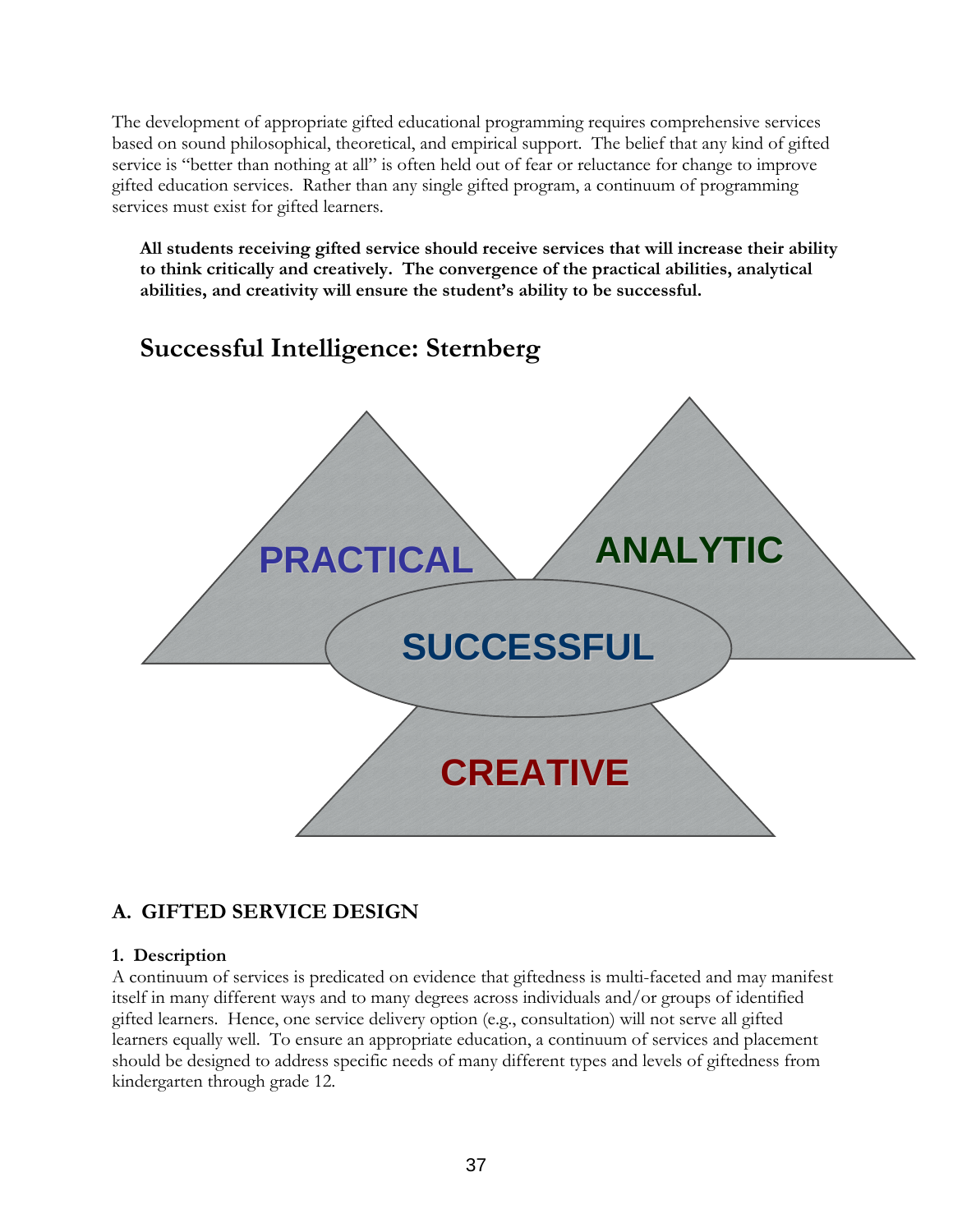Development of coherent services for the gifted requires careful planning, development, and implementation and should be differentiated according to the nature of giftedness, family, community environments, and the age of the child. Opportunities to match needs of students to levels of services, such as cluster group options, special pull-out class, homogeneous class, magnet school, mentorship, dual enrollment, and so forth, will maximize learning for each individual student.

#### **2. Benefits**

The benefits that accrue when using a continuum of services matched to individual needs are many, including the following:

- Congruence between gifted learners' needs and learning environment provide opportunity for development in cognitive, psychosocial and physical areas.
- Fewer incorrect perceptions that student is behavior disordered, socially inappropriate, or immature.
- There are chronological and intellectual peer groups to support continuing development.
- Gifted learners maintain high levels of interest in learning, motivation, and task persistence.
- Levels of services are matched to the needs of gifted learners and provide a full continuum of options.
- School services are available to, and are designed specifically for, the identified needs of the population, including age and developmental appropriateness.
- Services for gifted students cross all formats for differentiated options (e.g., consulting teacher, resource room, special class, or school) and are not limited to a sole service design.
- Services are relevant to the identified needs of the gifted learners and are evaluated as such.
- Services address student needs in all types of giftedness including general academic, specific academic, creativity and leadership.

#### **3. What is Needed to Provide Quality Instruction for Students with Giftedness**

Educators need to believe that students with giftedness should be challenged in every classroom every day. There must be support to develop all teachers' understanding of gifted education practices. The education of the gifted child should be a shared responsibility of the specialist, classroom teacher, other building staff and the parents. Finally the system must overcome the barriers of time, materials and how-to in educating a gifted student. Strategies for gifted students must include:

- Appropriate Pace.
- Abstraction.
- Rich and rigorous content.
- Challenging process.
- Open-ended products and assessment.
- Student choice.
- Teacher options.
- Supportive learning environment.

The critical components for a gifted student to access the best services to meet their needs must include:

- Curriculum and instruction that fit each student.
- Students having choice in what and how they learn.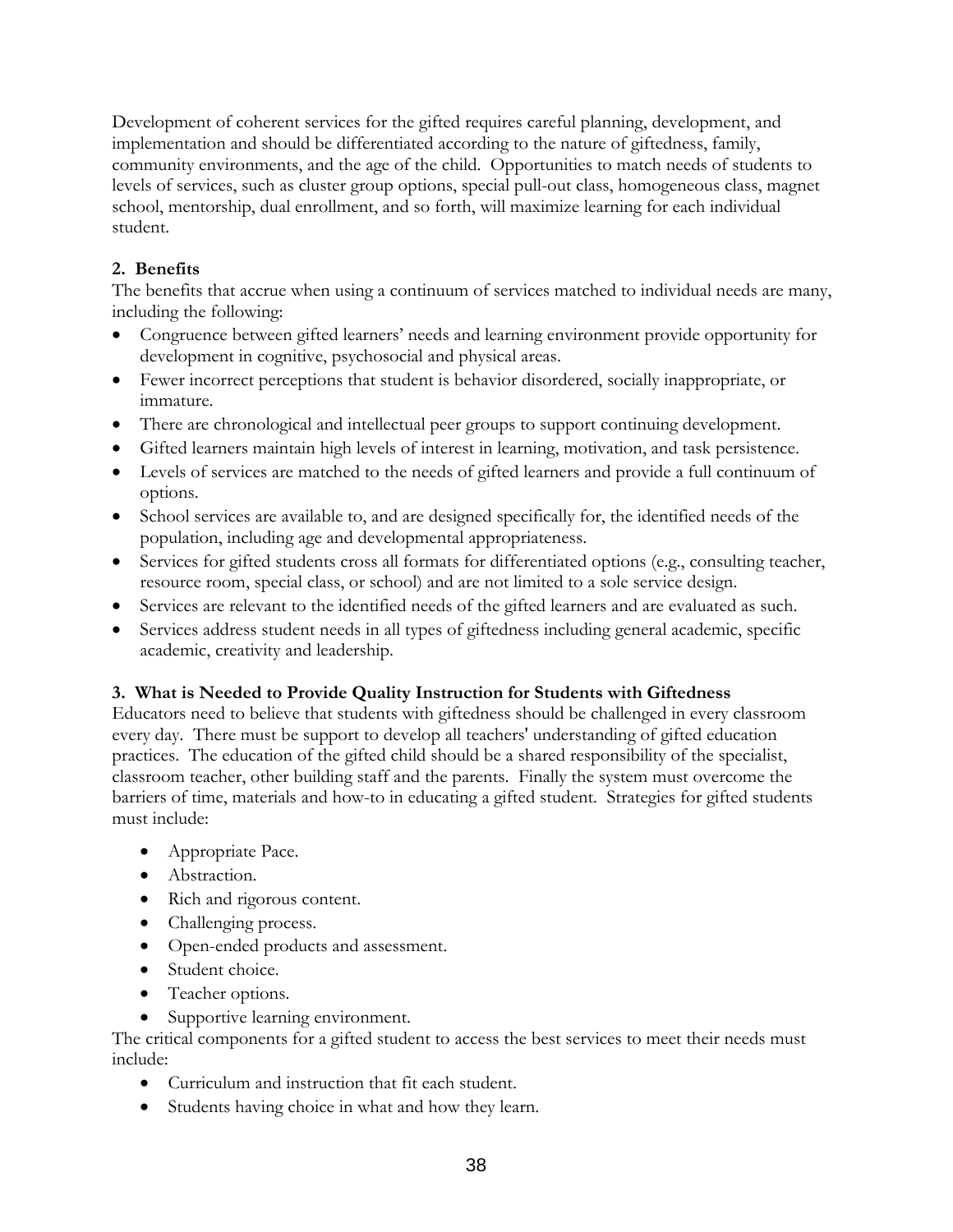- Students taking part in setting IEP goals.
- Classrooms that connect with the experiences and interests of the individual.

#### **4. Gifted students should be placed in a cluster group instead of being assigned evenly to all classes.**

When teachers try to meet the diverse learning needs of all students, it becomes extremely difficult to provide adequately for everyone. Often, the highest ability students are expected to "make it on their own." When a teacher has several gifted students, taking the time to make appropriate provisions for them seems more realistic. Furthermore, gifted students can better understand and accept their learning differences if there are others just like them in the class. Gifted students will actually remain more humble when they have consistent academic competition. Finally, scheduling out-of-class activities is easier when the resource teacher for gifted has only one cluster teacher's schedule per grade level with which to coordinate.

#### **5. Twice-Exceptional Students (those who are gifted and have a disability)**

**These students must be on the caseload (sponsor list) of a teacher who is endorsed in special education. Best practice indicates that the twice-exceptional students should be assigned to the teacher of the gifted if the teacher also has his/her special education endorsement. The student should receive gifted services even if the student is not on the teacher of the gifted caseload.** 

**General-education Classroom Modifications for Gifted Students and for Gifted Students with Disabilities are in the Appendices. (See Section VII)** 

#### **Other considerations for students with disabilities follow this section.**

#### **6. Class Sizes for Gifted Students**

Gifted students should be given the opportunity to interact and speak in an appropriately sized group. Best practice indicates that groups of no more than 8 to 10 students are recommended for students in elementary schools and groups of 10 to 12 are ideal for middle and high school students. Fewer students in these groups does not give them the interaction that they need, and in larger groups they do not all have the opportunity to develop their skills.

#### **7. Calculating sponsor list and general-education teaching responsibilities.**

The FTE for a teacher of the gifted is determined by the service level of the students on their sponsor teacher list. Students who are receiving services for more than 10% of their school day, a teacher would have a maximum of 24 students. This constitutes a full FTE and no other teaching duties should be assigned. The guide for determining what constitutes a full caseload is on the page following or can be accessed on the PED website at:

<http://www.ped.state.nm.us/seo/guide/stars.guide.maximums.pdf>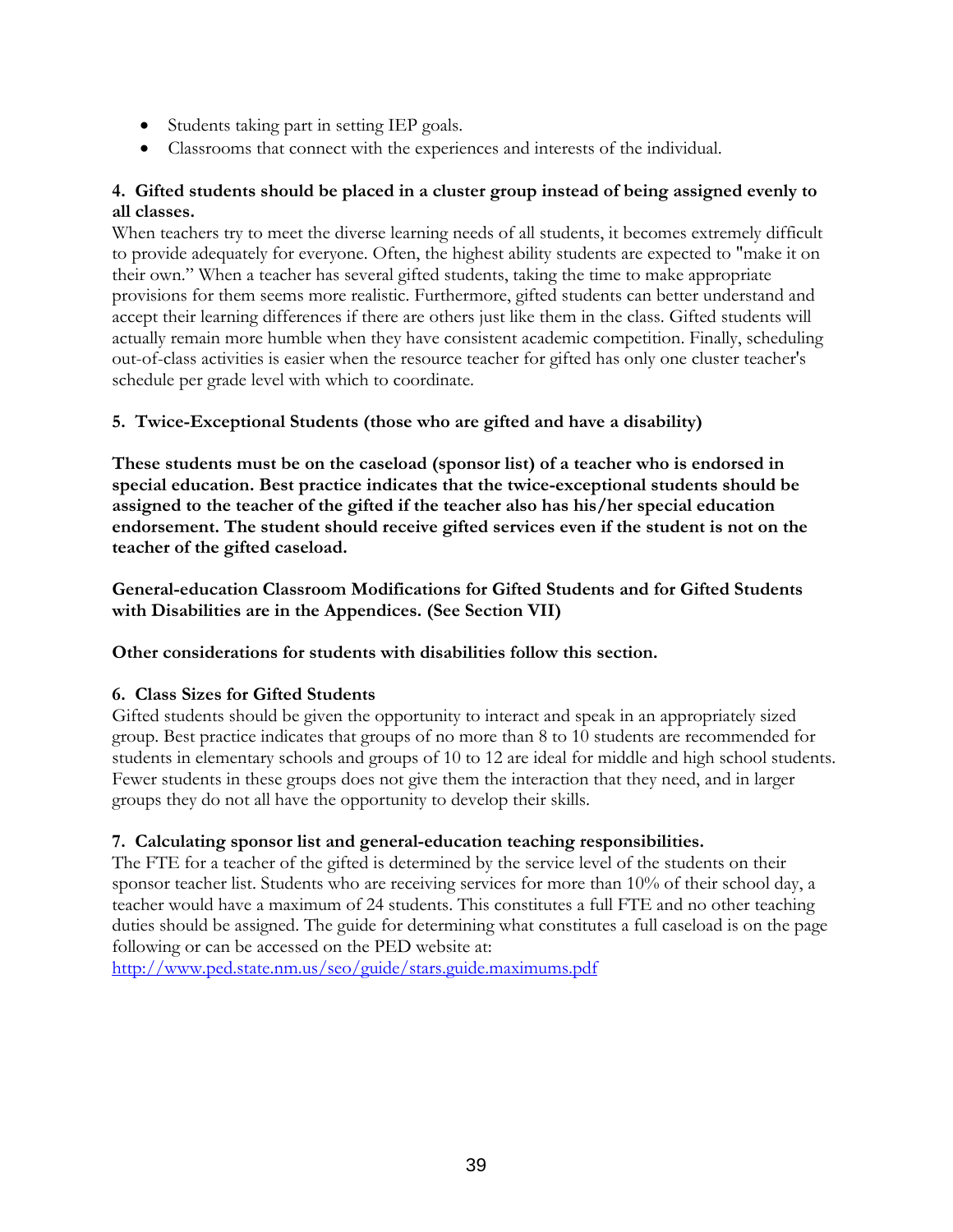### **How to Figure Caseload Maximums**

For teachers with position codes: 94 regular education teacher of gifted 95 related service caseload teacher 96 preschool teacher 97 special education teacher

each "A or minimum" level student 1/35 or .029 FTE (receives sp ed service 10% or less of the day = level 1 on STAR)

each "A or minimum" related service student 1/60 or .017 FTE (must be under staff at code 95)

each "B or moderate" level student  $1/24$  or .042 FTE (receives sp ed service less than half of the day = level 2 on STARS)

each "B or moderate" related service student  $1/35$  or .029 FTE (must be under staff at code 95)

each "C or extensive" level student  $1/15$  or .067 FTE (receives sp ed service half a day or more = level 3 on STARS)

each "D or maximum" level student 1/8 or .125 FTE (receives sp ed service all day or approaching a full day = level 4 on STARS)

The FTE generated by the students cannot exceed the FTE for their caseload teacher unless a waiver is granted. These caseload waivers are granted by the State Superintendent of Public Instruction on a case-by-case basis.

Last Updated June 2006

If the sponsor list is not a full FTE, and the teacher may be expected to assume some generaleducation duties, a guide for determining the number of general-education students they can support can be calculated. The PED guide for calculating this kind of FTE follows or can be found at [http://www.ped.state.nm.us/seo/guide/class.size.pdf.](http://www.ped.state.nm.us/seo/guide/class.size.pdf) In addition to looking at the number of students the teacher can serve, it should be taken into account that the FTE for gifted should be a percentage of the school day. An FTE of .5 should have at least ½ of their day spent with students who are gifted or on sponsor teacher activities.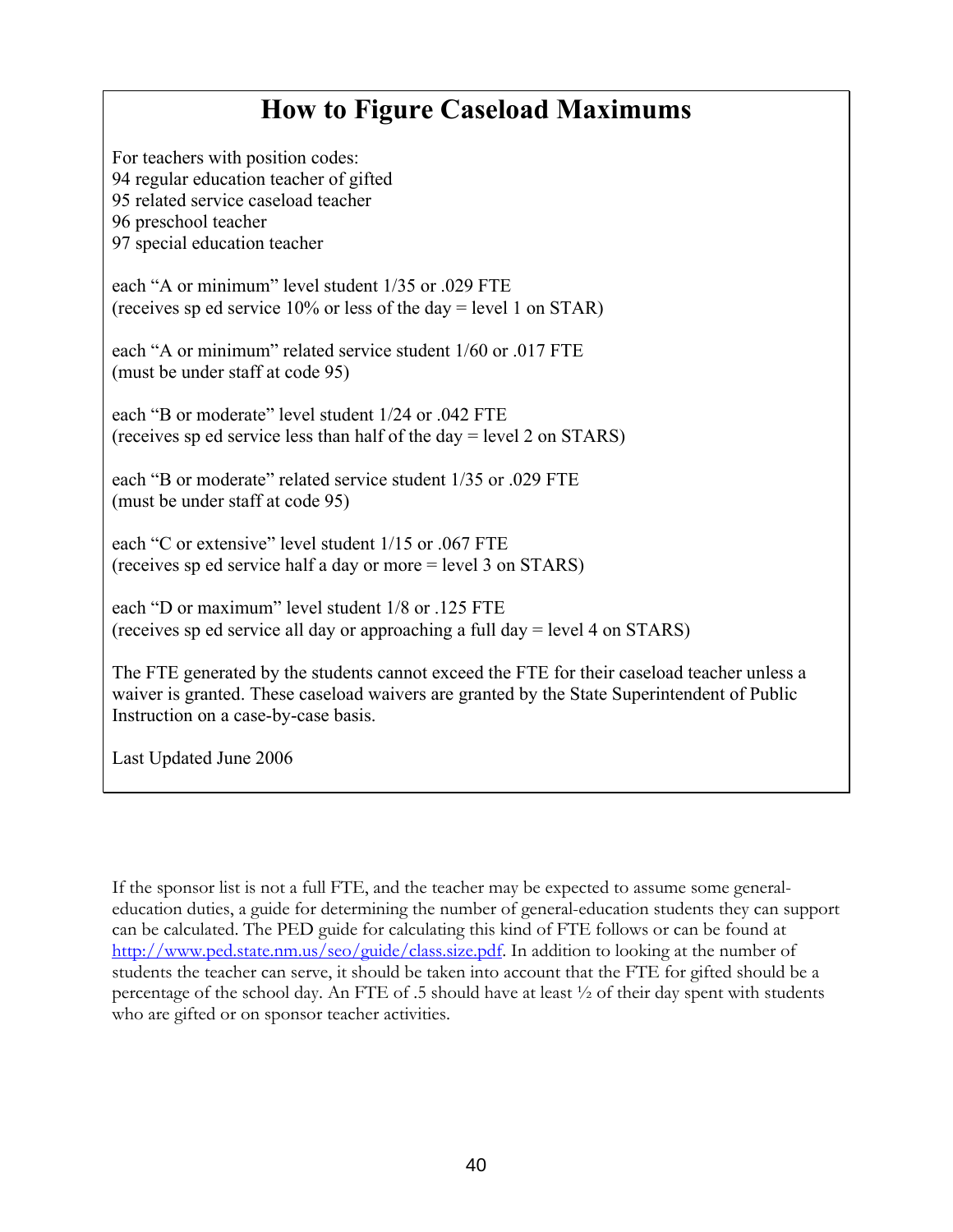

**STATE OF NEW MEXICO PUBLIC EDUCATION DEPARTMENT 300 DON GASPAR SANTA FE, NEW MEXICO 87501-2786 Telephone (505) 827-5800 [www.sde.state.nm.us](http://www.sde.state.nm.us/)**

#### DR. VERONICA C. GARCÍA BILL RICHARDSON SECRETARY OF EDUCATION Governor

February 5, 2004

Memorandum

TO: Special Education Directors

#### **FROM: Sam Howarth**

State Director of Special Education

RE: FTE/Class Size Guidelines for Teachers Who Are Certified in Special Education and General Education

We are frequently asked how to determine the number of general education students a special education teacher can be expected to teach if that teacher is also carrying a special education caseload. This question also applies to general education teachers who carry a gifted caseload.

- Start with the full time equivalency (FTE) for the teacher.
- Compute the special education caseload in the usual way to determine the part of the FTE that is attributed to special education.
- Subtract the special education FTE from the total FTE.
- The remaining FTE is the general education FTE.
- Multiply the general education FTE times the class size for that grade to determine the number of general education students that teacher can support.

Example 1

Mr. Jones is a full time teacher of a fourth grade inclusion class and he is certified to teach both special and general education. He is assigned two D-level students. How many general education students can he support?

2 D-level students =  $2/8 = 0.25$  $1.00 - 0.25 = 0.75$ 0.75 X 24 = **18 students**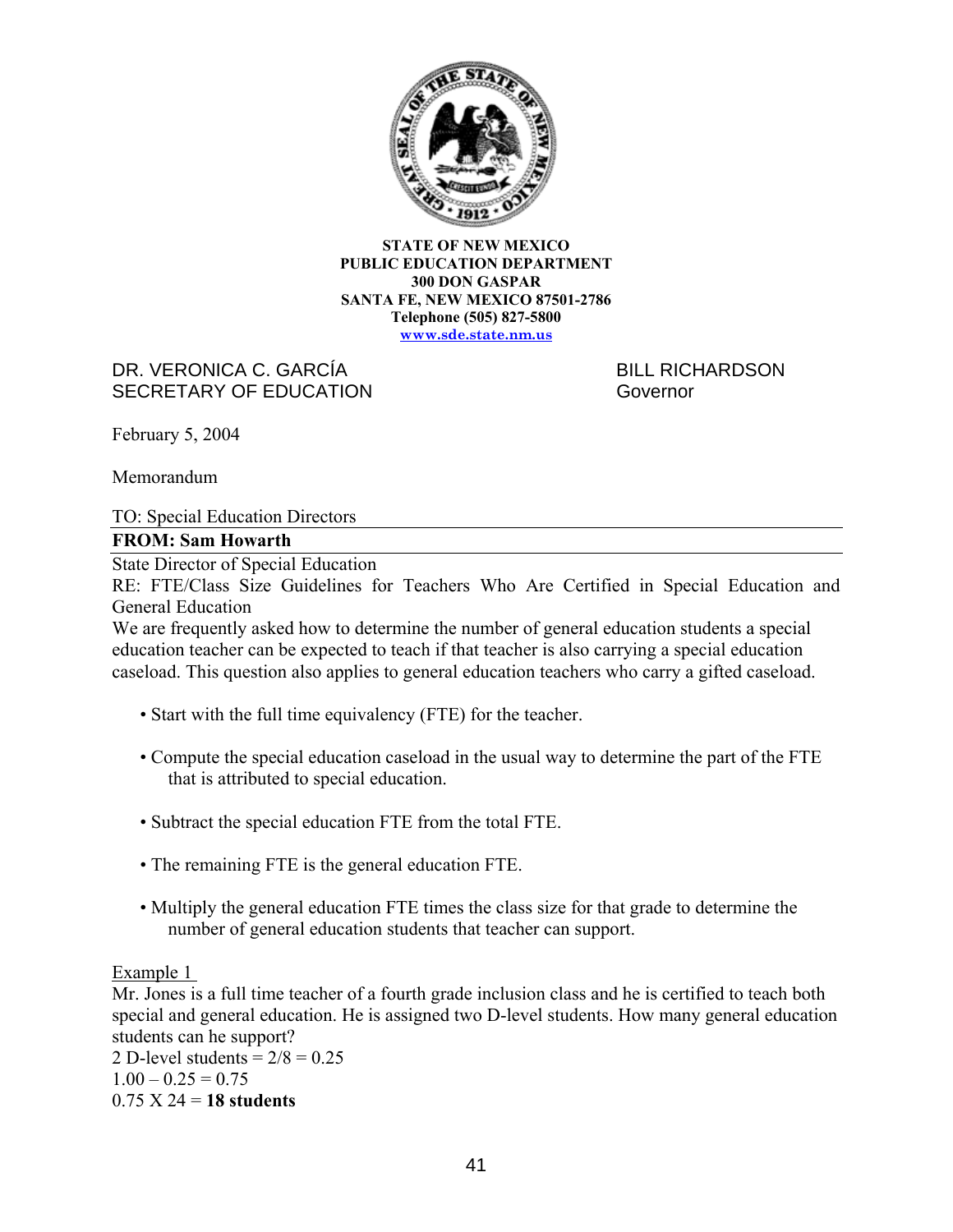FTE/Class Size Guidelines February 5, 2004 Page 2

#### Example 2

Ms. Garcia is a full time teacher of a kindergarten inclusion class and she is certified to teach both special and general education. She is assigned four D-level students, two in the morning session and two in the afternoon session. How many general education students can she support without an aide?

4 D-level students =  $4/8 = 0.5$  $1.00 - 0.5 = 0.5$ 

#### 0.5 X 30 = **15 students, 7 in one session and 8 in the other session**

#### Example 3

Ms. Steinberg is a full time teacher of high school English and he is certified to teach both special and general education. He is assigned two C-level students and five B-level students who require support in English. How many general education students can he support?

2 C-level students  $= 2/15 = 0.13$ 

5 B-level students  $= 5/24 = 0.21$ 

 $1.00 - 0.34 = 0.66$ 

#### 0.66 X 150 = **100 students (with no class going over 30 students)**

#### Example 4

Mr. Martinez is a full time certified teacher of high school science. He is assigned 20 A-level gifted students. How many general education students can he support?

20 A-level students =  $20/35 = 0.57$ 

 $1.00 - 0.57 = 0.43$ 

0.43 X 160 = **69 students**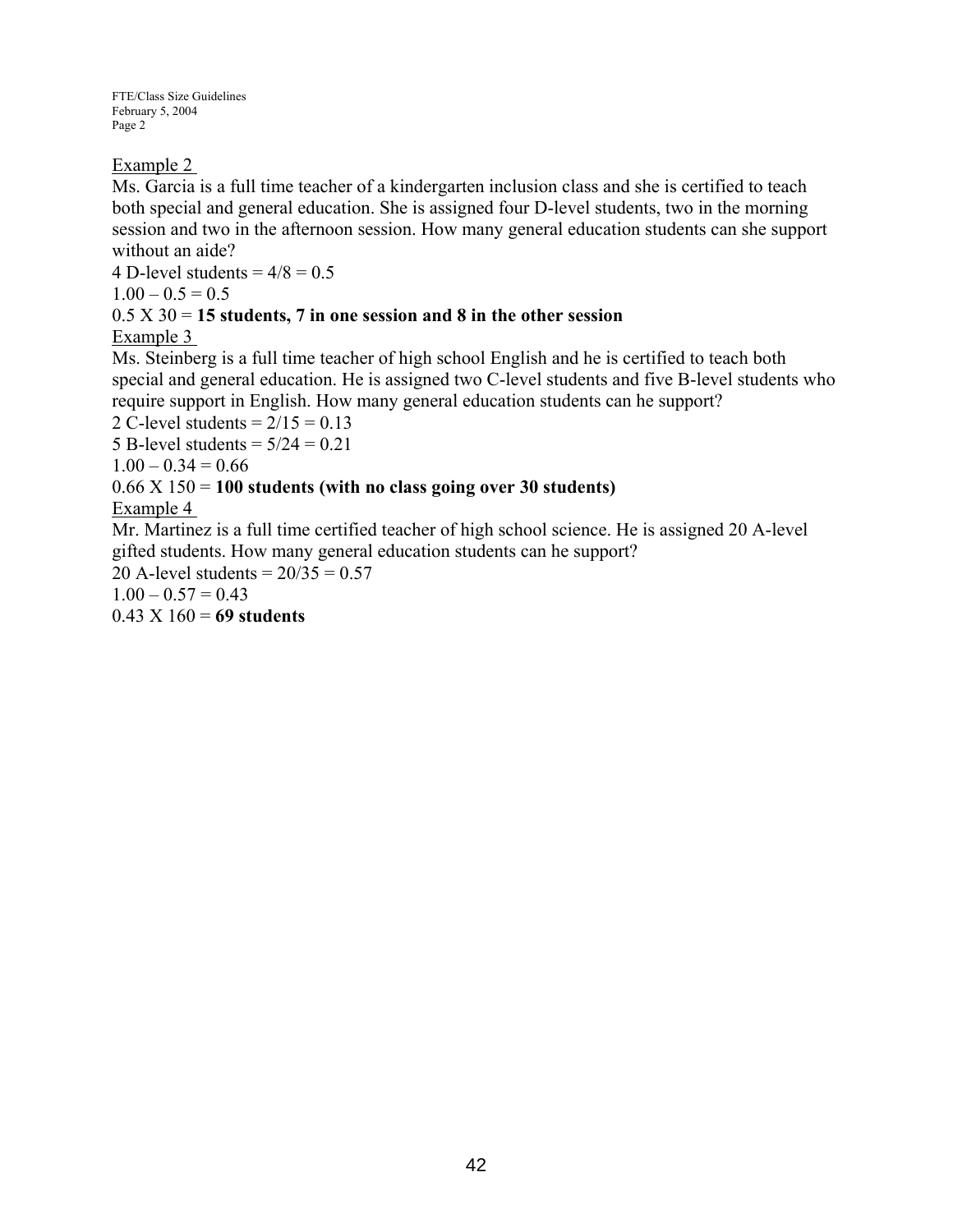#### **B. SERVICE LEVEL/PLACEMENT DECISION**

#### **Maximum or Extensive Service Levels (more than 50% of the school day to approaching full day)**

When students are identified with a generalized need for advanced material in most if not all academic areas they will best be served through a service delivery model that allows for services for more than half a day. It is possible that a student may need extensive services in one or two academic areas and not in others. Once again it is important that each child's needs be considered individually and that services provided to meet those needs.

#### **Moderate Service Level ( 10% to 49% of the school day)**

The majority of gifted services in New Mexico have been offered primarily through a pullout model. Many gifted services have relied on providing enrichment not necessarily related to the generaleducation curriculum. This may seem to be the most appropriate service model to meet the student's current needs, but there may be problems in looking at this as the primary model. Those difficulties may include fragmentation of instruction and exclusion from other classroom activities. **REMINDER**: Services must be driven by the identified needs of the student and services under this model may include collaboration with general education to insure appropriate progress in the core curriculum.

"More recent research on pull-out programs suggests that teachers of pull-out programs are more extensively trained than are homogeneous classroom teachers, have more access to differentiated materials, and come to the program "excited" rather than burdened by daily responsibilities for differentiation (Campbell, 1993). Affectively, students in pull-out programs are more positive about school, have more positive perceptions of giftedness, and are more positive about their program of study at school than are gifted students not participating in pull-out programs (Delcourt et al., 1994, Kulik & Kulik, 1992, Lim, 1994; Shields, 2002, Zeidner & Schleyer, 1999)" Gifted Child Quarterly, Vol. 51, No. 4.

#### **Minimum Service Level (Less than 10% of the school day) How General-education/Gifted Teachers Can Provide Differentiation for Gifted Students**

Services should rely on the use of approaches that can motivate gifted students to become enthusiastic learners. The following strategies may assist in bringing about this change:

- ♦ **Compacting the curriculum:** The most important needs of gifted students are to have regular opportunities to demonstrate what they already know, to receive full credit for content they have already mastered, and to spend their own learning time on challenging activities that accelerate and enrich the regular curriculum (Reis, Burns & Renzuilli, 1992). Compacting the curriculum can answer these needs.
- ♦ **Designing alternative learning experiences:**The teacher would need to provide alternative learning opportunities through differentiation of the content, process, products, learning environment and/or assessment.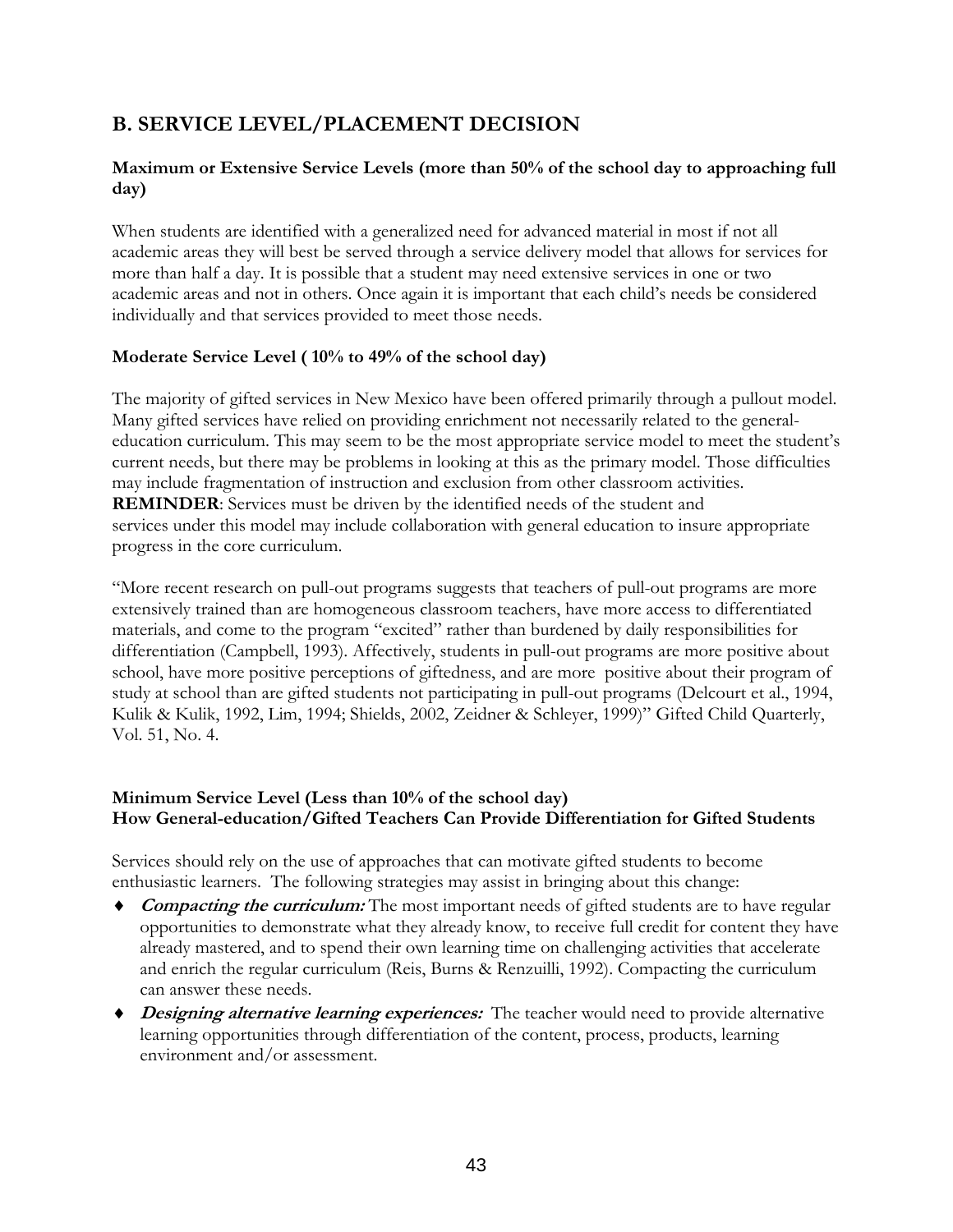- ♦ **Allowing for differentiated pacing:** For a curriculum that cannot be assessed beforehand the gifted students should be allowed to work at their own pace to learn the required concepts and spend more time on developing an expertise on a related topic of their choice.
- ♦ **Agreeing on expectations:**Teachers and students work together to set up standards for evaluating productivity, behavior and differentiated products and then agree on the standards in writing.

**The following chart addresses the needs of the twice-exceptional students. For many of these students a set of services that approaches a full day may be the most appropriate "program".**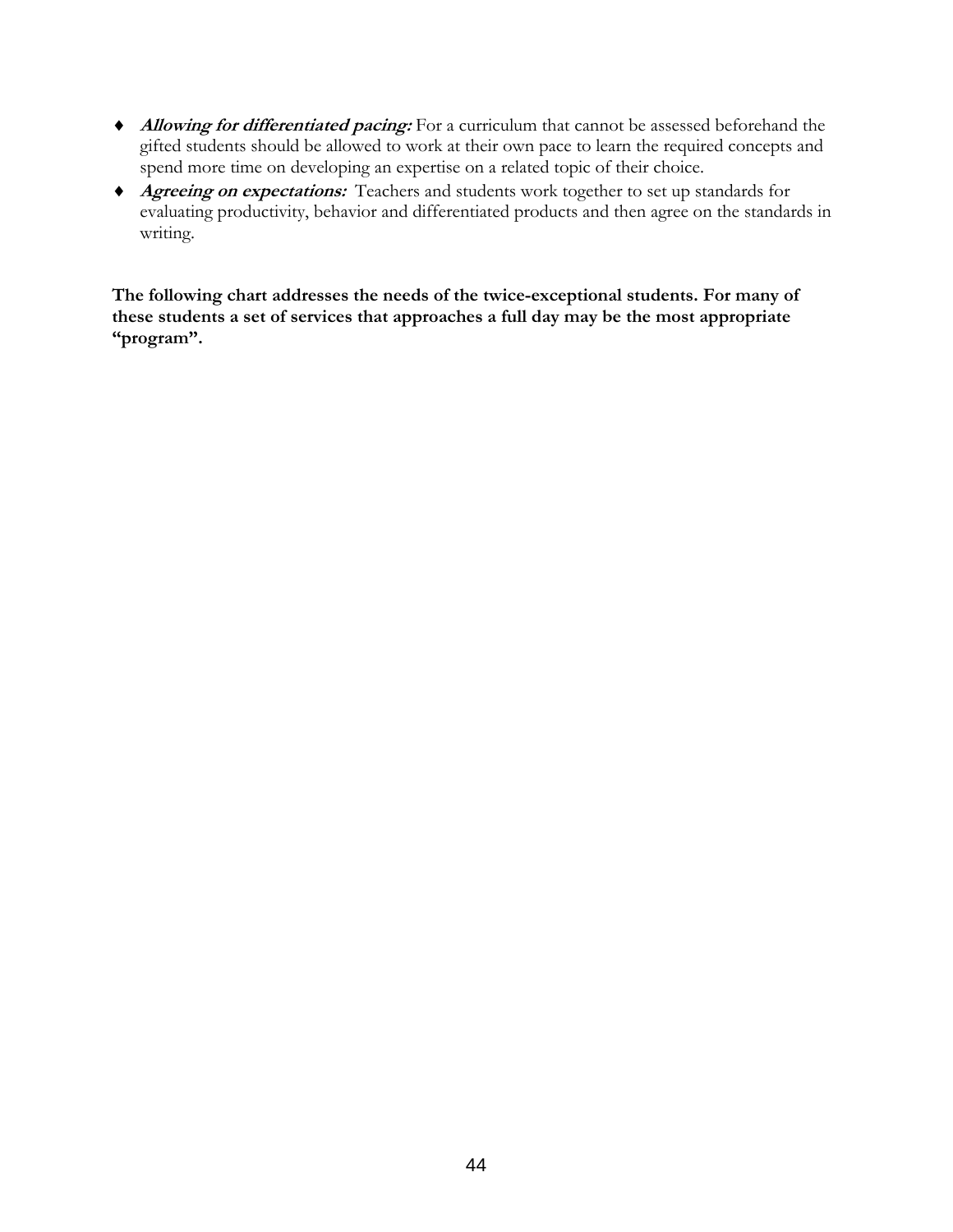| <b>Supported Inclusion</b>                 | <b>Blended Services</b>             | <b>Program for GT Students</b>      | <b>Self-Contained Program for</b> |
|--------------------------------------------|-------------------------------------|-------------------------------------|-----------------------------------|
|                                            | $(GT = Sp. Ed.)$                    | with "Factors"                      | <b>GT</b> with Disabilities       |
| <b>Required Indicator:</b>                 | <b>Required Indicator:</b>          | <b>Required Indicator:</b>          | <b>Required Indicator:</b>        |
| <b>Meets NM Gifted Criteria for Gifted</b> | <b>Meets NM Gifted Criteria for</b> | <b>Meets NM Gifted Criteria for</b> | Meets NM Gifted Criteria for      |
| with Factors                               | <b>Gifted with Factors</b>          | <b>Gifted with Factors</b>          | <b>Gifted with Factors</b>        |
| Has an identified disability               | Has an identified disability        | Has an identified disability        | Has an identified disability      |
| according to NM criteria                   | according to NM criteria            | according to NM criteria            | according to NM criteria          |
| <b>Possible Indicators:</b>                | <b>Possible Indicators:</b>         | <b>Possible Indicators:</b>         | <b>Possible Indicators:</b>       |
| IEP indicates that few modifications       | <b>IEP</b> indicates that few       | IEP indicates a need for a          | IEP indicates a need for          |
| may be needed                              | modifications are needed            | moderate level of modifications     | extensive modifications           |
| School performance average in most         | School performance below            | School performance below            | School performance below          |
| subjects areas                             | average in at least 1 subject area  | average in 2 or more subject        | average in 3 or more subject      |
|                                            |                                     | areas                               | areas                             |
| May be 1 grade level or below in           | 1 grade level or below in some      | 1 to 2 grade levels below in one    | At least 2 grade levels below in  |
| some academic area based on                | academic area based on              | or more academic area(s) based      | one or more academic areas        |
| formalized assessment                      | formalized assessment               | on formalized assessment            | based on formalized assessment    |
| May need additional support services       | May need additional support         | May need additional support         | May need additional support       |
| (e.g., SLP, OT)                            | services (e.g., SLP, OT)            | services (e.g., SLP, OT)            | services (e.g., SLP, OT)          |
| No serious attention problems or           | No attention problems or            | May have mild to moderate           | May have severe                   |
| problems with distractibility              | problems with distractibility       | attention problems or problems      | attention/distractibility         |
|                                            |                                     | with distractibility                | problems                          |
| Organizational skills are average to       | Organizational skills are average   | May have mild to moderate           | Moderate to severe                |
| above average                              | or mild problems only               | organizational problems             | organizational problems           |
| Self esteem is average or above            | Self esteem is average or above     | Mild to moderately low self         | Very low self esteem              |
|                                            |                                     | esteem                              |                                   |
| Social skills adequate                     | Social skills adequate              | Mild to moderate social skills      | Poor social skills                |
|                                            |                                     | problems                            |                                   |
| Few if any behavioral problems             | Few if any behavioral problems      | Mild behavioral problems            | Internalizing behavioral          |
|                                            |                                     |                                     | problems (e.g., depression)       |
|                                            | Indications that intense short      |                                     | May have more than one            |
|                                            | term special education              |                                     | disability (e.g., LD & other      |
|                                            | interventions would be beneficial   |                                     | health impaired)                  |
|                                            |                                     |                                     | Extreme scatter on IQ subtest     |
|                                            |                                     |                                     | scores                            |
| Albuquerque Public School Gifted           | <b>Task Force 2001-2002</b>         |                                     | Fine/gross motor problems         |

**Possible Indicators to Consider when Making Program/Service Decisions for Gifted Students with Disabilities**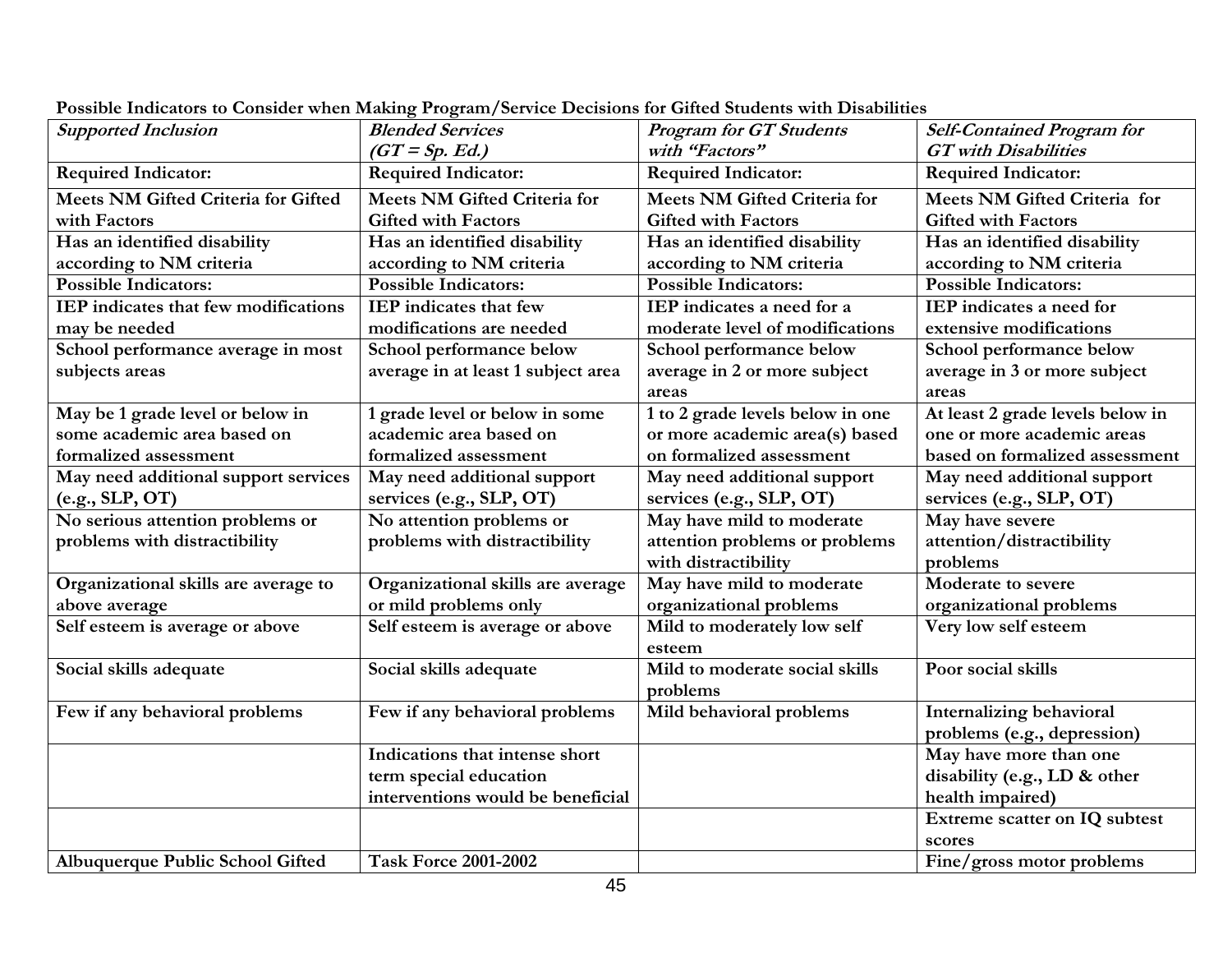#### **C. APS Guidelines for a Continuum of Appropriate Gifted Services in Middle School**

#### **Each student should have appropriate options based on their areas of eligibility and current areas of need.**

#### **Gifted Science**

1) The student demonstrates an interest and enjoyment of science;

2) The teacher rates the student on the SRBCSS for Science– rating 80% or better; and

3) Proficient or better scores in Reading, Math, and Science.\*

Proficiency can be documented using either of the following tests:

NMSBA – proficient or advanced

A2L – proficient or advanced (math and reading)

\*Students who are LD and Gifted must score in the proficient or advanced range on two out of the three content areas.

#### **Gifted Language Arts/Literature**

 Eligibility – from gifted testing (Woodcock-Johnson) - no further evidence is needed **OR** 

Desire and Proficient or better scores on:

 NMSBA – Reading and Writing; A2L – Reading; or NM Writing Assessment  $(4<sup>th</sup> grade)$ .

#### **Gifted Math**.

 Eligibility – from gifted testing (Woodcock-Johnson) - no further evidence is needed **OR** 

 Desire and Proficient or better scores on: NMSBA or

A2L

#### **Best Practices in the Continuum also Include Opportunities in:**

#### **Gifted Social Studies**

Appropriate for all gifted students. The gifted strands can be easily incorporated into the curriculum.

#### **Gifted Seminar**

Appropriate for all gifted students. The class is centered around a skill set and the gifted strands can be easily incorporated.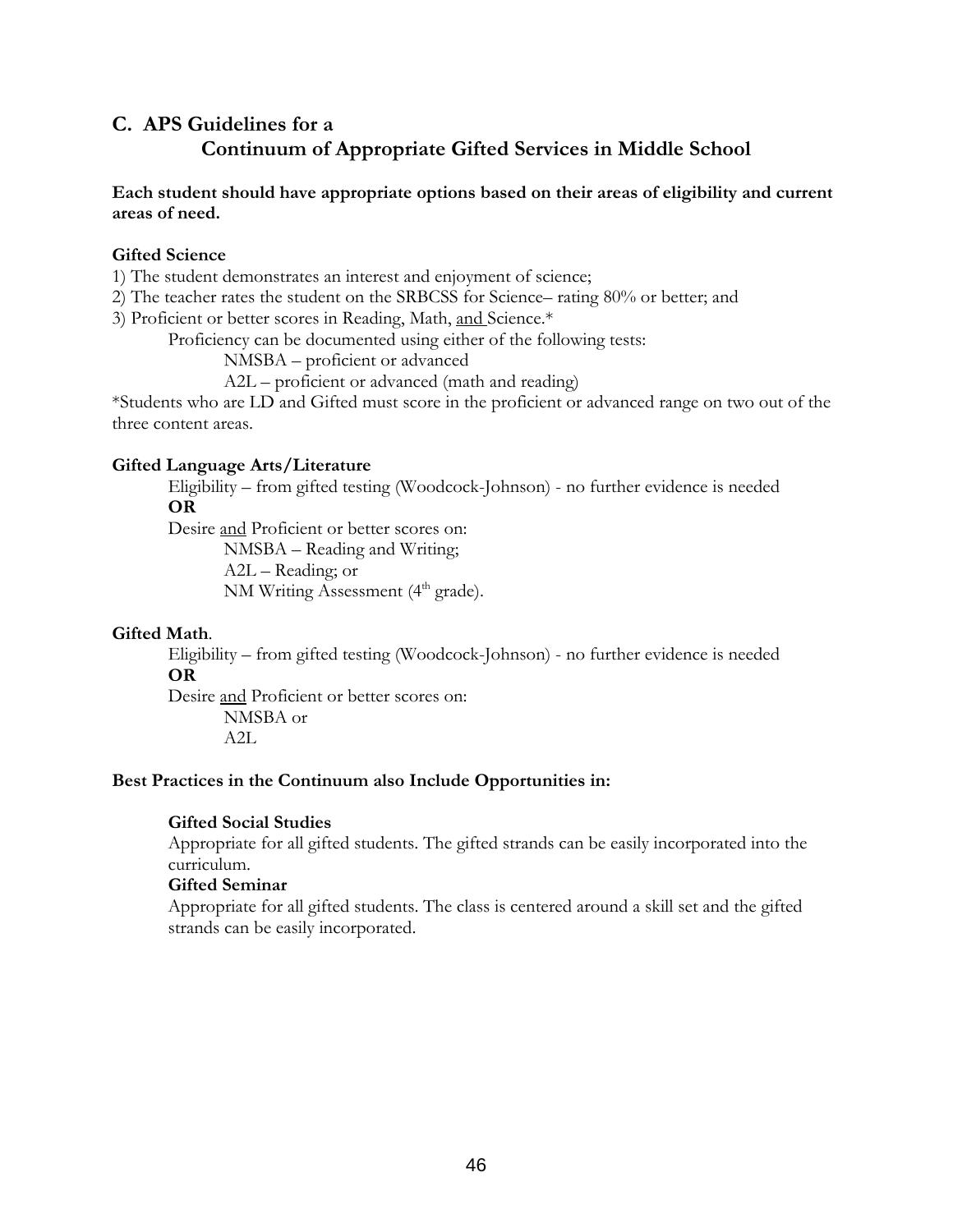#### **D. DEFINITION OF TERMS – SERVICE MODELS/STRATEGIES**

**General-education classroom Enrichment:** One method of classroom enrichment is the use of enrichment/learning centers: An area of the classroom is set-aside for independent student activity in a particular area of study. These centers should encourage independent study and individualization in the content areas with gifted students. The focus should be on process rather than on content. Renzulli (1977) states that the emphasis should be on teaching a student to conduct research in the manner used by professionals in the field, rather than simply emphasizing information about the topic itself.

**Curriculum Compacting:** A procedure used for streamlining the general-education curriculum for students who are capable of mastering it at a faster pace. (Reis, Burns, Renzulli; 1992) Individuals or groups of students are assessed to determine their level of proficiency in general-education course outcomes, units or courses. A determination is made of content/skills not yet mastered and a plan is made to complete the remaining material and to progress to more appropriate and challenging instruction and materials.

**Individual and Small Group Counseling:** Affective education and counseling are both concerned with personal development and emotions. Affective activities are often led by the teacher or another adult without special training and consist of planned exercises and activities that help students clarify their own feelings and beliefs as related to the curriculum. Counseling, directed by an individual trained in counseling, focuses on individuals. It involves problem solving, making choices, conflict resolution and deeper understanding of self and is unrelated to the curriculum.

*Magnet or Special Schools:* Some large cities design specialized schools based on talents and needs of students, which offer specialized instruction to less affluent students similar to that offered in private schools.

**Pull-Out Groups: Within and Across Grades by Targeted Ability and Interest Areas**  Students are "pulled-out" of the general-education classroom and a trained specialist facilitates instruction and special studies based on ability and interests of groups of students.

**Within Grade Level and Across Grade Level Advanced Classes:** Advanced classes are designed for students already mastering the basic core of subject matter. Such courses offer consistent study in more depth and breadth to a curricular area with less redundancy from class to class or level to level.

**Advanced Placement:** The Advanced Placement (AP) gives students an opportunity to take college-level courses and exams while still in high school

**Honors Classes:** General-education classes of more complex content covered at a more rapid pace and in greater depth.

**Self-Designed Courses or Independent Study:** Self-designed courses and independent study can be an excellent way to vary the depth at which students learn. **To avoid misuse, direction and supervision, along with a study plan is needed to insure student success.** A format is developed and structure is established that will indicate when the study is completed.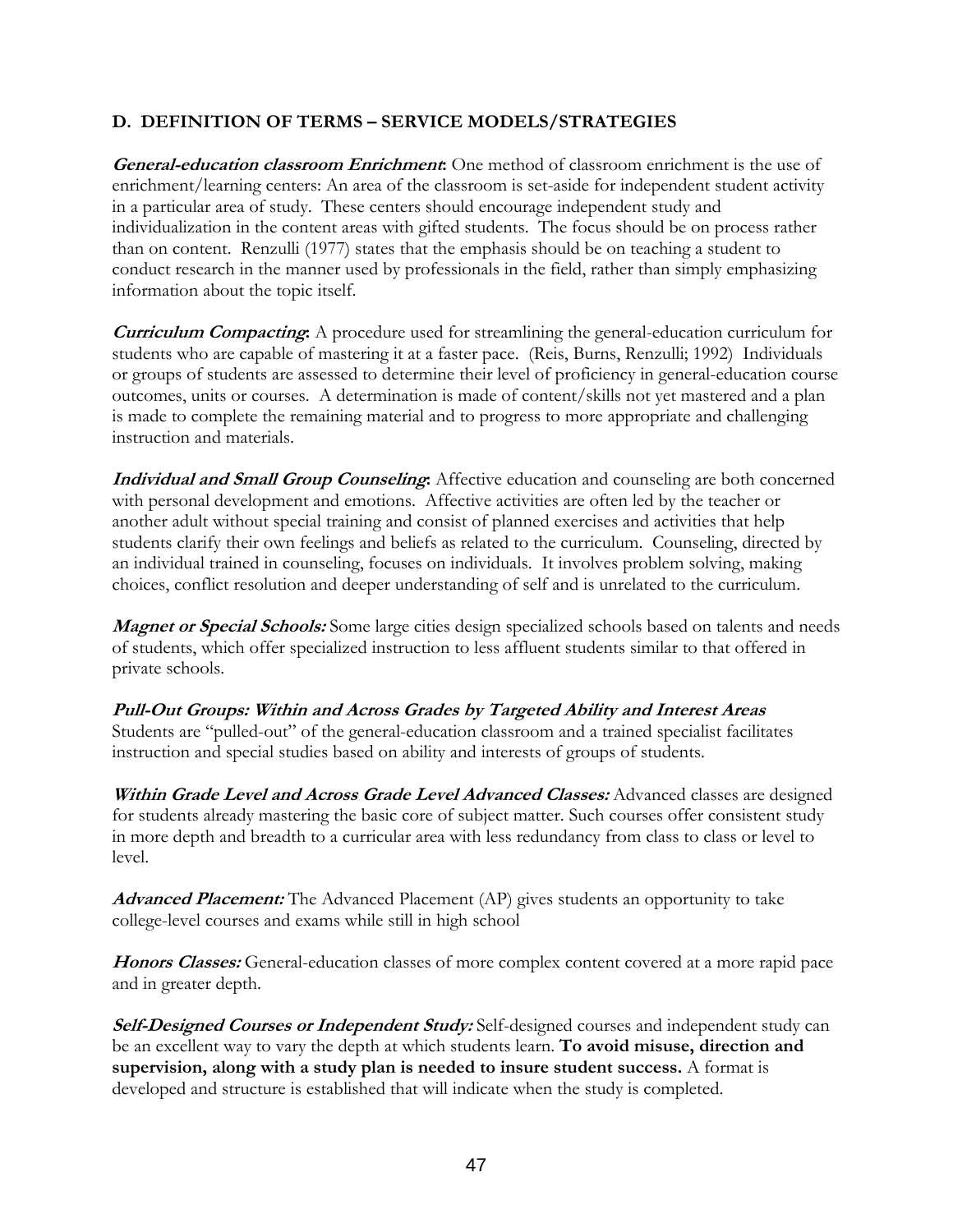**Special Enrichment Options:** Outside of the School-Saturday and Summer Programs, Great Books, Young Writers, Future Problem Solving, History Day, Academic Decathlon, Thinking Cap Quiz Bowl, Odyssey of the Mind, Continental Math League, Math Counts, Stock Market Simulation Game, Knowledge Master Open, and Science Olympiad are some examples of special enrichment activities available.

**Individual Options:** Internships, Apprenticeships and Mentorships expose students to advanced training and experiences in a career, interest, talent or content area not ordinarily offered in the general school setting.

**Acceleration Options:** Acceleration means studying the regular curriculum earlier or at a faster pace than a typical student.

**Early Admission:** A student may enter school at an earlier age than is expected. Early admission is not permitted in APS at this time.

**Subject Acceleration:** A student is placed in a class for a part of a day with students at more advanced grade levels. The student may be assigned to a higher grade for part of the day, such as a third grade student who goes to reading instruction in fifth grade. A middle grade student may attend math classes at the high school or a high school student may take advanced college courses concurrently with high school enrollment.

**Early Promotion (Grade skipping):** A student is moved ahead of normal grade placement. This may be done during an academic year such as placing a kindergarten student directly into first grade, or at year-end, promoting a  $7<sup>th</sup>$  grader to  $9<sup>th</sup>$  grade. Another example might be a student who spends the first semester in one grade and advances to the next grade for second semester. The **Iowa** 

**Acceleration Scale** is available at the Gifted Resource Center in APS and provides a framework for determining what needs to be considered in making a grade skipping decision.

**Concurrent Enrollment/Dual Enrollment:** Student's may take classes at the colleges/universities in the community before graduation. If they are taken through concurrent enrollment at an institution that has an agreement with the school district, the cost of tuition and books will be assumed by the district.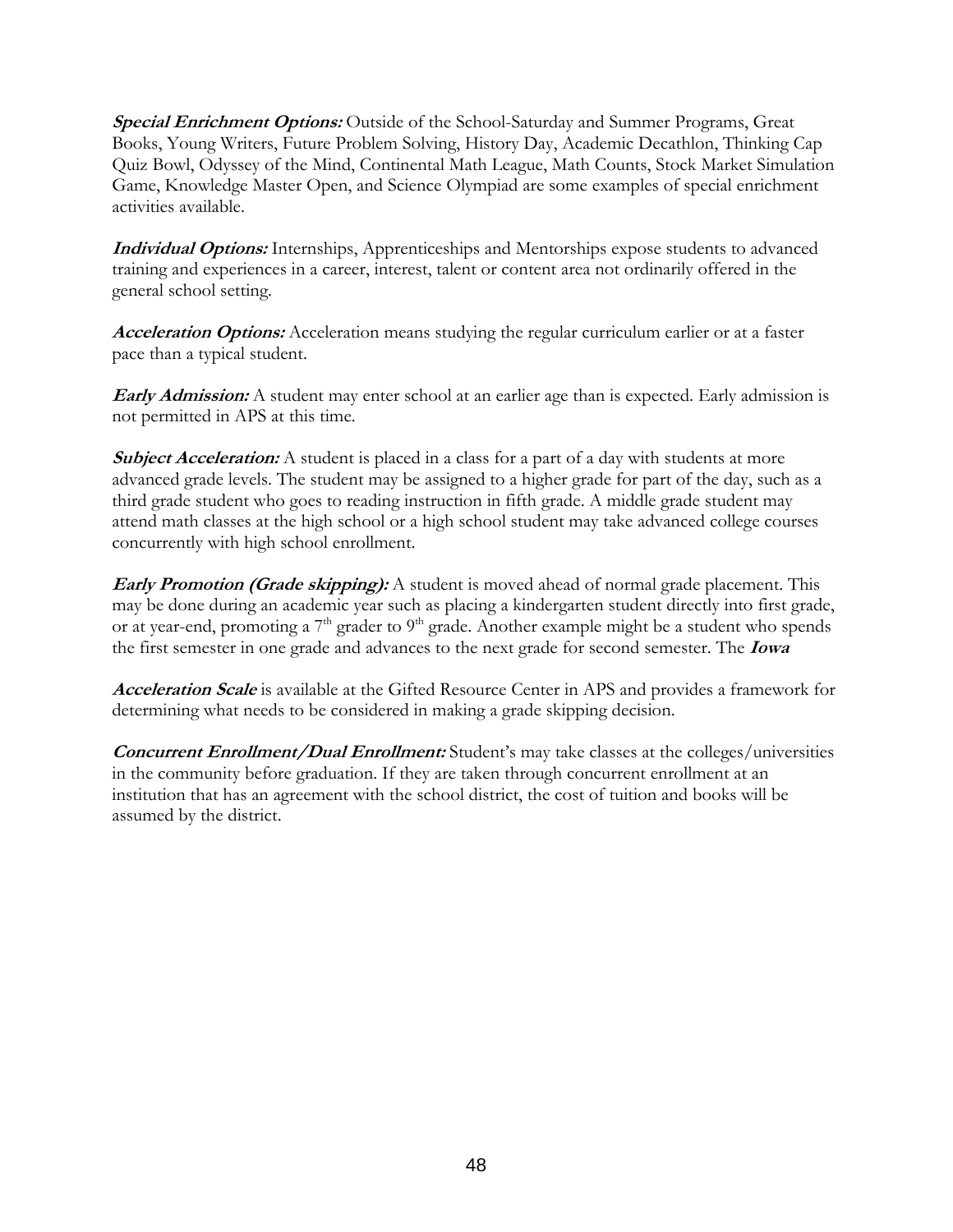

## **SECTION VIII**

## **RE-EVALUATION PROCESS**

**Evaluation is a process, not an event…..** 

 **Unknown**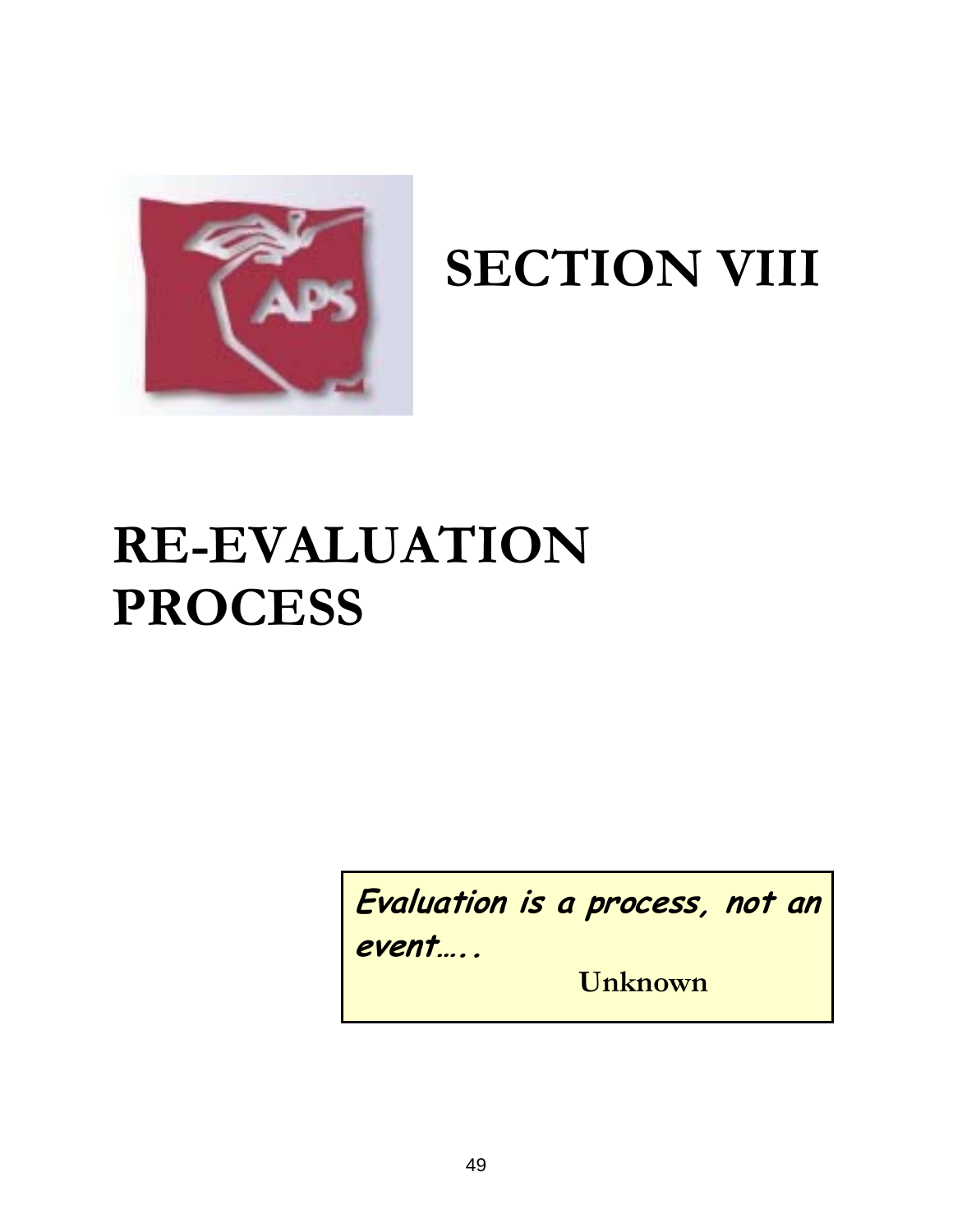The Public Education Department regulations require that a student in special education be reevaluated every three years. Although formal testing may be requested by the IEP team as part of a gifted student's re-evaluation, the portfolio is most commonly used as the re-evaluation method.

The following pages provide resources to teachers for documenting portfolio progress and other indicators of continued need for gifted services.

### **A. CRITICAL ELEMENTS OF PORTFOLIOS**

- A variety of student work demonstrating performance beyond factual knowledge of included.
- Dates on each item become important, showing progress over time.
- Students are allowed to select examples of their work for the portfolio.
- Students become active participants in assessment; portfolios facilitate student self evaluation.
- Consideration of different learning styles making assessment less culturally dependent and less biased is reflected.
- A portfolio is a permanent and long-term record of a student's progress reflecting the life-long nature of learning.

Portfolios might contain:

- Video, audio and computer-generated examples of student work.
- Copies of awards or prizes.
- Pictures and dictated reports from younger students.
- Written descriptions of the results of investigations.
- Descriptions and diagrams of problem solving processes.
- Samples of short stories, poetry, lyrics or personal narratives.
- Group reports and photographs of student project.
- Book reports; lists of books read.
- Responses to open-minded questions.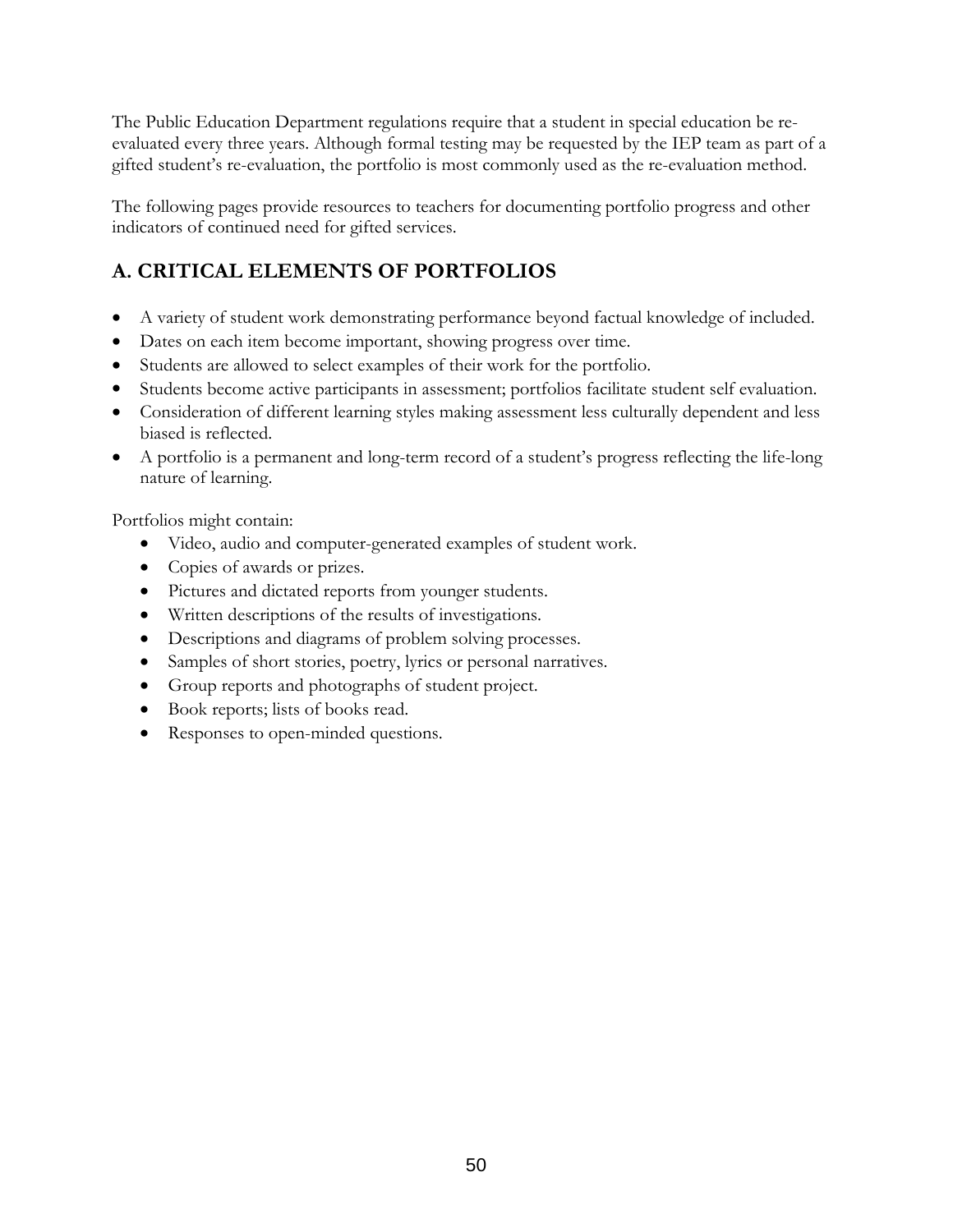### **CHARACTERISTICS OF GIFTED STUDENTS**

| Characteristics                                                                                                                                                                                                                     | <b>Education Goals</b>                                                                                                                             | <b>Forms of Documentation</b>                                                                                                                                                                   |
|-------------------------------------------------------------------------------------------------------------------------------------------------------------------------------------------------------------------------------------|----------------------------------------------------------------------------------------------------------------------------------------------------|-------------------------------------------------------------------------------------------------------------------------------------------------------------------------------------------------|
| <b>Sensitivity/Perceptiveness</b><br>Student is concerned with right and<br>wrong. He/she is empathetic,<br>interested in social programs, and is<br>responsive to subtleties of music,<br>literature, art and drama.               | <b>Self Understanding</b><br>The student will<br>comprehend giftedness as it<br>pertains to his/her unique<br>abilities.                           | Documentation<br>Counselor and teacher<br>reports, parent reports, self-<br>concept scales.                                                                                                     |
| Leadership<br>Student is assertive, likes to organize<br>and bring structure to people and<br>situations. He/she is dependable,<br>influential, persuasive, and a risk taker.                                                       | <b>Interpersonal Skills</b><br>The student will use<br>appropriate interpersonal<br>skills to organize and/or<br>work effectively with a<br>group. | Documentation<br>Sociograms, peer ratings,<br>teacher and student<br>observations, copies of awards<br>or prizes, copies of letters<br>from mentors.                                            |
| <b>Advanced Conceptualization</b><br>Student has a keen sense of humor,<br>is inventive and a risk taker. He/she<br>is one who uses originality, divergent<br>thinking and imagination.                                             | <b>Thinking Skills</b><br>The student will use various<br>creative processes to<br>generate ideas and to solve<br>problems.                        | Documentation<br>Pupil products, teacher rating<br>scales, evaluation of<br>discussion skills, samples of<br>writing, videos, audio<br>productions, and computer<br>generated examples of work. |
| <b>Wide Range of Interests</b><br>The student is curious and has a<br>storehouse of information in varied<br>areas.                                                                                                                 | <b>Interest Development</b><br>The student will use creative<br>processes to generate ideas<br>and to solve problems.                              | Documentation<br>Copies of learning logs,<br>teacher anecdotes and ratings,<br>interest surveys, case study<br>information. Copies of<br>awards, prizes, and long range<br>projects.            |
| <b>Effective Communication Skills</b><br>The student uses a richness of<br>expression which includes elaboration,<br>fluency, and elegance in verbal and<br>non-verbal areas. He/she seeks the<br>opportunity to communicate ideas. | Communication<br>The student will develop<br>verbal and non-verbal skills<br>in order to effectively<br>express ideas and feelings.                | Documentation<br>Pupil products, teacher rating<br>scales, evaluation of<br>discussion skills, samples of<br>writing, videos, audio<br>productions, and computer<br>generated examples of work. |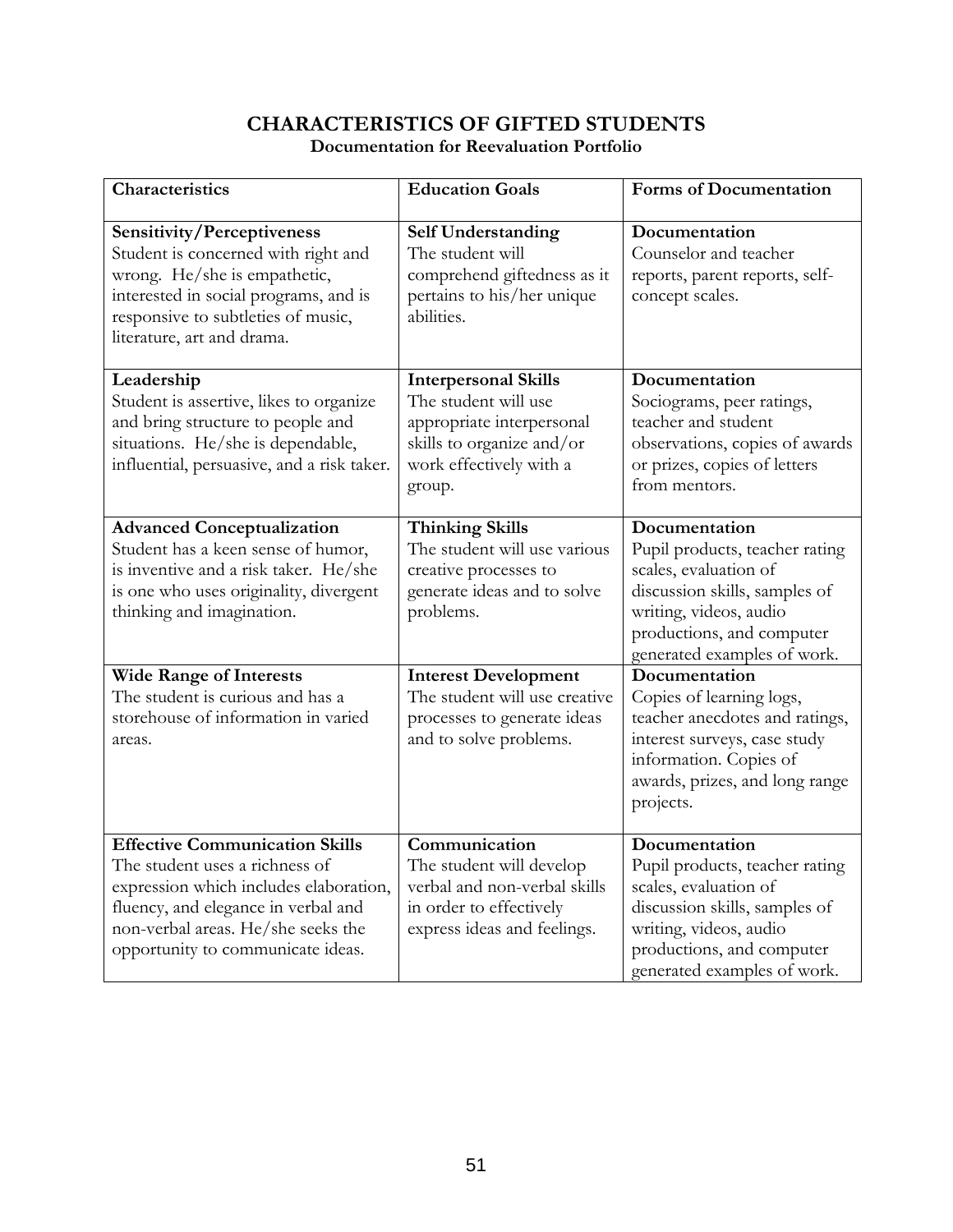#### **DOCUMENTATION OF STUDENT PRODUCTS**

| <b>Student Name:</b> |      |  |
|----------------------|------|--|
| Completed by:        | Jate |  |

| <b>Gifted Characteristics</b>  | <b>Evidence of Gifted</b>    | <b>Forms of Documentation</b> |
|--------------------------------|------------------------------|-------------------------------|
|                                | Characteristic               |                               |
|                                |                              |                               |
| Sensitivity/Perceptiveness,    |                              | Rating Scales, Reports,       |
| Leadership, Advanced           | How student demonstrated     | Videos, Report Cards, Journal |
| Conceptualization, Creativity, | the selected characteristic. | Entries,                      |
| Wide Range of Interests,       |                              | Teacher Anecdotes, Awards,    |
| Communications, Independence,  |                              | Prizes, Computer Generated    |
| Advanced Knowledge, etc.       |                              | Work, Interest Surveys, Etc.  |
|                                |                              |                               |
|                                |                              |                               |
|                                |                              |                               |
|                                |                              |                               |
|                                |                              |                               |
|                                |                              |                               |
|                                |                              |                               |
|                                |                              |                               |
|                                |                              |                               |
|                                |                              |                               |
|                                |                              |                               |
|                                |                              |                               |
|                                |                              |                               |
|                                |                              |                               |
|                                |                              |                               |
|                                |                              |                               |
|                                |                              |                               |
|                                |                              |                               |
|                                |                              |                               |
|                                |                              |                               |
|                                |                              |                               |
|                                |                              |                               |
|                                |                              |                               |
|                                |                              |                               |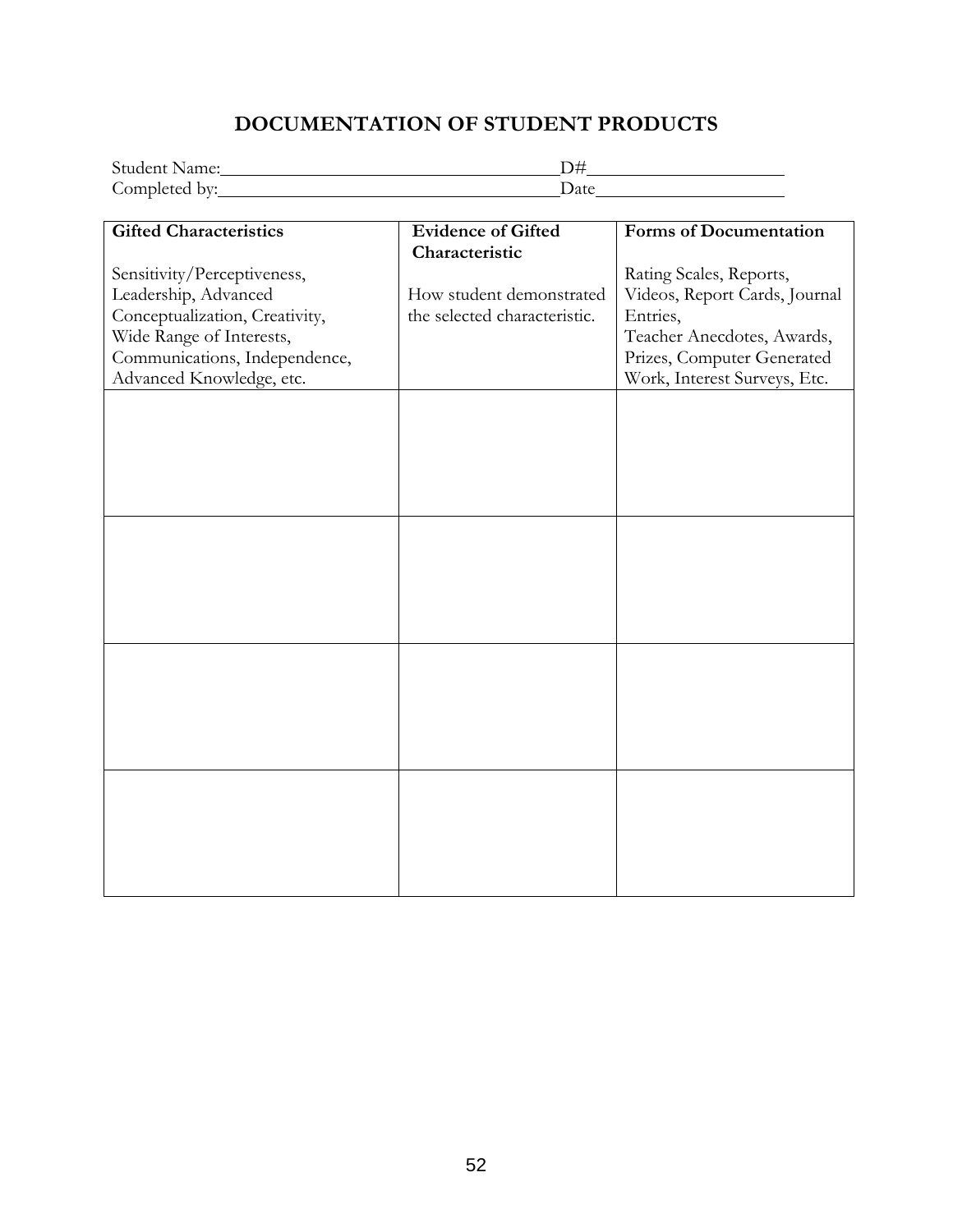#### **B. AUTHENTIC ASSESSMENTS**

Additional Forms of Documentation of Gifted for Possible Inclusion in Portfolio

Student selection and presentation at the MDT might include:

#### **Assessments**

- Teacher Observation.
- Self-Esteem Inventory.
- Attitude Survey.
- Criterion-Referenced Tests.
- Subjective Tests.
- Parent Surveys.
- Samples of Outstanding Work.
- Written Teacher Reports.
- Self-Assessment.
- Student Surveys.

#### **Products/Research Projects**

- Research Projects.
- Writing Samples.
- Journals.
- Learning Logs.
- Photographs of Work.
- Group Projects.
- Long-Term Projects.
- Inventions.

#### **Competitions/Oral Presentations**

- Debates.
- Mock Trials.
- Simulations.
- Role Play.

#### **Community Service**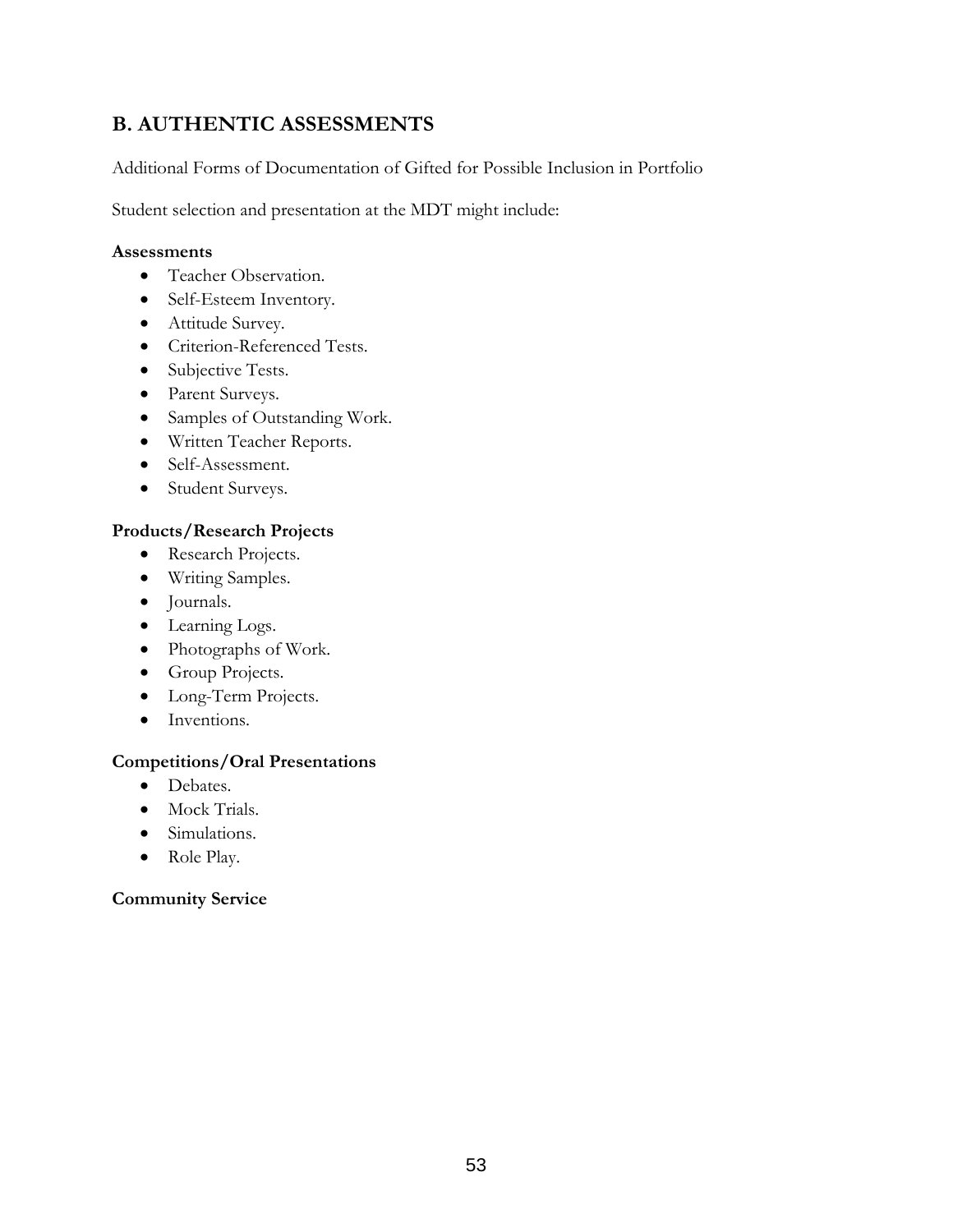

## **SECTION IX**

## **PARTNERING WITH PARENTS**

**Justice is not achieved by equality of treatment, but by equality of opportunity. Roeper Volume 17 No. 4**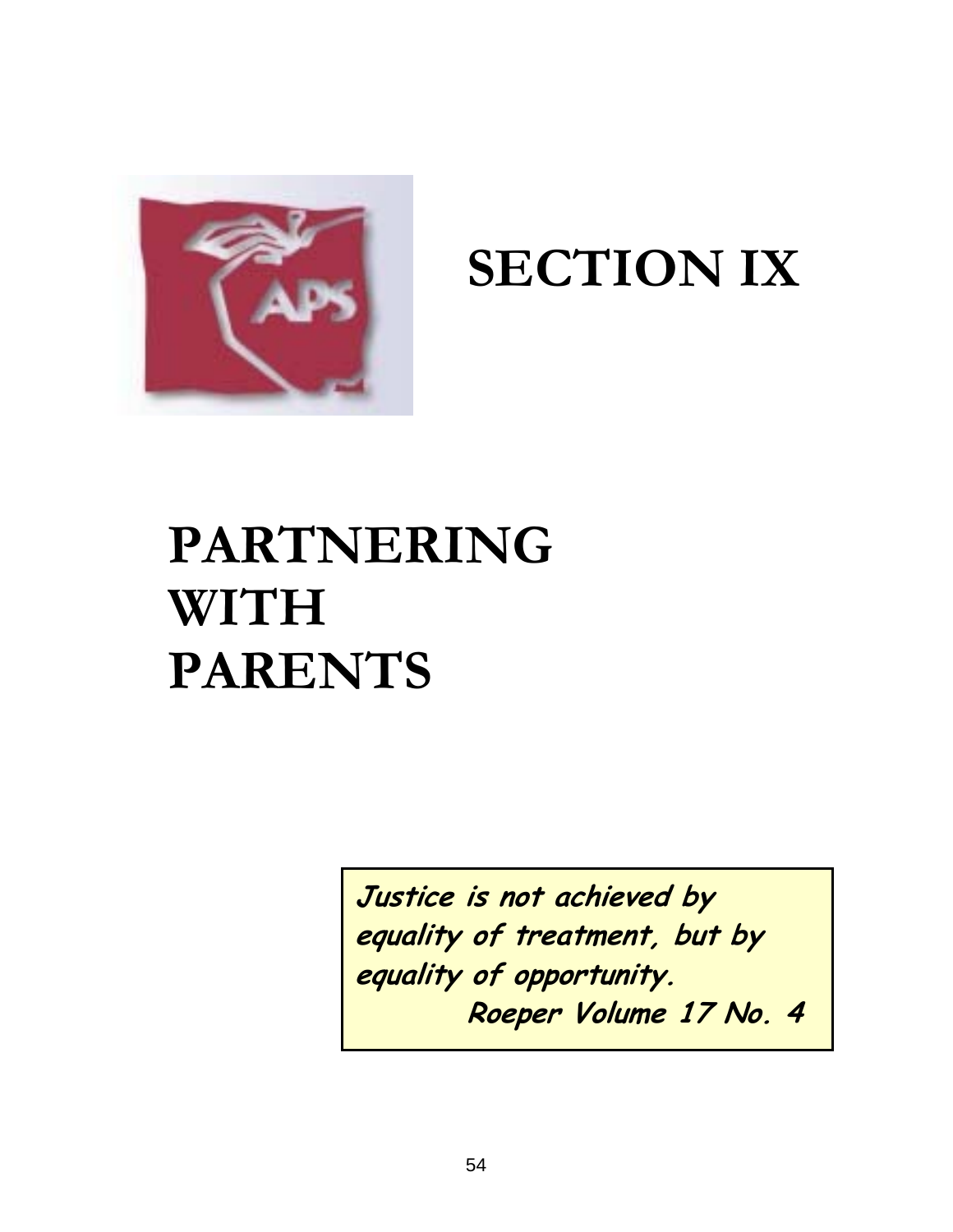#### **PARENT INVOLVEMENT**

Parents are a great source of information and insight into their children's physical, emotional and academic strengths and needs. Children who are gifted challenge their parents in many ways. Parents, in turn, advocate for effective services for their children.

Below are some recommendations that will facilitate good parent partnerships with your classroom and school.

- Send home a letter of introduction and include some broad curricular areas you will be addressing.
- Encourage parents to attend open house, visit the classroom when they want, share special abilities and talents they have with the students, etc.
- Contact each student's parents at least once a month through a newsletter, phone call and/or personal note praising something their child has done well.
- For all long term student projects, you should:
	- -Send home a description of the project.

 -Include steps along the way and their deadlines (i.e. research cards, copies of articles, interviews, outline, draft, final draft etc).

 -Develop a rubric that clearly lets both students and parents know what is expected for an A, B, or C.

 -Make clear if there are expectations for work at home or other requirements (materials, trip to museum or library, etc) that the parents will have facilitate.

 -Provide ongoing feedback as students complete steps toward the final project and evaluation/grade information. (You can make this part of the students' responsibilities, but let parents know timelines.)

Good parent involvement includes a continuum of parent involvement opportunities. All parents want information on their child. Some would like to be involved in special events, field trips, parent conference, etc while others would like to be involved on a school level through PTA, classroom volunteer, school governance council and the like. The important thing to remember is that parents are partners with their children in developing the skills of lifelong learning.

#### **Parents are part of the IEP process - review the IEP section (See Section VI)**

#### **Ongoing contacts and reports to parents**

- **Parent conferences**
- **Communication newsletter create your own or let your parents know where to find the gifted news on the internet**
- **Provide your email if possible**

**The next page has a form to give to parents with contact information and websites of interest.**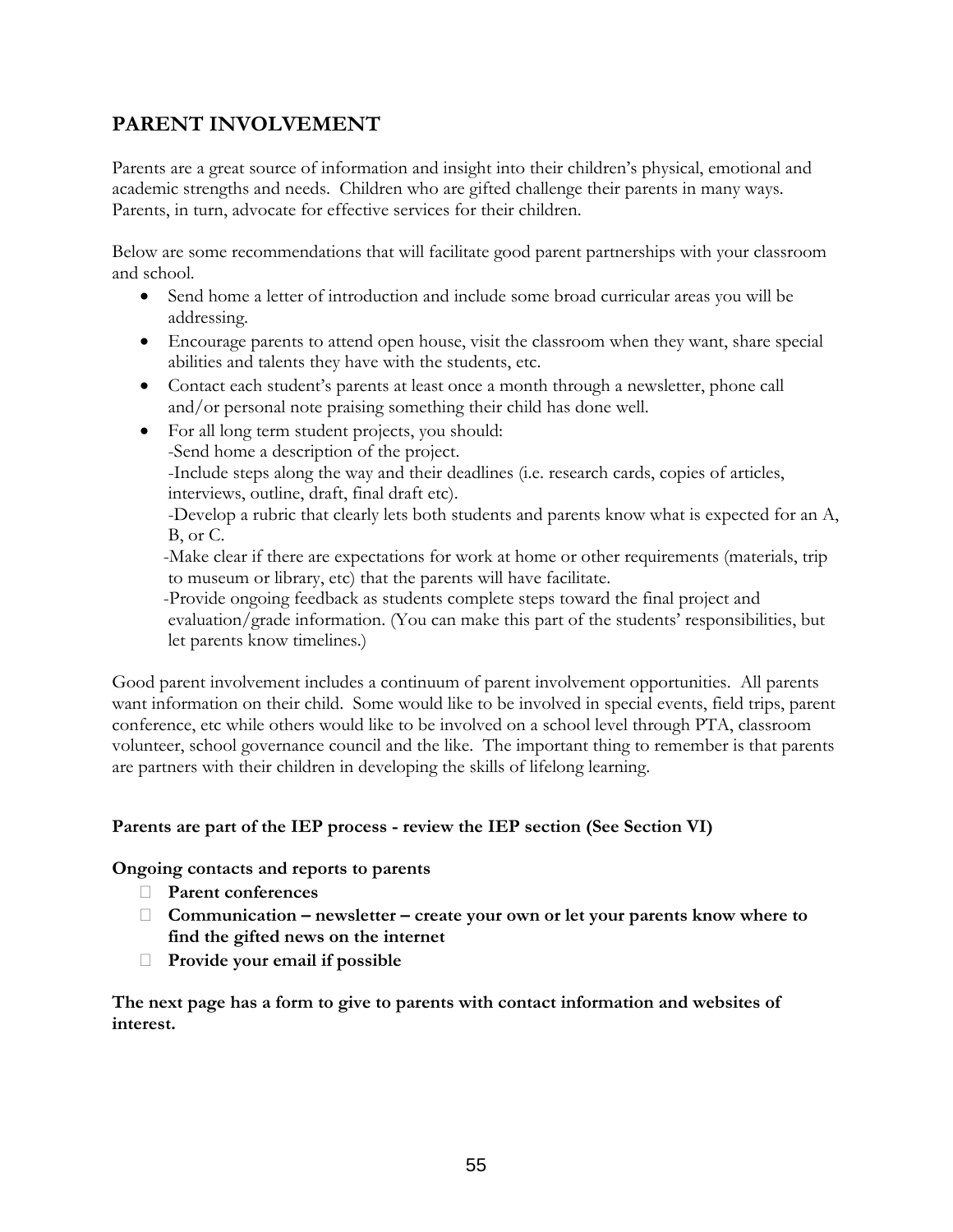#### **CONTACT INFORMATION FOR PARENTS**

**Teacher's Name \_\_\_\_\_\_\_\_\_\_\_\_\_\_\_\_\_\_\_\_\_\_\_\_\_\_\_\_\_\_\_\_\_\_\_\_\_\_\_\_\_\_\_\_\_** 

**Teacher Email \_\_\_\_\_\_\_\_\_\_\_\_\_\_\_\_\_\_\_\_\_\_\_\_\_\_\_\_\_\_\_\_\_\_\_\_\_\_\_\_** 

**School Name \_\_\_\_\_\_\_\_\_\_\_\_\_\_\_\_\_\_\_\_\_\_\_\_\_\_\_\_\_\_\_\_\_\_\_\_\_\_\_\_\_\_\_\_\_\_\_\_** 

**School Phone Number \_\_\_\_\_\_\_\_\_\_\_\_\_\_\_\_\_\_\_\_\_\_\_\_\_\_\_\_\_\_\_\_\_** 

**Albuquerque Association for Gifted and Talented Students (AAGTS) [www.aagts.org](http://www.aagts.org/)**

**New Mexico Association for Gifted (NMAG) [www.nmgifted.org](http://www.nmgifted.org/)** 

**Parents Reaching Out (PRO) [www.parentsreachingout.com](http://www.parentsreachingout.com/)** 

**Albuquerque Public Schools (APS) [www.aps.edu/specialed/gifted](http://www.aps.edu/specialed/gifted)** 

**Parent Rights/Responsibilities<http://www.ped.state.nm.us/seo/parents/index.htm>** 

**Public Education Department (PED) <http://www.ped.state.nm.us/Humanities/Gifted/index.html>**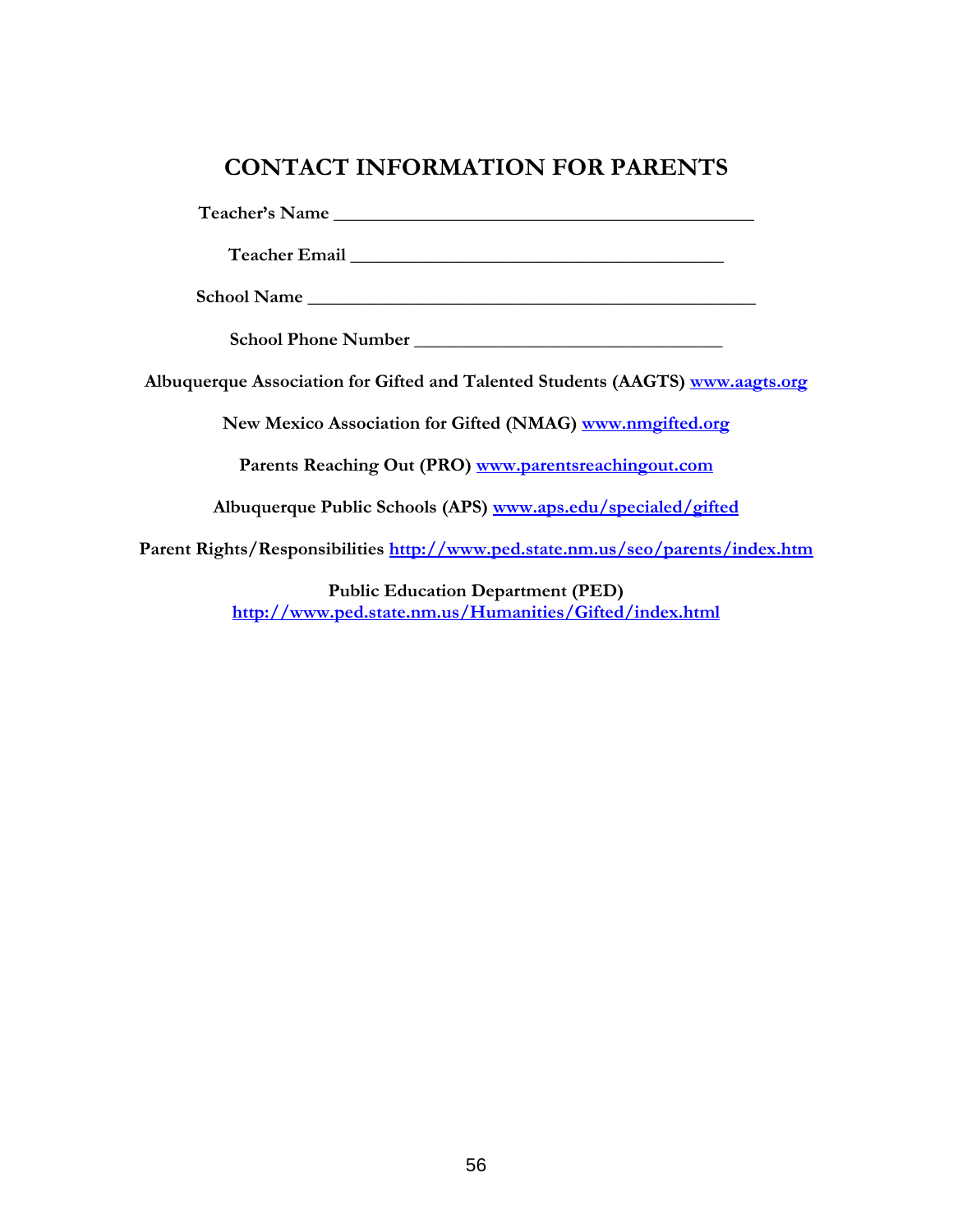#### **APPENDICES**

#### **Section I**

#### **NEW MEXICO STATUTE for Gifted [\(http://www.conwaygreene.com/nmsu/lpext.dll?f=templates&fn=main-h.htm&2.0\)](http://www.conwaygreene.com/nmsu/lpext.dll?f=templates&fn=main-h.htm&2.0)**

#### **22-13-6.1. Gifted children; determination.**

 A. The department shall adopt standards pertaining to the determination of who is a gifted child and shall publish those standards as part of the educational standards for New Mexico schools.

 B. In adopting standards to determine who is a gifted child, the department shall provide for the evaluation of selected schoolage children by multi-disciplinary teams from each child's school district. That team shall be vested with the authority to designate a child as gifted. The team shall consider information regarding a child's cultural and linguistic background and socioeconomic background in the identification, referral and evaluation process. The team also shall consider any disabling condition in the identification, referral and evaluation process.

 C. Each school district offering a gifted education program shall create one or more advisory committees of parents, community members, students and school staff members. The school district may create as many advisory committees as there are high schools in the district or may create a single district wide advisory committee. The membership of each advisory committee shall reflect the cultural diversity of the enrollment of the school district or the schools the committee advises. The advisory committee shall regularly review the goals and priorities of the gifted program, including the operational plans for student identification, evaluation, placement and service delivery and shall demonstrate support for the gifted program.

 D. In determining whether a child is gifted, the multi-disciplinary team shall consider diagnostic or other evidence of the child's:

- (1) creativity or divergent-thinking ability;
- (2) critical-thinking or problem-solving ability;
- (3) intelligence; and
- (4) achievement.

#### **Public Education Department Rules**

#### **TITLE 6 PRIMARY AND SECONDARY EDUCATION CHAPTER 31 SPECIAL EDUCATION PART 2 CHILDREN WITH DISABILITIES/GIFTED CHILDREN**

**6.31.2.1 ISSUING AGENCY:** Public Education Department [6.31.2.1 NMAC - Rp 6 NMAC 5.2.1, 8/14/2000; A, 8/31/2004]

**6.31.2.2 SCOPE:** The requirements of these rules are binding on each New Mexico public agency that has direct or delegated authority to provide special education and related services, regardless of whether that agency is receiving funds under the Individuals with Disabilities Education Act (IDEA) and regardless of whether it provides special education and related services directly, by contract or through other arrangements such as referrals by the agency to private schools or facilities. Each public agency is responsible for ensuring that all rights and protections under these rules are afforded to children referred to or placed in private schools or facilities by that public agency. [6.31.2.2 NMAC - Rp 6 NMAC 5.2.2, 8/14/2000]

**6.31.2.3 STATUTORY AUTHORITY:** Section 22-13-5 NMSA 1978 authorizes the state board to develop and establish regulations and standards for the conduct of special education in the schools and classes of the public school system in the state and in all institutions wholly or partially supported by the state and to monitor and enforce those regulations and standards. Section 22-13-6.1 NMSA 1978 authorizes the state board to adopt standards pertaining to the determination of who is a gifted child as part of the educational standards for New Mexico schools. Section 22-2-2Y NMSA 1978 directs the state board to participate in the federal funding program under Public Law 94-142, now the Individuals with Disabilities Education Act (IDEA). The IDEA at 20 USC  $1412(a)(11)$  requires the state educational agency in each participating state to ensure that the requirements of the IDEA and state educational standards are met in all educational programs administered by any state or local educational agency for children with disabilities aged 3 through 21.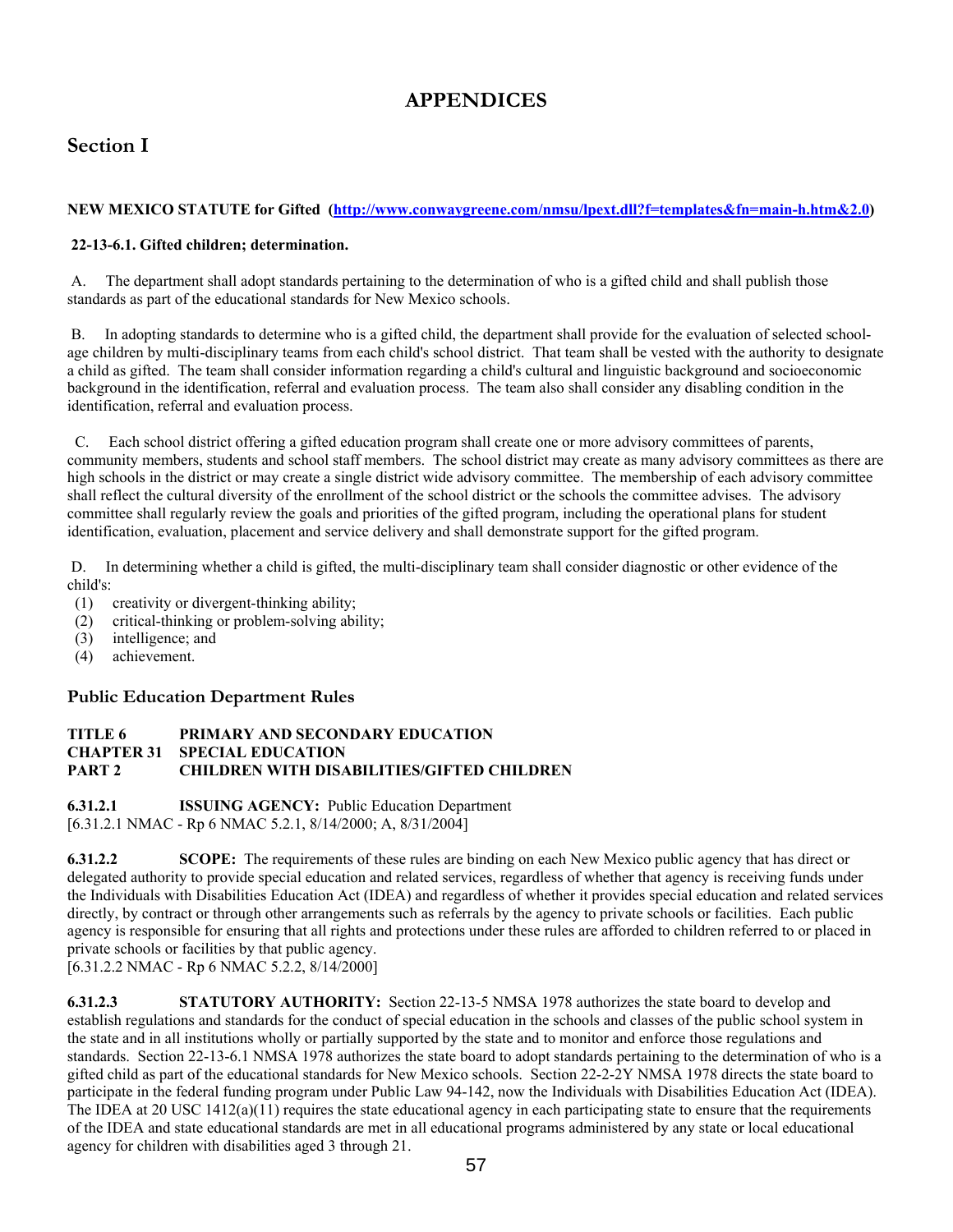#### [6.31.2.3 NMAC - Rp 6 NMAC 5.2.3, 8/14/2000]

Sections 4-11 have been omitted for this document. The full Public Education Department (PED) rules for special education (disability and gifted students) can be found at **<http://www.nmcpr.state.nm.us/nmac/part.s/title06/06.031.0002.htm>.** 

#### **6.31.2.12 EDUCATIONAL SERVICES FOR GIFTED CHILDREN:**

 **A.** Gifted child defined. As used in this section 6.31.2.12 NMAC, "Gifted child" means a school-age person as defined in Sec. 22-1-2(O) NMSA 1978 whose intellectual ability paired with subject matter aptitude/achievement, creativity/divergent thinking, or problem-solving/critical thinking meets the eligibility criteria in this Section 6.31.2.12 NMAC and for whom a properly constituted IEP team determines that special education services are required to meet the child's educational needs.

**B.** Qualifying areas defined

 **(1) "**Intellectual ability" means a score two standard deviations above the mean as defined by the test author on a properly administered intelligence measure. The test administrator must also consider the standard error of measure (SEM) in the determination of whether or not criteria have been met in this area.

 **(2)** "Subject matter aptitude/achievement" means superior academic performance on a total subject area score on a standardized measure, or as documented by information from other sources as specified in Subparagraph (b) of Paragraph (2) of Subsection B of 6.31.2.12 NMAC.

 **(3)** "Creativity/divergent thinking" means outstanding performance on a test of creativity/ divergent thinking, or in creativity/divergent thinking as documented by information from other sources as specified in Subparagraph (b) of Paragraph (2) of Subsection B of 6.31.2.12 NMAC.

 **(4)** "Problem-solving/critical thinking" means outstanding performance on a test of problem-solving/critical thinking, or in problem-solving/critical thinking as documented by information from other sources as specified in Subparagraph (b) of Paragraph (2) of Subsection B of 6.31.2.12 NMAC.

 **(5)** For students with "factors" as specified in Paragraph (2) of Subsection E of 6.31.2.12 NMAC, the impact of these factors shall be documented and alternative methods will be used to determine the student's eligibility.

**C.** Evaluation procedures for gifted children

 **(1)** Each district must establish a child find procedure that includes a screening and referral process for students in public school who may be gifted.

 **(2)** Analysis of data. The identification of a student as gifted shall include documentation and analysis of data from multiple sources for subject matter aptitude/achievement, creativity/divergent thinking, and problem solving/critical thinking including:

**(a)** standardized measures, as specified in Subsection B of 6.31.2.12 NMAC, and

 **(b)** information regarding the child's abilities from other sources, such as collections of work, audio/visual tapes, judgment of work by qualified individuals knowledgeable about the child's performance (e.g., artists, musicians, poets and historians, etc.), interviews, or observations.

**(3)** The child's ability shall be assessed in all four areas specified in Subsection B of 6.31.2.12 NMAC.

**D.** Standard method for identification. Under the standard method for identification students will be evaluated in the areas of intellectual ability, subject matter aptitude/achievement, creativity/divergent thinking, and problem solving/critical thinking. A student who meets the criteria established in Subsection B of 6.31.2.12 for intellectual ability and also meets the criteria in one or more of the other areas will qualify for consideration of service. A properly constituted IEP team, including someone who has knowledge of gifted education, will determine if special education services are required to meet the child's educational needs.

**E.** Alternative method for identification

 **(1)** A district may apply to the public education department (PED) to utilize an alternative protocol for all students. Eligibility of a student will then be determined by a properly administered and collected, PED-approved alternative protocol designed to evaluate a student's intellectual ability, subject matter aptitude/achievement, creativity/divergent thinking, and problem solving /critical thinking.

 **(2)** If an accurate assessment of a child's ability may be affected by factors including cultural background, linguistic background, socioeconomic status or disability condition(s), an alternative protocol as described in Paragraph (1) of Subsection E of 6.31.2.12 NMAC will be used in all districts to determine the student's eligibility. The impact of these factors shall be documented by the person(s) administering the alternative protocol.

 **(3)** The student assistance team (SAT) process requirements will not apply to students who meet the criteria established by the alternative protocols. When a student's overall demonstrated abilities are very superior (as defined by the alternative protocol author), a properly constituted IEP team, including someone who has knowledge of gifted education, will determine if special education services are required to meet the child's educational needs.

**F.** Applicability of rules to gifted children

 **(1)** All definitions, policies, procedures, assurances, procedural safeguards and services identified in 6.31.2 NMAC for school-aged children with disabilities apply to school-aged gifted children within the educational jurisdiction of each local school district, including children in charter schools within the district, except: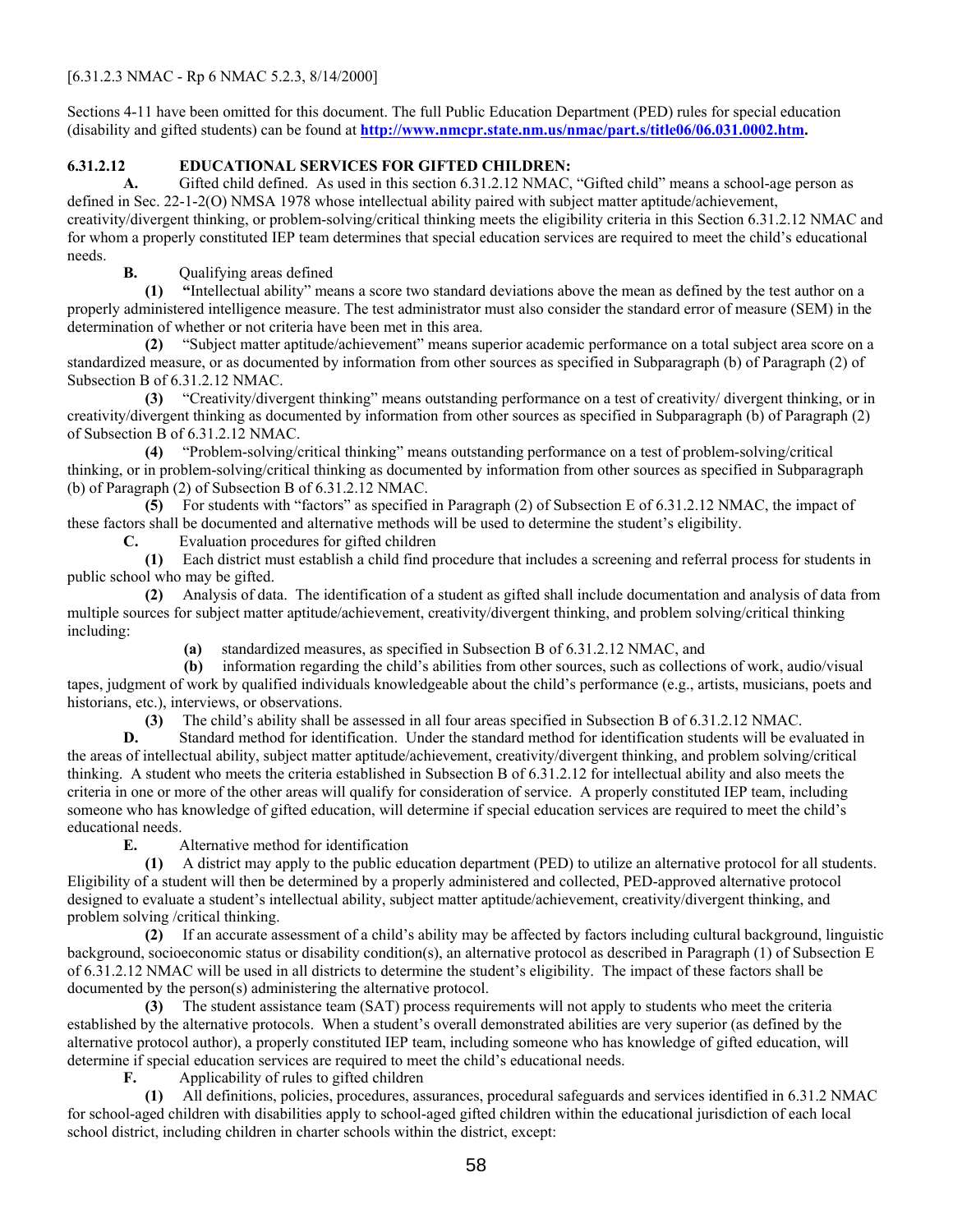**(a)** the requirements of 6.31.2.8 NMAC through 6.31.2.10 NMAC and Subsections J, K and L of 6.31.2.11 NMAC regarding child find, evaluations and services for private school children with disabilities, children with disabilities in state-supported educational programs, children with disabilities in detention and correctional facilities and children with disabilities who are schooled at home; and

 **(b)** the requirements of 34 CFR Secs. 300.519-300.528, Subsection I of 6.31.2.13 NMAC and 6.11.2.10 and 6.11.2.11 NMAC regarding disciplinary changes of placement for children with disabilities.

 **(2)** Assuming appropriate evaluations, a child may properly be determined to be both gifted and a child with a disability and be entitled to a free appropriate public education for both reasons. The rules in this Section 6.31.2.12 NMAC apply only to gifted children.

 **(3)** Nothing in these rules shall preclude a school district or a charter school within a district from offering additional gifted programs for children who fail to meet the eligibility criteria. However, the state shall only provide funds under Section 22-8-21 NMSA 1978 for PED-approved gifted programs for those students who meet the established criteria.

**G.** Advisory committees

 **(1)** Establishment and membership. Pursuant to Subsection C of Section 22-13-6.1NMSA 1978, each school offering a gifted education program shall create an advisory committee of parents, community members, students and school staff members. The membership of each advisory committee shall reflect the cultural diversity of that school's enrollment. Formal documentation of committee membership, activities and recommendations shall be maintained.

**(2)** Purposes. The advisory committee shall:

 **(a)** regularly review the goals and priorities of the gifted program, including the operational plans for student identification, evaluation, placement and service delivery;

**(b)** demonstrate support for the gifted program;

 **(c)** provide information regarding the impact that cultural background, linguistic background, socioeconomic status and disability conditions within the community may have on the child referral, identification, evaluation and service delivery processes; and

 **(d)** advocate for children who have been under-represented in gifted services due to cultural or linguistic background, socioeconomic status, or disability conditions, in order to ensure that these children have equal opportunities to benefit from services for gifted students.

[6.31.2.12 NMAC - Rp 6 NMAC 5.2.14, 8/14/2000; A, 7/29/2005]

#### **HISTORY OF 6.31.2 NMAC: Pre-NMAC History:**

Material in this Part was derived from that previously filed with the commission of public records - state records center and archives:

SBE Regulation 85-4, Educational Standards for New Mexico Schools Basic, Special Education, Vocational Programs, 10/21/85 SBE Regulation 86-7, Educational Standards for New Mexico Schools, 9/2/86

SBE Regulation 87-8, Educational Standards For New Mexico Schools, 2/2/88

SBE Regulation 88-9, Educational Standards For New Mexico Schools, 10/28/88

SBE Regulation 89-8, Educational Standards For New Mexico Schools, 11/22/89

SBE Regulation 90-2, Educational Standards For New Mexico Schools, 9/7/90

#### **History of Repealed Material:**

6 NMAC 5.2, Primary and Secondary Education, Special Education, Children with Disabilities/Gifted Children -- Repealed, 8/14/2000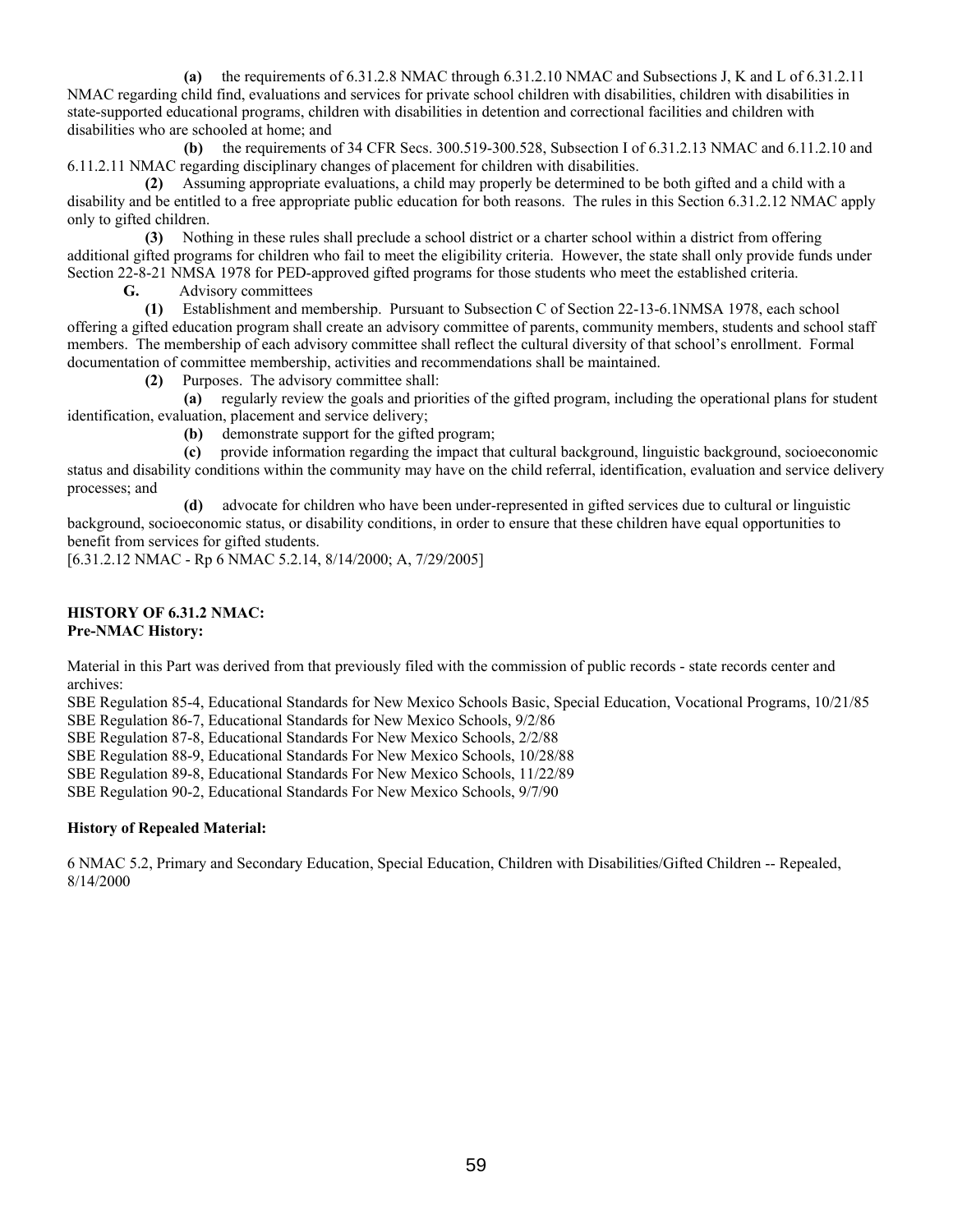# Traits Aptitudes Behaviors

### **Referral Form Schoolwide Child Find**

Worksheet for observing a student's exhibition of the core attributes of giftedness

> Developed by Dr. Mary M. Frasier and Associates University of Georgia Adapted for New Mexico by Geoffrey Moon

| Date:      |         | Grade or Subject:        |
|------------|---------|--------------------------|
| Name:      |         | <b>Student Number:</b>   |
| Birthdate: | Gender: | School:                  |
| Observer:  |         | Relationship to student: |

**PURPOSE:** This rating system facilitates classroom teachers' observation and reporting on traits, aptitudes, and behaviors that are present in gifted persons of all cultures. Teachers should use one of these forms to refer each student they think should be further assessed during stage 1 of FTAP school-wide child find for gifted.

**INSTRUCTIONS:** Observe students that you placed in quadrants I or II of FTAP-201 for at least two weeks. Begin one of these forms for each observed student. Fill out demographic information, above. Read the definitions and examples for each of the ten TABS. Reflect on the student's exhibition of each TAB and report on it according to the directions at the top of each page. Add comments as necessary. Return the completed form to your school's records clerk.

#### OBSERVATIONAL SUMMARY:

- The student's exhibition of the core attributes was so strong that I recommend him/her for further assessment without reservation.
- The student's exhibition of the core attributes was exceptional, but not overwhelming. The student may be gifted. I recommend further assessment.
- The student's exhibition of the core attributes was not conclusive enough to warrant a recommendation for further assessment at this time. I feel that enough examples of gifted attributes were present to require further observation before a final recommendation is made.
- While this student exhibited some core attributes of giftedness, they were not strong enough to warrant further observation at this time.

**Directions:** Use the boxes below the definitions and descriptions of the basic traits, aptitudes and behaviors associated with the giftedness construct to record examples of TAB's displayed by the student. Use the scale in the bottom of each box to summarize your evaluation. Remember that  $10 - 9 =$  (almost always, 86% to 100% of the time),  $8 - 7 =$  (generally, 66 to 85% of the time),  $6 - 5 =$  (frequently, 36 to 65% of the time),  $4 - 3 =$  (sometimes, 16 to 35% of the time), 2 - 1 (rarely, 0 to 15% of the time).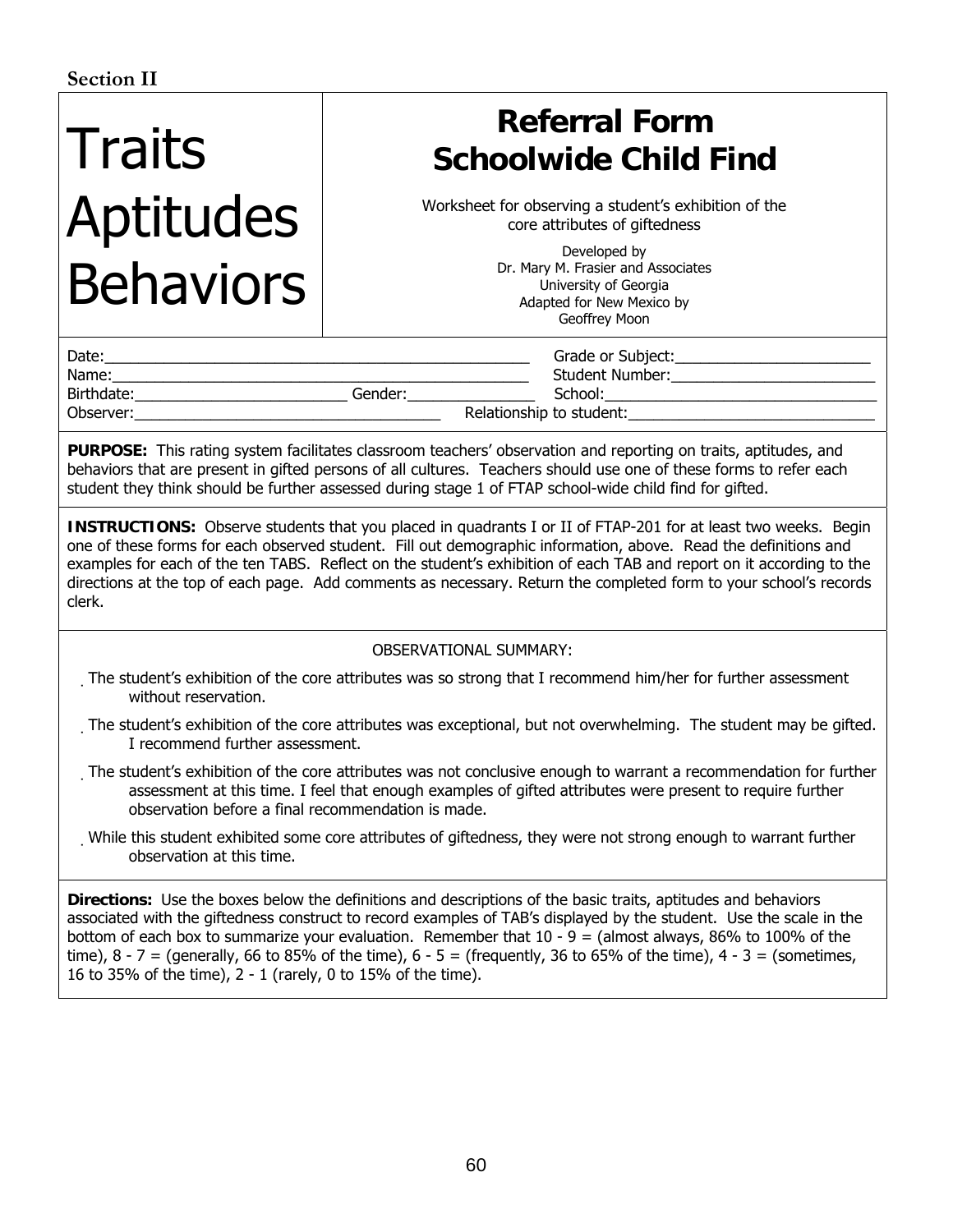| <b>Motivation:</b><br>desire to learn<br>Demonstrates<br>persistence in<br>pursuing and<br>completing self-<br>selected tasks<br>(school or non-<br>school<br>activities).<br><b>Expresses</b><br>$\bullet$<br>enthusiasm<br>about learning<br>Aspires to be<br>$\bullet$<br>somebody or<br>something | Interest:<br>intentness,<br>passion, concern,<br>or curiosity about<br>something<br>Demonstrates<br>$\bullet$<br>unusual or<br>advanced interest<br>in a topic or<br>activity<br>Self-starts<br>Pursues an<br>$\bullet$<br>activity<br>unceasingly | <b>Communication:</b><br>highly expressive<br>and effective in<br>use of words,<br>numbers and/or<br>symbols<br>• Demonstrates<br>unusual ability to<br>communicate in<br>one or more ways<br>(verbally,<br>physically,<br>artistically,<br>symbolically)<br>Uses particularly<br>$\bullet$<br>apt examples,<br>illustrations, or<br>elaborations | <b>Problem solving</b><br>ability: effective,<br>inventive<br>strategies used to<br>recognize and<br>solve problems<br>• Demonstrates<br>unusual ability to<br>devise or adapt as<br>systematic<br>strategy for<br>solving problems<br>Changes strategies<br>when the<br>employed strategy<br>is ineffective<br>• Creates new<br>designs or<br>inventions | Memory: retains<br>and retrieves<br>information<br>• Already knows<br>something that is<br>assumed to be new<br>knowledge<br>Needs few<br>$\bullet$<br>repetitions for<br>mastery<br>Has a wealth of<br>$\bullet$<br>information about<br>school and/or non-<br>school topics<br>• Pays attention to<br>details<br>Manipulates<br>$\bullet$<br>information |
|-------------------------------------------------------------------------------------------------------------------------------------------------------------------------------------------------------------------------------------------------------------------------------------------------------|----------------------------------------------------------------------------------------------------------------------------------------------------------------------------------------------------------------------------------------------------|---------------------------------------------------------------------------------------------------------------------------------------------------------------------------------------------------------------------------------------------------------------------------------------------------------------------------------------------------|-----------------------------------------------------------------------------------------------------------------------------------------------------------------------------------------------------------------------------------------------------------------------------------------------------------------------------------------------------------|------------------------------------------------------------------------------------------------------------------------------------------------------------------------------------------------------------------------------------------------------------------------------------------------------------------------------------------------------------|
| Notes:                                                                                                                                                                                                                                                                                                | Notes:                                                                                                                                                                                                                                             | Notes:                                                                                                                                                                                                                                                                                                                                            | Notes:                                                                                                                                                                                                                                                                                                                                                    | Notes:                                                                                                                                                                                                                                                                                                                                                     |
| - 6                                                                                                                                                                                                                                                                                                   | 2                                                                                                                                                                                                                                                  | 0                                                                                                                                                                                                                                                                                                                                                 | 8                                                                                                                                                                                                                                                                                                                                                         | 8                                                                                                                                                                                                                                                                                                                                                          |
| 8                                                                                                                                                                                                                                                                                                     | 8                                                                                                                                                                                                                                                  | 8                                                                                                                                                                                                                                                                                                                                                 | $\Omega$                                                                                                                                                                                                                                                                                                                                                  | $\Omega$                                                                                                                                                                                                                                                                                                                                                   |
| $\mathcal{P}$                                                                                                                                                                                                                                                                                         | 10                                                                                                                                                                                                                                                 | 10                                                                                                                                                                                                                                                                                                                                                | $\mathcal{P}$                                                                                                                                                                                                                                                                                                                                             | $\mathcal{P}$                                                                                                                                                                                                                                                                                                                                              |
| 4                                                                                                                                                                                                                                                                                                     | $\mathbf{0}$                                                                                                                                                                                                                                       | 2                                                                                                                                                                                                                                                                                                                                                 | 4                                                                                                                                                                                                                                                                                                                                                         | - 10                                                                                                                                                                                                                                                                                                                                                       |
| - 10                                                                                                                                                                                                                                                                                                  | 4                                                                                                                                                                                                                                                  | 4                                                                                                                                                                                                                                                                                                                                                 | 6                                                                                                                                                                                                                                                                                                                                                         | 4                                                                                                                                                                                                                                                                                                                                                          |
| 0                                                                                                                                                                                                                                                                                                     | -6                                                                                                                                                                                                                                                 | 6                                                                                                                                                                                                                                                                                                                                                 | - 10                                                                                                                                                                                                                                                                                                                                                      | 6                                                                                                                                                                                                                                                                                                                                                          |
| Weak                                                                                                                                                                                                                                                                                                  | Weak                                                                                                                                                                                                                                               | Weak                                                                                                                                                                                                                                                                                                                                              | Weak                                                                                                                                                                                                                                                                                                                                                      | Weak                                                                                                                                                                                                                                                                                                                                                       |
| Strong                                                                                                                                                                                                                                                                                                | Strong                                                                                                                                                                                                                                             | Strong                                                                                                                                                                                                                                                                                                                                            | Strong                                                                                                                                                                                                                                                                                                                                                    | Strona                                                                                                                                                                                                                                                                                                                                                     |

**Directions:** Use the boxes below the definitions and descriptions of the basic traits, aptitudes and behaviors associated with the giftedness construct to record examples of TAB's displayed by the student. Use the scale in the bottom of each box to summarize your evaluation. Remember that  $10 - 9 =$  (almost always, 86% to 100% of the time),  $8 - 7 =$  (generally, 66 to 85% of the time),  $6 - 5 =$  (frequently, 36 to 65% of the time),  $4 - 3 =$  (sometimes, 16 to 35% of the time), 2 - 1 (rarely, 0 to 15% of the time).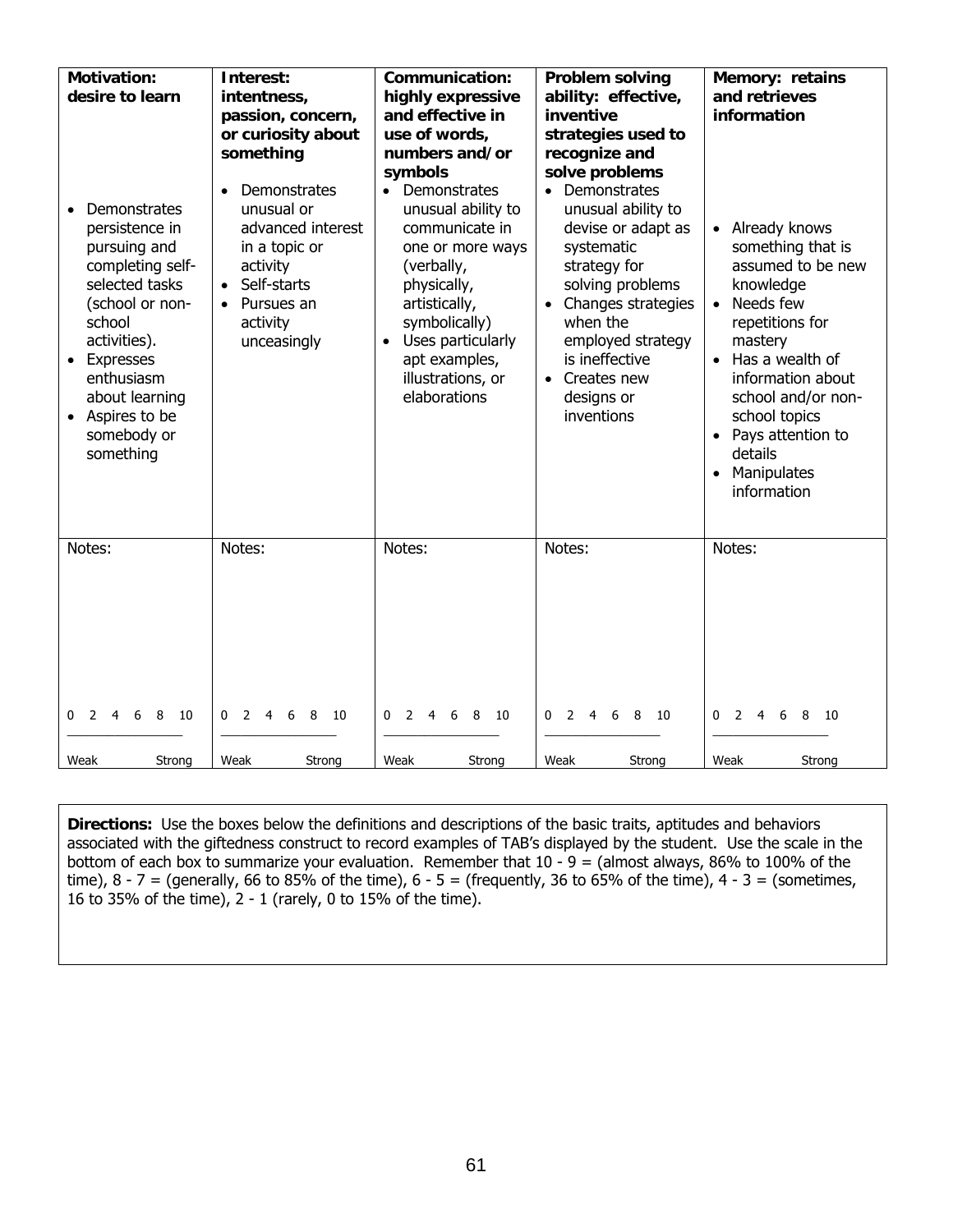| Inquiry:<br>questions,<br>experiments,<br>explores<br>• Asks unusual<br>questions for<br>age<br>• Plays around<br>with ideas<br>• Demonstrates<br>extensive<br>exploratory<br>behaviors<br>directed at<br>eliciting<br>information | Insight: grasps<br>new concepts,<br>makes<br>connections,<br>senses deeper<br>meanings<br>Demonstrates<br>exceptional ability<br>to draw inferences<br>Appears to be a<br>$\bullet$<br>good guesser<br>Is keenly<br>$\bullet$<br>observant<br>Sees unusual and<br>diverse<br>relationships<br>Integrates ideas<br>and disciplines | Reasoning: uses<br>controlled, active,<br>intentional, goal-<br>oriented thought<br>Makes<br>$\bullet$<br>generalizations<br>Uses metaphors<br>and analogies<br>Thinks things<br>$\bullet$<br>through in a<br>logical manner<br>Thinks critically | Creativity:<br>produces many<br>and/or highly<br>original ideas<br>Shows exceptional<br>ingenuity in using<br>everyday materials<br>Has wild, perhaps<br>$\bullet$<br>silly ideas<br>• Produces ideas<br>fluently or flexibly<br>• Is highly curious | Humor: brings<br>heretofore unrelated<br>ideas together in a<br>recognizable<br>relationship<br>• Uses a keen sense of<br>humor $-$ may be<br>gentle or hostile<br>• Has a large<br>accumulation of<br>information about<br>emotions<br>Sees unusual<br>relationships<br>Demonstrates<br>$\bullet$<br>unusual emotional<br>depth<br>Demonstrates<br>sensory awareness |
|------------------------------------------------------------------------------------------------------------------------------------------------------------------------------------------------------------------------------------|-----------------------------------------------------------------------------------------------------------------------------------------------------------------------------------------------------------------------------------------------------------------------------------------------------------------------------------|---------------------------------------------------------------------------------------------------------------------------------------------------------------------------------------------------------------------------------------------------|------------------------------------------------------------------------------------------------------------------------------------------------------------------------------------------------------------------------------------------------------|-----------------------------------------------------------------------------------------------------------------------------------------------------------------------------------------------------------------------------------------------------------------------------------------------------------------------------------------------------------------------|
| Notes:<br>2 4 6 8<br>0<br>- 10<br>Weak<br>Strong                                                                                                                                                                                   | Notes:<br>$\overline{2}$<br>$\Omega$<br>$4 \quad$<br>6<br>8<br>10<br>Weak<br>Strong                                                                                                                                                                                                                                               | Notes:<br>6 8<br>$\Omega$<br>2<br>$\overline{4}$<br>- 10<br>Weak<br>Strong                                                                                                                                                                        | Notes:<br>2<br>4 6 8 10<br>0<br>Weak<br>Strong                                                                                                                                                                                                       | Notes:<br>$2 \t 4 \t 6$<br>0<br>8<br>- 10<br>Weak<br>Strong                                                                                                                                                                                                                                                                                                           |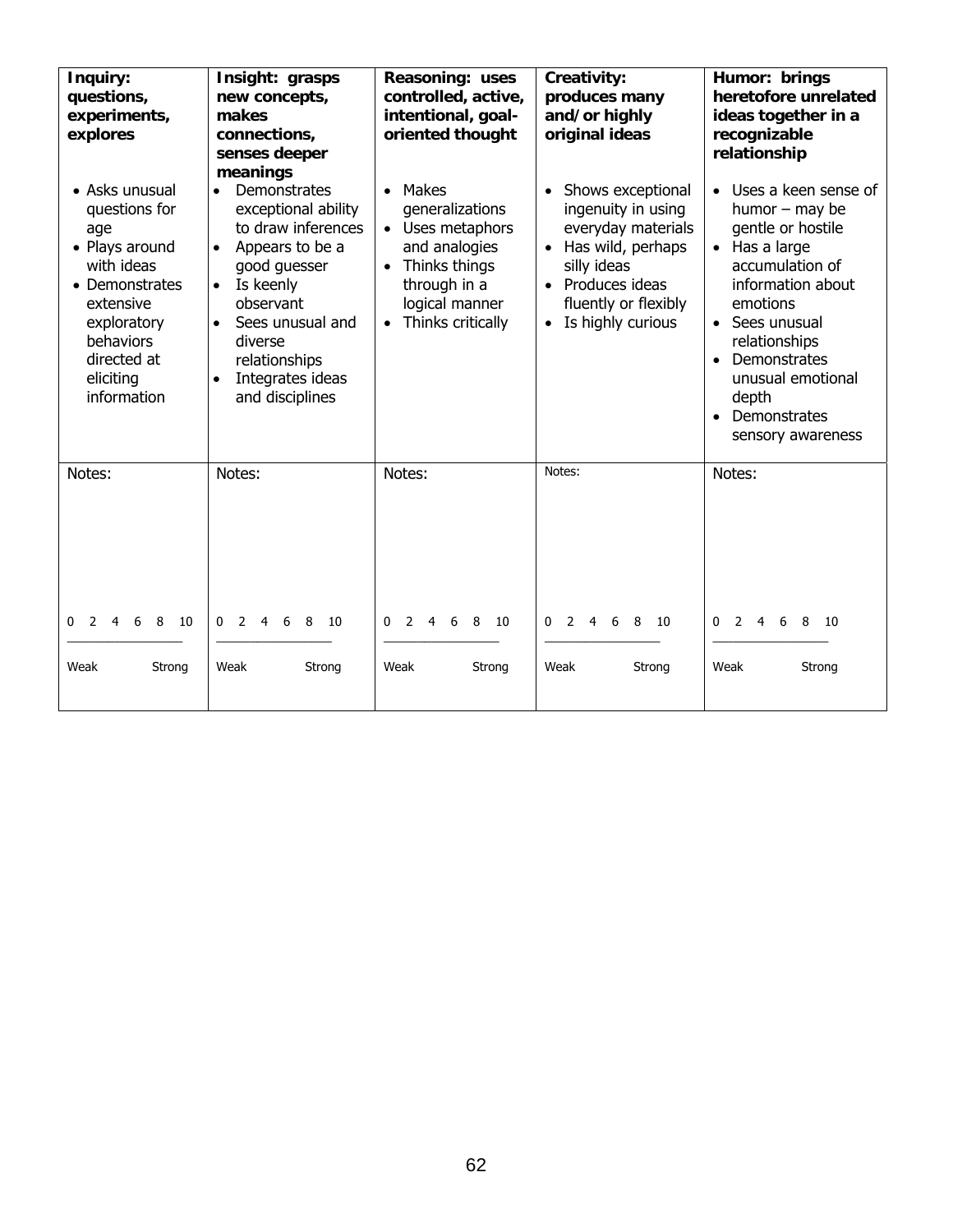### **Additional Comments or Observations**

(optional)

- I. Additional Comments:
	- A. Approach to learning:
	- B. Personality attributes:
	- C. Leadership attributes:
	- D. Resourcefulness:
	- E. Sense of competence:
- II. Additional Anecdotal Information: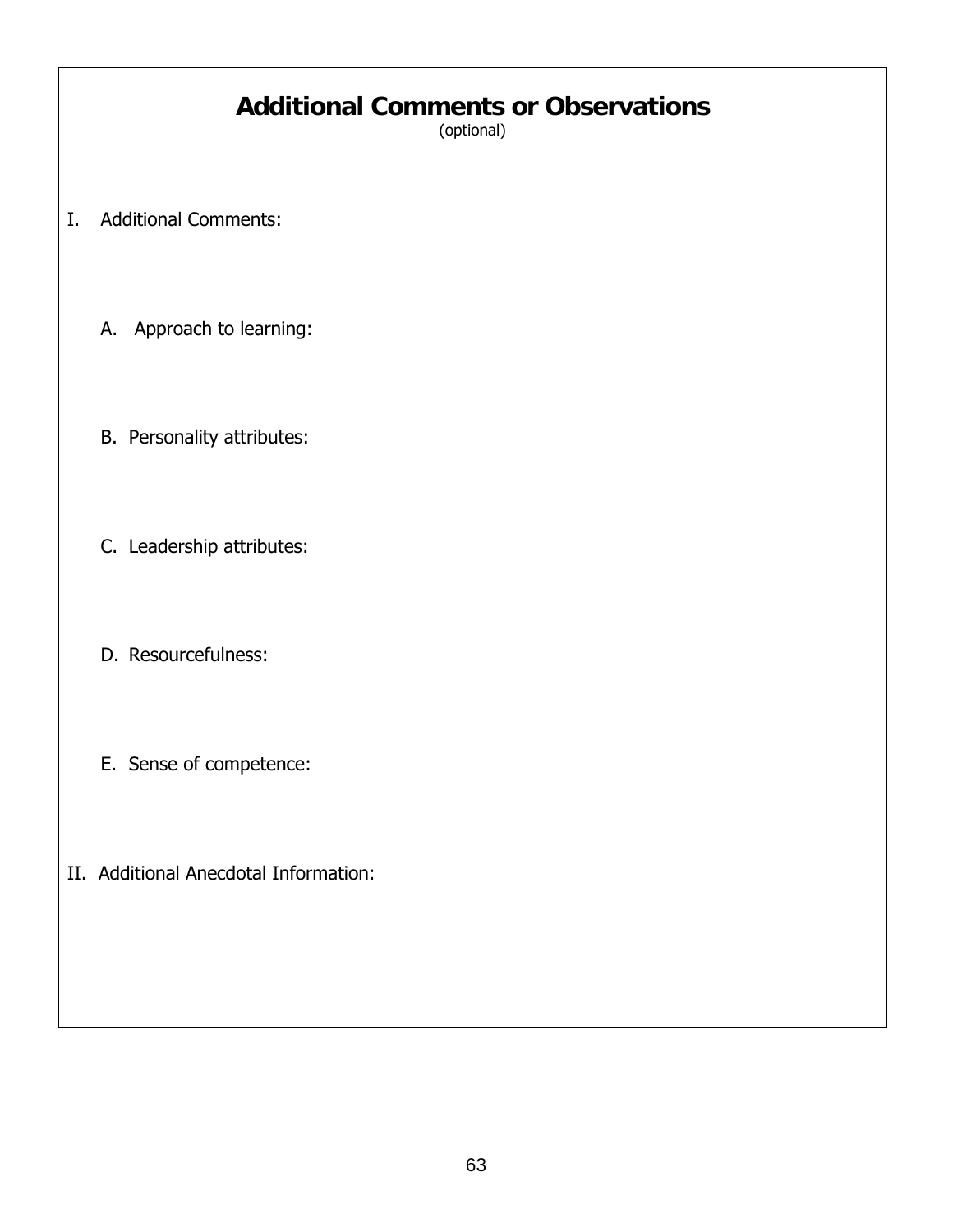#### **Parent Form**

#### **ALBUQUERQUE PUBLIC SCHOOLS INVENTORY FOR PARENTS/GUARDIANS OF POTENTIALLY GIFTED STUDENTS**

Geoffrey Moon (2007) *based on Slocumb and Payne (2000) and Frasier (2002)* 

| PURPOSE: This form gives caregivers a chance to show the way a child seems at home. It will be used in<br>creating trial interventions, understanding student interests and strengths, and as evidence of giftedness.         |                                                                                                                      |
|-------------------------------------------------------------------------------------------------------------------------------------------------------------------------------------------------------------------------------|----------------------------------------------------------------------------------------------------------------------|
| INSTRUCTIONS: Answer all of the following questions to the best of your ability. Return this form to<br>your student's school, attaching any supporting documents.                                                            |                                                                                                                      |
|                                                                                                                                                                                                                               |                                                                                                                      |
| Name: Date: Date: Date: Date: Date: Date: Date: Date: Date: Date: Date: Director of Birthdate: Director of Birthdate: Director of Birthdate: Director of Birthdate: Director of Birthdate: Director of Birthdate: Director of |                                                                                                                      |
| A. What special talents or skills does your child have? _________________________<br><u> 1989 - Johann Stoff, amerikansk politiker (d. 1989)</u>                                                                              | <u> 1989 - Johann John Stein, markin film ar yn y brenin y brenin y brenin y brenin y brenin y brenin y brenin y</u> |
| and the control of the control of the control of the control of the control of the control of the control of the                                                                                                              |                                                                                                                      |
| B. Describe your child by checking <i>little</i> , <i>some</i> , or <i>a lot</i> beside each item.                                                                                                                            |                                                                                                                      |
| 1. Is alert beyond his/her years<br>2. Likes school                                                                                                                                                                           | Little Some A Lot                                                                                                    |
| 3. Has interests of older children or of adults in games<br>and reading                                                                                                                                                       |                                                                                                                      |
| 4. Sticks to a project once started<br>5. Is observant                                                                                                                                                                        |                                                                                                                      |
| 6. Has many ideas to share                                                                                                                                                                                                    |                                                                                                                      |
| 7. Has many different ways of solving problems<br>8. Is aware of problems others often do not see                                                                                                                             |                                                                                                                      |

9. Uses unique and unusual ways of solving problems  $\frac{1}{\sqrt{1-\frac{1}{\sqrt{1-\frac{1}{\sqrt{1-\frac{1}{\sqrt{1-\frac{1}{\sqrt{1-\frac{1}{\sqrt{1-\frac{1}{\sqrt{1-\frac{1}{\sqrt{1-\frac{1}{\sqrt{1-\frac{1}{\sqrt{1-\frac{1}{\sqrt{1-\frac{1}{\sqrt{1-\frac{1}{\sqrt{1-\frac{1}{\sqrt{1-\frac{1}{\sqrt{1-\frac{1}{\sqrt{1-\frac{1}{\sqrt{1-\frac{1}{\sqrt{1-\frac{1}{\sqrt$ 10. Wants to know how and why  $\frac{10}{\sqrt{2}}$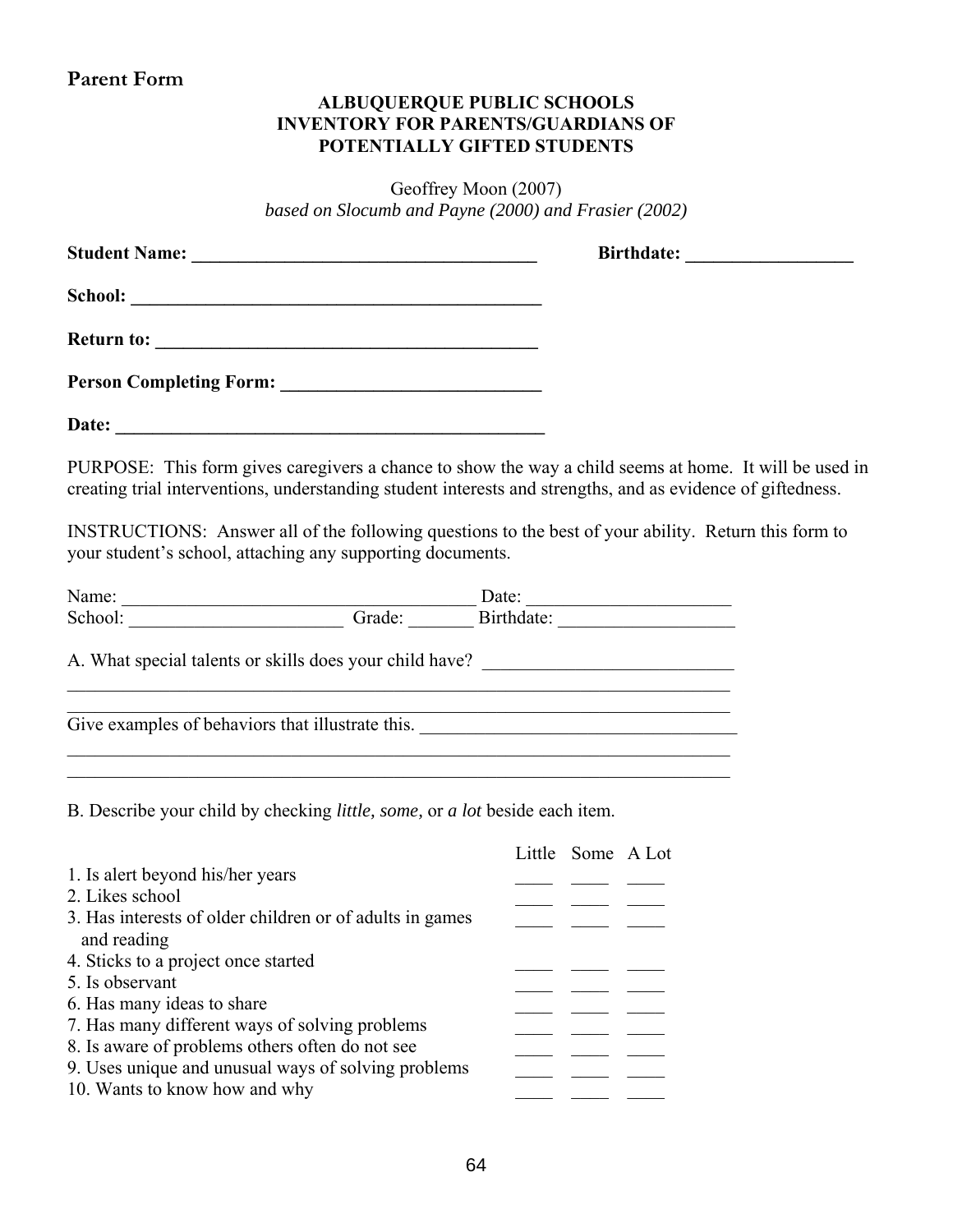|                                                             | Little Some A Lot |  |
|-------------------------------------------------------------|-------------------|--|
| 11. Likes to pretend                                        |                   |  |
| 12. Other children ask him/her to start play activities     |                   |  |
| 13. Asks many questions about a variety of subjects         |                   |  |
| 14. Is concerned with details                               |                   |  |
| 15. Enjoys and responds to beauty                           |                   |  |
| 16. Is able to plan and organize activities                 |                   |  |
| 17. Has above average coordination, agility, and ability    |                   |  |
| 18. Often finds and corrects own mistakes                   |                   |  |
| 19. Others seem to enjoy his/her company                    |                   |  |
| 20. Makes up unique stories and has ideas that are unique   |                   |  |
| 21. Has a wide range of interests                           |                   |  |
| 22. Gets other students to do what he/she wants             |                   |  |
| 23. Likes to be in organized activities and is good at them |                   |  |
| 24. Enjoys other people and seeks them out                  |                   |  |
| 25. Is able and willing to work with others                 |                   |  |
| 26. Sets high standards for self                            |                   |  |
| 27. Chooses difficult problems over simple ones             |                   |  |
| 28. Is able to laugh at him/herself                         |                   |  |
| 29. Likes to do many things and participates actively       |                   |  |
| 30. Likes to have his/her ideas known                       |                   |  |

C. Reading interests: (favorite type of books and/or titles of favorite books):  $\mathcal{L}_\mathcal{L} = \mathcal{L}_\mathcal{L} = \mathcal{L}_\mathcal{L} = \mathcal{L}_\mathcal{L} = \mathcal{L}_\mathcal{L} = \mathcal{L}_\mathcal{L} = \mathcal{L}_\mathcal{L} = \mathcal{L}_\mathcal{L} = \mathcal{L}_\mathcal{L} = \mathcal{L}_\mathcal{L} = \mathcal{L}_\mathcal{L} = \mathcal{L}_\mathcal{L} = \mathcal{L}_\mathcal{L} = \mathcal{L}_\mathcal{L} = \mathcal{L}_\mathcal{L} = \mathcal{L}_\mathcal{L} = \mathcal{L}_\mathcal{L}$ 

D. Favorite school subject:

E. General attitude toward school: \_\_\_\_\_\_\_\_\_\_\_\_\_\_\_\_\_\_\_\_\_\_\_\_\_\_\_\_\_\_\_\_\_\_\_\_\_\_\_\_\_\_\_

 $\mathcal{L}_\text{max} = \mathcal{L}_\text{max} = \mathcal{L}_\text{max} = \mathcal{L}_\text{max} = \mathcal{L}_\text{max} = \mathcal{L}_\text{max} = \mathcal{L}_\text{max} = \mathcal{L}_\text{max} = \mathcal{L}_\text{max} = \mathcal{L}_\text{max} = \mathcal{L}_\text{max} = \mathcal{L}_\text{max} = \mathcal{L}_\text{max} = \mathcal{L}_\text{max} = \mathcal{L}_\text{max} = \mathcal{L}_\text{max} = \mathcal{L}_\text{max} = \mathcal{L}_\text{max} = \mathcal{$ 

F. Favorite playtime; leisure time activity: \_\_\_\_\_\_\_\_\_\_\_\_\_\_\_\_\_\_\_\_\_\_\_\_\_\_\_\_\_\_\_\_\_\_\_

G. Hobbies and special interests: (collections, dancing, making models, swimming, singing, painting, cooking, sewing, drama, etc.): \_\_\_\_\_\_\_\_\_\_\_\_\_\_\_\_\_\_\_\_\_\_\_\_\_\_\_\_\_\_\_\_

 $\mathcal{L}_\text{max} = \frac{1}{2} \sum_{i=1}^n \mathcal{L}_\text{max} = \frac{1}{2} \sum_{i=1}^n \mathcal{L}_\text{max} = \frac{1}{2} \sum_{i=1}^n \mathcal{L}_\text{max} = \frac{1}{2} \sum_{i=1}^n \mathcal{L}_\text{max} = \frac{1}{2} \sum_{i=1}^n \mathcal{L}_\text{max} = \frac{1}{2} \sum_{i=1}^n \mathcal{L}_\text{max} = \frac{1}{2} \sum_{i=1}^n \mathcal{L}_\text{max} = \frac{1}{2} \sum_{i=$ 

H. What special lessons, training, or learning opportunities does your child have outside of school?

 $\mathcal{L}_\text{max}$  and  $\mathcal{L}_\text{max}$  and  $\mathcal{L}_\text{max}$  and  $\mathcal{L}_\text{max}$  and  $\mathcal{L}_\text{max}$  and  $\mathcal{L}_\text{max}$ 

 $\mathcal{L}_\text{max}$  and  $\mathcal{L}_\text{max}$  and  $\mathcal{L}_\text{max}$  and  $\mathcal{L}_\text{max}$  and  $\mathcal{L}_\text{max}$  and  $\mathcal{L}_\text{max}$ 

I. What are some things at home or at school that may influence your child's performance in school?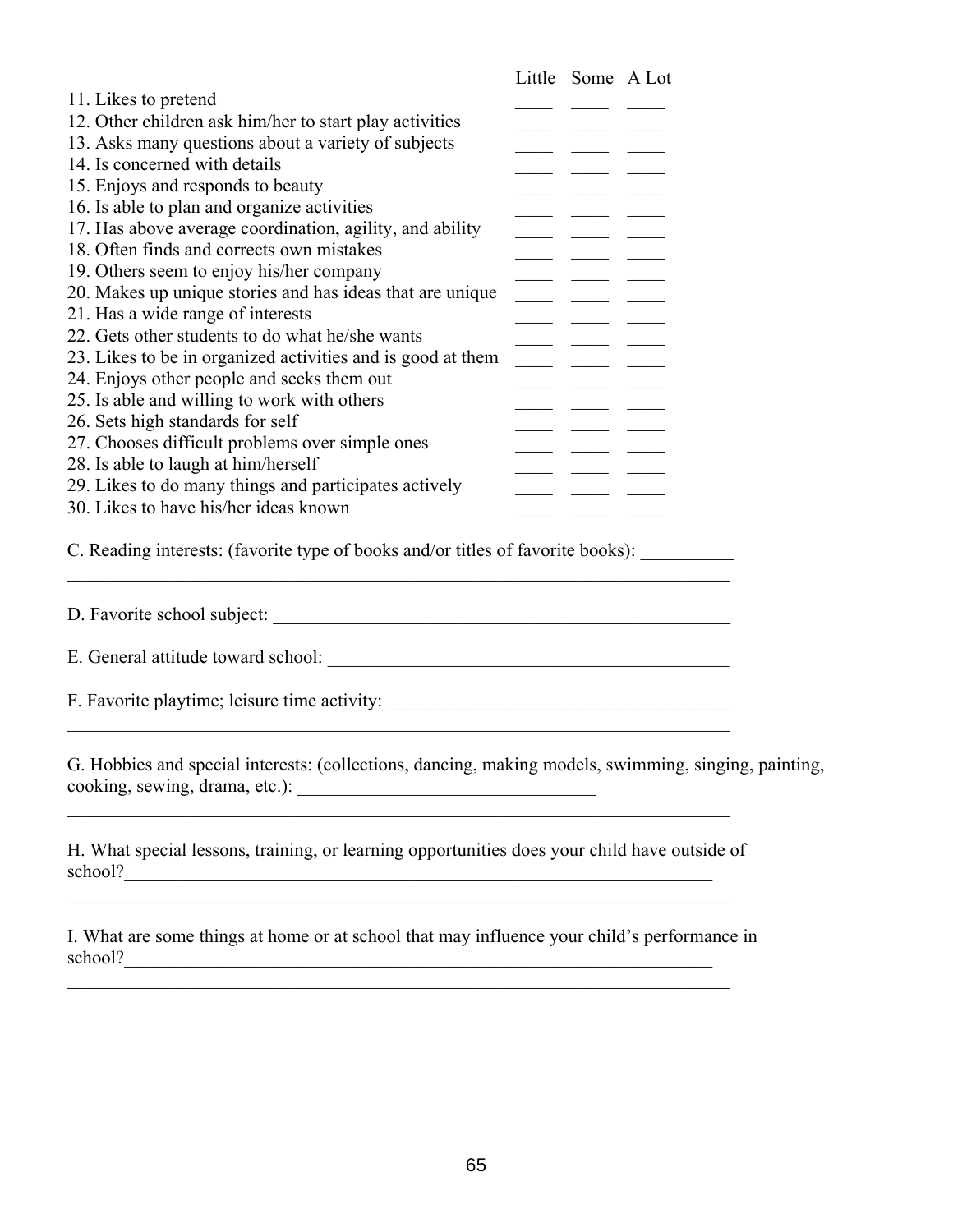J. TECHNIQUES: All parents are teachers. Please give us some information regarding the way you teach/parent your child.

Read the statements that follow. (Circle) the best answer.

1. Allow the child to progress at his or her pace through learning.

WORKS MIGHT WORK DOES NOT WORK DON'T KNOW

2. Avoid excessive repetition of tasks.

WORKS MIGHT WORK DOES NOT WORK DON'T KNOW

3. Expose the child to a broad range of reading, discussions, arts, and performances.

WORKS MIGHT WORK DOES NOT WORK DON'T KNOW

4. Provide additional resources to supplement learning in areas of interest.

WORKS MIGHT WORK DOES NOT WORK DON'T KNOW

5. Make time for exploration of individual interests.

WORKS MIGHT WORK DOES NOT WORK DON'T KNOW

6. Help the child find friends that have similar abilities or interests.

WORKS MIGHT WORK DOES NOT WORK DON'T KNOW

7. Place the child in leadership situations.

WORKS MIGHT WORK DOES NOT WORK DON'T KNOW

8. Encourage the child to solve problems on his or her own.

WORKS MIGHT WORK DOES NOT WORK DON'T KNOW

9. Present the child with real-world problems to solve.

WORKS MIGHT WORK DOES NOT WORK DON'T KNOW

10. Ask and encourage discussion of open-ended questions.

WORKS MIGHT WORK DOES NOT WORK DON'T KNOW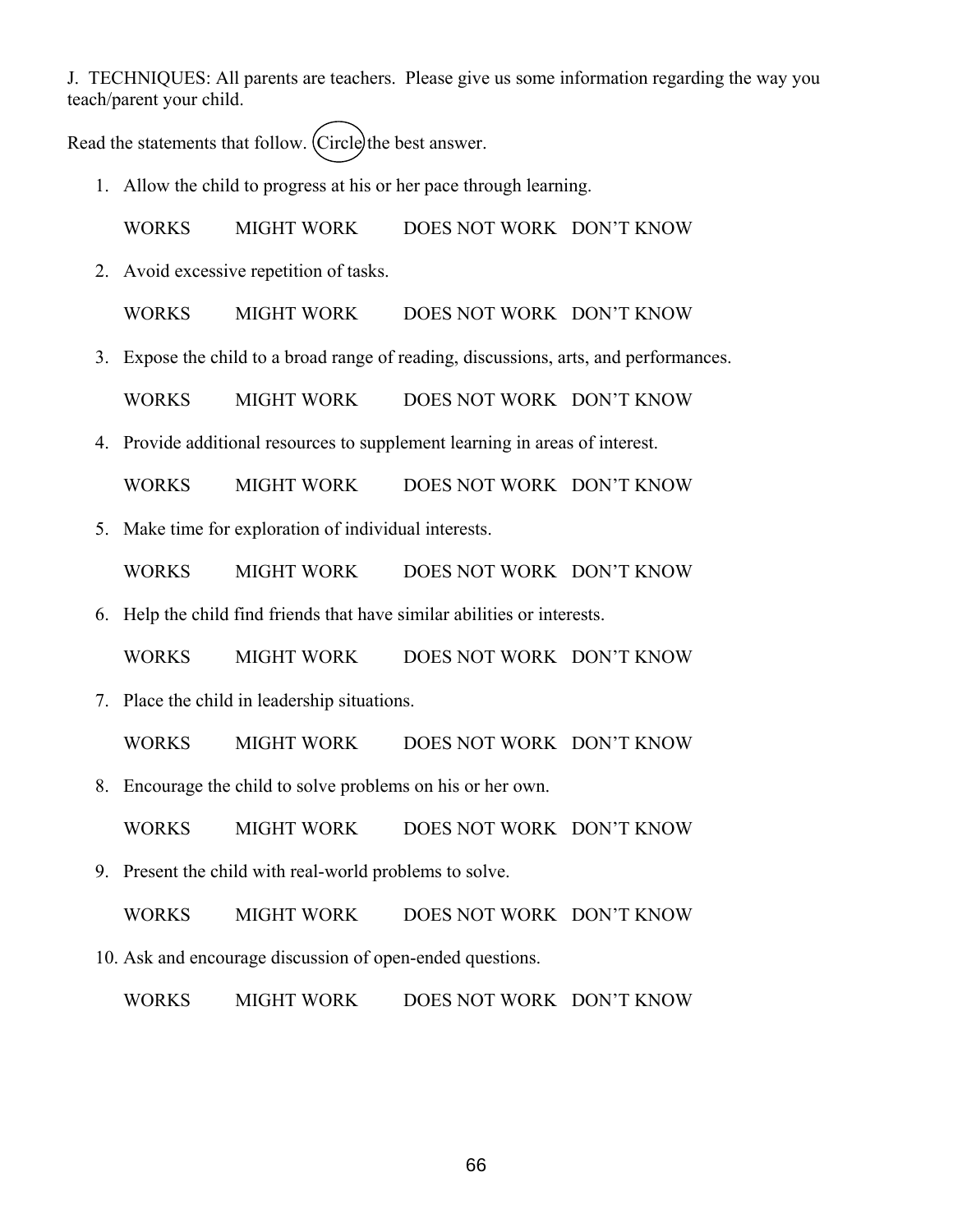#### K. What else helps your child learn happily and productively?

L. Things Your Student Has Done: Read the list of things your student may have done. Describe the activity beside the appropriate type. Attach copies, photographs, or facsimiles of that evidence to this document whenever available.

2-Dimensional Art:

3-Dimensional Art:

Photography:

Video Recordings:

Audio Recordings:

Designs for inventions:

Student Plans:

Musical Compositions:

Ratings of musical performances:

Ratings of theatrical performances:

Speeches:

Journals:

Student Essays:

Student Poetry:

Student Fiction:

Other: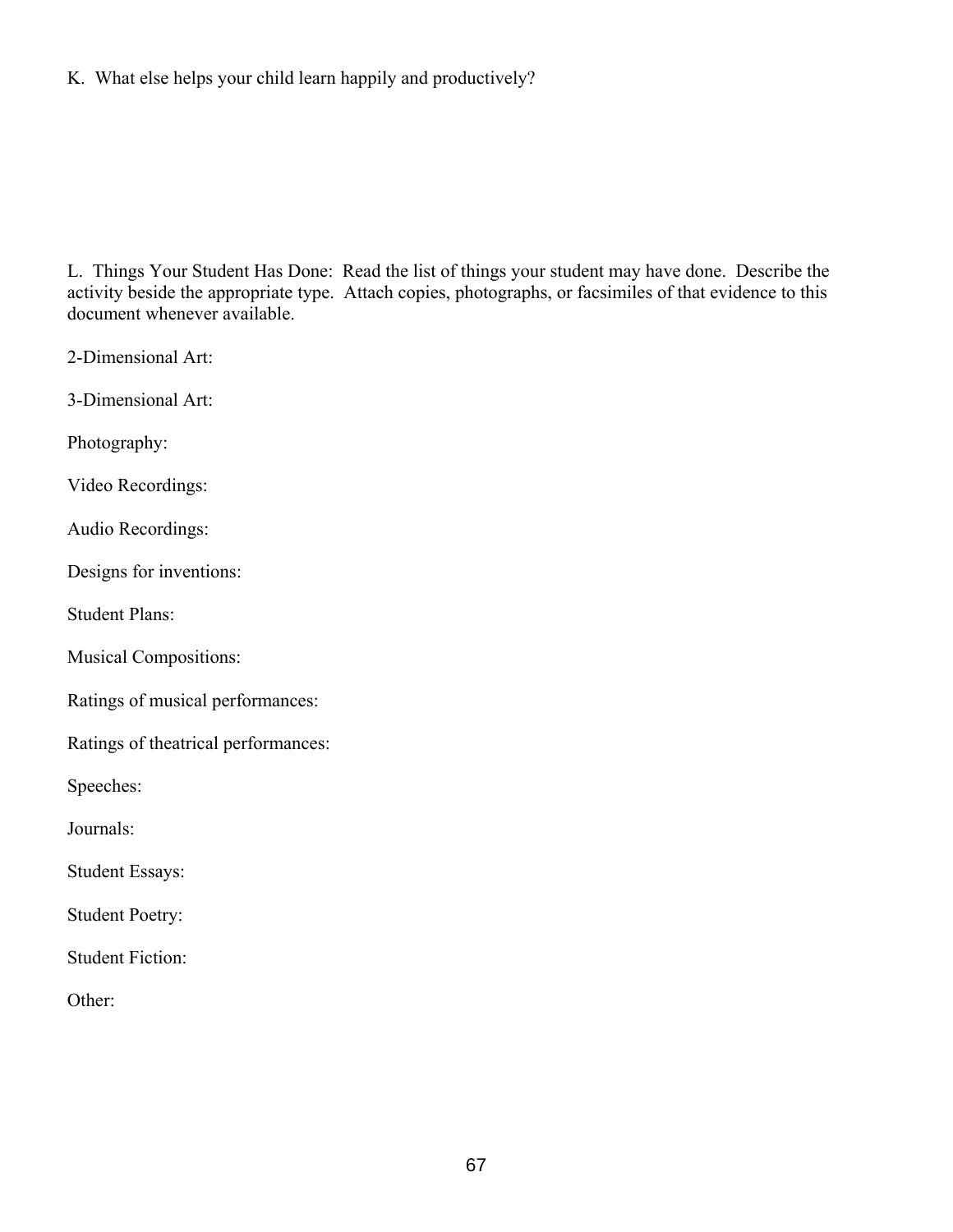PREVIOUS LEARNING OPPORTUNITIES: Answer the following questions about your student's learning environment.

- 1. How many years was the student's mother in school, starting with first grade?
- 2. How many years was the student's father in school, starting with first grade?
- 3. How long has your child been at his or her current school?
- 4. How long will your child probably be at his or her current school?\_\_\_\_\_\_
- 5. List all members of your family who have medical/health benefits?
- 6. Do you and/or other adults in the household work outside the home?\_\_\_\_\_

 $\mathcal{L}_\text{max}$  and the contract of the contract of the contract of the contract of the contract of the contract of

- 7. Who in your household has worked in the same kind of job for the longest period of time? For how many years?
- 8. Who in your household has worked for the same employer for the longest period of time? For how many years?
- 9. Were you or your child's other parent born outside the United States?

10. How many adult men live in your house?

11. If the child's father does not live in the house, how often does he visit?

 $\mathcal{L}_\text{max}$  , and the contribution of the contribution of the contribution of the contribution of the contribution of the contribution of the contribution of the contribution of the contribution of the contribution of t

 $\mathcal{L}_\text{max}$  and the contract of the contract of the contract of the contract of the contract of the contract of

- 12. How many adult women live in the house?
- 13. If the child's mother does not live in the house, how often does she visit?

14. How many children are in the household?

15. How many adults are in the household?

- 16. Do you have lots of light in your house?
- 17. How often do you open your curtains or blinds during the day?

18. What colors are in your house (walls, pictures, furniture)?

19. Did your child start Kindergarten at age 5?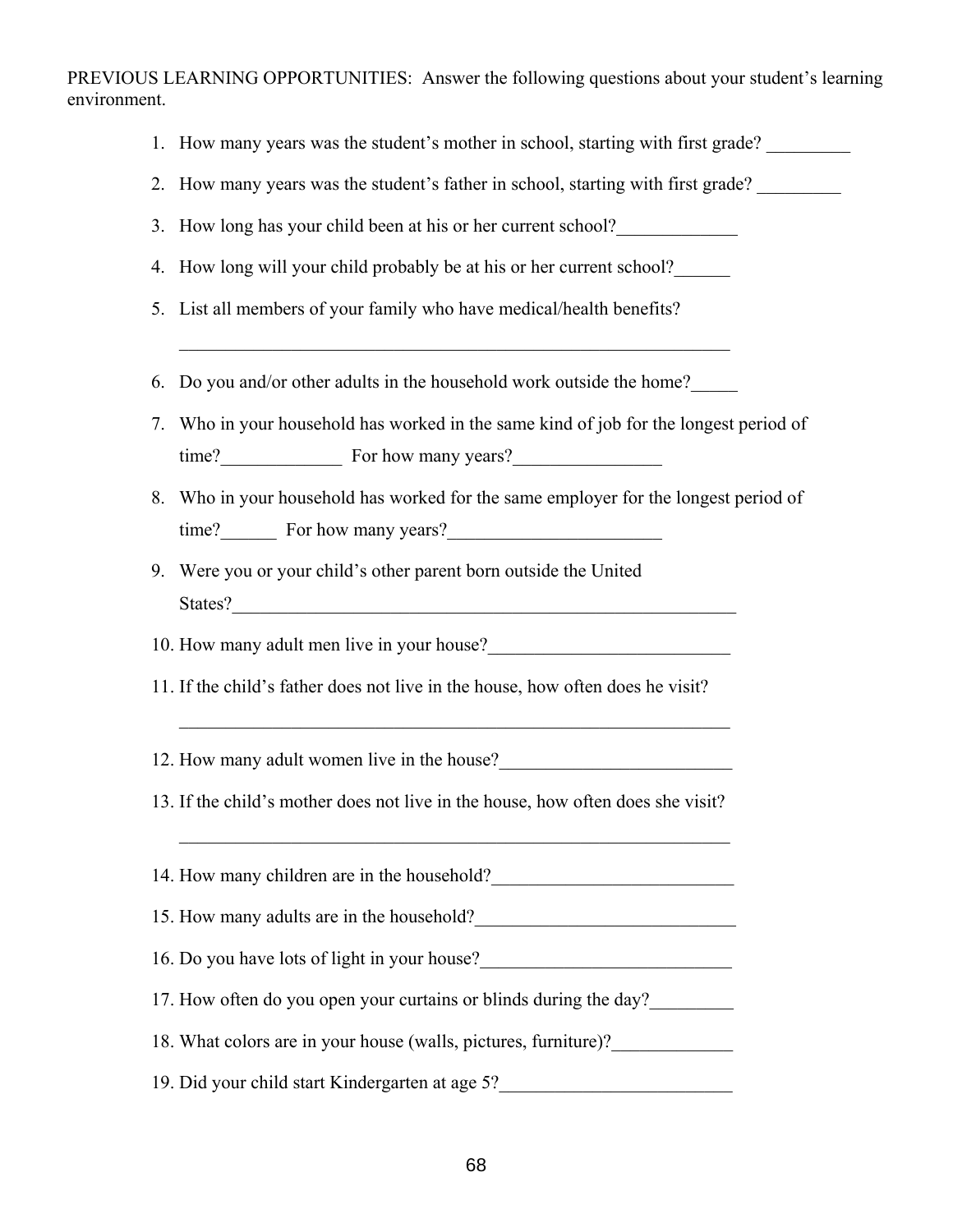- 20. Do you have a set time for eating, bathing, TV, homework and other common activities?\_\_\_\_\_\_\_\_\_\_\_\_\_\_\_\_\_\_\_\_\_\_\_\_\_\_\_\_\_\_\_\_\_\_\_\_\_\_\_\_\_\_\_\_
- 21. Do common activities happen at the same time usually, occasionally or infrequently?
- 22. Has your child traveled more than 50 miles and stayed overnight with you or others?

 $\mathcal{L}_\text{max}$  and  $\mathcal{L}_\text{max}$  and  $\mathcal{L}_\text{max}$  and  $\mathcal{L}_\text{max}$ 

- 23. Does overnight travel more than 50 miles away occur more than once a year, once a year, or less than once a year?\_\_\_\_\_\_\_\_\_\_\_\_\_\_\_\_\_\_\_\_\_\_\_\_\_
- 24. List all of the adults who provide care for your child on a regular basis:
- 25. How many books does your child have that belong to him or her?\_\_\_\_\_\_\_
- 26. How many newspapers do you purchase or read online each week?\_\_\_\_\_\_
- 27. How many magazines do you purchase each month?\_\_\_\_\_\_\_\_\_\_\_\_\_\_\_\_\_
- 28. List all the languages spoken fluently by someone in your home.

29. Do all adults in the house speak English?\_\_\_\_\_\_\_\_\_\_\_\_\_\_\_\_\_\_\_\_\_\_\_\_\_\_

 $\mathcal{L}_\text{max}$  , and the contract of the contract of the contract of the contract of the contract of the contract of the contract of the contract of the contract of the contract of the contract of the contract of the contr

30. How many years has your child been exposed to the English language at home?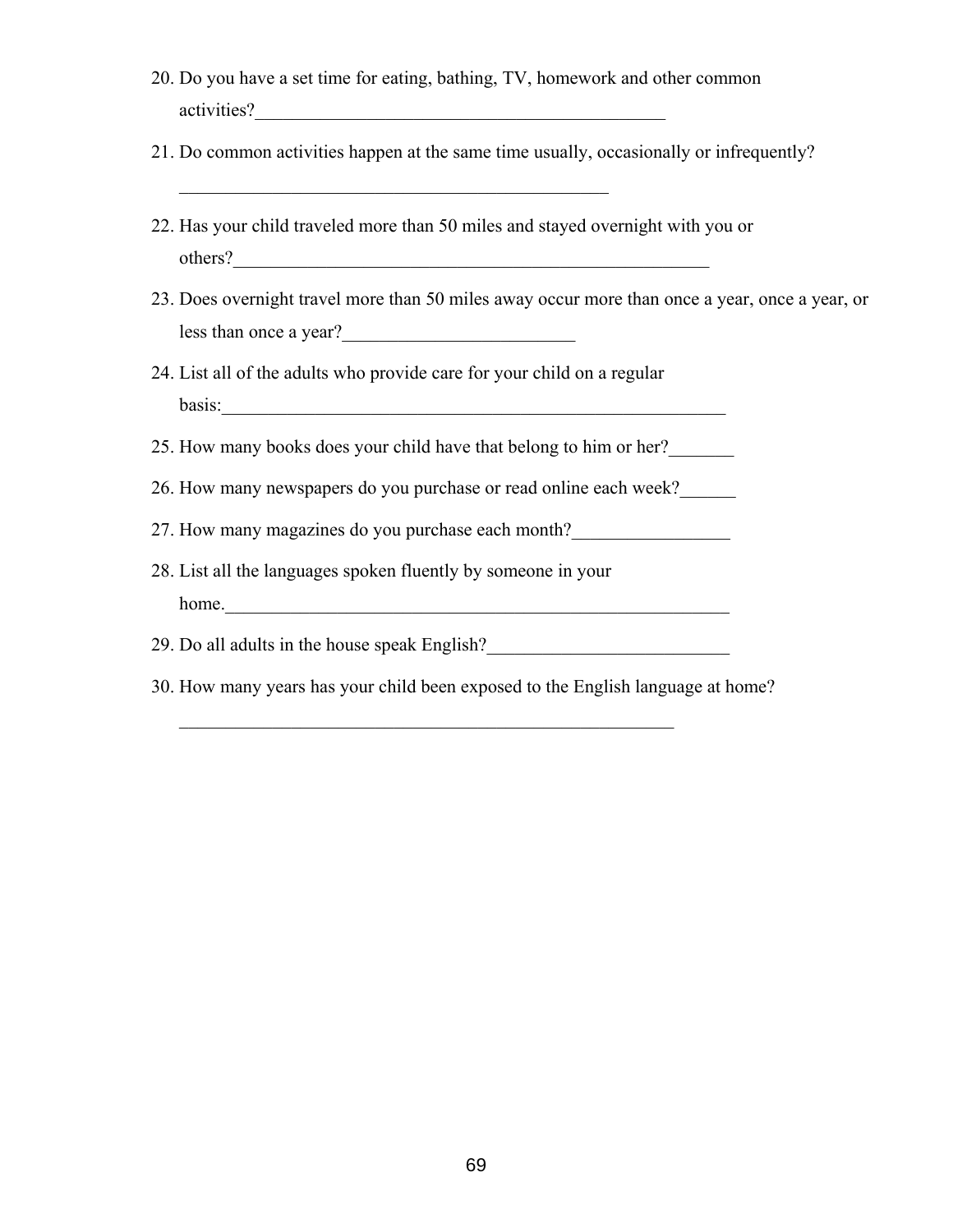# **Section III**

# **STUDENT ASSISTANCE TEAM INTERVENTIONS FOR HIGH ABILITY STUDENTS The intervention should be used until the SAT reviews the outcomes.**

Student Name\_\_\_\_\_\_\_\_\_\_\_\_\_\_\_\_\_\_\_\_\_\_\_\_\_\_\_\_\_\_\_\_\_\_\_\_\_\_\_\_\_\_\_\_\_\_\_\_\_\_\_\_\_\_\_\_\_\_\_ Initial SAT Meeting Date\_\_\_\_\_\_\_\_\_\_\_\_\_\_\_\_\_\_\_

| <b>Start Date</b> | Interventions                                                                                                                                          | Outcome |
|-------------------|--------------------------------------------------------------------------------------------------------------------------------------------------------|---------|
|                   | Provide opportunity to work with intellectually challenging<br>peers.                                                                                  |         |
|                   | Limit drill and practice in favor of projects and research in<br>areas on interest within content.                                                     |         |
|                   | Provide access to a wide variety of complex materials and<br>advanced technology.                                                                      |         |
|                   | Foster creativity by allowing students to vary the end product<br>for book reports, research, etc. (Do not rely strictly on<br>paper/pencil products.) |         |
|                   | Provide problem solving and inquiry experiences.                                                                                                       |         |
|                   | Ask open-ended questions that require comparison, synthesis,<br>insight, judgment, hypothesis, conjecture, assimilation and/or<br>personal opinion.    |         |
|                   | Promote different forms of expression: art, public speaking,<br>video recording, drama, writing, photography, music, etc.                              |         |
|                   | Provide opportunities for students to investigate and explore<br>real/realistic problem situations.                                                    |         |
|                   | Accelerate student in areas of academic talent.                                                                                                        |         |
|                   | Provide opportunity to progress at an individual pace in<br>strength area.                                                                             |         |
|                   | Other:                                                                                                                                                 |         |
|                   |                                                                                                                                                        |         |

Outcomes reported by:\_\_\_\_\_\_\_\_\_\_\_\_\_\_\_\_\_\_\_\_\_\_\_\_\_\_\_\_\_\_\_\_\_\_\_\_\_\_\_\_\_\_\_\_\_\_\_\_\_\_\_\_\_ Date of SAT Review\_\_\_\_\_\_\_\_\_\_\_\_\_\_\_\_\_\_\_

**It is recommended that each intervention(s) be completed and reviewed within two to three weeks of initiating. )**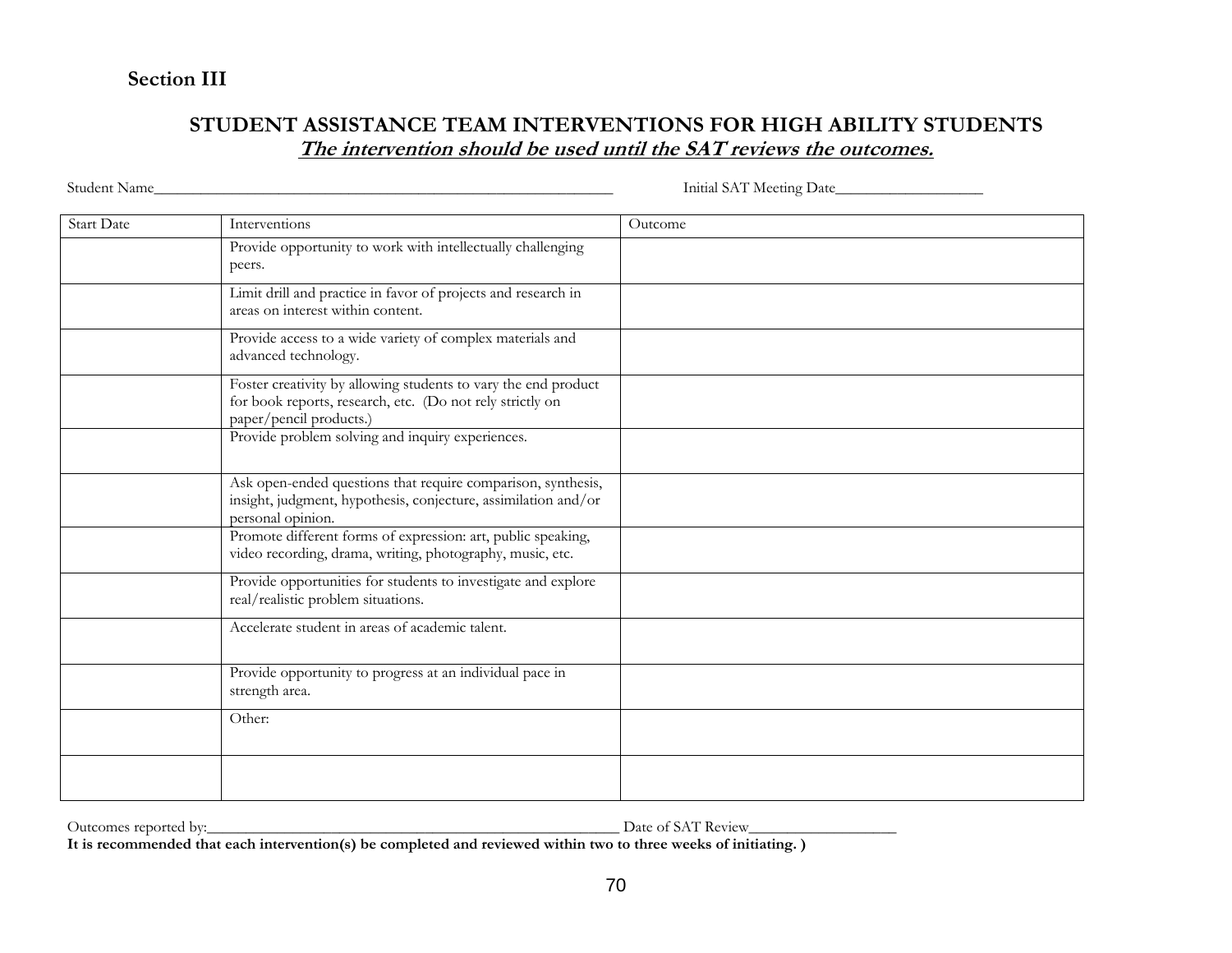# **Characteristics for Gifted Learners – by Bertie Kingore**

| A High Achiever                               | A Gifted Learner                                              | A Creative Thinker                                              |
|-----------------------------------------------|---------------------------------------------------------------|-----------------------------------------------------------------|
| Remembers the answers.                        | Poses unforeseen questions.                                   | Sees exceptions.                                                |
| Is interested.                                | Is curious.                                                   | Wonders.                                                        |
| Is attentive.                                 | Is selectively mentally engaged.                              | Daydreams; may seem off task.                                   |
| Generates advanced ideas.                     | Generates complex, abstract ideas.                            | Overflows with ideas, many of which<br>will never be developed. |
| Works hard to achieve.                        | Knows without working hard.                                   | Plays with ideas and concepts.                                  |
| Answer the questions in detail.               | Ponders with depth and multiple<br>perspectives.              | Injects new possibilities.                                      |
| Performs at the top of the group.             | Is beyond the group.                                          | Is in own group.                                                |
| Responds with interest and opinions.          | Exhibits feelings and opinions from<br>multiple perspectives. | Shares bizarre, sometimes conflicting<br>opinions.              |
| Learns with ease.                             | Already knows.                                                | Questions: What if                                              |
| Needs 6 to 8 repetitions to master.           | Needs 1 to 3 repetitions to master.                           | Questions the need for mastery.                                 |
| Comprehends at a high level.                  | Comprehends in-depth, complex<br>ideas.                       | Overflows with ideas--many of which<br>will never be developed. |
| Enjoys the company of age peers.              | Prefers the company of intellectual<br>peers.                 | Prefers the company of creative peers<br>but often works alone. |
| Understands complex, abstract<br>humor.       | Creates complex, abstract humor.                              | Relishes wild, off-the-wall humor.                              |
| Grasps the meaning.                           | Infers and connects concepts.                                 | Makes mental leaps: Aha!                                        |
| Completes assignments on time.                | Initiates projects and extensions of<br>assignments.          | Initiates more projects that will ever<br>be completed.         |
| Is receptive.                                 | Is intense.                                                   | Is independent and unconventional.                              |
| Is accurate and complete.                     | Is original and continually developing.                       | Is original and continually developing.                         |
| Enjoys school often.                          | Enjoys self-directed learning.                                | Enjoys creating.                                                |
| Absorbs information.                          | Manipulates information.                                      | Improvises.                                                     |
| Is a technician with expertise in a<br>field. | Is an expert who abstracts beyond the<br>field.               | Is an inventor and idea generator.                              |
| Memorizes well.                               | Guesses and infers well.                                      | Creates and brainstorms well.                                   |
| Is highly alert and observant.                | Anticipates and relates observations.                         | Is intuitive.                                                   |
| Is pleased with own learning.                 | Is self-critical.                                             | Is never finished with possibilities.                           |
| Gets A's.                                     | May not be motivated by grades.                               | May not be motivated by grades.                                 |
| Is able.                                      | Is intellectual.                                              | Is idiosyncratic.                                               |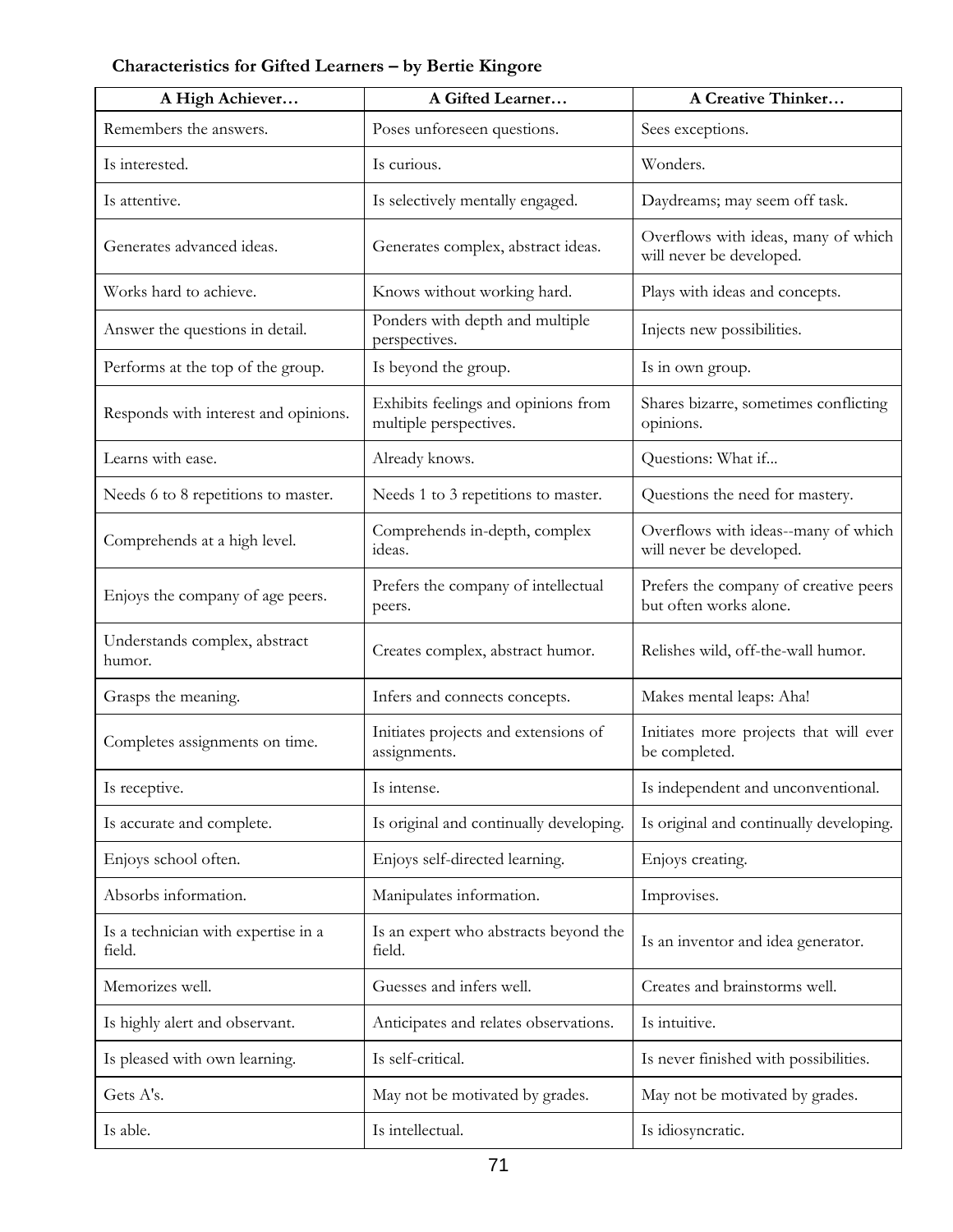# **DISTINGUISHING CHARACTERISTICS OF GIFTED STUDENTS WITH FACTORS[1](#page-76-0)**

|                                | <b>TRADITIONAL</b><br><b>CHARACTERISTICS</b>                                                             | <b>CHARACTERISTICS OF</b><br>CULTURALLY/LINGUISTICALLY<br>DIVERSE GIFTED STUDENTS                                                                                     | <b>CHARACTERISTICS OF</b><br>LOW SOCIO-ECONOMIC<br><b>GIFTED STUDENTS</b>                                     | <b>CHARACTERISTICS OF</b><br><b>GIFTED STUDENTS WITH</b><br><b>DISABILITY</b>                                                                                                       |
|--------------------------------|----------------------------------------------------------------------------------------------------------|-----------------------------------------------------------------------------------------------------------------------------------------------------------------------|---------------------------------------------------------------------------------------------------------------|-------------------------------------------------------------------------------------------------------------------------------------------------------------------------------------|
| BASIC<br>SKILLS<br><b>TINS</b> | Ability to learn basic skills<br>quickly and easily and to<br>retain information with less<br>repetition | May require more repetition or hands-<br>on experiences at an introductory level                                                                                      | Lack of opportunities and<br>access to school-readiness<br>materials may delay acquisition<br>of basic skills | Often struggles to learn basic skills<br>due to cognitive processing<br>difficulties; needs to learn<br>compensatory strategies in order to<br>acquire basic skills and information |
| VERBAL<br>SKILLS               | High verbal ability                                                                                      | May have high verbal ability in native<br>language; may rapidly acquire English<br>language skills if he/she possesses<br>academic skills in his/her home<br>language | Lack of opportunities may delay<br>the development of verbal skills                                           | High verbal ability but extreme<br>difficulty in written language area;<br>may use language in inappropriate<br>ways and at inappropriate times.                                    |
| <b>READIN</b><br>ڻ             | Early reading ability                                                                                    | May demonstrate strong story telling<br>ability and ability to read<br>environmental print in home language                                                           | Lack of access to reading<br>materials may delay acquisition<br>or reading skills                             | Frequently has reading problems<br>due to cognitive processing deficits                                                                                                             |
| <b>OBSERVATION</b><br>SKILLS   | Keen powers of observation                                                                               | May display high levels of visual<br>memory or auditory memory skills                                                                                                 | Strong observational skills<br>which are often used to "survive<br>on the streets"                            | Strong observations skills but often<br>has deficits in memory skills                                                                                                               |

<span id="page-76-0"></span><sup>&</sup>lt;sup>1</sup> Albuquerque Public Schools Gifted Task Force; developed by E. Nielsen (1999)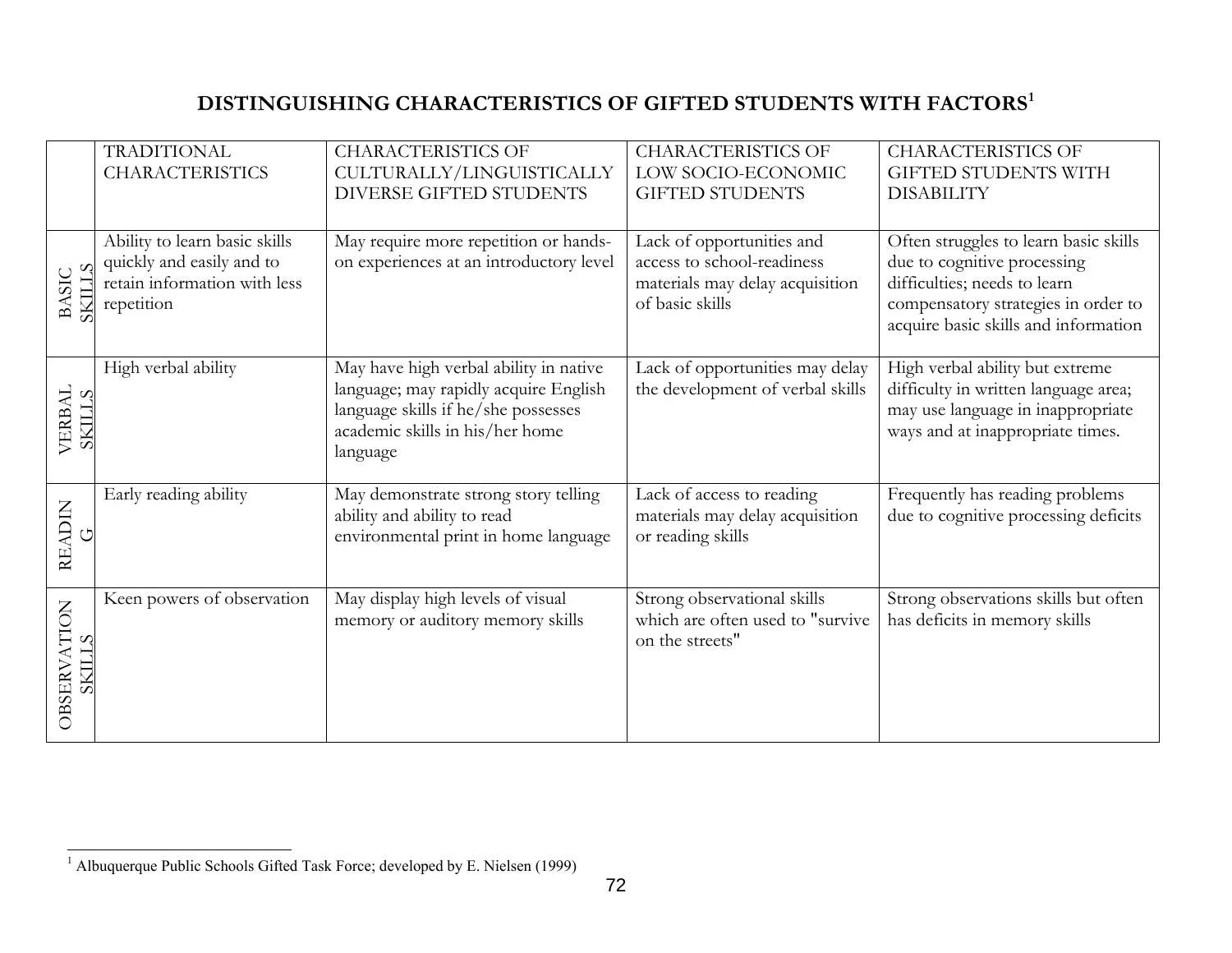# **DISTINGUISHING CHARACTERISTICS OF GIFTED STUDENTS WITH FACTORS (Cont.)**

|                              | <b>TRADITIONAL</b><br><b>CHARACTERISTICS</b>                                   | <b>CHARACTERISTICS OF</b><br>CULTURALLY/LINGUISTICALLY<br>DIVERSE GIFTED STUDENTS                                                                      | <b>CHARACTERISTICS OF</b><br>LOW SOCIO-ECONOMIC<br><b>GIFTED STUDENTS</b>                                                          | <b>CHARACTERISTICS OF</b><br><b>GIFTED STUDENTS WITH</b><br><b>DISABILITY</b>                                                                                                    |
|------------------------------|--------------------------------------------------------------------------------|--------------------------------------------------------------------------------------------------------------------------------------------------------|------------------------------------------------------------------------------------------------------------------------------------|----------------------------------------------------------------------------------------------------------------------------------------------------------------------------------|
| PROBLEM<br><b>SOLVING</b>    | Strong critical thinking,<br>problem solving and<br>decision-<br>making skills | Strong critical thinking in primary<br>language; often solves problems in<br>creative ways; particularly interested in<br>solving "real-world problems | Excels in brainstorming and<br>solving "real-world" problems;<br>strong critical thinking ability;<br>rapid decision making skills | Excels in solving "real-world<br>problems; outstanding critical<br>thinking and decision-making skills;<br>often independently develops<br>compensatory skills                   |
| PERSISTENCE                  | Long attention span;<br>persistent, intense<br>concentration                   | Long attention span;<br>persistent, intense concentration                                                                                              | Persistent in areas of interest<br>usually unrelated to school                                                                     | Frequently has attention deficit<br>problems but may concentrate for<br>long periods in areas of interest                                                                        |
| CURIOSITY                    | Questioning attitude                                                           | Some culturally diverse children are<br>raised not to question authority                                                                               | Questioning attitude which may<br>at times be demonstrated in a<br>confronting or challenging way                                  | Strong questioning attitude; may<br>appear disrespectful when<br>questioning information, facts, etc.<br>presented by teacher                                                    |
| CREATIVITY                   | Creative in the generation of<br>thoughts, ideas, actions;<br>innovative       | Often displays richness of imagery in<br>ideas, art, music, primary language,<br>etc.; can improvise with commonplace<br>objects                       | Strong creative abilities                                                                                                          | Unusual imagination; frequently<br>generates original and at times<br>rather "bizarre" ideas; extremely<br>divergent in thought; may appear to<br>daydream when generating ideas |
| <b>TAKING</b><br><b>RISK</b> | Taking risks                                                                   | Degree of risk taking may depend<br>upon the familiarity of the situation<br>based on different cultural experiences                                   | Takes risks often without<br>consideration of consequences                                                                         | Often unwilling to take risks with<br>regard to academics; takes risks in<br>non-school areas without<br>consideration of consequences                                           |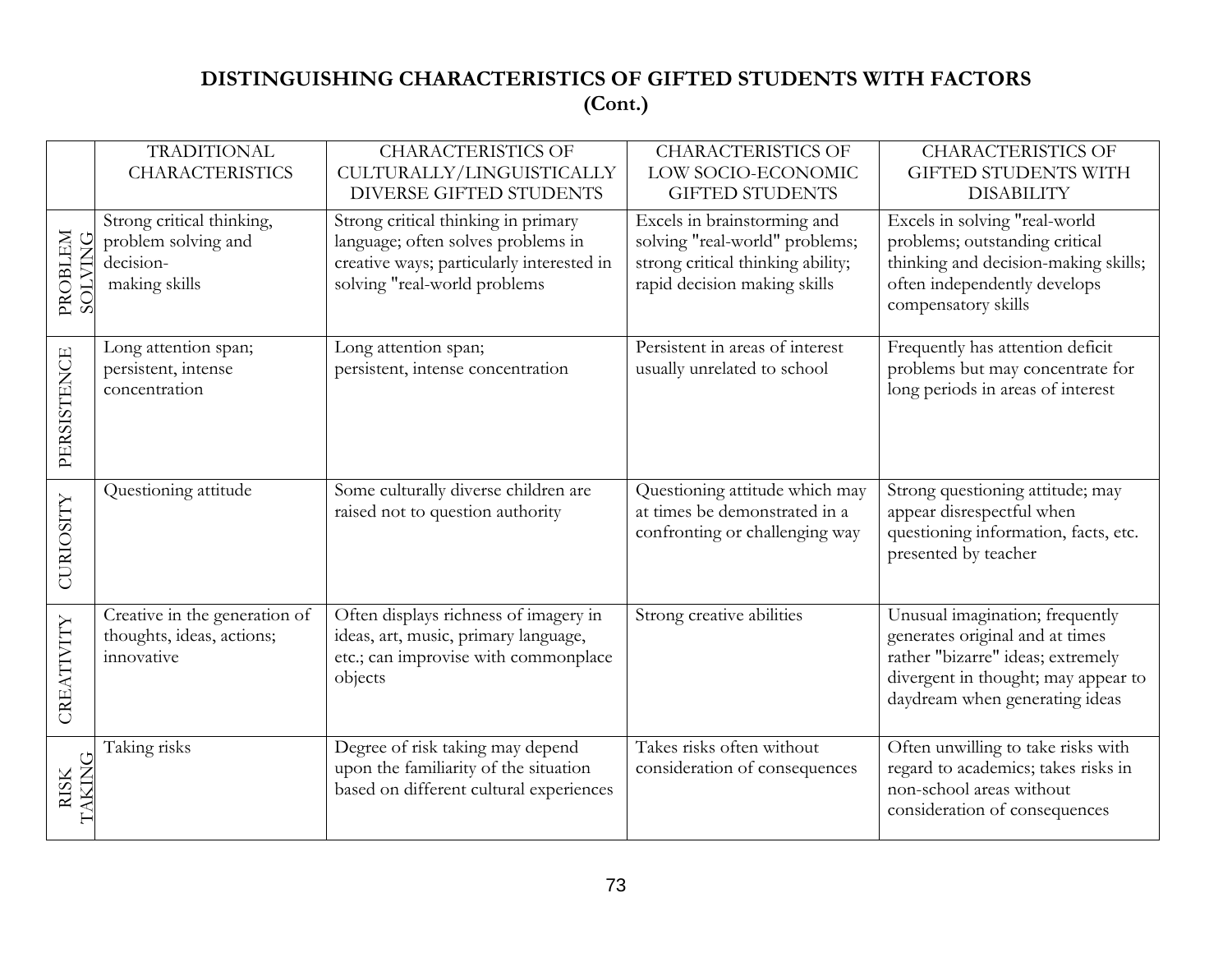# **DISTINGUISHING CHARACTERISTICS OF GIFTED STUDENTS WITH FACTORS**

**(Cont.)** 

|                    | <b>TRADITIONAL</b><br><b>CHARACTERISTICS</b>      | $\sqrt{ }$<br><b>CHARACTERISTICS OF</b><br>CULTURALLY/LINGUISTICALLY<br><b>DIVERSE GIFTED STUDENTS</b> | <b>CHARACTERISTICS OF</b><br>LOW SOCIO-ECONOMIC<br><b>GIFTED STUDENTS</b>                                                                                                                                                     | <b>CHARACTERISTICS OF</b><br><b>GIFTED STUDENTS WITH</b><br><b>DISABILITY</b>                                                                                                                              |
|--------------------|---------------------------------------------------|--------------------------------------------------------------------------------------------------------|-------------------------------------------------------------------------------------------------------------------------------------------------------------------------------------------------------------------------------|------------------------------------------------------------------------------------------------------------------------------------------------------------------------------------------------------------|
| <b>HUMOR</b>       | Unusual, often highly<br>developed sense of humor | Humor may be displayed through<br>unique use of language and responses                                 | May use humor to become<br>"class clown", to deal with<br>stressful situations, and to avoid<br>trouble                                                                                                                       | Humor may be used to divert<br>attention from school failure; may<br>use humor to make fun of peers or<br>to avoid trouble                                                                                 |
| <b>MATURITY</b>    | May mature at different rates<br>than age peers   | Accepts responsibilities in the home<br>normally reserved for older children                           | Often matures earlier than age<br>peers since they must accept<br>responsibilities in the home<br>which are normally reserved for<br>older children or even adults;<br>inexperience may make them<br>appear socially immature | Sometimes appears immature since<br>they may use anger, crying,<br>withdrawal, etc. to express feelings<br>and to deal with difficulties                                                                   |
| <b>INDEPENDENC</b> | Sense of independence                             | May be culturally socialized to work in<br>groups rather than independently                            | Circumstances often have<br>forced the student to become<br>extremely independent and self<br>sufficient                                                                                                                      | Requires frequent teacher support<br>and feedback in deficit area; highly<br>independent in other areas; often<br>appears to be extremely stubborn<br>and flexible                                         |
| EMOTIONALITY       | Sensitive                                         | May be particularly sensitive to racial<br>or cultural issues                                          | May be critical of self and<br>others including teachers; can<br>understand and express<br>concerns about the feelings of<br>others even while engaging in<br>anti-social behavior                                            | Sensitive regarding disability area(s);<br>highly critical of self and others<br>including teachers; can express<br>concern about the feelings of others<br>even while engaging in anti-social<br>behavior |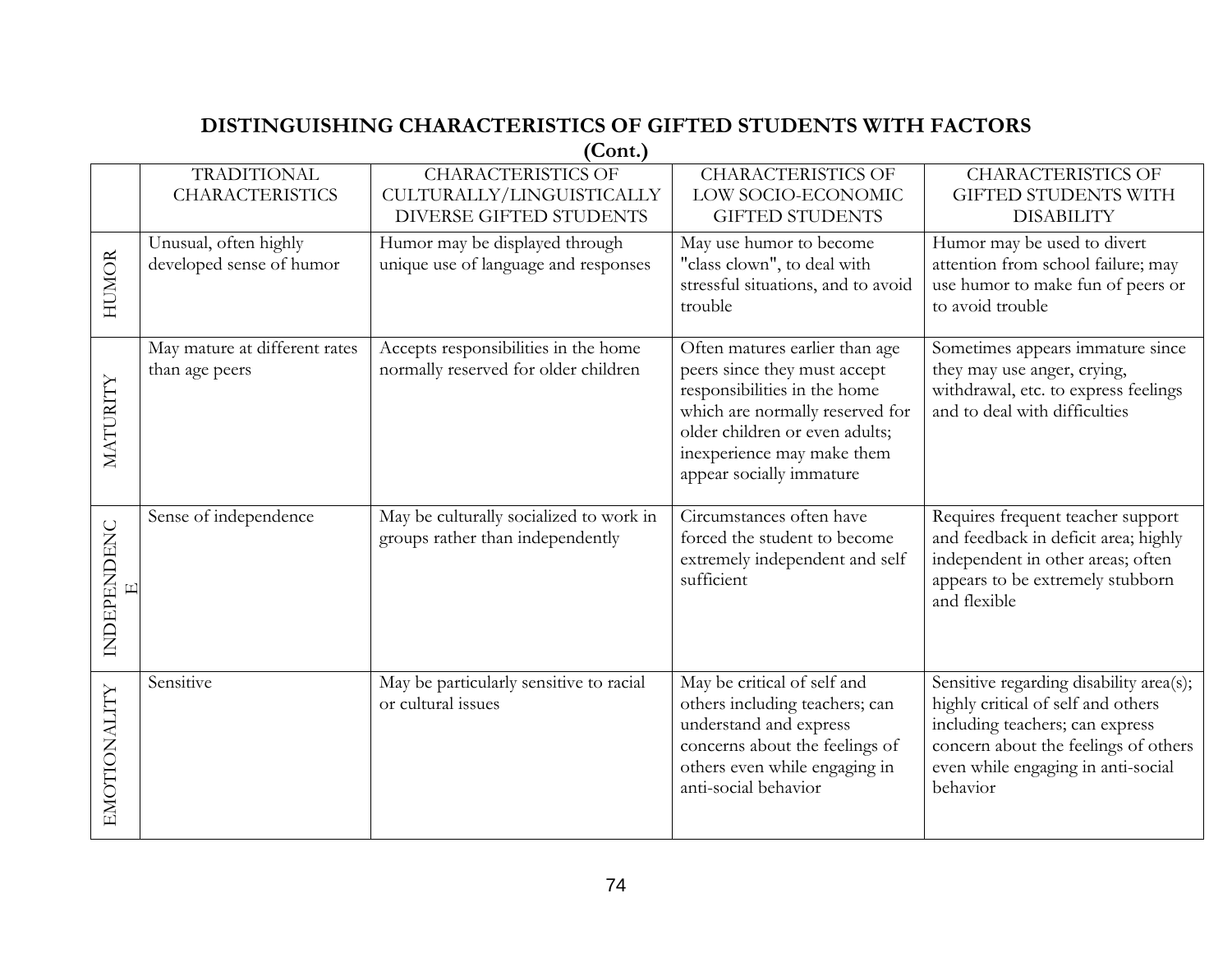# **DISTINGUISHING CHARACTERISTICS OF GIFTED STUDENTS WITH FACTORS**

**(Cont.)** 

|                               | <b>TRADITIONAL</b>                                                                             | , som<br><b>CHARACTERISTICS OF</b>                                                                                                                                               | <b>CHARACTERISTICS OF</b>                                                                                                                                                                    | <b>CHARACTERISTICS OF</b>                                                                                                                                                                                         |
|-------------------------------|------------------------------------------------------------------------------------------------|----------------------------------------------------------------------------------------------------------------------------------------------------------------------------------|----------------------------------------------------------------------------------------------------------------------------------------------------------------------------------------------|-------------------------------------------------------------------------------------------------------------------------------------------------------------------------------------------------------------------|
|                               | <b>CHARACTERISTICS</b>                                                                         | CULTURALLY/LINGUISTICALLY                                                                                                                                                        | LOW SOCIO-ECONOMIC                                                                                                                                                                           | <b>GIFTED STUDENTS WITH</b>                                                                                                                                                                                       |
|                               |                                                                                                | DIVERSE GIFTED STUDENTS                                                                                                                                                          | <b>GIFTED STUDENTS</b>                                                                                                                                                                       | <b>DISABILITY</b>                                                                                                                                                                                                 |
| <b>NDOS</b><br><b>TTESS</b>   | May not be accepted by<br>other children and may feel<br>isolated                              | May be perceived as a loner due to<br>racial/cultural isolation and/or<br>inability to speak English; entertains<br>self easily using imagination in games<br>and ingenious play | Economic circumstances as well<br>as his/her giftedness may isolate<br>the student from more<br>financially secure peers                                                                     | May be perceived as a loner since<br>he/she does not fit typical model<br>for either a gifted or a learning<br>disabled student; sometimes has<br>difficulty being accepted by peers<br>due to poor social skills |
| LEADERSHIP                    | Exhibits leadership ability                                                                    | May be leader the community but not<br>in the school setting; demonstrates<br>"street-wise" behavior                                                                             | May be a leader among the<br>more non-traditional students;<br>demonstrates strong "street-<br>wise" behavior; often excels in<br>brainstorming and problem<br>solving around social issues. | Often leader among the more non-<br>traditional students; demonstrates<br>strong "street-wise" behavior; the<br>disability may interfere with ability<br>to exercise leadership skills                            |
| <b>NTERES</b><br><b>BROAD</b> | Wide range of interests                                                                        | Interests may include culturally related<br>activities                                                                                                                           | Wide range of interests that are<br>often unrelated to<br>topics/subjects addressed in<br>school                                                                                             | Wide range of interest but is<br>handicapped in pursuing them due<br>to process/learning problems                                                                                                                 |
| <b>INTERESTS</b><br>FOCUSED   | Very focused interests, i.e., a<br>passion about a certain topic<br>to the exclusion of others | Very focused interests, i.e., a passion<br>about a certain topic to the exclusion<br>of others                                                                                   | Very focused interests, i.e., a<br>passion about a certain topic to<br>the exclusion of others - usually<br>not related to school subjects                                                   | Very focused interests, i.e., a<br>passion about a certain topic to the<br>exclusion of others - usually not<br>related to school subjects                                                                        |

From: New Mexico State Department of Education (1994). *Technical Assistance Document-Gifted Education*; Fox, L., Brody, L., & Tobin, D. (1983). *Learning-Disabled Gifted Children*; Torrance, E.P., Goff, K. & Neil, B. (1998). Multicultural *Mentoring of the Gifted and Talented*; Van Tassel-Baska, J., Patton, J. & Prillaman, D. (1991)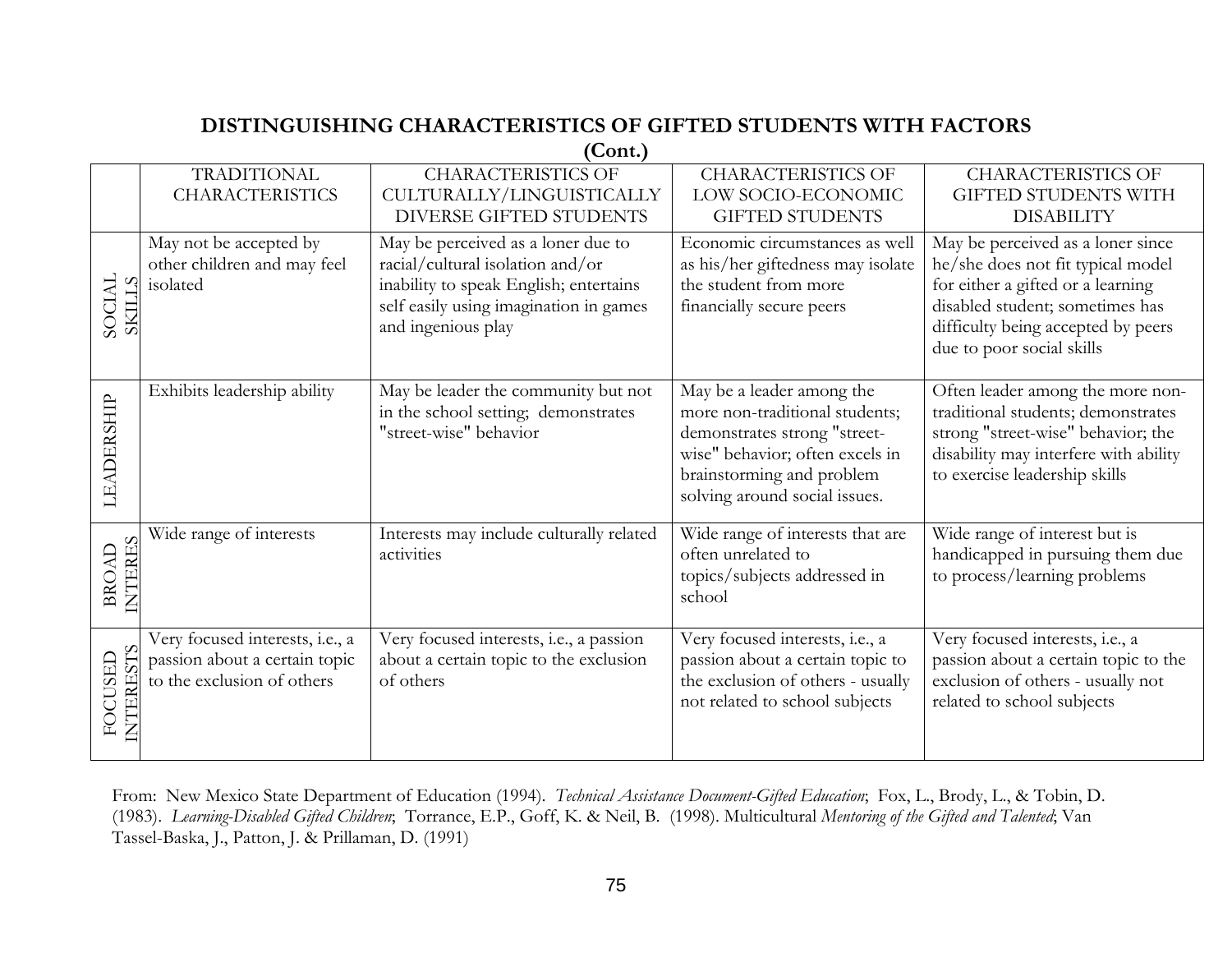| Please look at copyright date to make sure you are using the most recent form of the test. |                               |                 |                      |                                          |
|--------------------------------------------------------------------------------------------|-------------------------------|-----------------|----------------------|------------------------------------------|
| SOURCES OF DOCUMENTATION FOR ACHIEVEMENT                                                   |                               |                 |                      |                                          |
| <b>Test Name</b>                                                                           | Focus                         | Age             | Time                 | <b>Additional Information</b>            |
|                                                                                            |                               | Range           |                      |                                          |
| New Mexico Standards                                                                       | Achievement in Math, Reading, | Grades3-        | Administered in the  | Scores are usually available in the late |
| <b>Based Assessment</b>                                                                    | Language Arts, Science and    | 9,11            | spring over a period | fall after the spring testing. Criterion |
| (NMSBA)                                                                                    | Social Studies                |                 | of time determined   | referenced based on the NM Standards     |
|                                                                                            |                               |                 | by the PED. Group.   | and Benchmarks.                          |
| A2L                                                                                        | Reading and Math Scores       | $3 - 12$        | Group                | Administered by computer                 |
| Gates MacGinitie                                                                           | Reading                       | $K-12$          | Individual/group     |                                          |
|                                                                                            |                               |                 | On-line 3-12         |                                          |
| NM Writing                                                                                 | Written Language              | $5^{th}/7^{th}$ | Group                |                                          |
| Assessment                                                                                 |                               | grades          |                      |                                          |
| <b>TOMAGS</b>                                                                              | Math                          | Grades K-       | Individual/group     | Norm referenced for regular and gifted   |
|                                                                                            |                               | $3, 4-5, 6-8$   |                      | education students                       |

# **Please look at copyright date to make sure you are using the most recent form of the test.**

# **SOURCES OF DOCUMENTATION TO SUPPORT TEACHER INFORMATION ABOUT ABILITIES OR STRENGTHS**

| <b>Test Name</b>       | Focus                          | Age      | Time             | <b>Additional Information</b>                 |
|------------------------|--------------------------------|----------|------------------|-----------------------------------------------|
| KOI                    | Characteristics of giftedness: | $K-8$    | Classroom        | Increases opportunities to identify difficult |
| (Kingore Observation   | teacher                        |          | teacher observes | to find children; records characteristics;    |
| Inventory)             | Observation of ten categories  |          | and tallies over | can be used as documentation of               |
|                        | of behaviors                   |          | six week period. | giftedness; serve as an instructional focus.  |
|                        | typical of gifted students.    |          |                  |                                               |
| Renzulli Rating Scales | Characteristics of giftedness; | All ages | Teacher ratings  | Each scale should be looked at separately;    |
| For Behavioral         | teacher                        |          | of individual    | DO NOT ADD SUBSCORES                          |
| Characteristics of     | Observation of ten categories  |          | students         | <b>TOGETHER</b>                               |
| Superior Students      | of behaviors                   |          |                  |                                               |
| (SRBCSS)               | Typical of gifted students.    |          |                  |                                               |
|                        |                                |          |                  |                                               |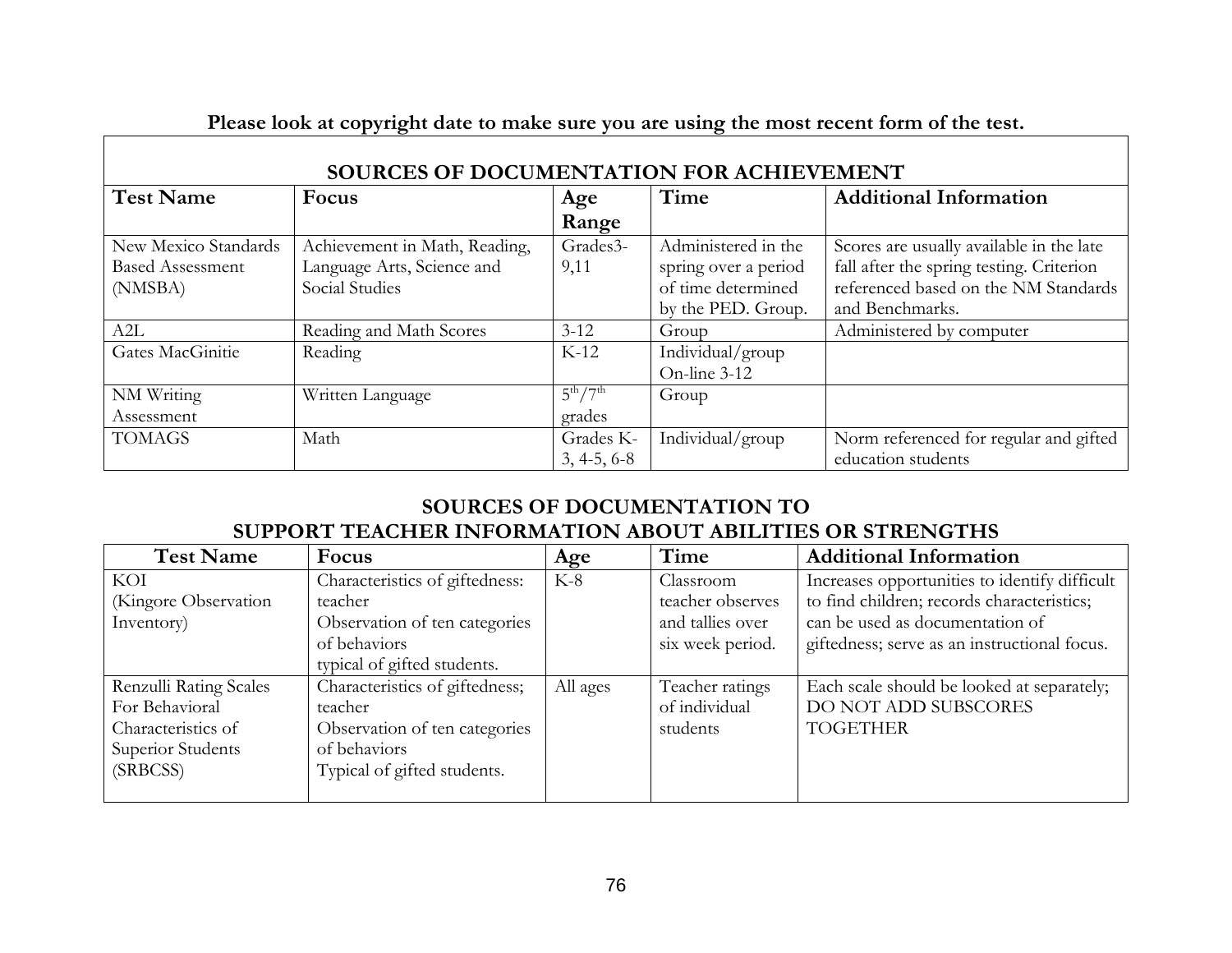**WORKSHEET FOR GENERAL-EDUCATIONCLASSROOM MODIFICATIONS FOR GIFTED STUDENTS WITH DISABILITIES (some of these are on the IEP form, limit to no more than 10, and must be communicated to all of the student's teachers.)** 

**The following modifications may be necessary in order for \_\_\_\_\_\_\_\_\_\_\_\_\_\_\_\_\_\_\_\_\_\_\_\_ (student's name) to be successful in his/her general-education and gifted-education classes.** 

### **I. MODIFICATIONS THAT REQUIRE DIRECT ASSISTANCE FROM THE SPECIAL EDUCATION PROGRAM OR TEACHER.**

- − Allow students to work with special education personnel to type papers, assignments, reports
- − Provide student with assistance in proofreading papers, assignments, reports
- − Assist in the monitoring of homework assignments
- − Assist in monitoring of disciplinary problems
- − Provide student with assistance in developing planning strategies for projects, assignments, reports, etc.
- − Provide student with assistance in developing strategies to study/prepare for tests
- − Allow student to take regular classroom tests within the special education classroom setting

\_\_\_\_\_\_\_\_\_\_\_\_\_\_\_\_\_\_\_\_\_\_\_\_\_\_\_\_\_\_\_\_\_\_\_\_\_\_\_\_\_\_\_\_\_\_\_\_\_\_\_\_\_\_\_\_\_\_\_\_\_\_\_\_\_\_\_\_\_\_\_\_\_\_\_

 $-$  Other

### **II. MODIFICATIONS RELATED TO NON-STANDARDIZED TEST TAKING**

- − Change the number of required tests to \_\_\_\_\_\_\_\_\_\_\_
- − Replace the test with alternative assignment(s)
- − Reduce the length of the test
- − Divide the test into smaller sections which then are administered separately
- − Use more objective test items (fewer essay responses)
- − Reduce the reading level of the test (paraphrase, etc.)
- − Provide written "reminders" that appear on the test itself (e.g., "Watch our math sign")
- − Read test items (especially math work problems) to student
- − Clearly present test directions to student and privately check to see if they are understood
- − Allow student to take the test alone
- − Allow student to take the test in the special education classroom
- − Allow student to take the test as a "take home" test in order to provide extended test taking time
- − Allow student to have more time in class to complete the test
- − Allow student to refer to class notes and textbooks while taking the test
- − Allow student to dictate or tape record responses to test items rather than write them down
- Allow student to use the following "technology" device while taking the tests:
- \_\_\_\_\_\_Computer \_\_\_\_\_\_Typewriter \_\_\_\_\_\_Calculator \_\_\_\_\_\_Spell-checker Other \_\_\_\_\_\_
- $-$  Other

### **III. MODIFICATIONS RELATED TO GRADING AND ASSESSMENT**

- − Student will function under same grading system as other students
- − Student will function under same grading system as other students with the following exceptions:\_\_\_\_\_\_\_\_\_\_\_\_\_\_\_\_\_\_\_\_\_\_\_\_\_\_\_\_\_\_\_\_\_\_\_\_\_\_\_\_\_\_\_\_\_\_\_\_\_\_\_\_\_\_\_\_\_\_\_\_\_\_\_\_\_\_

\_\_\_\_\_\_\_\_\_\_\_\_\_\_\_\_\_\_\_\_\_\_\_\_\_\_\_\_\_\_\_\_\_\_\_\_\_\_\_\_\_\_\_\_\_\_\_\_\_\_\_\_\_\_\_\_\_\_\_\_\_

Student will function on a pass fail system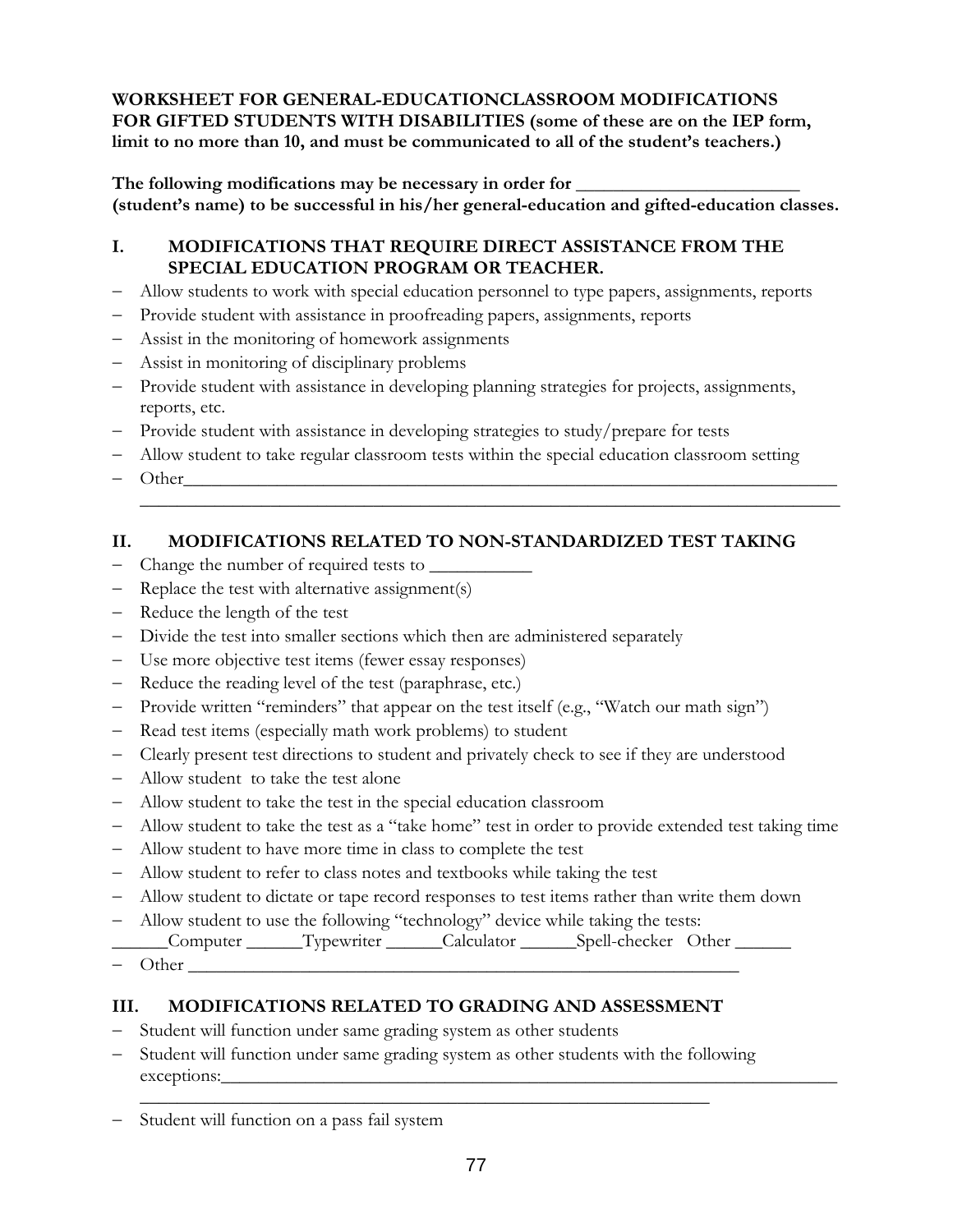- − Student will function on an "attendance only" pass/fail system
- − Student will receive credit (Cr.) if his/her work demonstrates effort
- − Assignment and tests will be graded with reference to "correct/acceptable" portions rather than by numbers or portions "wrong"
- − Assignments and test will be graded on percentage correct, to give the student credit for accuracy and effort
- − Reversals and transpositions of letters and numbers will not be marked wrong; rather, they will be pointed out for correction
- − Student will not be penalized for spelling errors, except for specific "spelling assignments'
- Student will not be penalized for handwriting problems, except for specific "penmanship" assignments"
- − Student will receive credit for oral participation in class
- Student will be graded only for the specific skill being taught (e.g., If the grade is for social studies, the student will not be graded on his/her ability to read the textbook; rather, he/she will be graded on knowledge of social studies content)
- − Other\_\_\_\_\_\_\_\_\_\_\_\_\_\_\_\_\_\_\_\_\_\_\_\_\_\_\_\_\_\_\_\_\_\_\_\_\_\_\_\_\_\_\_\_\_\_\_\_\_\_\_\_\_\_\_\_\_\_\_

# **IV. MODIFICATIONS TO HOMEWORK AND IN-CLASS ASSIGNMENTS**

- − Reduce student's amount of homework (especially lengthy reading assignments)
- − Insure that student has a written copy of all homework assignments at the end of each day
- − Avoid having student recopy handwritten work; the paper of ten in not improved and the student's frustration is increased
- − Allow student to dictate homework answers to parents with parents writing the dictated responses
- − Avoid placing student in competitive academic situations
- − Brief student on key points before starting assignment and make sure he/she understands the assignment
- − Work with student to create contracts for assignments
- − Allow student more time to complete pencil/paper assignments
- − Allow student choices for some assignments
- − Break down student's assignments so that he/she is not overwhelmed and can achieve a sense of completions as each section is finished
- − Allow student to use cursive writing for assignments when printing is a problem area
- − Change the format of the assignment (e.g., fewer paragraphs and problems)
- − Present reading assignments on cassette tapes
- − Physically divide or cut-apart assignments (particularly math) into sections so student does not feel overwhelmed by the amount of work required
- − Space problems farther apart on the page so student is less distracted and less likely to lose his/her place on the page
- − Allow student to tape record assignments
- − Allow student to type assignments or use a computer
- − Allow student to write partial-sentence answers rather than write complete sentences
- − Allow student to use alternate (non-traditional) ways o present knowledge and research (e.g., demonstrations, role-play, drawings, and models)
- − Allow student to give reports orally from notes rather than having to write detailed reports
- − Other \_\_\_\_\_\_\_\_\_\_\_\_\_\_\_\_\_\_\_\_\_\_\_\_\_\_\_\_\_\_\_\_\_\_\_\_\_\_\_\_\_\_\_\_\_\_\_\_\_\_\_\_\_\_\_\_\_\_\_\_\_\_\_\_\_\_\_\_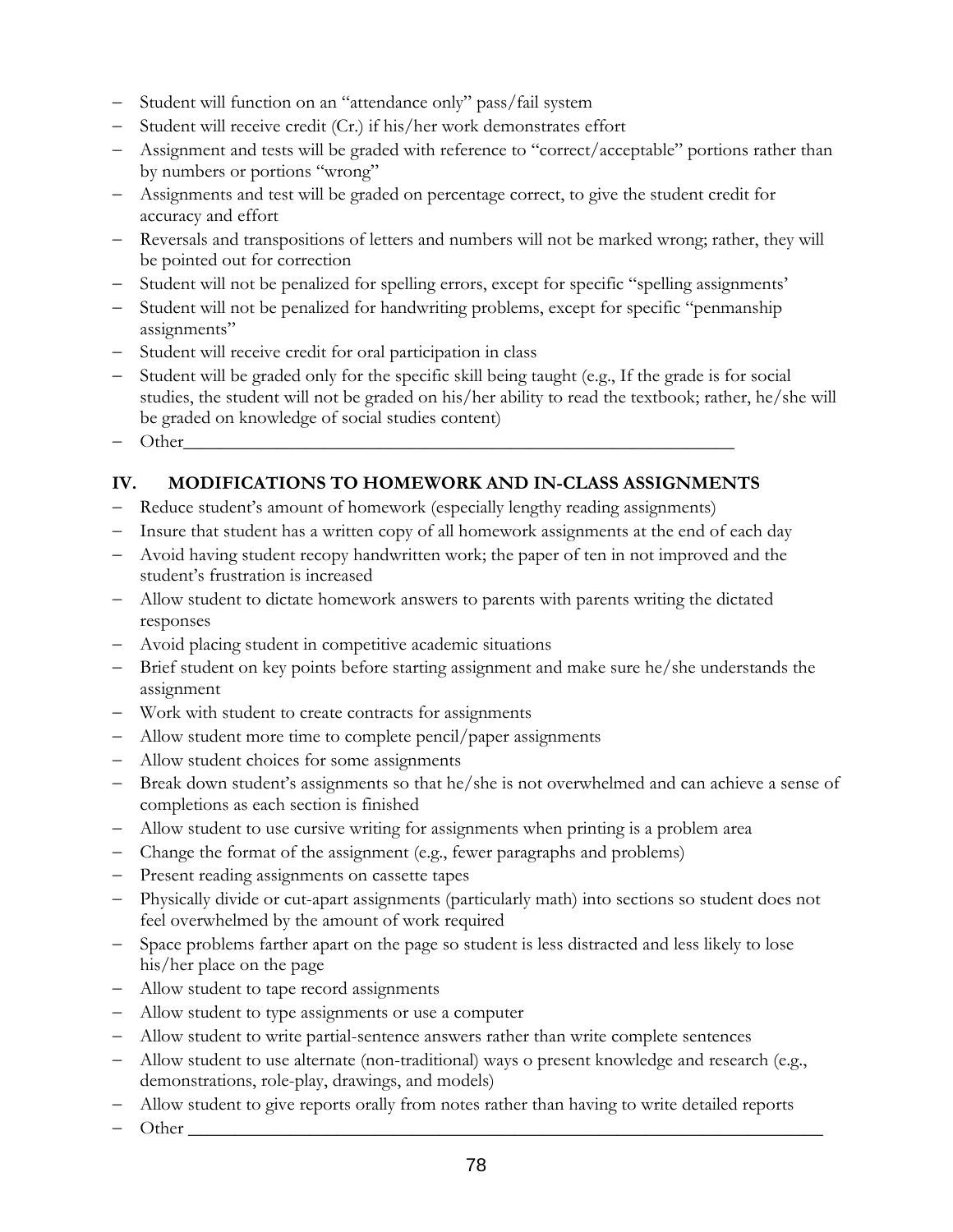### **V. MODIFICATIONS IN THE WAY INFORMATION IS PRESENTED IN CLASS**

- − Repeat instructions and directions
- − Provide more detailed directions
- − Quietly and individually repeat directions to student; then have student repeat and explain directions
- − Accompany oral directions with written directions (either on the blackboard or on paper) to which student can later refer
- − Provide student with an overview of each day's lesson/activities, preferably using a graphic organizer
- − Present student with an outline of the instruction before the actual instruction begins
- − Focus instruction around the student's interest area(s)
- − Allow student to do independent research projects
- − Provide instruction that allows the student to make choices (e.g., via learning center materials)
- − Utilize peer tutoring
- − Speak more slowly
- − Use handouts, transparencies, maps and charts to emphasize major instructional points
- − Provide visual input of information (e.g., films, diagrams, video, illustrations, posed assignments, speakers)
- − Provide auditory input of information (e.g., tape recordings, music, oral presentation of directions)
- − Provide tactile/kinesthetic input of information; for example use manipulatives, models, computers, hand-on experiments and projects, dramas, field trips and/or allow student to Silly Putty, Koosh balls, chewing gum for tactile stimulation while working
- $-$  Other

## **VI. MODIFICATIONS IN THE WAY STUDENT OBTAINS CLASS INFORMATION**

- − Provide student wit referred seating
- − Utilize cross-age tutoring
- − Provide opportunities for student to work wit another student to avoid problems with reading the material, doing computation, or writing information
- − Allow student to record lectures
- − Allow student to copy class notes from another student who does not have academic difficulties
- − Allow another student take class notes using carbon paper and share the copy wit student
- − Provide student with copies of teacher's notes/overheads
- − Present advanced organizers to student before lecturing/teaching
- − Put an outline of teaching lesson on the board and referring to while teaching
- $-$  Other

## **VII. MODIFICATIONS TO TEXTBOOKS AND WORKSHEETS**

- − **A**llow student more time to complete worksheets
- − Provide student with tape recording of written materials.
- − Breakdown the worksheets so student is not overwhelmed by the amount of material that must be read and accomplished
- − Provide outlines to textbook material or have the student develop outlines
- Underline or color-code key words or concepts in textbooks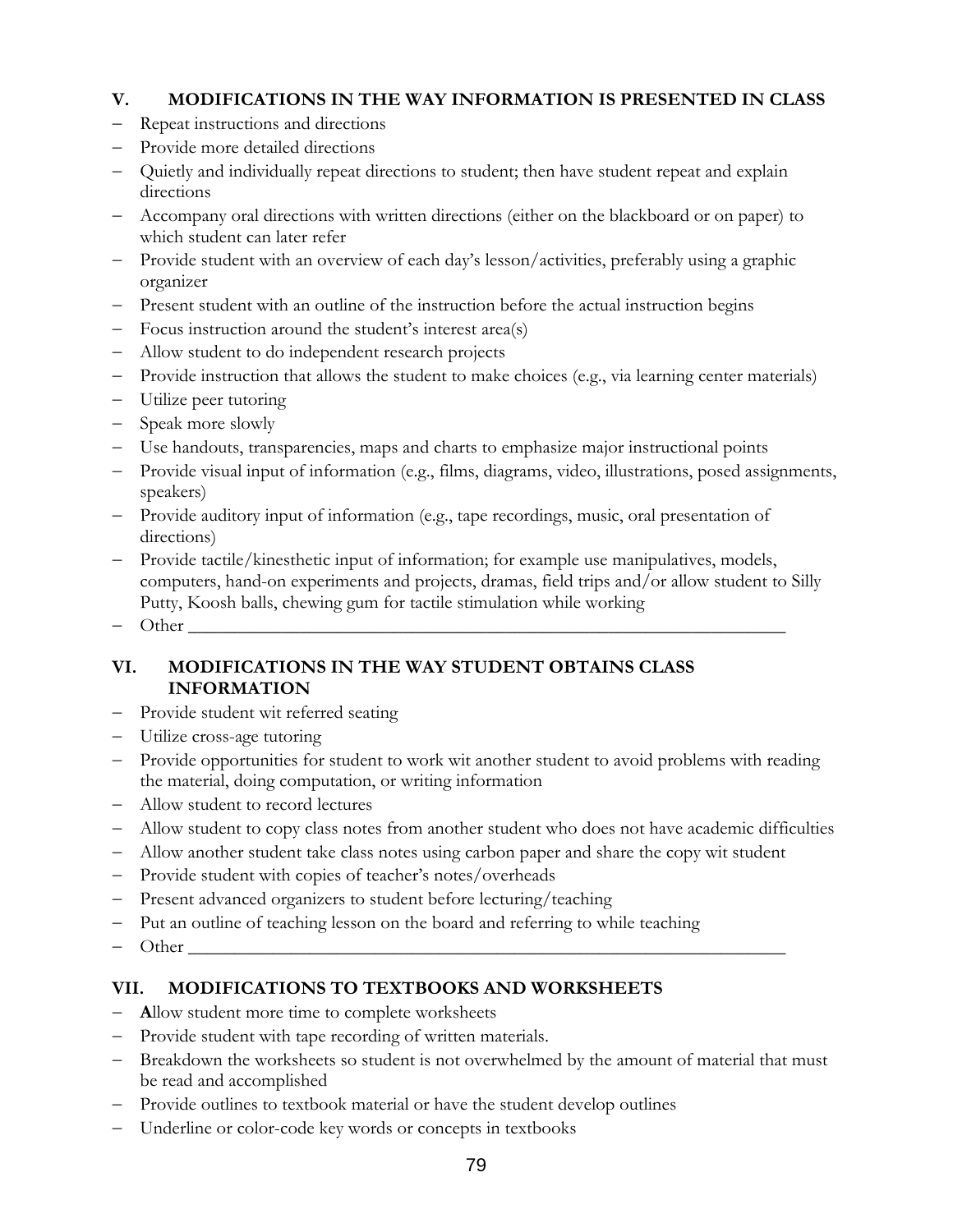- − Provide hints or reminders on student's worksheets (e.g., "Watch your signs"). This can be more abstract that color-cueing thus serving as a transition away from such cueing
- − Reword math story problems so student can demonstrate his/her ability to use math processes rather his/her reading ability
- − Physically divide or cut-apart math worksheets into sections so that student is not overwhelmed by the amount of work required
- − Space problems farther apart on the page so student is less likely to loose his/her place
- $-$  Other

### **VIII. MODIFICATIONS INVOLVING THE USE OF "COMPENSATORY" TECHNIQUES**

- − Allow student to use typewriter
- − Allow student to use calculator
- − Allow student to use computer with spell-check and grammar-check programs
- − Allow student to use hand-held spell checker
- − Allow student to use tape recorder (preferably a "veritable speed" recorder)
- − Allow student to use "books on Tape: from the National Recording for the Blind Program or other sources
- − Allow student to use "Books on Tape" from the National Recordings for the Blind Program or other sources
- − Allow student to use pencil grip or writing frame to improve handwriting
- − Allow student to use graph paper to help organize writing and math work
- − Allow Student to use colored plastic film over reading material to improve reading ability
- $-$  Other

## **IX. MODIFICATIONS IN DICIPLINARY INTERVENTIONS**

- Ignore inappropriate behavior that is not drastically outside classroom limits
- − Provide a quiet, neutral area in the room (not a corner or closet) where student can go to "cooloff"
- − Implement and adhere to an effective behavior modification program
- − Arrange a regular time to talk privately with student regarding his/her behavior
- − Recognize and record the student's on-task behavior
- − Provide student with acceptable ways to show his/her creativity with out disrupting the class
- − Avoid placing student under time pressures
- Avoid placing student under the pressure of competition
- $Other$   $Other$   $\Box$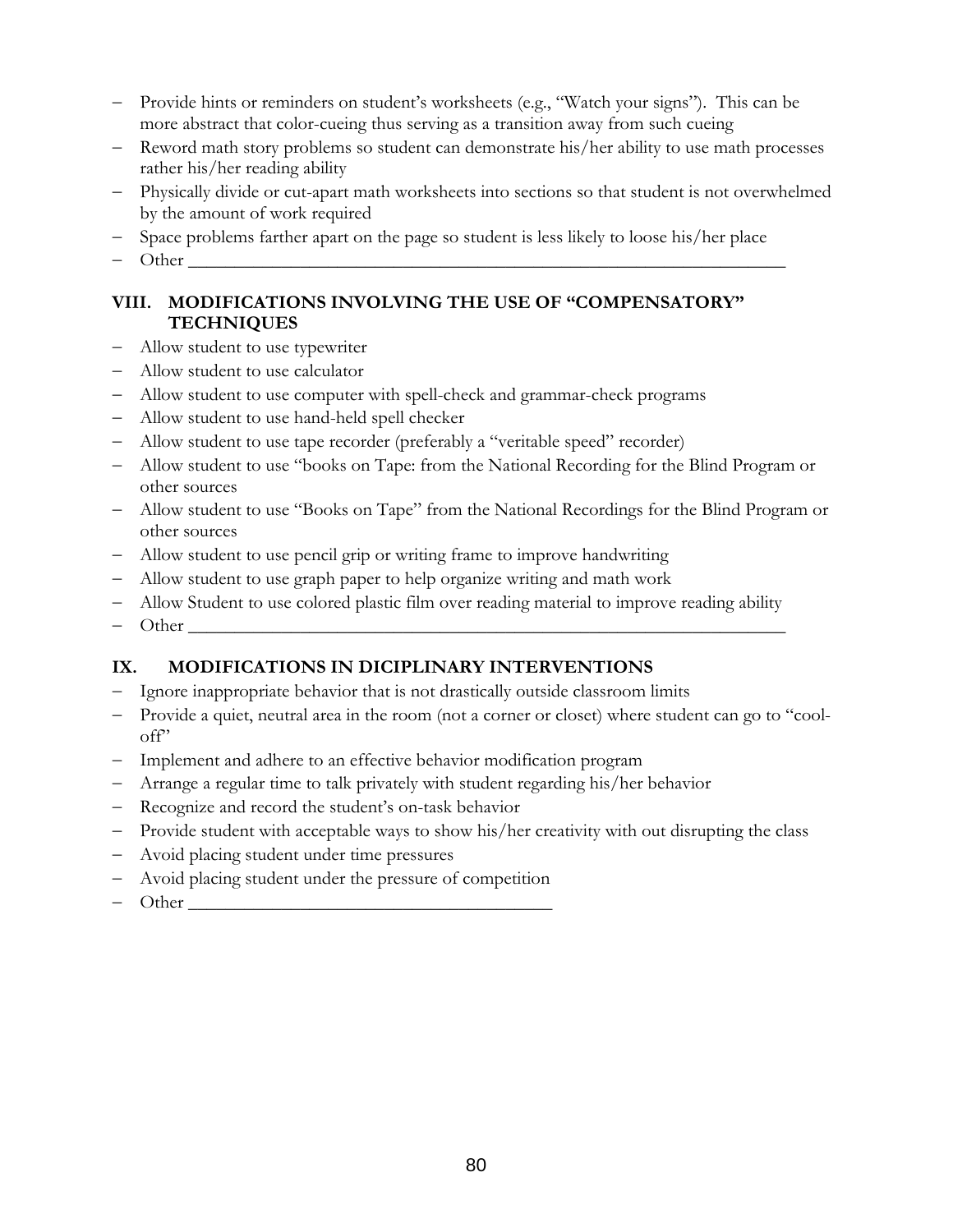# Section V

# **CEC – NAGC Knowledge (K) & Skill Standards (S) for Gifted Educators (final version)**

### **Standard 1: Foundations**

Educators of the gifted understand the field as an evolving and changing discipline based on philosophies, evidence-based principles and theories, relevant laws and policies, diverse and historical points of view, and human issues. These perspectives continue to influence the field of gifted education and the education and treatment of individuals with gifts and talents both in school and society. They recognize how foundational influences affect professional practice, including assessment, instructional planning, delivery, and program evaluation. They further understand how issues of human diversity impact families, cultures, and schools, and how these complex human issues can interact in the delivery of gifted and talented education services.

| K <sub>1</sub> | Historical foundations of gifted and talented education including points of view and<br>contributions of individuals from diverse backgrounds.                       |
|----------------|----------------------------------------------------------------------------------------------------------------------------------------------------------------------|
| K <sub>2</sub> | Key philosophies, theories, models, and research supporting gifted and talented<br>education.                                                                        |
| K <sub>3</sub> | Local, state/provincial and federal laws and policies related to gifted and talented<br>education.                                                                   |
| K4             | Issues in conceptions, definitions, and identification of gifts and talents, including<br>those of individuals from diverse backgrounds.                             |
| K <sub>5</sub> | Impact of the dominant culture's role in shaping schools and the differences in<br>values, languages, and customs between school and home.                           |
| K <sub>6</sub> | Societal, cultural, and economic factors, including anti-intellectualism and equity vs.<br>excellence, enhancing or inhibiting the development of gifts and talents. |
| K7             | Key issues and trends, including diversity and inclusion, connecting general, special,<br>and gifted and talented education.                                         |

### **Standard 2: Development and Characteristics of Learners**

Educators of the gifted know and demonstrate respect for their students as unique human beings. They understand variations in characteristics and development between and among individuals with and without exceptional learning needs and capacities. Educators of the gifted can express how different characteristics interact with the domains of human development and use this knowledge to describe the varying abilities and behaviors of individuals with gifts and talents. Educators of the gifted also understand how families and communities contribute to the development of individuals with gifts and talents.

| <b>K1</b>      | Cognitive and affective characteristics of individuals with gifts and talents, including<br>those from diverse backgrounds, in intellectual, academic, creative, leadership, and<br>artistic domains. |
|----------------|-------------------------------------------------------------------------------------------------------------------------------------------------------------------------------------------------------|
| K <sub>2</sub> | Characteristics and effects of culture and environment on the development of<br>individuals with gifts and talents.                                                                                   |
| K <sub>3</sub> | Role of families and communities in supporting the development of individuals with<br>gifts and talents.                                                                                              |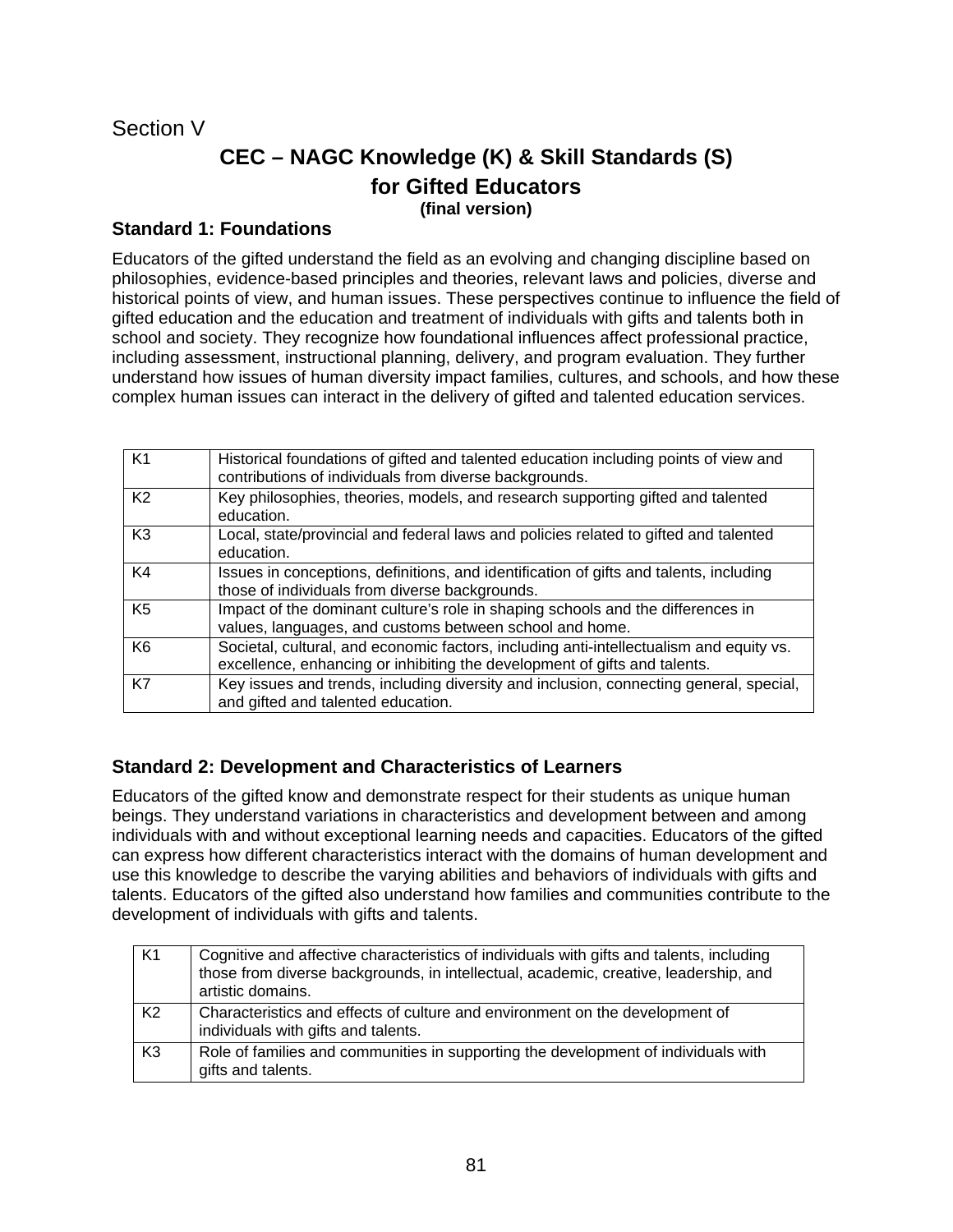| K4             | Advanced developmental milestones of individuals with gifts and talents from early<br>childhood through adolescence.          |
|----------------|-------------------------------------------------------------------------------------------------------------------------------|
| K <sub>5</sub> | Similarities and differences within the group of individuals with gifts and talents as<br>compared to the general population. |

# **Standard 3: Individual Learning Differences**

Educators of the gifted understand the effects that gifts and talents can have on an individual's learning in school and throughout life. Moreover, educators of the gifted are active and resourceful in seeking to understand how language, culture, and family background interact with an individual's predispositions to impact academic and social behavior, attitudes, values, and interests. The understanding of these learning differences and their interactions provides the foundation upon which educators of the gifted plan instruction to provide meaningful and challenging learning.

| K <sub>1</sub> | Influences of diversity factors on individuals with exceptional learning needs.                                                                                                                     |
|----------------|-----------------------------------------------------------------------------------------------------------------------------------------------------------------------------------------------------|
| K <sub>2</sub> | Academic and affective characteristics and learning needs of individuals with gifts,<br>talents, and disabilities.                                                                                  |
| K <sub>3</sub> | Idiosyncratic learning patterns of individuals with gifts and talents, including those<br>from diverse backgrounds.                                                                                 |
| K4             | Influences of different beliefs, traditions, and values across and within diverse groups<br>on relationships among individuals with gifts and talents, their families, schools, and<br>communities. |
| S <sub>1</sub> | Integrate perspectives of diverse groups into planning instruction for individuals with<br>gifts and talents.                                                                                       |

## **Standard 4: Instructional Strategies**

Educators of the gifted possess a repertoire of evidence-based curriculum and instructional strategies to differentiate for individuals with gifts and talents. They select, adapt, and use these strategies to promote challenging learning opportunities in general and special curricula and to modify learning environments to enhance self-awareness and self-efficacy for individuals with gifts and talents. They enhance the learning of critical and creative thinking, problem solving, and performance skills in specific domains. Moreover, educators of the gifted emphasize the development, practice, and transfer of advanced knowledge and skills across environments throughout the lifespan leading to creative, productive careers in society for individuals with gifts and talents.

| K <sub>1</sub>           | School and community resources, including content specialists, which support differentiation.                                                   |  |  |  |  |
|--------------------------|-------------------------------------------------------------------------------------------------------------------------------------------------|--|--|--|--|
| K <sub>2</sub>           | Curricular, instructional, and management strategies effective for individuals with exceptional<br>learning needs.                              |  |  |  |  |
| S <sub>1</sub>           | Apply pedagogical content knowledge to instructing learners with gifts and talents.                                                             |  |  |  |  |
| $\overline{\mathsf{S2}}$ | Apply higher-level thinking and metacognitive models to content areas to meet the needs of<br>individuals with gifts and talents.               |  |  |  |  |
| S <sub>3</sub>           | Provide opportunities for individuals with gifts and talents to explore, develop, or research their<br>areas of interest or talent.             |  |  |  |  |
| S <sub>4</sub>           | Pre-assess the learning needs of individuals with gifts and talents in various domains and<br>adjust instruction based on continual assessment. |  |  |  |  |
| S <sub>5</sub>           | Pace delivery of curriculum and instruction consistent with needs of individuals with gifts and<br>talents.                                     |  |  |  |  |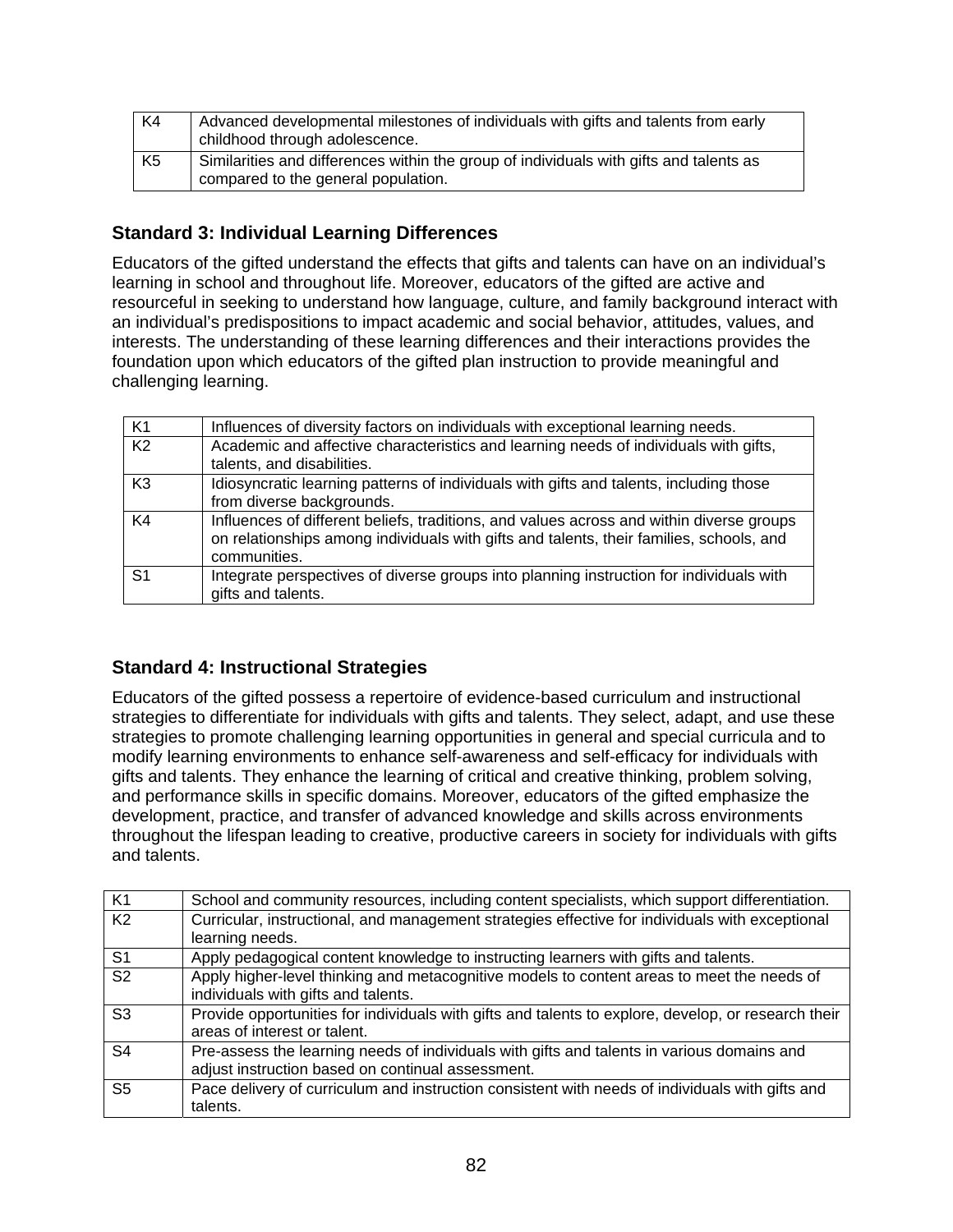| S <sub>6</sub> | Engage individuals with gifts and talents from all backgrounds in challenging, multicultural<br>curricula.         |
|----------------|--------------------------------------------------------------------------------------------------------------------|
| <b>S7</b>      | Use information and/or assistive technologies to meet the needs of individuals with<br>exceptional learning needs. |

## **Standard 5: Learning Environments and Social Interactions**

Educators of the gifted actively create learning environments for individuals with gifts and talents that foster cultural understanding, safety and emotional well being, positive social interactions, and active engagement. In addition, educators of the gifted foster environments in which diversity is valued and individuals are taught to live harmoniously and productively in a culturally diverse world. Educators of the gifted shape environments to encourage independence, motivation, and self-advocacy of individuals with gifts and talents.

| K <sub>1</sub> | Ways in which groups are stereotyped and experience historical and current discrimination        |
|----------------|--------------------------------------------------------------------------------------------------|
|                | and implications for gifted and talented education.                                              |
|                |                                                                                                  |
| K <sub>2</sub> | Influence of social and emotional development on interpersonal relationships and learning of     |
|                | individuals with gifts and talents.                                                              |
| S <sub>1</sub> | Design learning opportunities for individuals with gifts and talents that promote self-          |
|                | awareness, positive peer relationships, intercultural experiences, and leadership.               |
| S <sub>2</sub> | Create learning environments for individuals with gifted and talents that promote self-          |
|                | awareness, self-efficacy, leadership, and lifelong learning.                                     |
| S <sub>3</sub> | Create safe learning environments for individuals with gifts and talents that encourage active   |
|                | participation in individual and group activities to enhance independence, interdependence,       |
|                | and positive peer relationships.                                                                 |
| S <sub>4</sub> | Create learning environments and intercultural experiences that allow individuals with gifts and |
|                | talents to appreciate their own and others' language and cultural heritage.                      |
|                |                                                                                                  |
| S <sub>5</sub> | Develop social interaction and coping skills in individuals with gifts and talents to address    |
|                | personal and social issues, including discrimination and stereotyping.                           |

## **Standard 6: Language and Communication**

Educators of the gifted understand the role of language and communication in talent development and the ways in which exceptional conditions can hinder or facilitate such development. They use relevant strategies to teach oral and written communication skills to individuals with gifts and talents. Educators of the gifted are familiar with assistive technologies to support and enhance communication of individuals with exceptional needs. They match their communication methods to an individual's language proficiency and cultural and linguistic differences. Educators of the gifted use communication strategies and resources to facilitate understanding of subject matter for individuals with gifts and talents who are English learners.

| K <sub>1</sub> | Forms and methods of communication essential to the education of individuals with gifts and<br>talents, including those from diverse backgrounds. |
|----------------|---------------------------------------------------------------------------------------------------------------------------------------------------|
| K2             | Impact of diversity on communication.                                                                                                             |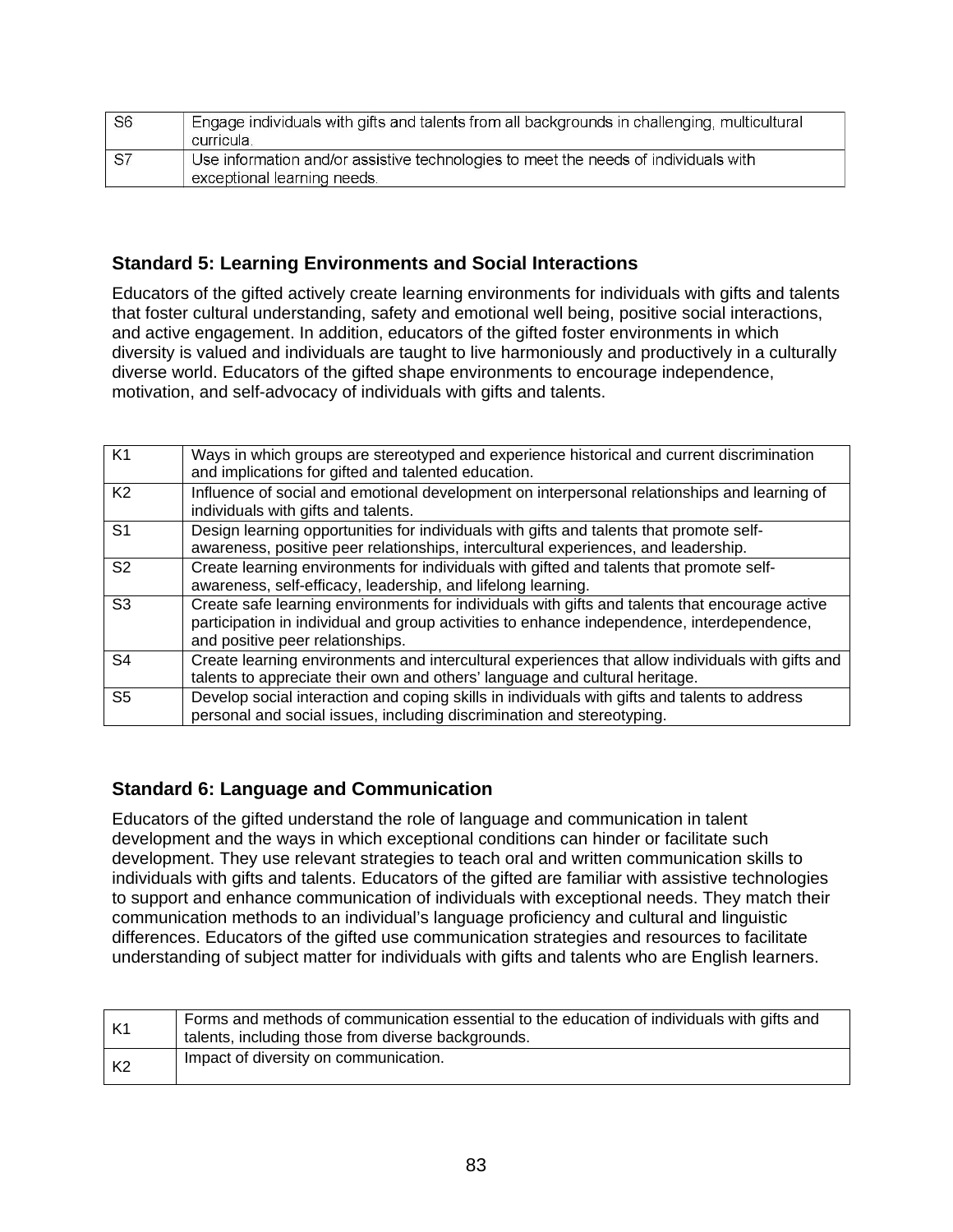| K3             | Implications of culture, behavior, and language on the development of individuals with gifts and<br>talents.                                                                                       |  |  |  |  |
|----------------|----------------------------------------------------------------------------------------------------------------------------------------------------------------------------------------------------|--|--|--|--|
| - S1           | Access resources and develop strategies to enhance communication skills for individuals with<br>gifts and talents including those with advanced communication and/or English language<br>learners. |  |  |  |  |
| S <sub>2</sub> | Use advanced oral and written communication tools, including assistive technologies to<br>enhance the learning experiences of individuals with exceptional learning needs.                         |  |  |  |  |

# **Standard 7: Instructional Planning**

Curriculum and instructional planning is at the center of gifted and talented education. Educators of the gifted develop long-range plans anchored in both general and special curricula. They systematically translate shorter-range goals and objectives that take into consideration an individual's abilities and needs, the learning environment, and cultural and linguistic factors. Understanding of these factors, as well as the implications of being gifted and talented, guides the educator's selection, adaptation, and creation of materials, and use of differentiated instructional strategies. Learning plans are modified based on ongoing assessment of the individual's progress. Moreover, educators of the gifted facilitate these actions in a collaborative context that includes individuals with gifts and talents, families, professional colleagues, and personnel from other agencies as appropriate. Educators of the gifted are comfortable using technologies to support instructional planning and individualized instruction.

| K <sub>1</sub> | Theories and research models that form the basis of curriculum development and instructional<br>practice for individuals with gifts and talents.                             |
|----------------|------------------------------------------------------------------------------------------------------------------------------------------------------------------------------|
| K <sub>2</sub> | Features that distinguish differentiated curriculum from general curricula for individuals with<br>exceptional learning needs.                                               |
| K <sub>3</sub> | Curriculum emphases for individuals with gifts and talents within cognitive, affective, aesthetic,<br>social, and linguistic domains.                                        |
| S <sub>1</sub> | Align differentiated instructional plans with local, state/provincial, and national curricular<br>standards.                                                                 |
| S <sub>2</sub> | Design differentiated learning plans for individuals with gifts and talents, including individuals<br>from diverse backgrounds.                                              |
| S <sub>3</sub> | Develop scope and sequence plans for individuals with gifts and talents.                                                                                                     |
| S <sub>4</sub> | Select curriculum resources, strategies, and product options that respond to cultural, linguistic,<br>and intellectual differences among individuals with gifts and talents. |
| S5             | Select and adapt a variety of differentiated curricula that incorporate advanced, conceptually<br>challenging, in-depth, distinctive, and complex content.                   |
| S6             | Integrate academic and career guidance experiences into the learning plan for individuals with<br>gifts and talents.                                                         |

# **Standard 8: Assessment**

Assessment is integral to the decision-making and teaching of educators of the gifted as multiple types of assessment information are required for both identification and learning progress decisions. Educators of the gifted use the results of such assessments to adjust instruction and to enhance ongoing learning progress. Educators of the gifted understand the process of identification, legal policies, and ethical principles of measurement and assessment related to referral, eligibility, program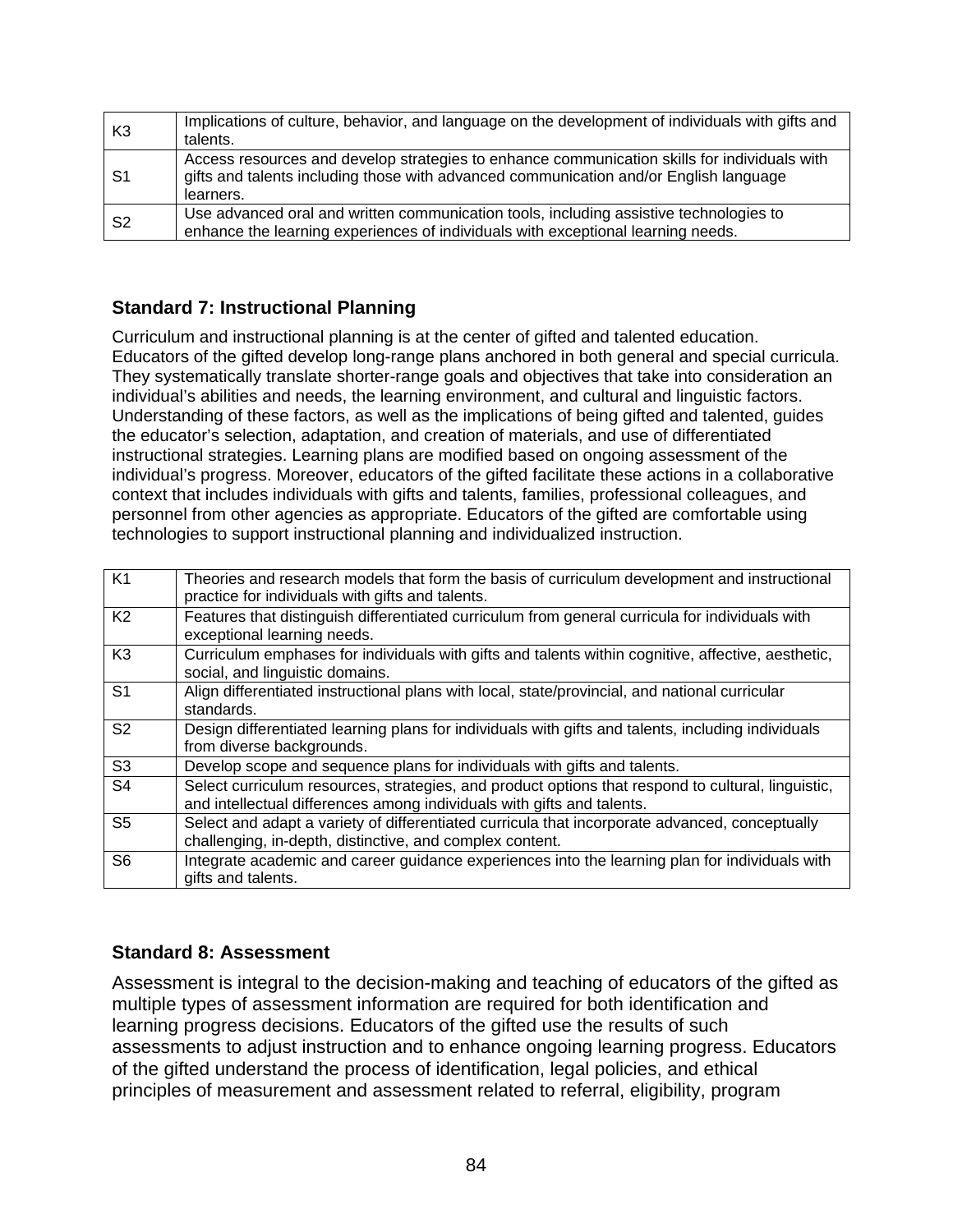planning, instruction, and placement for individuals with gifts and talents, including those from culturally and linguistically diverse backgrounds. They understand measurement theory and practices for addressing the interpretation of assessment results. In addition, educators of the gifted understand the appropriate use and limitations of various types of assessments. To ensure the use of nonbiased and equitable identification and learning progress models, educators of the gifted employ alternative assessments such as performance-based assessment, portfolios, and computer simulations.

| K <sub>1</sub> | Processes and procedures for the identification of individuals with gifts and talents.                                                                                                       |  |  |  |  |  |
|----------------|----------------------------------------------------------------------------------------------------------------------------------------------------------------------------------------------|--|--|--|--|--|
| K <sub>2</sub> | Uses, limitations, and interpretation of multiple assessments in different domains for identifying<br>individuals with exceptional learning needs, including those from diverse backgrounds. |  |  |  |  |  |
| K <sub>3</sub> | Uses and limitations of assessments documenting academic growth of individuals with gifts and<br>talents.                                                                                    |  |  |  |  |  |
| S <sub>1</sub> | Use non-biased and equitable approaches for identifying individuals with gifts and talents,<br>including those from diverse backgrounds.                                                     |  |  |  |  |  |
| S <sub>2</sub> | Use technically adequate qualitative and quantitative assessments for identifying and placing<br>individuals with gifts and talents.                                                         |  |  |  |  |  |
| S <sub>3</sub> | Develop differentiated curriculum-based assessments for use in instructional planning and<br>delivery for individuals with gifts and talents.                                                |  |  |  |  |  |
| S <sub>4</sub> | Use alternative assessments and technologies to evaluate learning of individuals with gifts and<br>talents.                                                                                  |  |  |  |  |  |

### **Standard 9: Professional and Ethical Practice**

Educators of the gifted are guided by the profession's ethical and professional practice standards. They practice in multiple roles and complex situations across wide age and developmental ranges. Their practice requires ongoing attention to professional and ethical considerations. They engage in professional activities that promote growth in individuals with gifts and talents and update themselves on evidence-based best practices. Educators of the gifted view themselves as lifelong learners and regularly reflect on and adjust their practice. They are aware of how attitudes, behaviors, and ways of communicating can influence their practice. Educators of the gifted understand that culture and language interact with gifts and talents and are sensitive to the many aspects of the diversity of individuals with gifts and talents and their families.

| K1             | Personal and cultural frames of reference that affect one's teaching of individuals with gifts and    |  |  |  |  |
|----------------|-------------------------------------------------------------------------------------------------------|--|--|--|--|
|                | talents, including biases about individuals from diverse backgrounds.                                 |  |  |  |  |
|                |                                                                                                       |  |  |  |  |
| K <sub>2</sub> | Organizations and publications relevant to the field of gifted and talented education.                |  |  |  |  |
| S <sub>1</sub> | Assess personal skills and limitations in teaching individuals with exceptional learning needs.       |  |  |  |  |
| S <sub>2</sub> | Maintain confidential communication about individuals with gifts and talents.                         |  |  |  |  |
| S <sub>3</sub> | Encourage and model respect for the full range of diversity among individuals with gifts and          |  |  |  |  |
|                | talents.                                                                                              |  |  |  |  |
| S <sub>4</sub> | Conduct activities in gifted and talented education in compliance with laws, policies, and            |  |  |  |  |
|                | standards of ethical practice.                                                                        |  |  |  |  |
| S <sub>5</sub> | Improve practice through continuous research-supported professional development in gifted             |  |  |  |  |
|                | education and related fields.                                                                         |  |  |  |  |
| S <sub>6</sub> | Participate in the activities of professional organizations related to gifted and talented education. |  |  |  |  |
| S7             | Reflect on personal practice to improve teaching and guide professional growth in gifted and          |  |  |  |  |
|                | talented education.                                                                                   |  |  |  |  |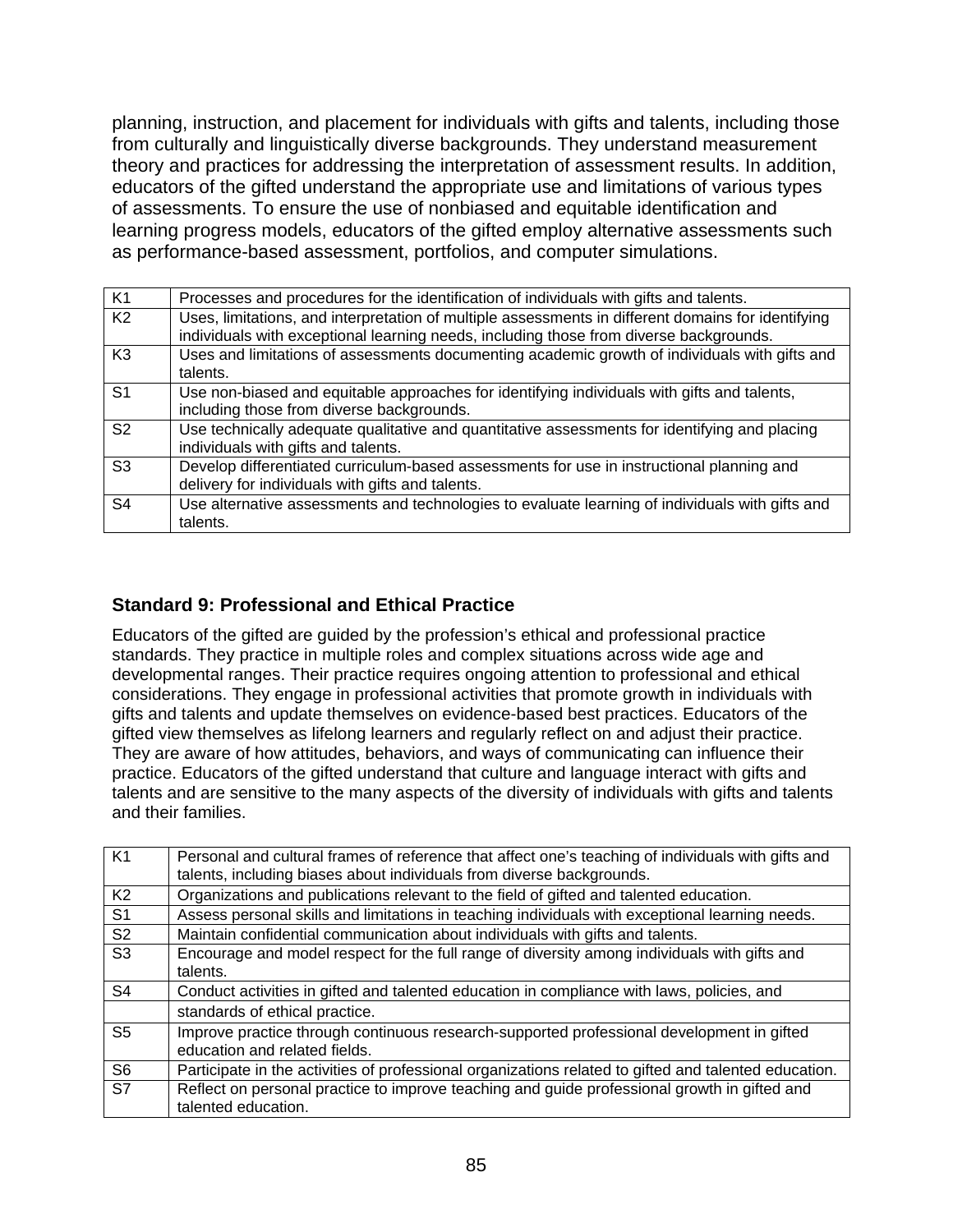### **Standard 10: Collaboration**

Educators of the gifted effectively collaborate with families, other educators, and related service providers. This collaboration enhances comprehensive articulated program options across educational levels and engagement of individuals with gifts and talents in meaningful learning activities and interactions. Moreover, educators of the gifted embrace their special role as advocate for individuals with gifts and talents. They promote and advocate for the learning and well being of individuals with gifts and talents across settings and diverse learning experiences.

| K1             | Culturally responsive behaviors that promote effective communication and collaboration with<br>individuals with gifts and talents, their families, school personnel, and community members.                      |
|----------------|------------------------------------------------------------------------------------------------------------------------------------------------------------------------------------------------------------------|
| S <sub>1</sub> | Respond to concerns of families of individuals with gifts and talents.                                                                                                                                           |
| S <sub>2</sub> | Collaborate with stakeholders outside the school setting who serve individuals with exceptional<br>learning needs and their families.                                                                            |
| S <sub>3</sub> | Advocate for the benefit of individuals with gifts and talents and their families.                                                                                                                               |
| S <sub>4</sub> | Collaborate with individuals with gifts and talents, their families, general, and special<br>educators, and other school staff to articulate a comprehensive preschool through secondary<br>educational program. |
| S <sub>5</sub> | Collaborate with families, community members, and professionals in assessment of individuals<br>with gifts and talents.                                                                                          |
| S6             | Communicate and consult with school personnel about the characteristics and needs of<br>individuals with gifts and talents, including individuals from diverse backgrounds.                                      |

# **SECTION VI**

### **TIPS FOR WRITING IEP GOALS ARE ON THE NEXT PAGE**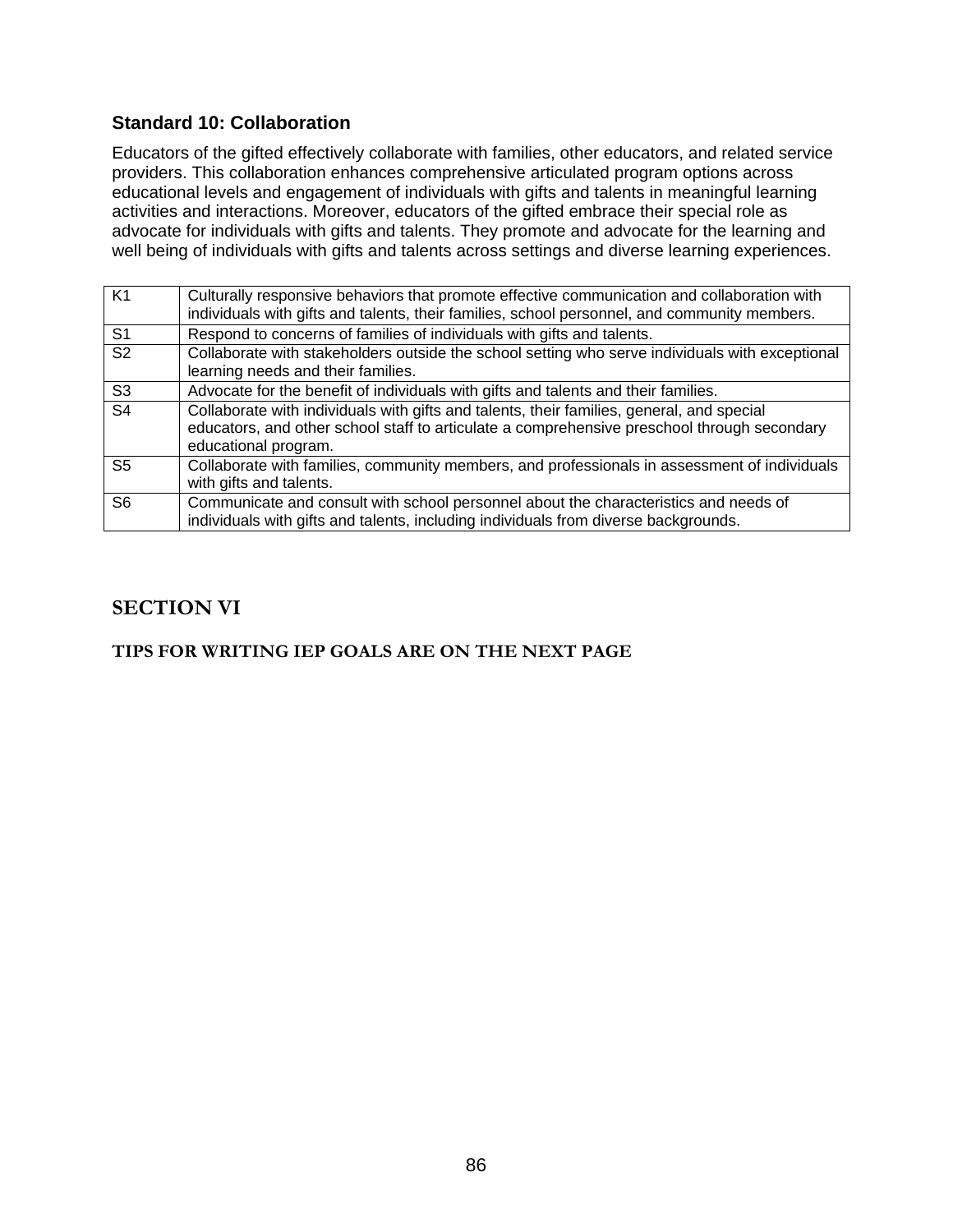| <b>Direction of Change</b><br><b>Behavior</b><br><b>Performance Criteria</b><br><b>Conditions</b><br><b>Documentation</b><br>Analyze<br>(Optional)<br><b>Synthesize</b><br><b>Teacher checklist</b><br>Will<br>$(from \dots to \dots)$<br><b>Evaluate</b><br>% above baseline of<br><b>Anecdotal records</b><br>In a small group<br>Judge<br>% above goal<br><b>Student self-evaluation</b><br><b>Independently</b><br>Increase<br><b>Discuss</b><br>with a grade of<br><b>Maintain</b><br>Oral performance<br>In the gifted class<br>Generalize<br>level (on a rubric)<br><b>Work samples</b><br>In a team<br>Decrease<br>Develop criteria<br>at the grade level<br>Pre-post conference<br>At the mentor site<br>Solve problems<br>benchmark<br><b>Peer evaluation</b><br>at the<br>With the mentor<br>Demonstrate use of knowledge<br><b>Checklist</b><br>on separate occasions<br>When doing homework<br>Construct<br>% independently<br><b>Feedback from audience</b><br>with<br>When involved in<br>% participation in<br><b>Results from competitions</b><br>Interpret<br>with<br>When presented with<br>structured activities<br>Compare/Contrast<br><b>Products</b><br><b>In Socratic discussions</b><br>Will accelerate<br><b>Teacher/student conference</b><br>During structured activities<br><b>Comprehend concepts</b><br>In public speaking<br><b>Parental input</b><br>Apply ideas and concepts<br>In mock activities<br><b>Support inferences</b><br>In simulations<br><b>Evaluation Procedure</b><br><b>Formulate questions</b><br>In competitions<br><b>Create and present</b><br>In problem-solving<br><b>Test scores</b><br>Interpret<br>In role-playing situations<br><b>Observation with data</b><br><b>Demonstrate leadership</b><br><b>Time Frame</b><br>collection<br><b>Establish evaluation criteria</b><br>Pre-and post-assessment<br><b>Research</b><br>By (date)<br><b>Rubric</b><br>$\overline{\text{Construct}}$<br><b>Student journal</b><br><b>Implement strategies</b><br><b>Mentor</b> evaluation<br>Propose goals/objectives | <b>Writing</b> | <b>IEP</b> | <b>Goals</b>  |  |
|-------------------------------------------------------------------------------------------------------------------------------------------------------------------------------------------------------------------------------------------------------------------------------------------------------------------------------------------------------------------------------------------------------------------------------------------------------------------------------------------------------------------------------------------------------------------------------------------------------------------------------------------------------------------------------------------------------------------------------------------------------------------------------------------------------------------------------------------------------------------------------------------------------------------------------------------------------------------------------------------------------------------------------------------------------------------------------------------------------------------------------------------------------------------------------------------------------------------------------------------------------------------------------------------------------------------------------------------------------------------------------------------------------------------------------------------------------------------------------------------------------------------------------------------------------------------------------------------------------------------------------------------------------------------------------------------------------------------------------------------------------------------------------------------------------------------------------------------------------------------------------------------------------------------------------------------------------------------------------------------------------------------------------------------------------------------|----------------|------------|---------------|--|
|                                                                                                                                                                                                                                                                                                                                                                                                                                                                                                                                                                                                                                                                                                                                                                                                                                                                                                                                                                                                                                                                                                                                                                                                                                                                                                                                                                                                                                                                                                                                                                                                                                                                                                                                                                                                                                                                                                                                                                                                                                                                   |                |            |               |  |
|                                                                                                                                                                                                                                                                                                                                                                                                                                                                                                                                                                                                                                                                                                                                                                                                                                                                                                                                                                                                                                                                                                                                                                                                                                                                                                                                                                                                                                                                                                                                                                                                                                                                                                                                                                                                                                                                                                                                                                                                                                                                   |                |            |               |  |
|                                                                                                                                                                                                                                                                                                                                                                                                                                                                                                                                                                                                                                                                                                                                                                                                                                                                                                                                                                                                                                                                                                                                                                                                                                                                                                                                                                                                                                                                                                                                                                                                                                                                                                                                                                                                                                                                                                                                                                                                                                                                   |                |            |               |  |
|                                                                                                                                                                                                                                                                                                                                                                                                                                                                                                                                                                                                                                                                                                                                                                                                                                                                                                                                                                                                                                                                                                                                                                                                                                                                                                                                                                                                                                                                                                                                                                                                                                                                                                                                                                                                                                                                                                                                                                                                                                                                   |                |            |               |  |
|                                                                                                                                                                                                                                                                                                                                                                                                                                                                                                                                                                                                                                                                                                                                                                                                                                                                                                                                                                                                                                                                                                                                                                                                                                                                                                                                                                                                                                                                                                                                                                                                                                                                                                                                                                                                                                                                                                                                                                                                                                                                   |                |            |               |  |
|                                                                                                                                                                                                                                                                                                                                                                                                                                                                                                                                                                                                                                                                                                                                                                                                                                                                                                                                                                                                                                                                                                                                                                                                                                                                                                                                                                                                                                                                                                                                                                                                                                                                                                                                                                                                                                                                                                                                                                                                                                                                   |                |            |               |  |
|                                                                                                                                                                                                                                                                                                                                                                                                                                                                                                                                                                                                                                                                                                                                                                                                                                                                                                                                                                                                                                                                                                                                                                                                                                                                                                                                                                                                                                                                                                                                                                                                                                                                                                                                                                                                                                                                                                                                                                                                                                                                   |                |            |               |  |
|                                                                                                                                                                                                                                                                                                                                                                                                                                                                                                                                                                                                                                                                                                                                                                                                                                                                                                                                                                                                                                                                                                                                                                                                                                                                                                                                                                                                                                                                                                                                                                                                                                                                                                                                                                                                                                                                                                                                                                                                                                                                   |                |            |               |  |
|                                                                                                                                                                                                                                                                                                                                                                                                                                                                                                                                                                                                                                                                                                                                                                                                                                                                                                                                                                                                                                                                                                                                                                                                                                                                                                                                                                                                                                                                                                                                                                                                                                                                                                                                                                                                                                                                                                                                                                                                                                                                   |                |            |               |  |
|                                                                                                                                                                                                                                                                                                                                                                                                                                                                                                                                                                                                                                                                                                                                                                                                                                                                                                                                                                                                                                                                                                                                                                                                                                                                                                                                                                                                                                                                                                                                                                                                                                                                                                                                                                                                                                                                                                                                                                                                                                                                   |                |            |               |  |
|                                                                                                                                                                                                                                                                                                                                                                                                                                                                                                                                                                                                                                                                                                                                                                                                                                                                                                                                                                                                                                                                                                                                                                                                                                                                                                                                                                                                                                                                                                                                                                                                                                                                                                                                                                                                                                                                                                                                                                                                                                                                   |                |            |               |  |
|                                                                                                                                                                                                                                                                                                                                                                                                                                                                                                                                                                                                                                                                                                                                                                                                                                                                                                                                                                                                                                                                                                                                                                                                                                                                                                                                                                                                                                                                                                                                                                                                                                                                                                                                                                                                                                                                                                                                                                                                                                                                   |                |            |               |  |
|                                                                                                                                                                                                                                                                                                                                                                                                                                                                                                                                                                                                                                                                                                                                                                                                                                                                                                                                                                                                                                                                                                                                                                                                                                                                                                                                                                                                                                                                                                                                                                                                                                                                                                                                                                                                                                                                                                                                                                                                                                                                   |                |            |               |  |
|                                                                                                                                                                                                                                                                                                                                                                                                                                                                                                                                                                                                                                                                                                                                                                                                                                                                                                                                                                                                                                                                                                                                                                                                                                                                                                                                                                                                                                                                                                                                                                                                                                                                                                                                                                                                                                                                                                                                                                                                                                                                   |                |            |               |  |
|                                                                                                                                                                                                                                                                                                                                                                                                                                                                                                                                                                                                                                                                                                                                                                                                                                                                                                                                                                                                                                                                                                                                                                                                                                                                                                                                                                                                                                                                                                                                                                                                                                                                                                                                                                                                                                                                                                                                                                                                                                                                   |                |            |               |  |
|                                                                                                                                                                                                                                                                                                                                                                                                                                                                                                                                                                                                                                                                                                                                                                                                                                                                                                                                                                                                                                                                                                                                                                                                                                                                                                                                                                                                                                                                                                                                                                                                                                                                                                                                                                                                                                                                                                                                                                                                                                                                   |                |            |               |  |
|                                                                                                                                                                                                                                                                                                                                                                                                                                                                                                                                                                                                                                                                                                                                                                                                                                                                                                                                                                                                                                                                                                                                                                                                                                                                                                                                                                                                                                                                                                                                                                                                                                                                                                                                                                                                                                                                                                                                                                                                                                                                   |                |            |               |  |
|                                                                                                                                                                                                                                                                                                                                                                                                                                                                                                                                                                                                                                                                                                                                                                                                                                                                                                                                                                                                                                                                                                                                                                                                                                                                                                                                                                                                                                                                                                                                                                                                                                                                                                                                                                                                                                                                                                                                                                                                                                                                   |                |            |               |  |
|                                                                                                                                                                                                                                                                                                                                                                                                                                                                                                                                                                                                                                                                                                                                                                                                                                                                                                                                                                                                                                                                                                                                                                                                                                                                                                                                                                                                                                                                                                                                                                                                                                                                                                                                                                                                                                                                                                                                                                                                                                                                   |                |            |               |  |
|                                                                                                                                                                                                                                                                                                                                                                                                                                                                                                                                                                                                                                                                                                                                                                                                                                                                                                                                                                                                                                                                                                                                                                                                                                                                                                                                                                                                                                                                                                                                                                                                                                                                                                                                                                                                                                                                                                                                                                                                                                                                   |                |            |               |  |
|                                                                                                                                                                                                                                                                                                                                                                                                                                                                                                                                                                                                                                                                                                                                                                                                                                                                                                                                                                                                                                                                                                                                                                                                                                                                                                                                                                                                                                                                                                                                                                                                                                                                                                                                                                                                                                                                                                                                                                                                                                                                   |                |            |               |  |
|                                                                                                                                                                                                                                                                                                                                                                                                                                                                                                                                                                                                                                                                                                                                                                                                                                                                                                                                                                                                                                                                                                                                                                                                                                                                                                                                                                                                                                                                                                                                                                                                                                                                                                                                                                                                                                                                                                                                                                                                                                                                   |                |            |               |  |
|                                                                                                                                                                                                                                                                                                                                                                                                                                                                                                                                                                                                                                                                                                                                                                                                                                                                                                                                                                                                                                                                                                                                                                                                                                                                                                                                                                                                                                                                                                                                                                                                                                                                                                                                                                                                                                                                                                                                                                                                                                                                   |                |            |               |  |
|                                                                                                                                                                                                                                                                                                                                                                                                                                                                                                                                                                                                                                                                                                                                                                                                                                                                                                                                                                                                                                                                                                                                                                                                                                                                                                                                                                                                                                                                                                                                                                                                                                                                                                                                                                                                                                                                                                                                                                                                                                                                   |                |            |               |  |
|                                                                                                                                                                                                                                                                                                                                                                                                                                                                                                                                                                                                                                                                                                                                                                                                                                                                                                                                                                                                                                                                                                                                                                                                                                                                                                                                                                                                                                                                                                                                                                                                                                                                                                                                                                                                                                                                                                                                                                                                                                                                   |                |            |               |  |
|                                                                                                                                                                                                                                                                                                                                                                                                                                                                                                                                                                                                                                                                                                                                                                                                                                                                                                                                                                                                                                                                                                                                                                                                                                                                                                                                                                                                                                                                                                                                                                                                                                                                                                                                                                                                                                                                                                                                                                                                                                                                   |                |            | <b>Grades</b> |  |
| Clarify                                                                                                                                                                                                                                                                                                                                                                                                                                                                                                                                                                                                                                                                                                                                                                                                                                                                                                                                                                                                                                                                                                                                                                                                                                                                                                                                                                                                                                                                                                                                                                                                                                                                                                                                                                                                                                                                                                                                                                                                                                                           |                |            |               |  |
| <b>Illustrate</b> data                                                                                                                                                                                                                                                                                                                                                                                                                                                                                                                                                                                                                                                                                                                                                                                                                                                                                                                                                                                                                                                                                                                                                                                                                                                                                                                                                                                                                                                                                                                                                                                                                                                                                                                                                                                                                                                                                                                                                                                                                                            |                |            |               |  |
| <b>Accept responsibility</b>                                                                                                                                                                                                                                                                                                                                                                                                                                                                                                                                                                                                                                                                                                                                                                                                                                                                                                                                                                                                                                                                                                                                                                                                                                                                                                                                                                                                                                                                                                                                                                                                                                                                                                                                                                                                                                                                                                                                                                                                                                      |                |            |               |  |
| Take another perspective                                                                                                                                                                                                                                                                                                                                                                                                                                                                                                                                                                                                                                                                                                                                                                                                                                                                                                                                                                                                                                                                                                                                                                                                                                                                                                                                                                                                                                                                                                                                                                                                                                                                                                                                                                                                                                                                                                                                                                                                                                          |                |            |               |  |
| <b>Compromise/Negotiate</b>                                                                                                                                                                                                                                                                                                                                                                                                                                                                                                                                                                                                                                                                                                                                                                                                                                                                                                                                                                                                                                                                                                                                                                                                                                                                                                                                                                                                                                                                                                                                                                                                                                                                                                                                                                                                                                                                                                                                                                                                                                       |                |            |               |  |
| Empathize                                                                                                                                                                                                                                                                                                                                                                                                                                                                                                                                                                                                                                                                                                                                                                                                                                                                                                                                                                                                                                                                                                                                                                                                                                                                                                                                                                                                                                                                                                                                                                                                                                                                                                                                                                                                                                                                                                                                                                                                                                                         |                |            |               |  |
| Reflect                                                                                                                                                                                                                                                                                                                                                                                                                                                                                                                                                                                                                                                                                                                                                                                                                                                                                                                                                                                                                                                                                                                                                                                                                                                                                                                                                                                                                                                                                                                                                                                                                                                                                                                                                                                                                                                                                                                                                                                                                                                           |                |            |               |  |